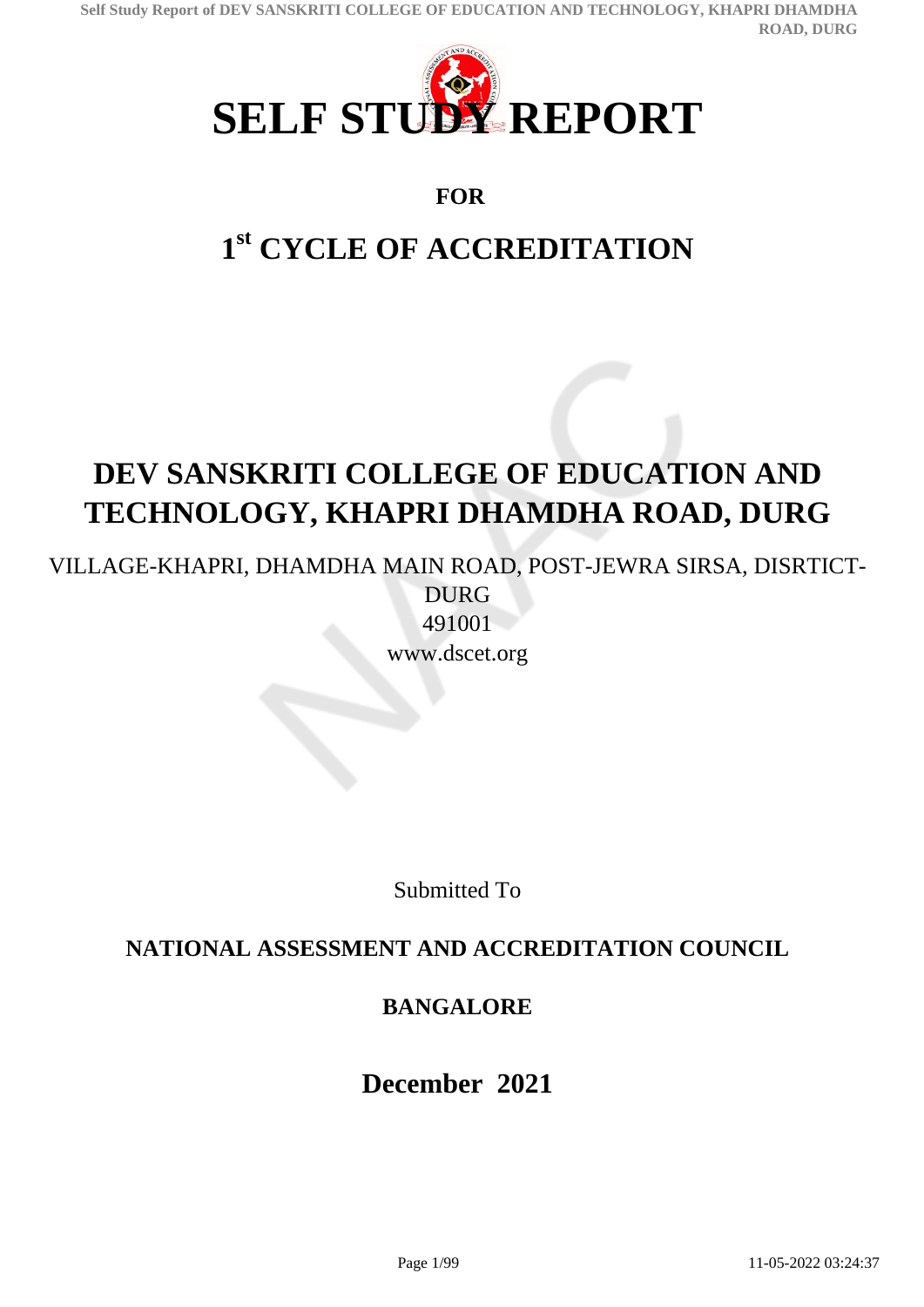# **1. EXECUTIVE SUMMARY**

# **1.1 INTRODUCTION**

 Dev Sanskriti Mahavidyalya was started running under the aegis of "Ved Mata Gayatri Shikshan Samiti" which was structured in the year 2007. Later on changing name and place it became "Dev Sanskriti College of Education & Technology" in the year of 2011-2012 along with the motto of "Tamaso Maa Jyotir Gamya", which means oh! Goddess of Education Please lead us on the path of light from the darkness. Our College is one of the prestigious Higher Education Institution. It is located in C.G. at Khapri, (Rural Area) Dhamdha main road, just 6 Km. from durg railway station. And just 2 Km. From IIT Bhilai Campus Kutela Bhanta Bhilai College is having huge and beautiful infrastructure along with the open area with beautiful garden, plastic and tobacco free campus with vehicle shed and sports area for cricket, volleyball etc.

 We are proud to have qualified enthusiastic, experienced and updated faculties, who one always ready to help students. Seven of them are doing PhD in different areas Time to time management conduct faculty development programs to groom and motivate them. On the other hand many facilities are provided to the students, like well furnished class rooms smart class, water purifier well-set library. Our college organize many competitions and programs for students to shape them. In the year 2009-10, 2010-2011, 2017-2018, our college students achieved university top rank in B.Ed. Course. Two national workshop and three national webinar, college level workshop and seminar, guest lecture, educational and spiritual tour also conducted by our institution. The institution has been imparting education in the field of education, library, Computers, Commerce, Arts at under graduate level. Our institution also provides skill development classes like computer classes, yoga, and spoken English classes to our students. In the year 2018-2019 training about preparing vermin composed and use of pesticides have been given to all the govt. schools under10km. Rural area near by our college. We don't have any report of ragging or women harassment so far. Our institution has MOU with Bori Govt. College, Dev Sanskriti University, Swami.Swaroopanand Saraswati College , Govt. College Dongargarh. and Sai College Bhilai.

 Nevertheless students belong to different religions but our spiritual and value based knowledge help to made them a better human being. Different festivals and cultural programs are organized here time to time students and faculties are together made our institution more glorious. After IQAC structured, our institution is continuously practicing for modifying educational environment and over all development of students in the field of higher education.

#### **Vision**

Making students a strong empowered and socially responsible person through teaching and training.

#### **Mission**

We aspire to create excellent organization that promote educational excellence value development and service to communities.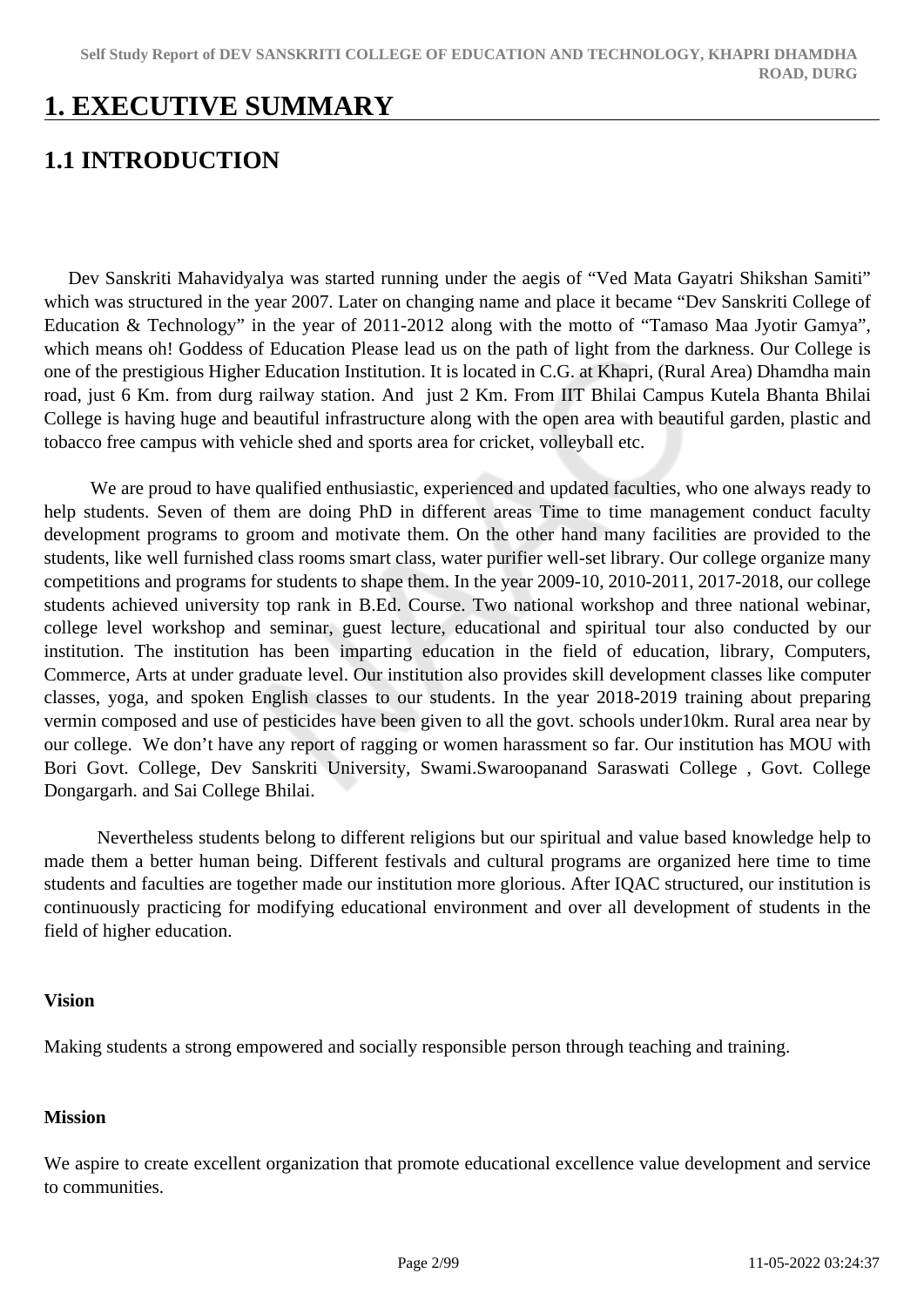# **1.2 Strength, Weakness, Opportunity and Challenges(SWOC)**

# **Institutional Strength**

- 1. Well qualified and dedicated faculties.
- 2. MOU with reputed industries and institutes
- 3. Internet facility with Wi-Fi campus.
- 4. The institute has will furnished hostels for boy (100) and girls (100).
- 5. Dynamic, qualified, honest and dedicated staff committed to students welfare.
- 6. Book bank facility.
- 7. Beautiful, green, tobacco free and plastic free campus.
- 8. Emphasis on holistic development of students.
- 9. Support system for slow learners.
- 10. Motivation for excellence.
- 11. Use of Innovative teaching, through video clips on site classes and project based learning.
- 12. Well equipped computer and other library, laboratories.
- 13. Transparency, diversity and inclusiveness in the admission process.
- 14. Strong student support mechanism.
- 15. Adequate infrastructure sufficient and will-maintained classrooms, furniture, computers and laboratories.

#### **Institutional Weakness**

- 1. Lack of international collaboration.
- 2. Funded Research project.
- 3. Students are from rural sector with poor communication.
- 4. Great pool of alumni but weak alumni network.
- 5. Maximum students are first generation learners.
- 6. Low paying capacity of student due to economically poor hinterland.
- 7. Socio-economic background of many students admitted in the college is very humble (many of them are first generation learners and many of them have to support their parents in earning livelihood hence the are irregular in college)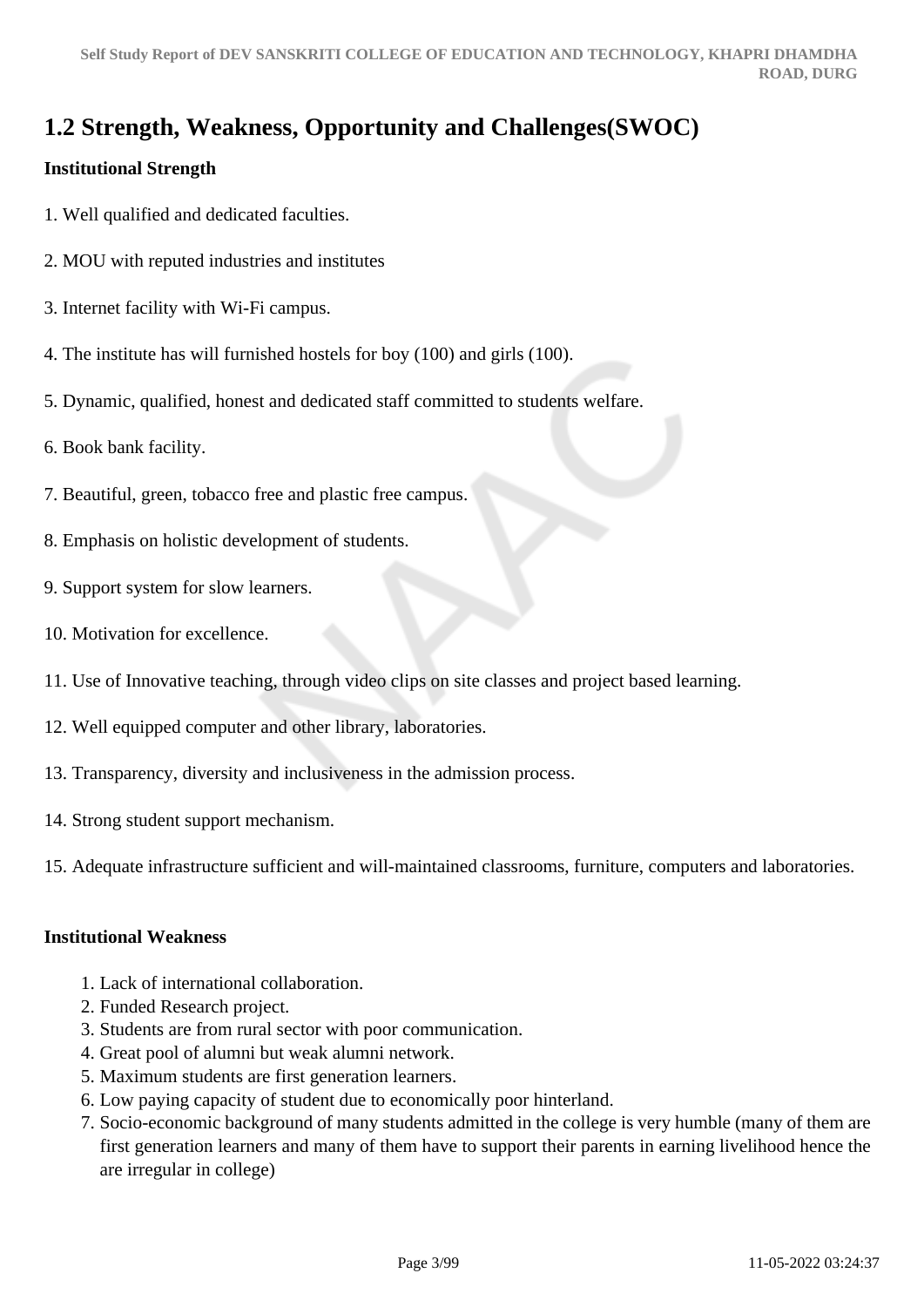Roman","serif"'>Support system for slow learners.

- 10. Motivation for excellence.
- 11. Use of Innovative teaching, through video clips on site classes and project based learning.
- 12. Well equipped computer and other library, laboratories.
- 13. Transparency, diversity and inclusiveness in the admission process.
- 14. Strong student support mechanism.
- 15. Adequate infrastructure sufficient and will-maintained classrooms, furniture, computers and laboratories.

#### **Institutional Opportunity**

- 1. Improve the quality of students.
- 2. Inspire alumni to create job opportunity for students.
- 3. Scope for expansion in infrastructure.
- 4. Organization of National workshop, Webinar, Guest lecture, E-lecture and Social activities.
- 5. Increase in infrastructural facility in library.
- 6. Scope for further utilization of campus space.

#### **Institutional Challenge**

- 1. Boosting the confidence of rural students, especially girls.
- 2. To achieve excellence in academics by involving masses from socially weaker sections.
- 3. Enabling the students to improve their oral English communication to cope with global competencies.
- 4. Encouraging students for entrepreneurship.
- 5. Retaining experienced staff.
- 6. Updating with current technology.
- 7. The College needs to introduce more skill oriented programs to cater to the social need it will have to reskill its faculty to cape with the changing requirement in the higher education.
- 8. Excessive use of social media by students.

man"'>10. Motivation for excellence.

- 11. Use of Innovative teaching, through video clips on site classes and project based learning.
- 12. Well equipped computer and other library, laboratories.
- 13. Transparency, diversity and inclusiveness in the admission process.
- 14. Strong student support mechanism.
- 15. Adequate infrastructure sufficient and will-maintained classrooms, furniture, computers and laboratories.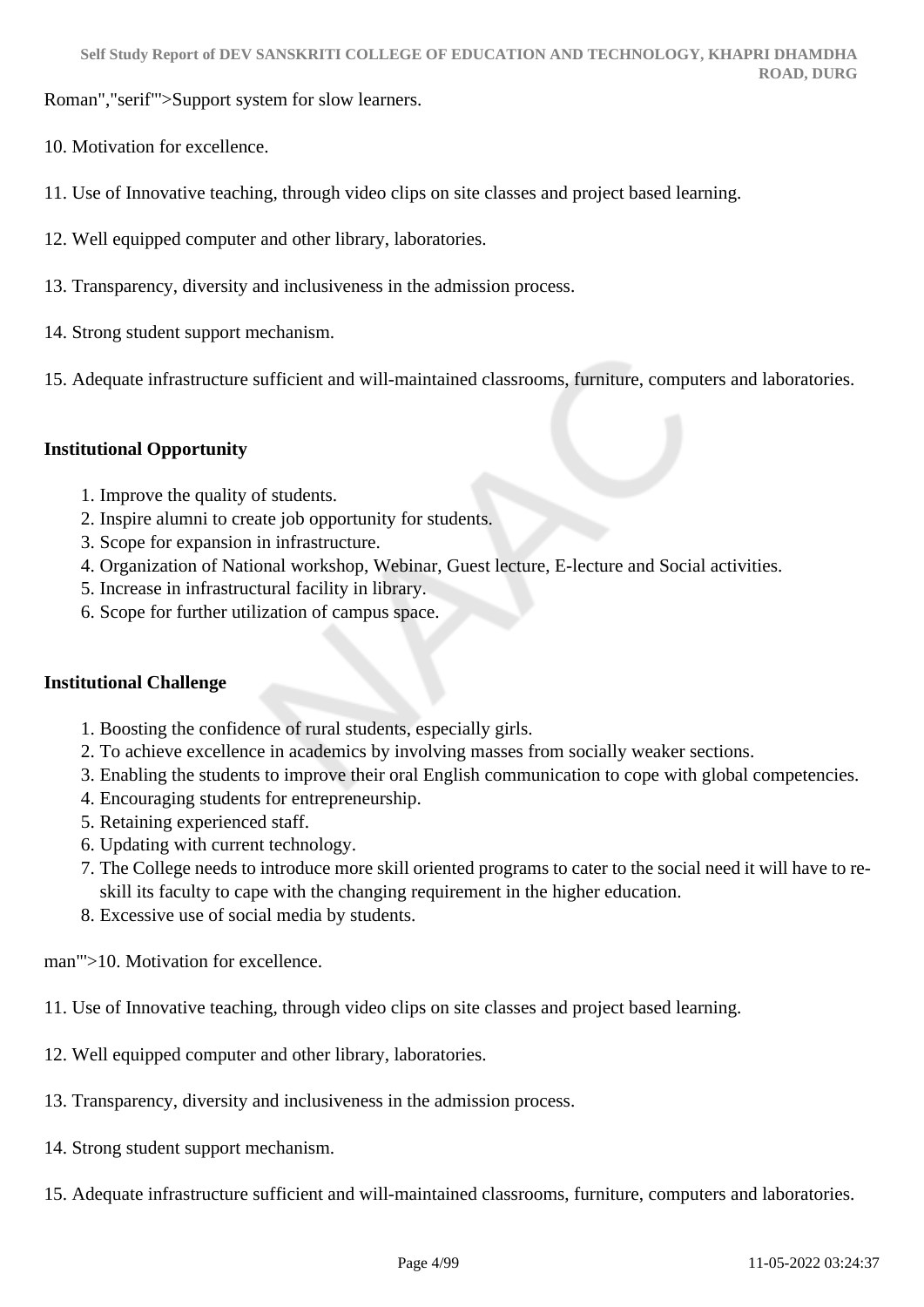# **1.3 CRITERIA WISE SUMMARY**

#### **Curricular Aspects**

Dev Sanskriti Collage of Education and Technology (DSCET) is an institute affiliated to Hemchand Yadav University Durg. Hence it is mandatory to run the syllabus and scheme Provided by affiliating university. Our faculty ensures effective curriculum delivery through a well planned and documented process the time table calendar of event and curriculum committees are performing effectively our college conducts rigourous and regular internal evaluation. The college conducts a range of value added courses and organizes short term add on programmes for self development and perfessional skill enhancement of students. Students are encourage to take up internship various organizations involved in development related activities, schools, industries etc. Our institution has active Gander sensitization environment and sustainability, Human values and Professional Ethics programmes, Sexual haressment elimination cell, anti ragging committee deal with community oriented activities Students are undertaking field Project internship every year. Regular feedback on curriculum is obtained from student and stake holders. Alumni and parents the same is analyzed, accordingly action are initiated and feedback is made available for the benefits of students and teacher of our college.

#### **Teaching-learning and Evaluation**

The college follows the rules and guideline of Government of Chhattisgarh and University of Hemchand Yadav (Durg) in admitting the students. Merit cum roaster system is adhered in allotting the seats for students. Students teacher ratio of 18:1 exemplifies the Existence of Knowledge centre for betterment of Students, Students learn and gain Knowledge in diverse ways such as classroom teaching remedial class. Group discussion field work and seminar. The Students are assessed continuously and classified as advanced and slow learners. Remedial Special classes are conducted to assist slow learners. Advanced learners are motivated and inspired to achieve goals and shoulder important responsibilities in various activities.

The teaching has been transformed to ICT mode. So that the scope for absorbing the knowledge is wide for students. The academic activities of the college is strictly adhered to the academic calendar covering admission. Internal test examinations and dates of important curricular and extracurricular activities. The college ensures students centric approach. That fosters a learning environment which natures exploration of various skill and critical thinking of students about the subject. Teachers Prepare lesson plan as well as work diary. Teaching plans, methods and evaluation process are framed in order to attain programme outcomes (POs) and course outcomes (COs). The Po and CO attainments are calculated based on the performance of the students of different assessment levels continuous assessment is done by two internal test (Half yearly examination & model examination & unit test) and semester and examination, Answer script evaluation for UG is done by internal/ external examiner. The college has a total number of 14 full time teachers from all the departments the library, Computers, Internet facility and net resource centre are student oriented.

#### **Research, Innovations and Extension**

Research Innovations and Extension :--

Education Today is not just text and class room learning over and above it should stress on Practical learning to face the challenges in the dynamic society. The college atmosphere has encouraged the faculty members to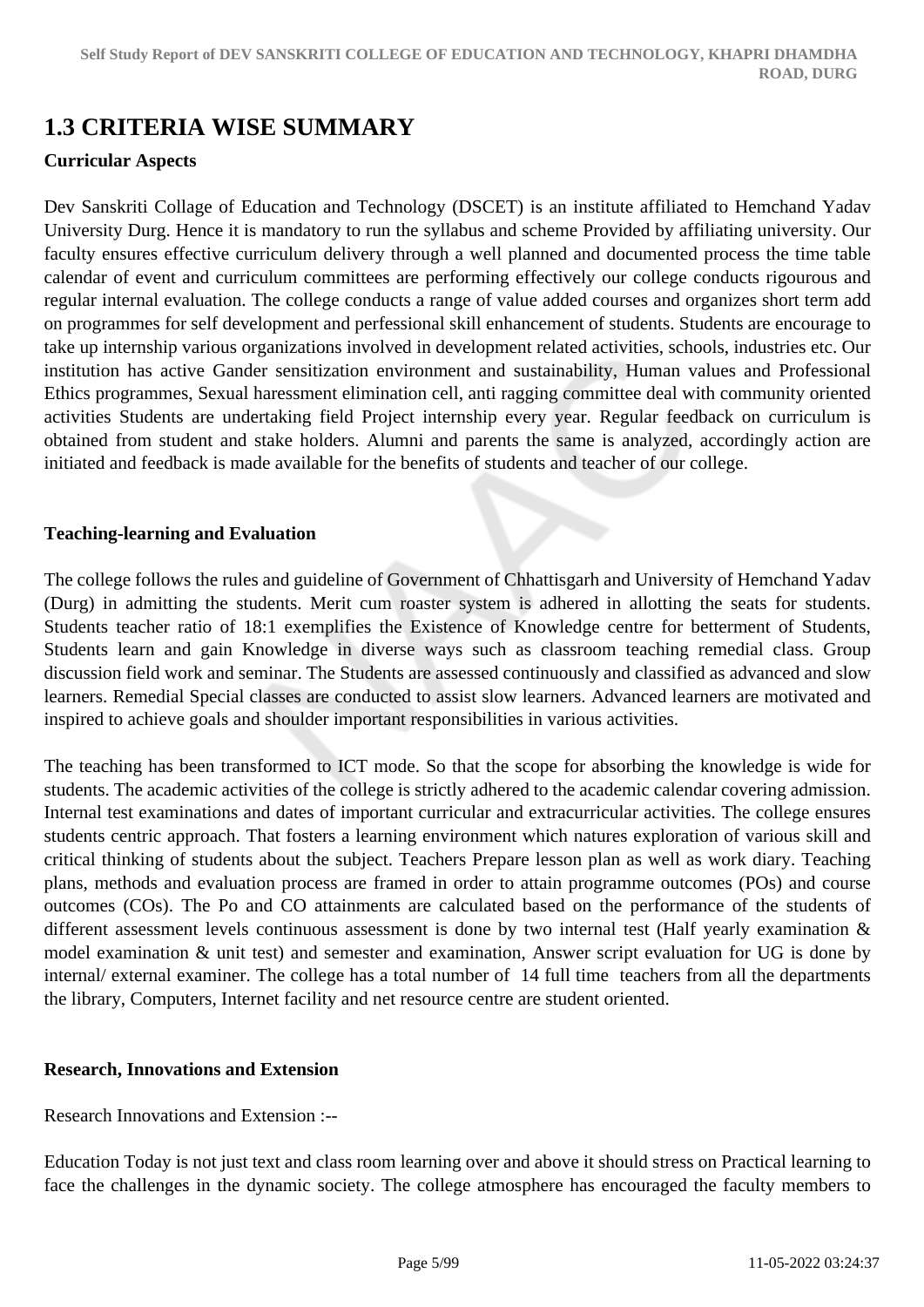organize seminars and workshops to strengthen the research culture. The Students are also encouraged to take up real time Projects. This encourages the faculty members and students to under take Projects to a great extent.

DSCET has been recognized for its research based innovative out reach activities. The institute is strengthening research and extension activities for its qualitative Progress. Our institution have organized 1 national workshop, 2 college level workshop and one day seminar. Extension activities in the neighborhood community in terms of impact and sensitizing students to social issues and holistic development.

The department organized various Programs in which 49 percentage students Participated i.e. environmental Awareness, Tree Plantation, Yoga day , Community camps, Dental checkup, Camp, Orphanages and old age home, Swacha Bharat, Voter Awareness rally etc. These activities developed Students community relationship leadership skill and self confidence among the students. During the last five year the college has MOUs with other institutes related to faculty exchange and student exchange are developed by the college.

amp;amp; unit test) and semester and examination, Answer script evaluation for UG is done by internal/ external examiner. The college has a total number of ……….full time and ……….part time teachers from all the departments the library, Computers, Internet facility and net resource centre are student oriented.

### **Infrastructure and Learning Resources**

Currently more then 250 students are studying in the our college. It is a self financed institution. The Infrastructure and Learning Resources are in ideal remains pollution free. Continuous augmentation enables it to keep pace with academic growth. The Institution has 15 well- furnished class room, ICT enabled Smart Rooms, and well Furnished seminar, Specialized and Well equipped labs like Science lab , Art and Craft lab, and Computer lab are extensively used for effective teaching – learning. There are three classrooms with LCD projectors. College has a seminar hall of 200 seating capacity which well –equipped with LCD projectors. Sound system. well –furnished staff rooms with personal lockers is available for teaching staff. The campus environment, practice of mentoring and monitoring progress of the students , support and enhance the effectiveness of the faculty and students, the access of internet is provided to all optional students, administrative office, and library. This has improved the network and communication across the campus as it has given reliable and fast connectivity. Well-equipped computer lab, class rooms, LCD and OHPs are available to facilities has been a regular practice for sustaining and promoting academic excellence. The library of the college has a good stock of text books . It provides a part of space for reading facility both to students and staff. Computers with internet connection are available in the library. Additional infrastructural academic learning facilities are made available to students through fully automated with SOUL, ILMS. It is very rich in learning resources. It has adequate number of text book and reference books, national and international journals etc.

on for UG is done by internal/ external examiner. The college has a total number of ……….full time and ……….part time teachers from all the departments the library, Computers, Internet facility and net resource centre are student oriented.

#### **Student Support and Progression**

Dev Sanskriti college of Education Technology has tradition of linking the academic cultural development as well as spiritual development of the students. the aim of the college is to facilitate better future for overall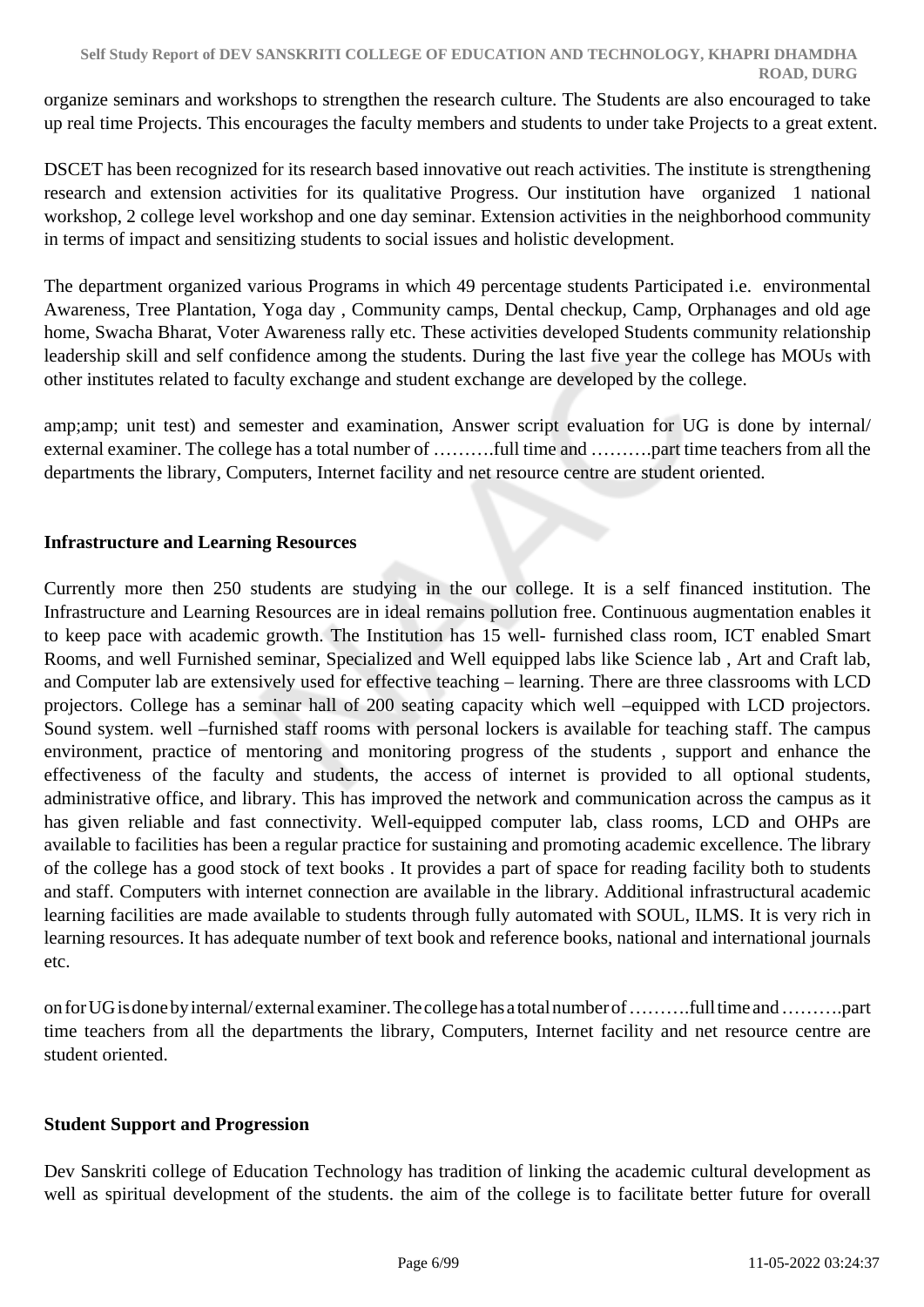development of students. Assistance is provided by the college to the students in getting the scholarships provided by the government. students are assisted by various cell such as counseling cell, grievance cell, women cell, anti ragging cell. by career and guidance students are helped to shape their career and make their future bright. for spiritual development of the students, a program of hawan and pooja is organized in the college on guru poornima, basant panchmi and navratri. following the ideas of prime Minister Narendra modi Training of yoga is givan every Saturday to make students, make of aware of physical health and cleanliness campaigns are conduct from time to time to bring awareness about cleanliness. The soft skill training for the skill enhancement of the students includes personality development program, communication skill and ICT skill enhancement program learning.

re available to facilities has been a regular practice for sustaining and promoting academic excellence. The library of the college has a good stock of text books . It provides a part of space for reading facility both to students and staff. Computers with internet connection are available in the library. Additional infrastructural academic learning facilities are made available to students through fully automated with SOUL, ILMS. It is very rich in learning resources. It has adequate number of text book and reference books, national and international journals etc. on for UG is done by internal/ external examiner. The college has a total number of ……….full time and ……….part time teachers from all the departments the library, Computers, Internet facility and net resource centre are student oriented.

#### **Governance, Leadership and Management**

Our college achieve its vision and mission through proper governance and administrative setup in the form of Principal, HOD, Committee and Class teachers. The college has a well documented functioning of various units and has a respective plan for future. The administrative set up of the college is well defined and is properly disseminated among the stake holders.

The teaching and non teaching staff of the college is covered under various welfare scheme like contributory provident fund, group insurance scheme, education leave, maternity leave and many more,

In addition to this our institution provided financial support to attend conferences, seminar, workshop and a few professional development programmes are organized for Quality skill development for teaching and non teaching staff.

The college has a performance appraisal system for teaching and non teaching staff.

The college has conduct internal and External Audits regularly through qualified charted Accountant. The Governing body of the college has a well defined strategy for mobilization and utilization of funds. The institute plans a budget well in advance which in approved by the governing counseling .

IQAC ensure quality in working of all process it also incremental improvement plans for various department and check points to ensure effective implementation of plans IQAC assures implementation of Bloom's taxonomy in design and delivery of curriculum.

nt--> on for UG is done by internal/ external examiner. The college has a total number of ……….full time and ……….part time teachers from all the departments the library, Computers, Internet facility and net resource centre are student oriented.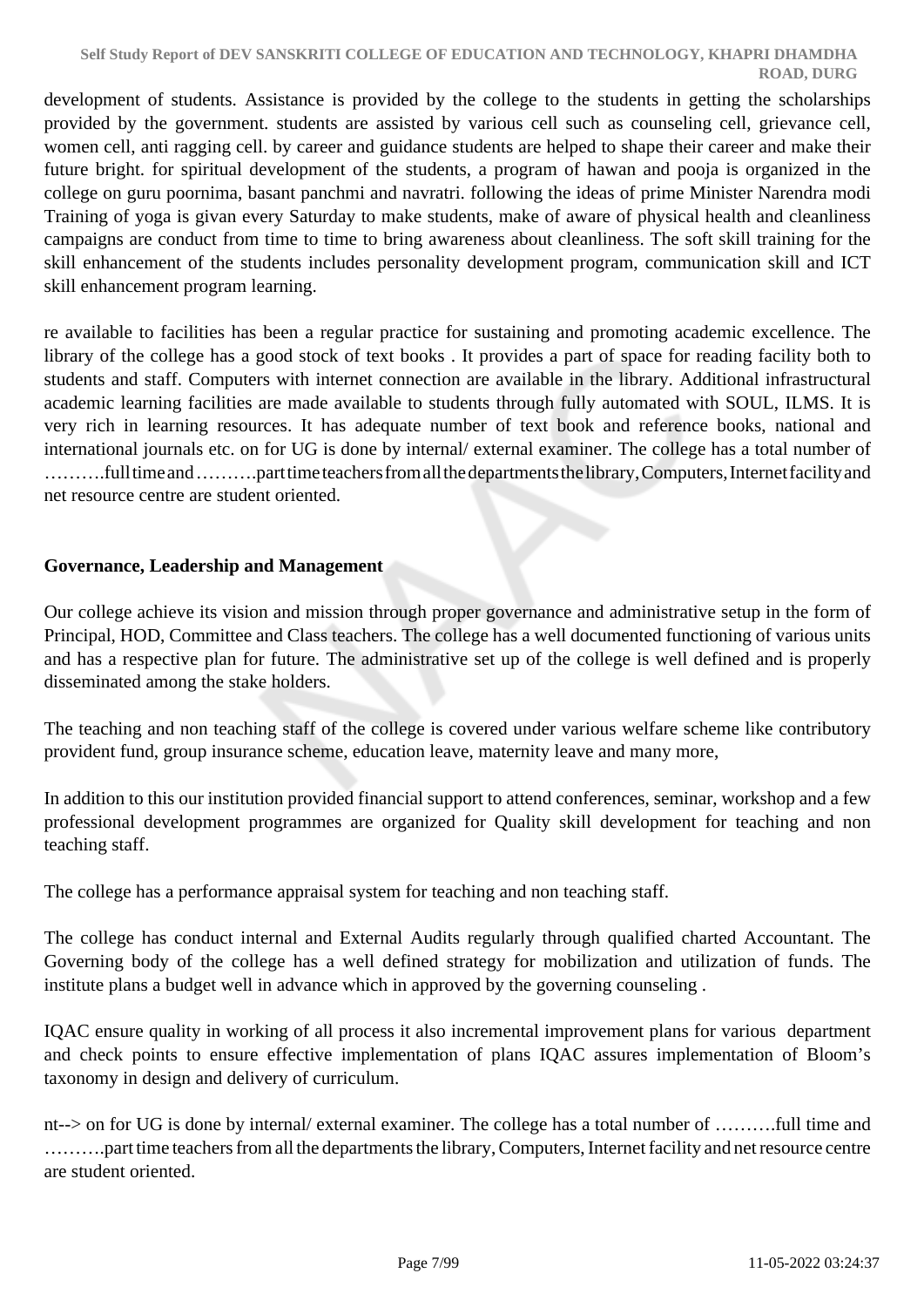#### **Institutional Values and Best Practices**

Dev Sanskriti College which is situated in rural area (khapri) runs all the academic and co-cirricular activities by taking care of following points such as their social, economical, cultural, spiritual and educational conditions must be upgraded.

College strictly follows the rules of environmental conservation, for that we have banned plastic use, plant trees more and more, green project, cleanliness, rain water conservation, use of solar energy electricity, every Saturday to be no vehicle day, village cleanliness mission, hareli fest, organic manure making process, by all this activities we organize village awareness programs.

College creates a creative environment in the campus by values which are based discipline and development based activities. For spiritual development we organize havan, pooja and spiritual and religious environment, every year we organize "sanskrit gyan pariksha" and in our library a separate section is there for spiritual and value based books. We motivate and inspire students to learn these books.

Institution operates some other educational activities also for enhancing self confidence and personality development for students. Also proceed on women empowerment and sexual equality with new thoughts.

ffective implementation of plans IQAC assures implementation of Bloom's taxonomy in design and delivery of curriculum. nt--> on for UG is done by internal/ external examiner. The college has a total number of ……….full time and ……….part time teachers from all the departments the library, Computers, Internet facility and net resource centre are student oriented.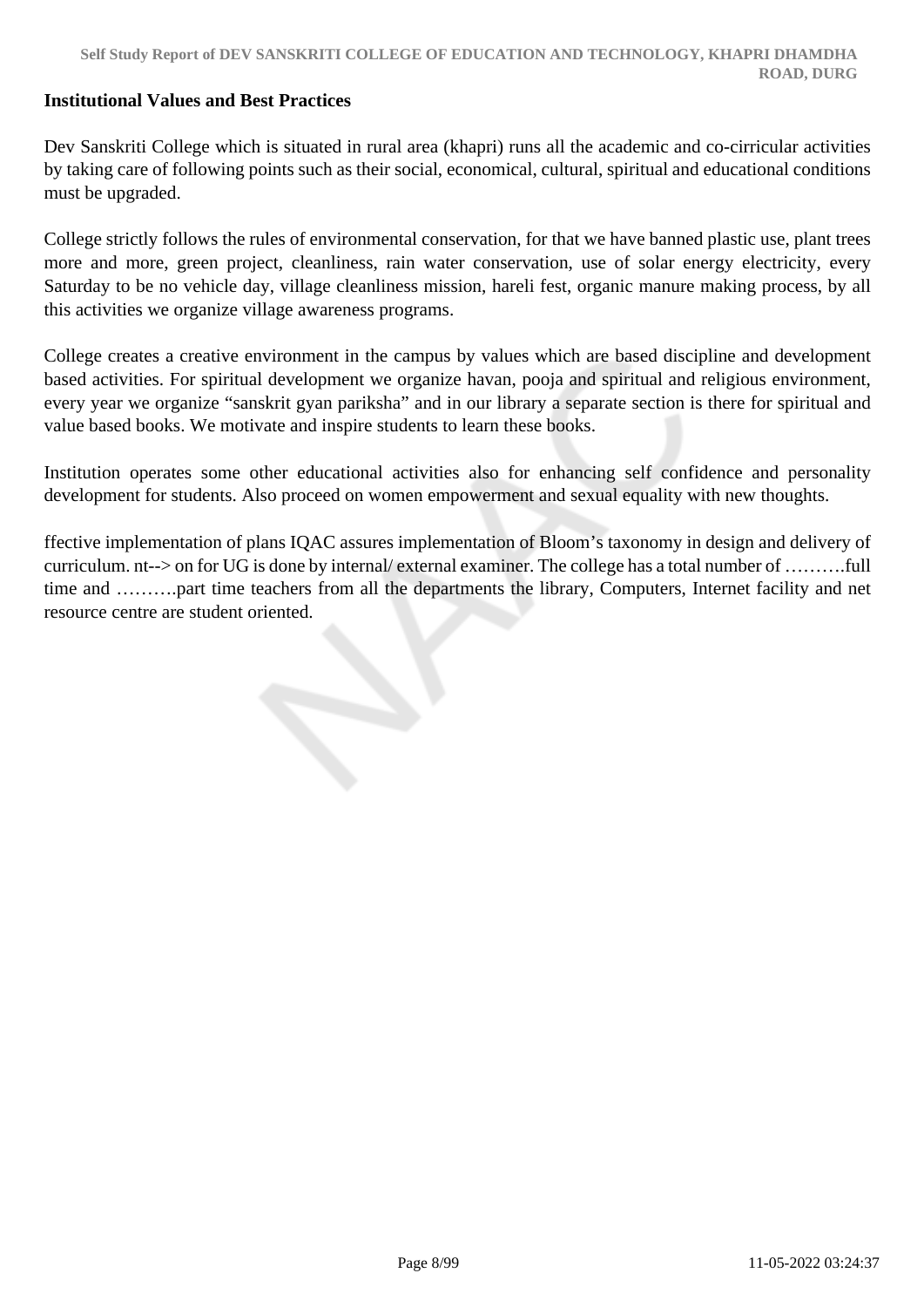# **2. PROFILE**

# **2.1 BASIC INFORMATION**

| <b>Name and Address of the College</b> |                                                                                    |  |  |  |
|----------------------------------------|------------------------------------------------------------------------------------|--|--|--|
| Name                                   | DEV SANSKRITI COLLEGE OF EDUCATION<br>AND TECHNOLOGY, KHAPRI DHAMDHA<br>ROAD, DURG |  |  |  |
| Address                                | VILLAGE-KHAPRI, DHAMDHA MAIN ROAD,<br>POST-JEWRA SIRSA, DISRTICT-DURG              |  |  |  |
| City                                   | <b>DURG</b>                                                                        |  |  |  |
| <b>State</b>                           | Chhattisgarh                                                                       |  |  |  |
| Pin                                    | 491001                                                                             |  |  |  |
| Website                                | www.dscet.org                                                                      |  |  |  |

| <b>Contacts for Communication</b> |                          |                                          |               |                          |                                |  |
|-----------------------------------|--------------------------|------------------------------------------|---------------|--------------------------|--------------------------------|--|
| <b>Designation</b>                | <b>Name</b>              | <b>Telephone with</b><br><b>STD Code</b> | <b>Mobile</b> | Fax                      | Email                          |  |
| Principal                         | Kuber Singh<br>Gurupanch | 0788-606611                              | 8819973232    |                          | officed scet $@$ gmail.<br>com |  |
| IQAC / CIQA<br>coordinator        | Mamta<br>Dubey           | 0788-8819973232                          | 9329974333    | $\overline{\phantom{0}}$ | mamtarajeshdubey<br>@gmail.com |  |

| <b>Status of the Institution</b> |         |
|----------------------------------|---------|
| <b>Institution Status</b>        | Private |

| Type of Institution |              |  |  |
|---------------------|--------------|--|--|
| By Gender           | Co-education |  |  |
| By Shift            | Regular      |  |  |

| <b>Recognized Minority institution</b>     |                |
|--------------------------------------------|----------------|
| If it is a recognized minroity institution | N <sub>0</sub> |

| <b>Establishment Details</b> |
|------------------------------|
|                              |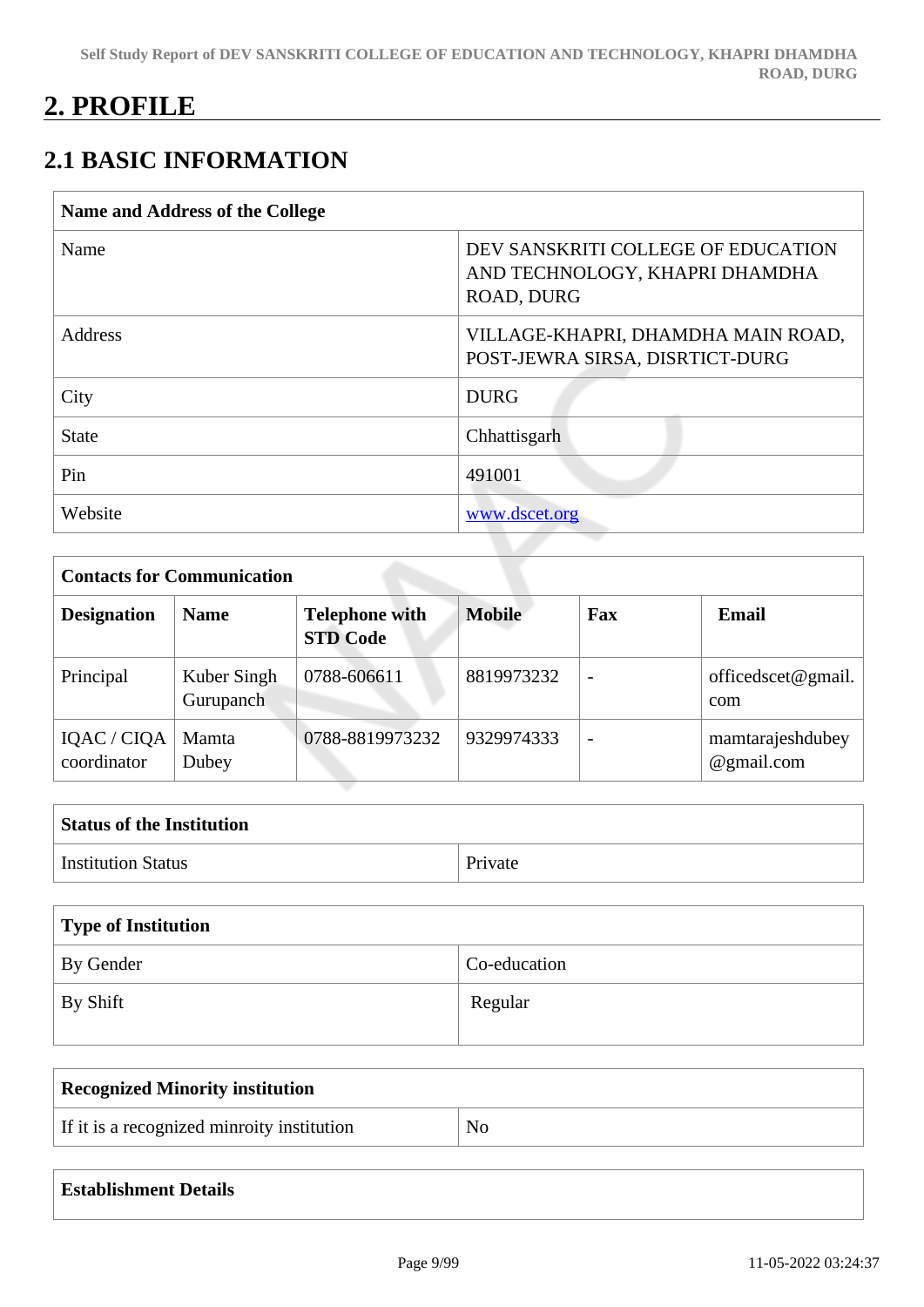| Date of establishment of the college |                        | 20-11-2006                |                                                                                                     |
|--------------------------------------|------------------------|---------------------------|-----------------------------------------------------------------------------------------------------|
| college)                             |                        |                           | University to which the college is affiliated/ or which governs the college (if it is a constituent |
| <b>State</b>                         | <b>University name</b> |                           | <b>Document</b>                                                                                     |
| Chhattisgarh                         | Durg                   | Hemchand Yadav University | <b>View Document</b>                                                                                |
| <b>Details of UGC recognition</b>    |                        |                           |                                                                                                     |
| <b>Under Section</b>                 | Date                   |                           | <b>View Document</b>                                                                                |
| 2f of UGC                            | 12-05-2015             |                           | <b>View Document</b>                                                                                |
| 12B of UGC                           |                        |                           |                                                                                                     |

| Details of recognition/approval by stationary/regulatory bodies like<br>AICTE, NCTE, MCI, DCI, PCI, RCI etc(other than UGC)                                                                                                               |                      |            |    |                  |  |  |
|-------------------------------------------------------------------------------------------------------------------------------------------------------------------------------------------------------------------------------------------|----------------------|------------|----|------------------|--|--|
| Day, Month and<br><b>Recognition/App</b><br><b>Validity in</b><br><b>Remarks</b><br><b>Statutory</b><br>year(dd-mm-<br>roval details Inst<br><b>Regulatory</b><br>months<br><b>Authority</b><br>itution/Departme<br>yyyy)<br>nt programme |                      |            |    |                  |  |  |
| <b>NCTE</b>                                                                                                                                                                                                                               | <b>View Document</b> | 31-05-2015 | 24 | Two years course |  |  |

| Details of autonomy                                                                                                                  |    |
|--------------------------------------------------------------------------------------------------------------------------------------|----|
| Does the affiliating university Act provide for<br>conferment of autonomy (as recognized by the<br>UGC), on its affiliated colleges? | No |

| <b>Recognitions</b>                                                                  |    |
|--------------------------------------------------------------------------------------|----|
| Is the College recognized by UGC as a College<br>with Potential for Excellence(CPE)? | No |
| Is the College recognized for its performance by<br>any other governmental agency?   | No |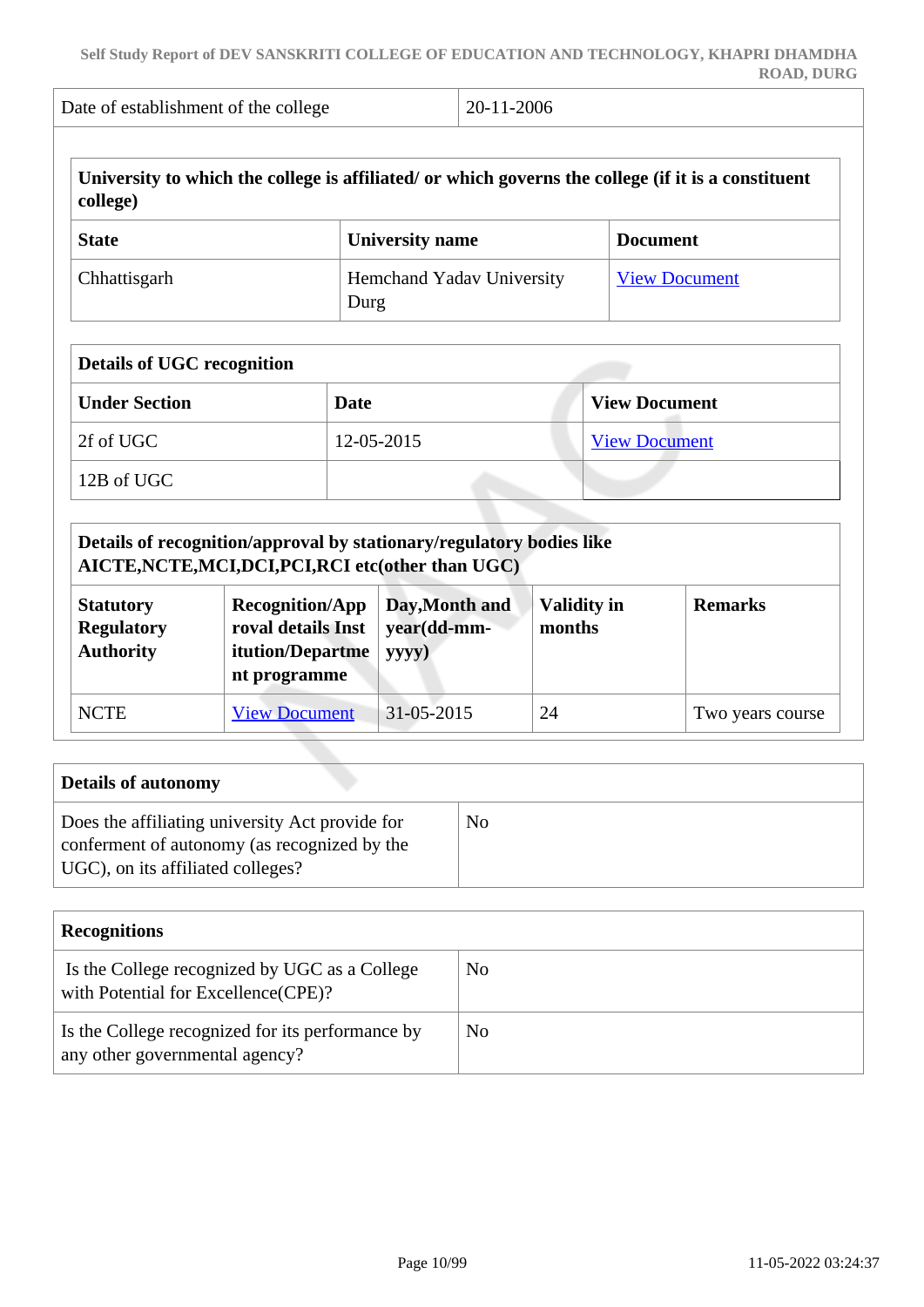| <b>Location and Area of Campus</b> |                                                                                    |           |                                |                             |  |  |
|------------------------------------|------------------------------------------------------------------------------------|-----------|--------------------------------|-----------------------------|--|--|
| <b>Campus Type</b>                 | <b>Address</b>                                                                     | Location* | <b>Campus Area</b><br>in Acres | Built up Area in<br>sq.mts. |  |  |
| Main campus<br>area                | VILLAGE-KHAPRI,<br>DHAMDHA MAIN ROAD,<br>POST-JEWRA SIRSA,<br><b>DISRTICT-DURG</b> | Rural     |                                | 4483.08                     |  |  |

# **2.2 ACADEMIC INFORMATION**

 $\overline{1}$ 

| Details of Programmes Offered by the College (Give Data for Current Academic year) |                                                   |                                     |                                   |                                        |                                      |                                             |
|------------------------------------------------------------------------------------|---------------------------------------------------|-------------------------------------|-----------------------------------|----------------------------------------|--------------------------------------|---------------------------------------------|
| Programme<br>Level                                                                 | <b>Name of Pr</b><br>ogramme/C<br>ourse           | <b>Duration</b> in<br><b>Months</b> | <b>Entry</b><br>Qualificatio<br>n | <b>Medium of</b><br><b>Instruction</b> | <b>Sanctioned</b><br><b>Strength</b> | No.of<br><b>Students</b><br><b>Admitted</b> |
| <b>UG</b>                                                                          | BCom,Com<br>merce                                 | 36                                  | Higher<br>Education<br>passed     | English, Hind<br>$\mathbf{i}$          | 50                                   | $\mathbf{1}$                                |
| <b>UG</b>                                                                          | BCA, Compu<br>ter Science                         | 36                                  | Higher<br>Education<br>Passed     | English, Hind<br>$\mathbf{1}$          | 30                                   | $\overline{0}$                              |
| <b>UG</b>                                                                          | BEd, Educati<br>on                                | 24                                  | Graduation<br>Passed              | English, Hind<br>$\mathbf{i}$          | 100                                  | $\overline{0}$                              |
| <b>UG</b>                                                                          | <b>BA, Arts</b>                                   | 36                                  | Higher<br>Secondary<br>Passed     | English, Hind<br>$\mathbf{i}$          | 60                                   | $\mathbf{1}$                                |
| <b>UG</b>                                                                          | BLibISc,Libr<br>ary And<br>Information<br>Science | 12                                  | Graduation<br>passed              | English, Hind<br>$\mathbf{i}$          | 50                                   | $\mathbf{1}$                                |
| PG Diploma<br>recognised<br>by statutory<br>authority<br>including<br>university   | PGDCA, Pg<br>Diploma                              | 12                                  | Graduation<br>Passed              | English, Hind<br>$\mathbf{i}$          | 30                                   | 30                                          |

**Position Details of Faculty & Staff in the College**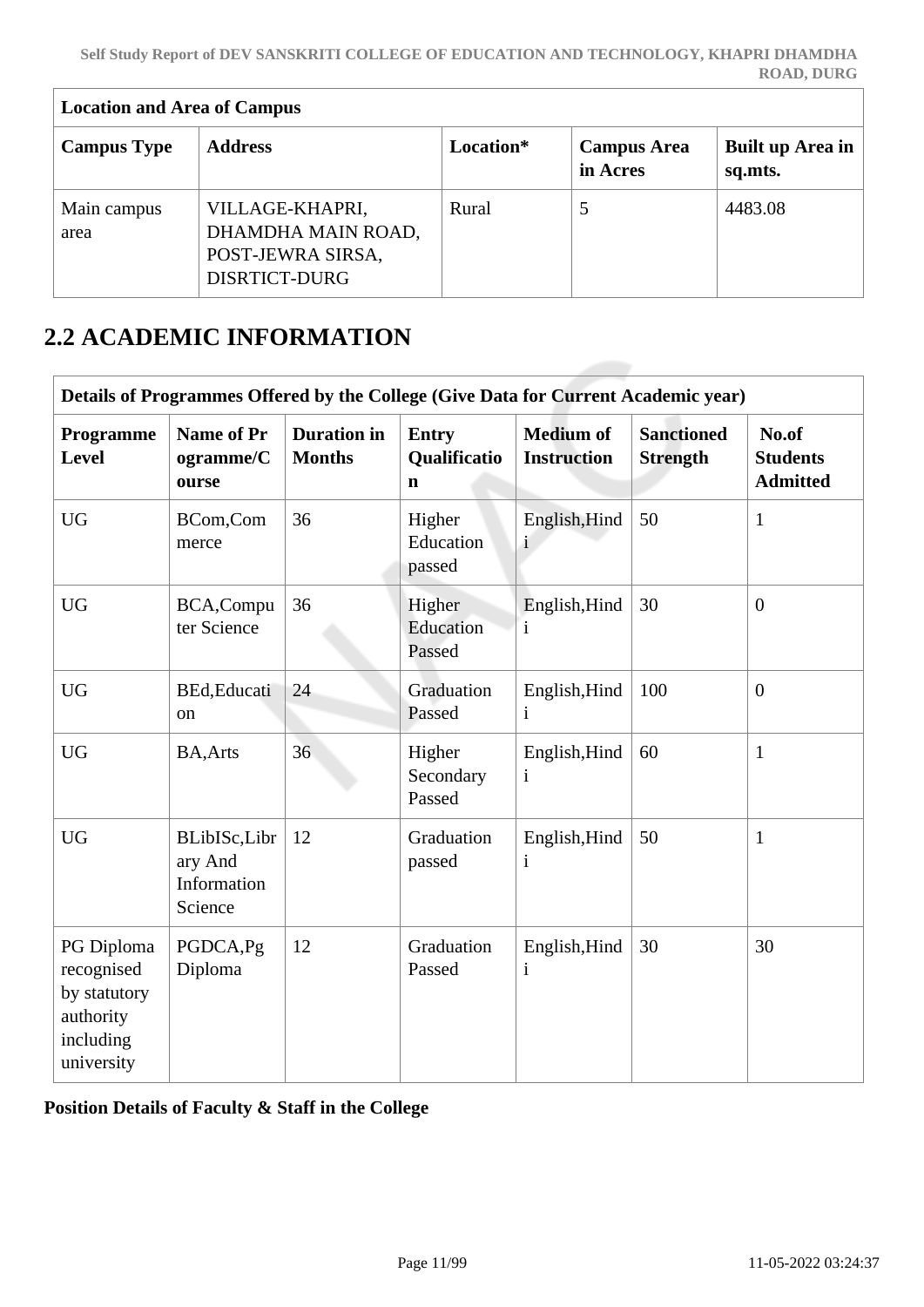| <b>Teaching Faculty</b>                                                             |                |                  |              |                  |                  |                            |                |                            |                  |                |                |                  |
|-------------------------------------------------------------------------------------|----------------|------------------|--------------|------------------|------------------|----------------------------|----------------|----------------------------|------------------|----------------|----------------|------------------|
|                                                                                     |                | <b>Professor</b> |              |                  |                  | <b>Associate Professor</b> |                | <b>Assistant Professor</b> |                  |                |                |                  |
|                                                                                     | Male           | Female           | Others       | Total            | Male             | Female                     | Others         | Total                      | Male             | Female         | Others         | Total            |
| Sanctioned by the<br>UGC /University<br><b>State</b><br>Government                  |                |                  |              | $\overline{0}$   |                  |                            |                | $\overline{0}$             |                  |                |                | 26               |
| Recruited                                                                           | $\overline{0}$ | $\overline{0}$   | $\mathbf{0}$ | $\overline{0}$   | $\boldsymbol{0}$ | $\overline{0}$             | $\overline{0}$ | $\overline{0}$             | $\mathbf{1}$     | 14             | $\overline{0}$ | 15               |
| Yet to Recruit                                                                      |                |                  |              | $\boldsymbol{0}$ |                  |                            |                | $\boldsymbol{0}$           |                  |                |                | 11               |
| Sanctioned by the<br>Management/Soci<br>ety or Other<br>Authorized<br><b>Bodies</b> |                |                  |              | $\overline{0}$   |                  |                            |                | $\boldsymbol{0}$           |                  |                |                | $\boldsymbol{0}$ |
| Recruited                                                                           | $\overline{0}$ | $\overline{0}$   | $\mathbf{0}$ | $\overline{0}$   | $\boldsymbol{0}$ | $\overline{0}$             | $\overline{0}$ | $\boldsymbol{0}$           | $\boldsymbol{0}$ | $\overline{0}$ | $\overline{0}$ | $\boldsymbol{0}$ |
| Yet to Recruit                                                                      |                |                  |              | $\overline{0}$   |                  |                            |                | - 7<br>$\boldsymbol{0}$    |                  |                |                | $\theta$         |

| <b>Non-Teaching Staff</b>                                                       |                |               |                  |                  |  |  |  |  |
|---------------------------------------------------------------------------------|----------------|---------------|------------------|------------------|--|--|--|--|
|                                                                                 | <b>Male</b>    | <b>Female</b> | <b>Others</b>    | <b>Total</b>     |  |  |  |  |
| Sanctioned by the<br><b>UGC</b> / University State<br>Government                |                |               |                  | 9                |  |  |  |  |
| Recruited                                                                       | 6              | 3             | $\boldsymbol{0}$ | 9                |  |  |  |  |
| Yet to Recruit                                                                  |                |               |                  | $\boldsymbol{0}$ |  |  |  |  |
| Sanctioned by the<br>Management/Society<br>or Other Authorized<br><b>Bodies</b> |                |               |                  | $\overline{0}$   |  |  |  |  |
| Recruited                                                                       | $\overline{0}$ | $\theta$      | $\overline{0}$   | $\overline{0}$   |  |  |  |  |
| Yet to Recruit                                                                  |                |               |                  | $\overline{0}$   |  |  |  |  |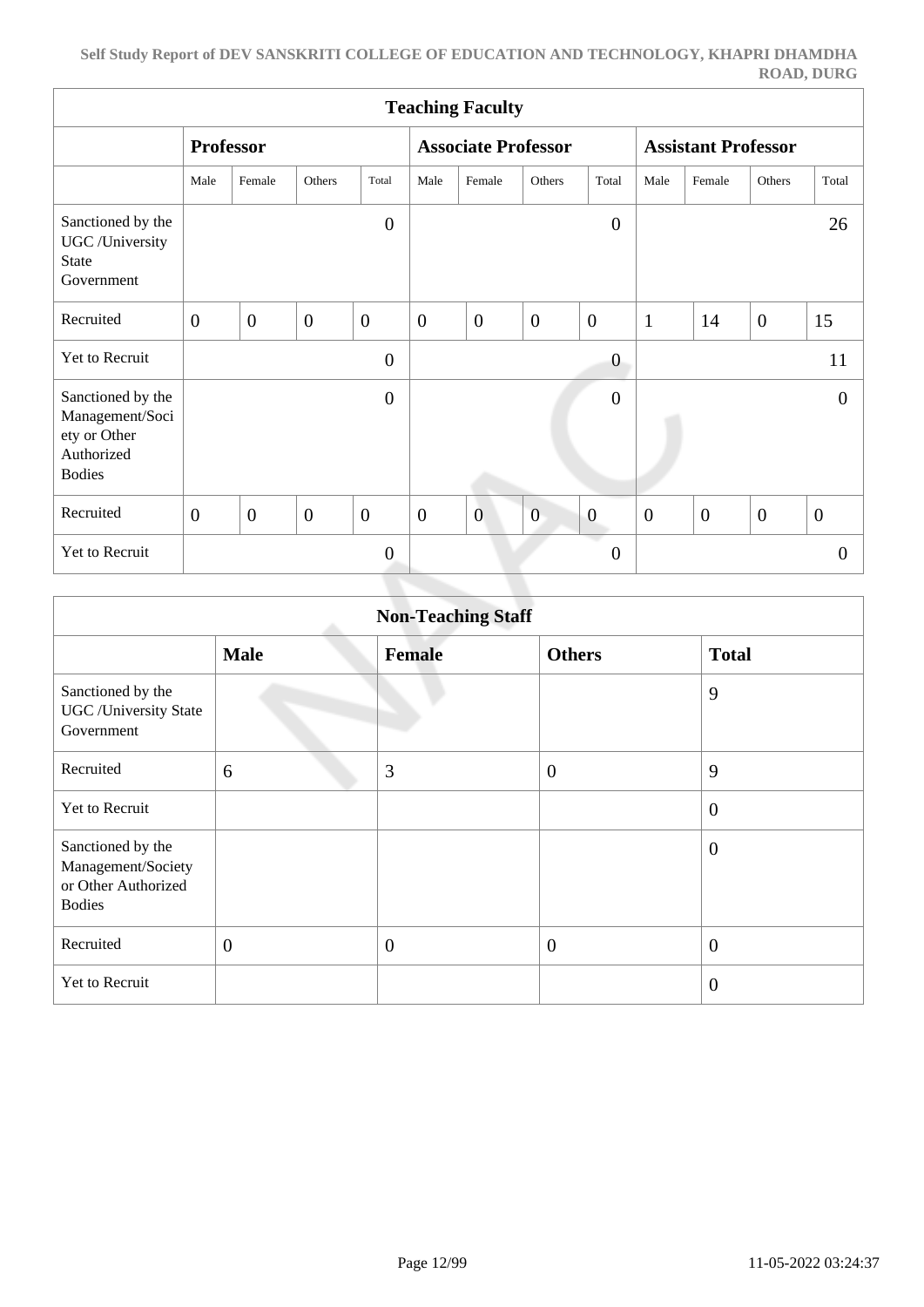| <b>Technical Staff</b>                                                          |                |              |                |                |  |  |  |  |  |
|---------------------------------------------------------------------------------|----------------|--------------|----------------|----------------|--|--|--|--|--|
|                                                                                 | <b>Male</b>    | Female       | <b>Others</b>  | <b>Total</b>   |  |  |  |  |  |
| Sanctioned by the<br><b>UGC</b> /University State<br>Government                 |                |              |                | $\overline{2}$ |  |  |  |  |  |
| Recruited                                                                       | $\overline{2}$ | $\theta$     | $\overline{0}$ | $\overline{2}$ |  |  |  |  |  |
| Yet to Recruit                                                                  |                |              |                | $\overline{0}$ |  |  |  |  |  |
| Sanctioned by the<br>Management/Society<br>or Other Authorized<br><b>Bodies</b> |                |              |                | $\overline{0}$ |  |  |  |  |  |
| Recruited                                                                       | $\overline{0}$ | $\mathbf{0}$ | $\overline{0}$ | $\overline{0}$ |  |  |  |  |  |
| Yet to Recruit                                                                  |                |              |                | $\overline{0}$ |  |  |  |  |  |

# **Qualification Details of the Teaching Staff**

|                                                         | <b>Permanent Teachers</b> |                  |                            |                |                  |                            |                |                |                |              |
|---------------------------------------------------------|---------------------------|------------------|----------------------------|----------------|------------------|----------------------------|----------------|----------------|----------------|--------------|
| <b>Professor</b><br><b>Highest</b><br>Qualificatio<br>n |                           |                  | <b>Associate Professor</b> |                |                  | <b>Assistant Professor</b> |                |                |                |              |
|                                                         | Male                      | Female           | <b>Others</b>              | Male           | Female           | Others                     | Male           | Female         | Others         | Total        |
| D.sc/D.Litt/<br><b>LLD</b>                              | $\overline{0}$            | $\overline{0}$   | $\overline{0}$             | $\mathbf{0}$   | $\boldsymbol{0}$ | $\overline{0}$             | $\theta$       | $\overline{0}$ | $\mathbf{0}$   | $\mathbf{0}$ |
| Ph.D.                                                   | $\overline{0}$            | $\boldsymbol{0}$ | $\overline{0}$             | $\overline{0}$ | $\overline{0}$   | $\theta$                   | $\theta$       | $\overline{0}$ | $\overline{0}$ | $\mathbf{0}$ |
| M.Phil.                                                 | $\overline{0}$            | $\overline{0}$   | $\overline{0}$             | $\overline{0}$ | $\overline{0}$   | $\overline{0}$             | $\overline{0}$ | 3              | $\overline{0}$ | 3            |
| PG                                                      | $\overline{0}$            | $\overline{0}$   | $\overline{0}$             | $\overline{0}$ | $\overline{0}$   | $\overline{0}$             | $\overline{0}$ | 6              | $\overline{0}$ | 6            |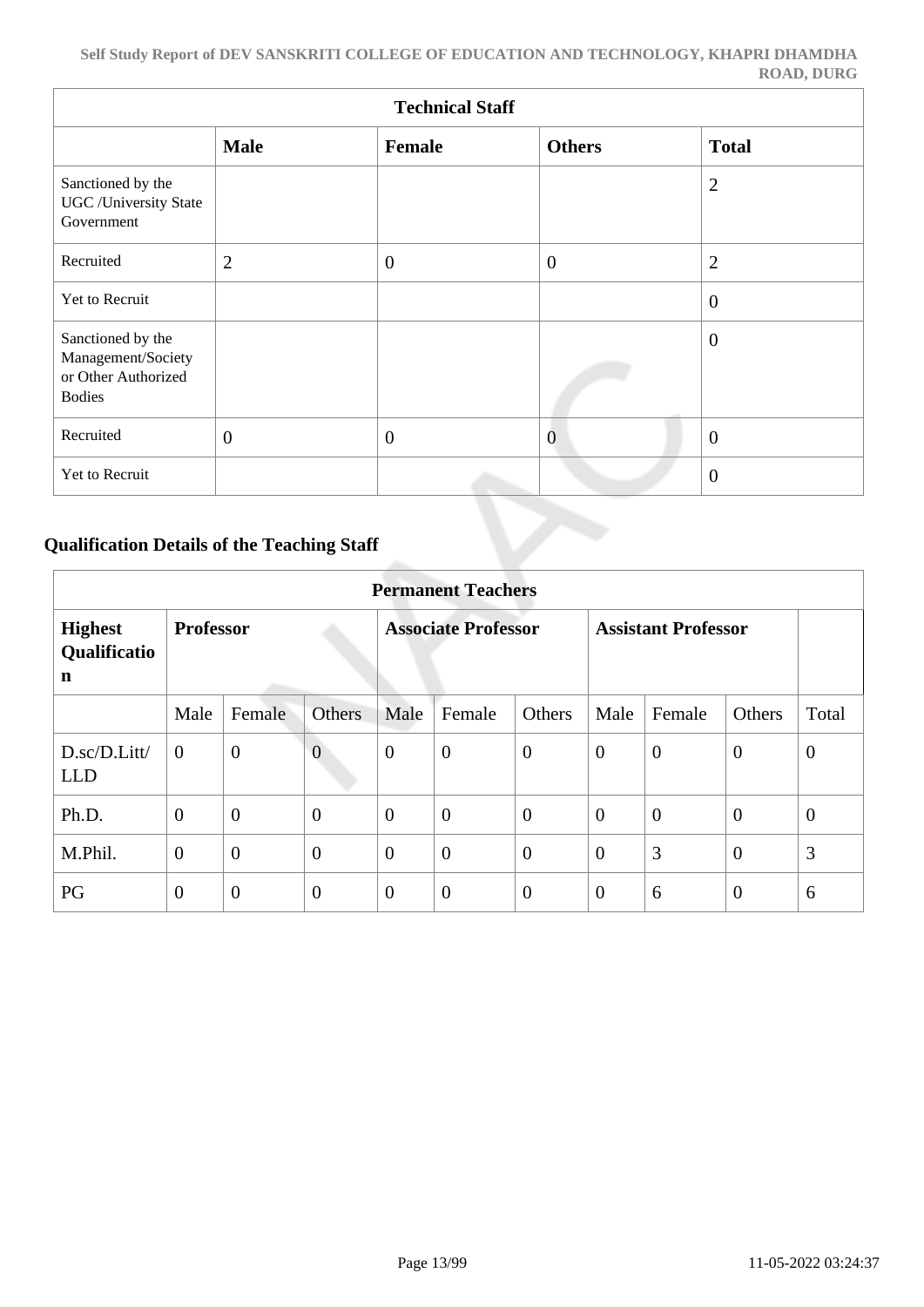| <b>Temporary Teachers</b>                     |                  |                  |                            |                |                  |                            |                  |                |                |                |
|-----------------------------------------------|------------------|------------------|----------------------------|----------------|------------------|----------------------------|------------------|----------------|----------------|----------------|
| <b>Highest</b><br>Qualificatio<br>$\mathbf n$ | <b>Professor</b> |                  | <b>Associate Professor</b> |                |                  | <b>Assistant Professor</b> |                  |                |                |                |
|                                               | Male             | Female           | Others                     | Male           | Female           | Others                     | Male             | Female         | Others         | Total          |
| $D.\text{sc}/D$ . Litt/<br><b>LLD</b>         | $\theta$         | $\overline{0}$   | $\overline{0}$             | $\overline{0}$ | $\overline{0}$   | $\overline{0}$             | $\mathbf{0}$     | $\overline{0}$ | $\overline{0}$ | $\overline{0}$ |
| Ph.D.                                         | $\overline{0}$   | $\theta$         | $\overline{0}$             | $\overline{0}$ | $\boldsymbol{0}$ | $\overline{0}$             | $\mathbf{0}$     | $\overline{0}$ | $\theta$       | $\mathbf{0}$   |
| M.Phil.                                       | $\overline{0}$   | $\overline{0}$   | $\theta$                   | $\overline{0}$ | $\boldsymbol{0}$ | $\overline{0}$             | $\boldsymbol{0}$ | $\mathbf{1}$   | $\overline{0}$ | $\mathbf{1}$   |
| PG                                            | $\overline{0}$   | $\boldsymbol{0}$ | $\overline{0}$             | $\overline{0}$ | $\boldsymbol{0}$ | $\overline{0}$             | $\mathbf{1}$     | 8              | $\theta$       | 9              |

|                                     | <b>Part Time Teachers</b> |                  |                  |                            |                  |                  |                            |                |                |                |  |
|-------------------------------------|---------------------------|------------------|------------------|----------------------------|------------------|------------------|----------------------------|----------------|----------------|----------------|--|
| <b>Highest</b><br>Qualificatio<br>n | <b>Professor</b>          |                  |                  | <b>Associate Professor</b> |                  |                  | <b>Assistant Professor</b> |                |                |                |  |
|                                     | Male                      | Female           | Others           | Male                       | Female           | <b>Others</b>    | Male                       | Female         | Others         | Total          |  |
| D.sc/D.Litt/<br><b>LLD</b>          | $\overline{0}$            | $\boldsymbol{0}$ | $\boldsymbol{0}$ | $\overline{0}$             | $\overline{0}$   | $\overline{0}$   | $\overline{0}$             | $\overline{0}$ | $\mathbf{0}$   | $\theta$       |  |
| Ph.D.                               | $\overline{0}$            | $\mathbf{0}$     | $\overline{0}$   | $\overline{0}$             | $\overline{0}$   | $\overline{0}$   | $\theta$                   | $\overline{0}$ | $\overline{0}$ | $\overline{0}$ |  |
| M.Phil.                             | $\mathbf{0}$              | $\overline{0}$   | $\overline{0}$   | $\overline{0}$             | $\boldsymbol{0}$ | $\boldsymbol{0}$ | $\overline{0}$             | $\overline{0}$ | $\theta$       | $\theta$       |  |
| PG                                  | $\mathbf{0}$              | $\overline{0}$   | $\boldsymbol{0}$ | $\overline{0}$             | $\boldsymbol{0}$ | $\overline{0}$   | $\theta$                   | $\overline{0}$ | $\theta$       | $\theta$       |  |

| <b>Details of Visting/Guest Faculties</b> |             |               |               |              |  |  |  |
|-------------------------------------------|-------------|---------------|---------------|--------------|--|--|--|
| <b>Number of Visiting/Guest Faculty</b>   | <b>Male</b> | <b>Female</b> | <b>Others</b> | <b>Total</b> |  |  |  |
| engaged with the college?                 |             | ∼             |               |              |  |  |  |

**Provide the Following Details of Students Enrolled in the College During the Current Academic Year**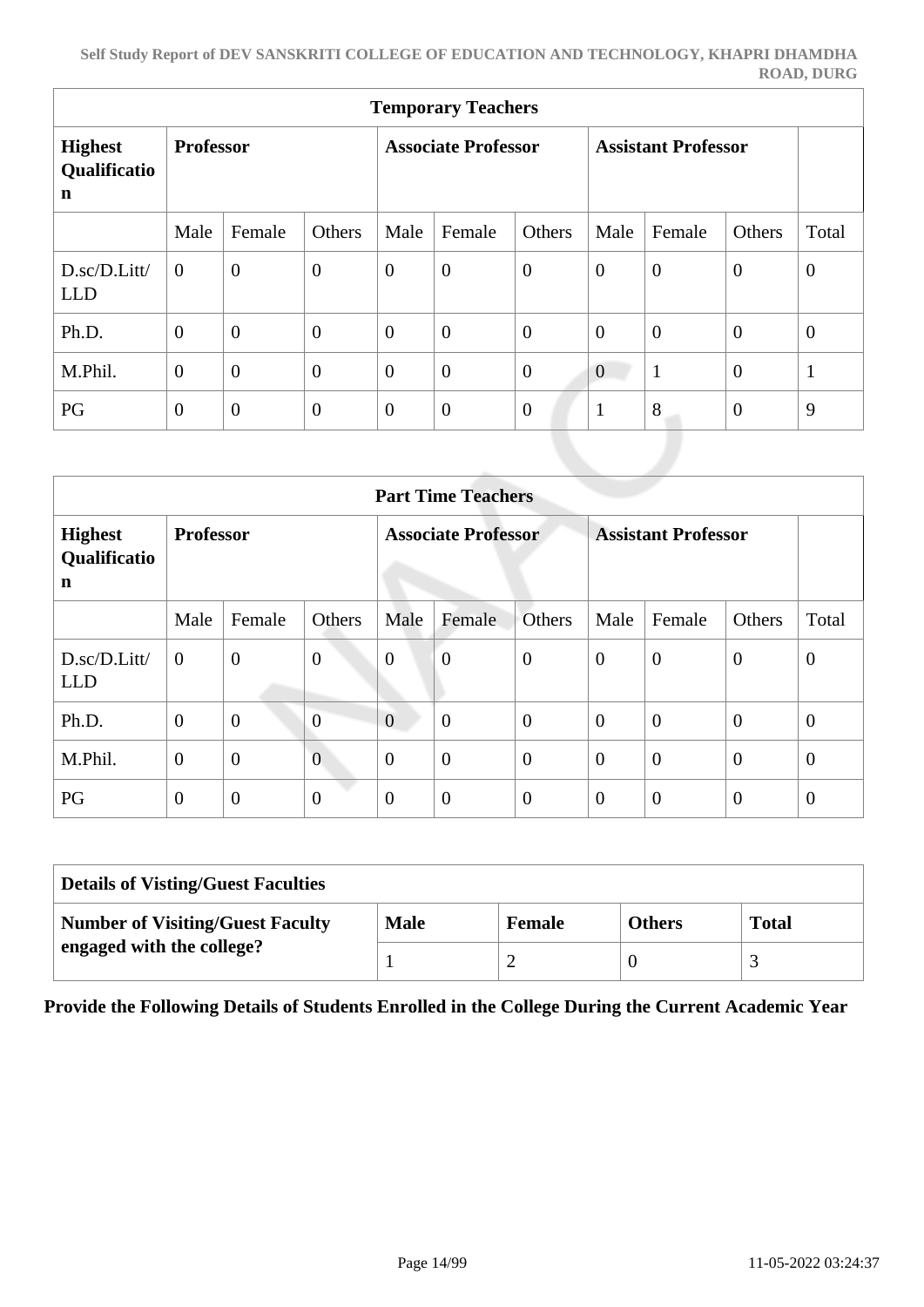| <b>Programme</b>                     |        | <b>From the State</b><br><b>Where College</b><br>is Located | <b>From Other</b><br><b>States of India</b> | <b>NRI Students</b> | Foreign<br><b>Students</b> | <b>Total</b>   |  |
|--------------------------------------|--------|-------------------------------------------------------------|---------------------------------------------|---------------------|----------------------------|----------------|--|
| <b>UG</b>                            | Male   | $\overline{2}$                                              | $\overline{0}$                              | $\overline{0}$      | $\overline{0}$             | $\overline{2}$ |  |
|                                      | Female | $\mathbf{1}$                                                | $\overline{0}$                              | $\overline{0}$      | $\overline{0}$             | $\mathbf{1}$   |  |
|                                      | Others | $\overline{0}$                                              | $\overline{0}$                              | $\overline{0}$      | $\overline{0}$             | $\overline{0}$ |  |
| PG Diploma                           | Male   | 16                                                          | $\overline{0}$                              | $\theta$            | $\overline{0}$             | 16             |  |
| recognised by<br>statutory           | Female | 14                                                          | $\overline{0}$                              | $\overline{0}$      | $\theta$                   | 14             |  |
| authority<br>including<br>university | Others | $\overline{0}$                                              | $\overline{0}$                              | $\theta$            | $\theta$                   | $\overline{0}$ |  |

# **Provide the Following Details of Students admitted to the College During the last four Academic Years**

| Programme          |        | Year 1           | Year 2           | Year 3           | Year 4           |
|--------------------|--------|------------------|------------------|------------------|------------------|
| <b>SC</b>          | Male   | 11               | $\overline{7}$   | 6                | 12               |
|                    | Female | 9                | 6                | $\overline{7}$   | 13               |
|                    | Others | $\boldsymbol{0}$ | $\boldsymbol{0}$ | $\boldsymbol{0}$ | $\boldsymbol{0}$ |
| ${\cal S}{\cal T}$ | Male   | 8                | $\overline{7}$   | 6                | 10               |
|                    | Female | 9                | 13               | 13               | 22               |
|                    | Others | $\overline{0}$   | $\boldsymbol{0}$ | $\boldsymbol{0}$ | $\mathbf{0}$     |
| <b>OBC</b>         | Male   | 71               | 71               | 61               | 60               |
|                    | Female | 58               | 60               | 73               | 66               |
|                    | Others | $\overline{0}$   | $\boldsymbol{0}$ | $\overline{0}$   | $\mathbf{0}$     |
| General            | Male   | 42               | 43               | 31               | 22               |
|                    | Female | 35               | 47               | 41               | 33               |
|                    | Others | $\boldsymbol{0}$ | $\boldsymbol{0}$ | $\overline{0}$   | $\overline{0}$   |
| Others             | Male   | $\boldsymbol{0}$ | $\boldsymbol{0}$ | $\boldsymbol{0}$ | $\boldsymbol{0}$ |
|                    | Female | $\mathbf{0}$     | $\boldsymbol{0}$ | $\boldsymbol{0}$ | $\boldsymbol{0}$ |
|                    | Others | $\overline{0}$   | $\boldsymbol{0}$ | $\mathbf{0}$     | $\boldsymbol{0}$ |
| Total              |        | 243              | 254              | 238              | 238              |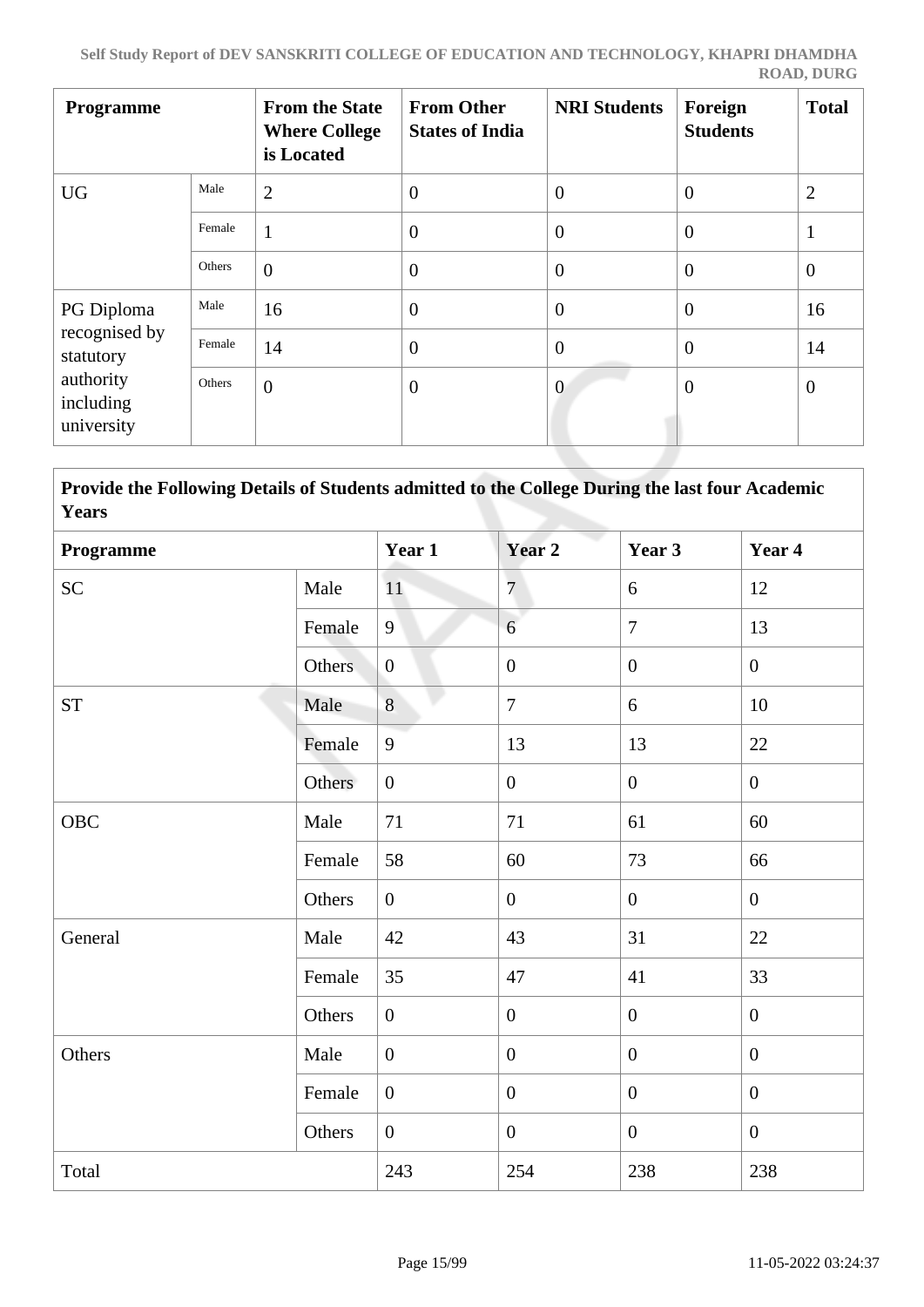# **Institutional preparedness for NEP**

| 1. Multidisciplinary/interdisciplinary:                                                                                  | College is providing program like B.Ed., D.El.Ed.,<br>B.Lib., B.Com, B.C.A., P.G.D.C.A., B.A. etc. The<br>new education policy is being followed and<br>continuously this procedure will be going on.                                                                                           |
|--------------------------------------------------------------------------------------------------------------------------|-------------------------------------------------------------------------------------------------------------------------------------------------------------------------------------------------------------------------------------------------------------------------------------------------|
| 2. Academic bank of credits (ABC):                                                                                       | College is providing the facility of academic bank<br>credit for session 2021-22.                                                                                                                                                                                                               |
| 3. Skill development:                                                                                                    | College is running three add on and three soft skills<br>courses on college level. Due to new education<br>policy, for students all over development and new<br>education policy law based new skill development<br>course are also about to start at the end of this session<br>$(2021-22).$   |
| 4. Appropriate integration of Indian Knowledge<br>system (teaching in Indian Language, culture, using<br>online course): | Indian language and culture based online courses<br>would also be running soon.                                                                                                                                                                                                                 |
| 5. Focus on Outcome based education (OBE):                                                                               | Practical works are specially focused in<br>B.Ed., B.Com. and P.G.D.C.A. courses in college,<br>like internship project work, field visit, vocational<br>knowledge & guidance. Which helps to provide<br>vocational environment and success in relevant<br>subject.                             |
| 6. Distance education/online education:                                                                                  | College is not providing any sort of distance<br>education program. But problem related to the<br>students learning process is sorted out with the help<br>of online education, just like during corona pandemic<br>college was providing both online and offline mode<br>for teaching process. |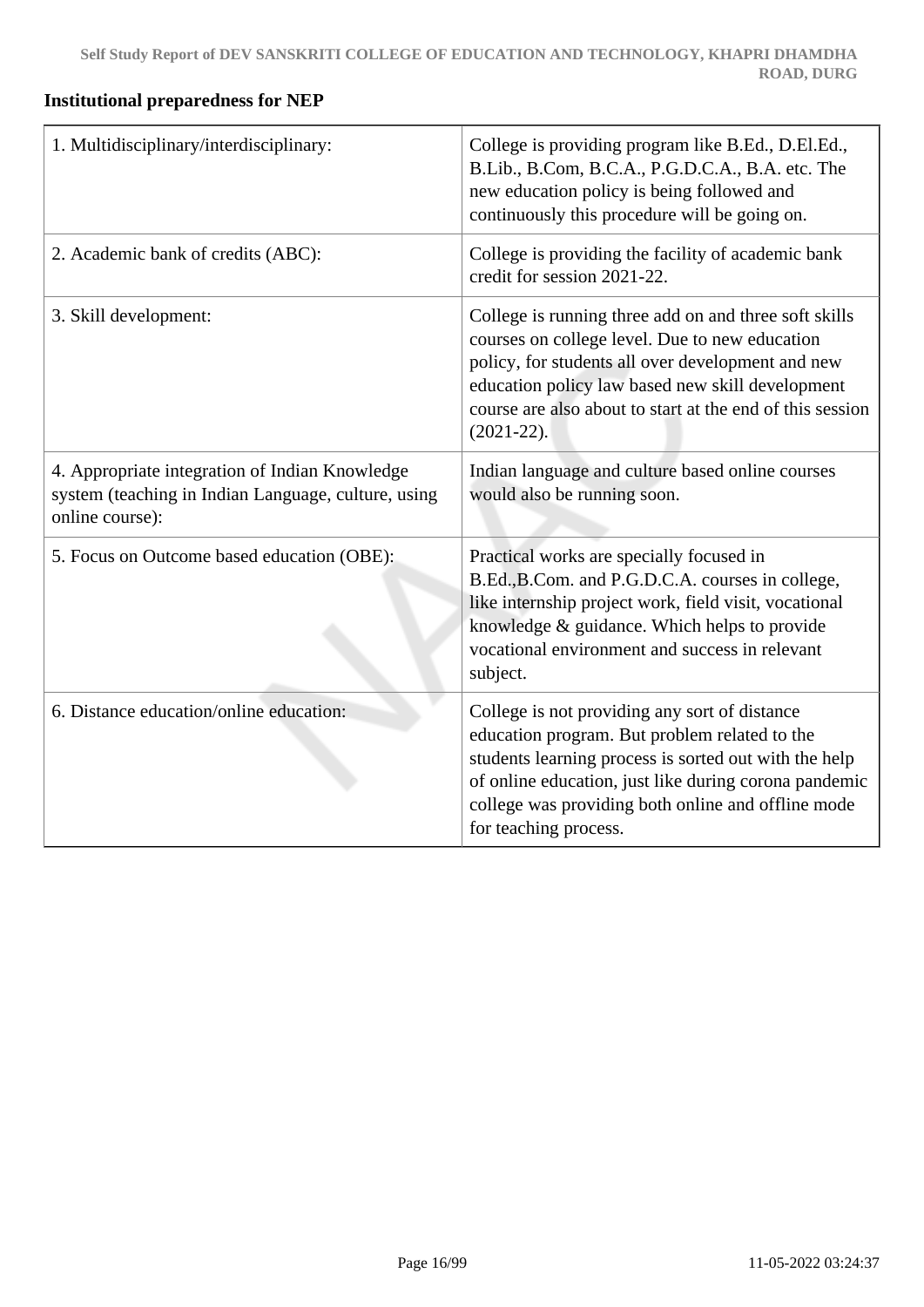# **Extended Profile**

# **1 Program**

# **1.1**

### **Number of courses offered by the Institution across all programs during the last five years**

| 2020-21                                 | 2019-20 | 2018-19 |                      | 2017-18 | 2016-17 |  |
|-----------------------------------------|---------|---------|----------------------|---------|---------|--|
| 125                                     | 109     | 112     |                      | 112     | 112     |  |
| <b>File Description</b>                 |         |         | Document             |         |         |  |
| Institutional data in prescribed format |         |         | <b>View Document</b> |         |         |  |

# **1.2**

#### **Number of programs offered year-wise for last five years**

| 2020-21 | 2019-20 | 2018-19 | $2017 - 18$ | 2016-17 |
|---------|---------|---------|-------------|---------|
| 06      | 04      | 04      | 04          | 04      |

# **2 Students**

### **2.1**

### **Number of students year-wise during last five years**

| 2020-21                                 | 2019-20 | 2018-19  |                      | 2017-18 | 2016-17 |  |
|-----------------------------------------|---------|----------|----------------------|---------|---------|--|
| 256                                     | 252     | 257      |                      | 245     | 228     |  |
| <b>File Description</b>                 |         | Document |                      |         |         |  |
| Institutional data in prescribed format |         |          | <b>View Document</b> |         |         |  |

#### **2.2**

#### **Number of seats earmarked for reserved category as per GOI/State Govt rule year-wise during last five years**

| 2020-21 | 2019-20 | 2018-19 | 2017-18 | 2016-17      |
|---------|---------|---------|---------|--------------|
| 338     | つつぐ     | 275     | 275     | $\Delta \pi$ |
|         | ں ا     | ں اے    | ں اے    | 213          |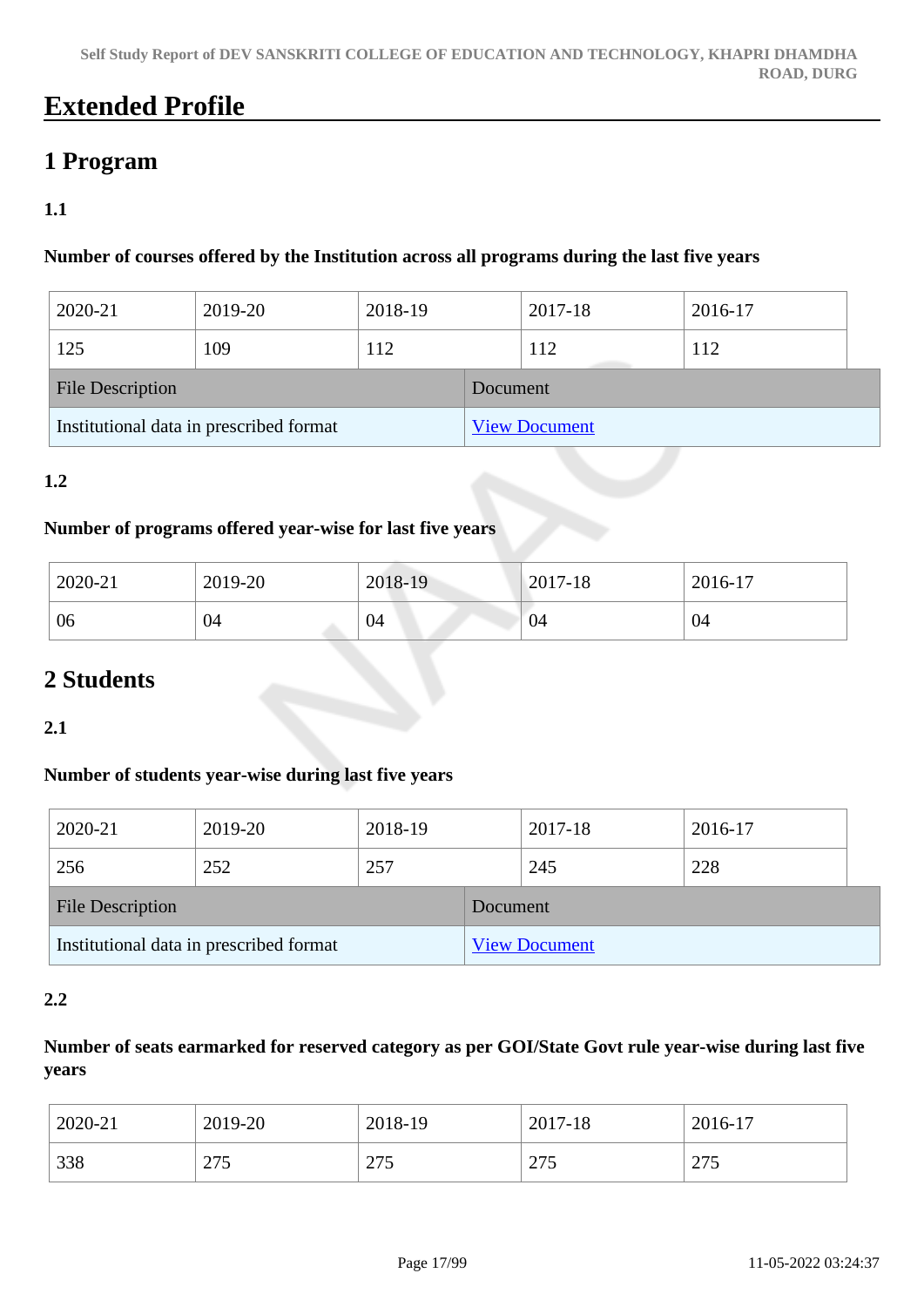| <b>File Description</b>                 | Document             |
|-----------------------------------------|----------------------|
| Institutional data in prescribed format | <b>View Document</b> |

# **2.3**

#### **Number of outgoing / final year students year-wise during last five years**

| 2020-21                 | 2019-20                                 | 2018-19 |          | 2017-18              | 2016-17 |  |
|-------------------------|-----------------------------------------|---------|----------|----------------------|---------|--|
| 137                     | 131                                     | 115     |          | 108                  | 97      |  |
| <b>File Description</b> |                                         |         | Document |                      |         |  |
|                         | Institutional data in prescribed format |         |          | <b>View Document</b> |         |  |

# **3 Teachers**

# **3.1**

#### **Number of full time teachers year-wise during the last five years**

| 2020-21                                 | 2019-20 | 2018-19  |                      | 2017-18 | 2016-17 |  |
|-----------------------------------------|---------|----------|----------------------|---------|---------|--|
| 15                                      | 21      | 20       |                      | 20      | 14      |  |
| <b>File Description</b>                 |         | Document |                      |         |         |  |
| Institutional data in prescribed format |         |          | <b>View Document</b> |         |         |  |

### **3.2**

# **Number of sanctioned posts year-wise during last five years**

| 2020-21                                 | 2019-20 | 2018-19  |                      | 2017-18 | 2016-17 |  |
|-----------------------------------------|---------|----------|----------------------|---------|---------|--|
| 26                                      | 24      | 24       |                      | 24      | 24      |  |
| <b>File Description</b>                 |         | Document |                      |         |         |  |
| Institutional data in prescribed format |         |          | <b>View Document</b> |         |         |  |

# **4 Institution**

# **4.1**

**Total number of classrooms and seminar halls**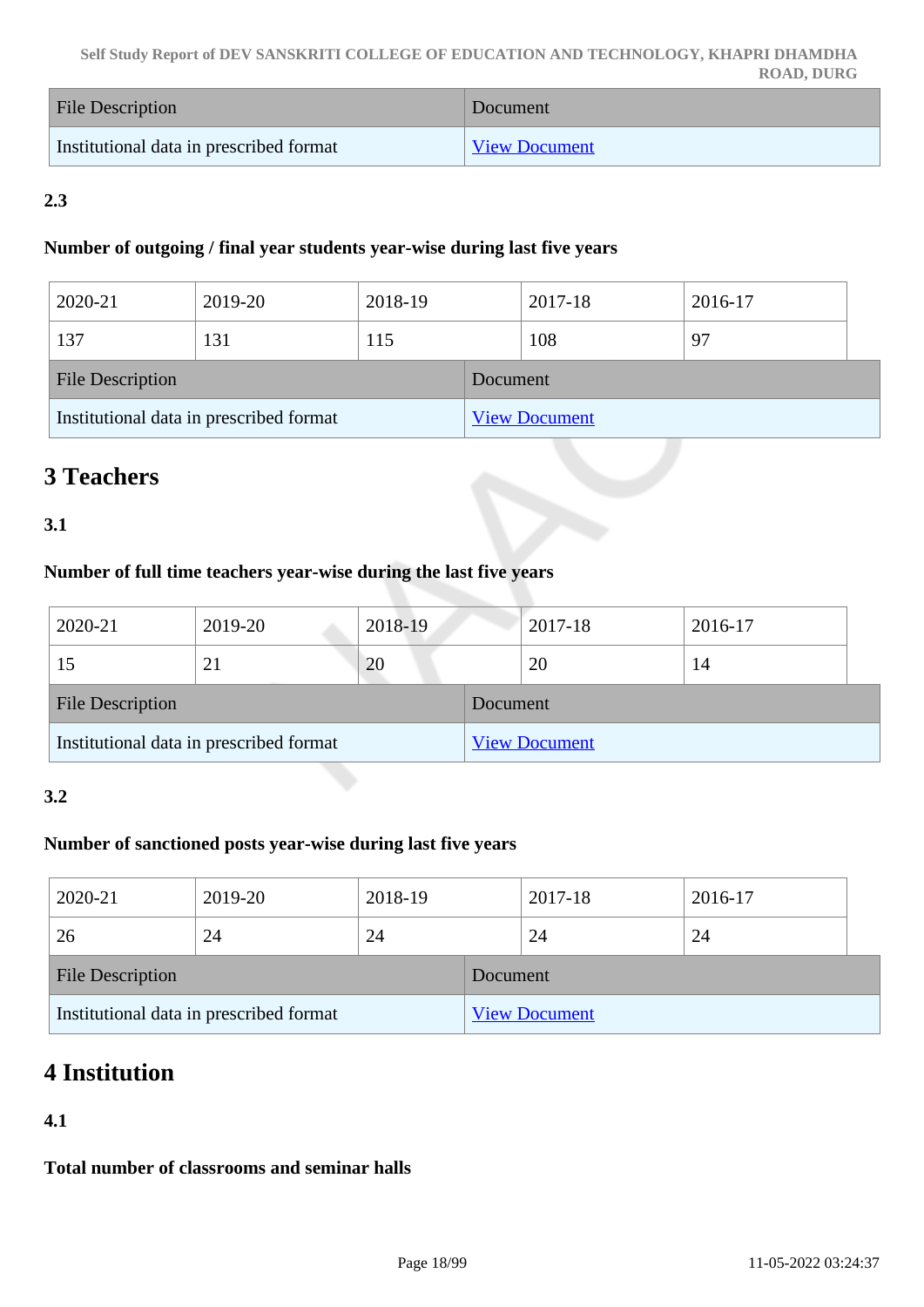# **Response: 16**

# **4.2**

# **Total Expenditure excluding salary year-wise during last five years ( INR in Lakhs)**

| 2020-21 | 2019-20                 | 2018-19              | 2017-18                   | $2016-17$ |
|---------|-------------------------|----------------------|---------------------------|-----------|
| 18.2    | $\cap$ $\cap$<br>ن کا ک | ⇁<br>'.6<br><b>L</b> | $\overline{Q}$<br>$1/1$ . | 24.1      |

# **4.3**

# **Number of Computers**

### **Response: 47**

### **4.4**

**Total number of computers in the campus for academic purpose**

### **Response: 37**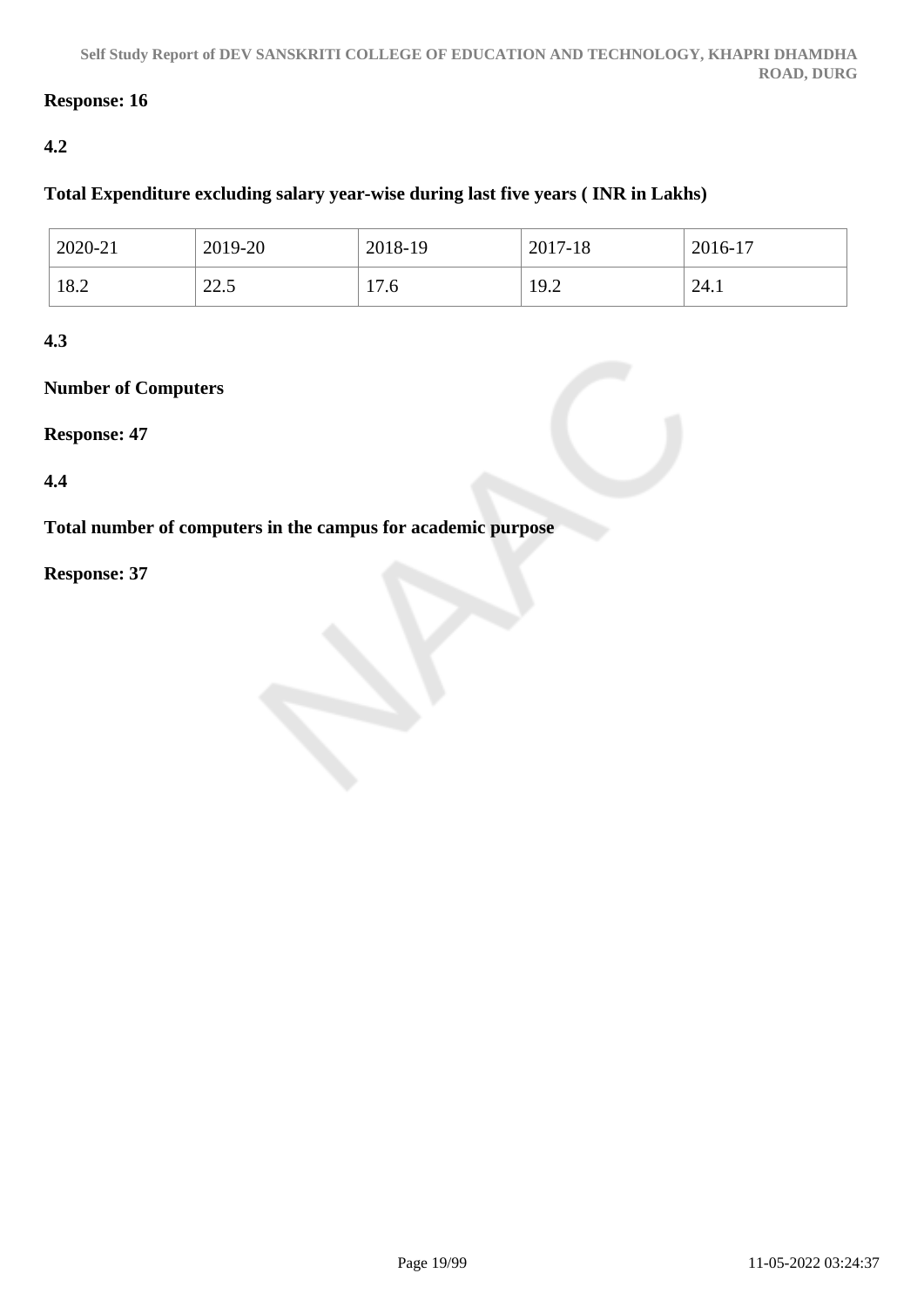# **4. Quality Indicator Framework(QIF)**

# **Criterion 1 - Curricular Aspects**

# **1.1 Curricular Planning and Implementation**

 **1.1.1 The Institution ensures effective curriculum delivery through a well planned and documented process**

#### **Response:**

**Response:-** Our College follows the syllabus created by Hemchand Yadav University. Because different types of programs and courses are taught in our college for which excellent curriculum is created and effective implementation. Due to our college being in the rural environment the implementation of the courses of various branches is done according to the students coming from this environment for which we conduct the course by adopting various methods which are as follows.

**Principal Meeting:** As the Head of college the Principal periodically holds meeting with the head of department and faculty members for course implementation every year and semester in which both academic and administration topic are discussed in detail. In this meeting various aspect are discussed which are follows:-

- 1.University academic calendar followed by the our institution.
- 2.Academic calendar is prepared to fulfill the objectives of the curriculum delivery.
- 3.Annual calendar of events is prepared by the head of department for the said purpose. This take into consideration the national state and local holidays.
- 4.Calendar of events also consist of plan for field project, internship and dissertation minor and major projects on computer application. Lectures are also schedule in intension of connecting the requirements of industry and academics.
- 5.Time table prepared by the head of department teacher wise class as a matrix structure.
- 6.Conduct subject based co-curricular activities through debates and group discussion.
- 7.Eminent academicians and industrial experts are invited for delivering lectures on current trends in the curriculum.
- 8.Preparing course study material through lecture notes, Pdf notes, video lecture.

9. Taking feedback from students on faculty course outcomes and content delivery.

- 10. Analyzing result after each semester and yearly exams.
- 11. Review of outcomes of curriculum.
- 12. Enhancing of teachers for new course through orientation programs and refresher courses.
- 13. Faculty updating through programs like FDP programs conducted by universities.
- 14. Evaluation and review based on results, feedback, program and department level.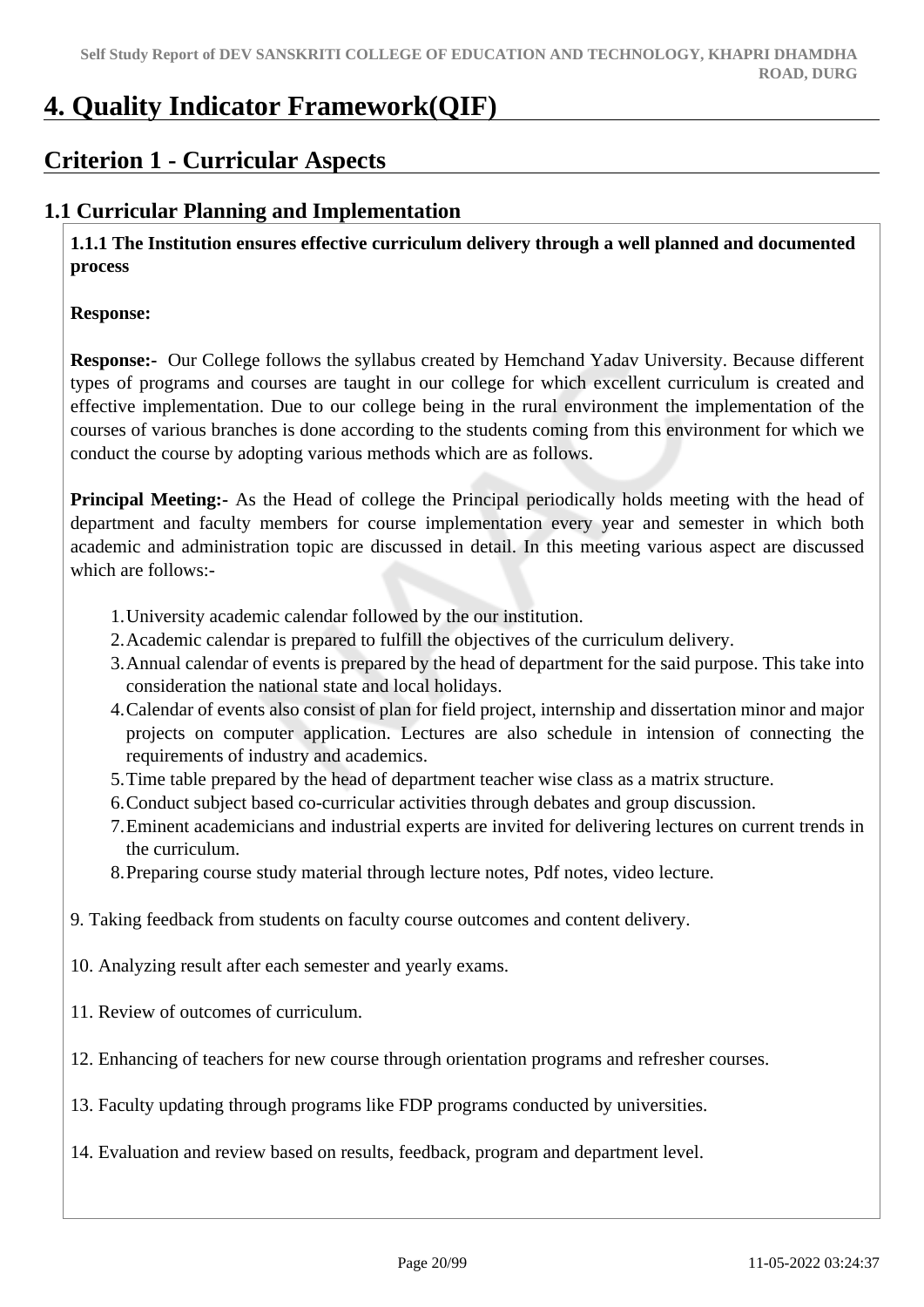| <b>File Description</b>              | <b>Document</b>      |
|--------------------------------------|----------------------|
| <b>Upload Additional information</b> | <b>View Document</b> |
| Link for Additional information      | <b>View Document</b> |

#### **1.1.2 The institution adheres to the academic calendar including for the conduct of CIE**

#### **Response:**

The institution being affiliated to Hemchand Yadav University the university releases the calendar of events for affiliated college at beginning of every academic year and semester. Which includes start and end dates of the semester and examination schedule. With reference to university calendar IQAC of the Institute prepares the detailed calendar o events at the institute level.

 The academic calendar a part of a college hand book is prepared by the HOD's and principal headed by the director and provided to all the teachers and students at the beginning of the academic year.

Every academic year consists of two semester each semester consist of 16 week duration dev Sanskriti College of Education and Technology follows Hemchand Yadav University. Academic calendar consisting of the date of commencement of the instruction and conduct of mind term examination parents- teacher meeting (PTM) submission of mid marks to the university conduction of practical examinations and commencement of semester end. Examination along with the vacation period.

As part of the CIE the assignment given to the students to involve undressed program outcomes. this helps the students to attain knowledge beyond the syllabus as majority of these topics are not covered by the exam conducted by the university. The assignments are given within a set time frame. The students have to complete them. Within the time given to adhere to the university timeline.

By followed the university calendar every department creates internal calendars to ensure timely delivery of syllabus and activities to meet the deadline for conducting the CIE. The students are given enough time before the examination to prepare and practice the concepts.

Academic calendar is prepared by HOD's in consultation with principal.

- 1.In the beginning of the academic session the students are apprised of academic calendar and displayed on notice board and at strategic locations.
- 2.Only head of the institution can incorporate minor changes in academic calendar which he may deem fit considering the unforeseen circumstances.
- 3.The schedule of all examination is given in academic calendar.
- 4.The courses teachers announce the syllabus and display assignment and internal exams as per the academic calendars.
- 5.Assignment are submitted by students as per date given in academic calendar.
- 6.The internal exams and mid-term examination are mentioned in the academic calendar examination schedule of the these exams is announced and displayed in advance by principal.
- 7.Display of marks is also as per the schedule given in academic calendar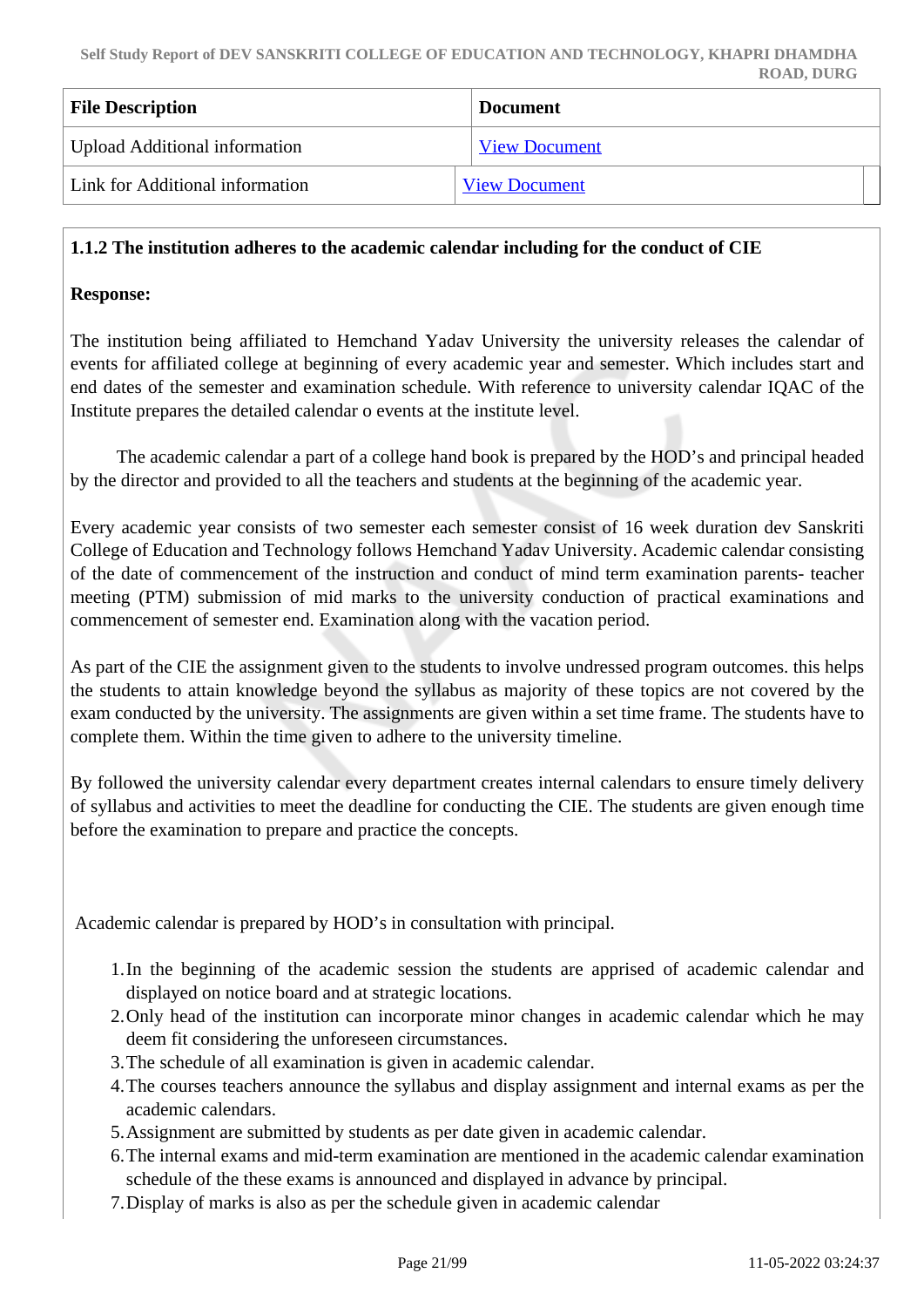| <b>File Description</b>              | <b>Document</b>      |
|--------------------------------------|----------------------|
| <b>Upload Additional information</b> | <b>View Document</b> |
| Link for Additional information      | <b>View Document</b> |

 **1.1.3 Teachers of the Institution participate in following activities related to curriculum development and assessment of the affiliating University and/are represented on the following academic bodies during the last five years** 

- **1.Academic council/BoS of Affiliating university**
- **2.Setting of question papers for UG/PG programs**
- **3.Design and Development of Curriculum for Add on/ certificate/ Diploma Courses**
- **4.Assessment /evaluation process of the affiliating University**

**Response:** C. Any 2 of the above

| <b>File Description</b>                                                                                      | <b>Document</b>      |
|--------------------------------------------------------------------------------------------------------------|----------------------|
| Institutional data in prescribed format                                                                      | <b>View Document</b> |
| Details of participation of teachers in various<br>bodies/activities provided as a response to the<br>metric | <b>View Document</b> |

### **1.2 Academic Flexibility**

 **1.2.1 Percentage of Programmes in which Choice Based Credit System (CBCS)/ elective course system has been implemented** 

**Response:** 33.33

1.2.1.1 **Number of Programmes in which CBCS/ Elective course system implemented.**

Response: 2

| <b>File Description</b>                 | <b>Document</b>      |
|-----------------------------------------|----------------------|
| Institutional data in prescribed format | <b>View Document</b> |
| Any additional information              | <b>View Document</b> |

#### **1.2.2 Number of Add on /Certificate programs offered during the last five years**

#### **Response:** 9

1.2.2.1 **How many Add on /Certificate programs are offered within the last 5 years.**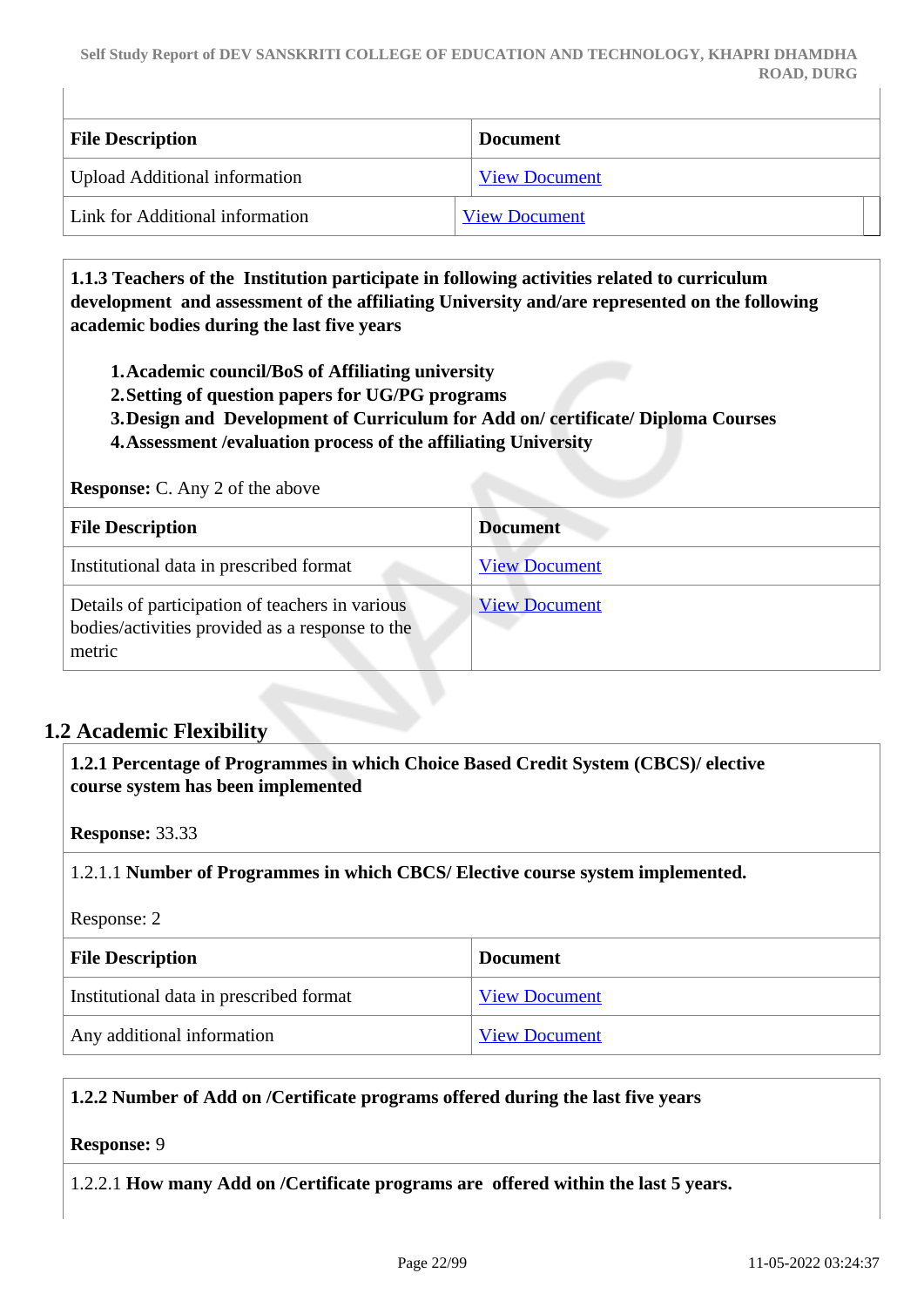| 2020-21 | 2019-20 | 2018-19 | 2017-18 | 2016-17 |
|---------|---------|---------|---------|---------|
|         |         | ັ       | ັ       | U       |

| <b>File Description</b>                                                    | <b>Document</b>      |
|----------------------------------------------------------------------------|----------------------|
| Institutional data in prescribed format                                    | <b>View Document</b> |
| Brochure or any other document relating to Add on<br>/Certificate programs | <b>View Document</b> |
| Any additional information                                                 | <b>View Document</b> |

## **1.2.3 Average percentage of students enrolled in Certificate/ Add-on programs as against the total number of students during the last five years**

**Response:** 27.92

1.2.3.1 **Number of students enrolled in subject related Certificate or Add-on programs year wise during last five years**

| 2020-21                                                                                | 2019-20 | 2018-19 |                 | 2017-18              | 2016-17  |
|----------------------------------------------------------------------------------------|---------|---------|-----------------|----------------------|----------|
| $\theta$                                                                               | 125     | 117     |                 | 109                  | $\theta$ |
|                                                                                        |         |         |                 |                      |          |
| <b>File Description</b>                                                                |         |         | <b>Document</b> |                      |          |
| Details of the students enrolled in Subjects related<br>to certificate/Add-on programs |         |         |                 | <b>View Document</b> |          |
| Any additional information                                                             |         |         |                 | <b>View Document</b> |          |

# **1.3 Curriculum Enrichment**

### **1.3.1 Institution integrates crosscutting issues relevant to Professional Ethics ,Gender, Human Values ,Environment and Sustainability into the Curriculum**

### **Response:**

Each and every institution has its own syllabus which integrate gender environment humanity and vocational values etc, related issues. In our institution different kind of faculties are giving services in different subjects for example- B.ED., D.El.ED., B.C.A., PGDCA. And B.Com. in which many subjects are there. On the basis of these syllabus Gender, Environment, Human values, Vocational Values etc. related topics are included in study, also on the basis of the syllabus different programme have been organized. Which makes the students feel equal and sensible. Our institution also organize such kind of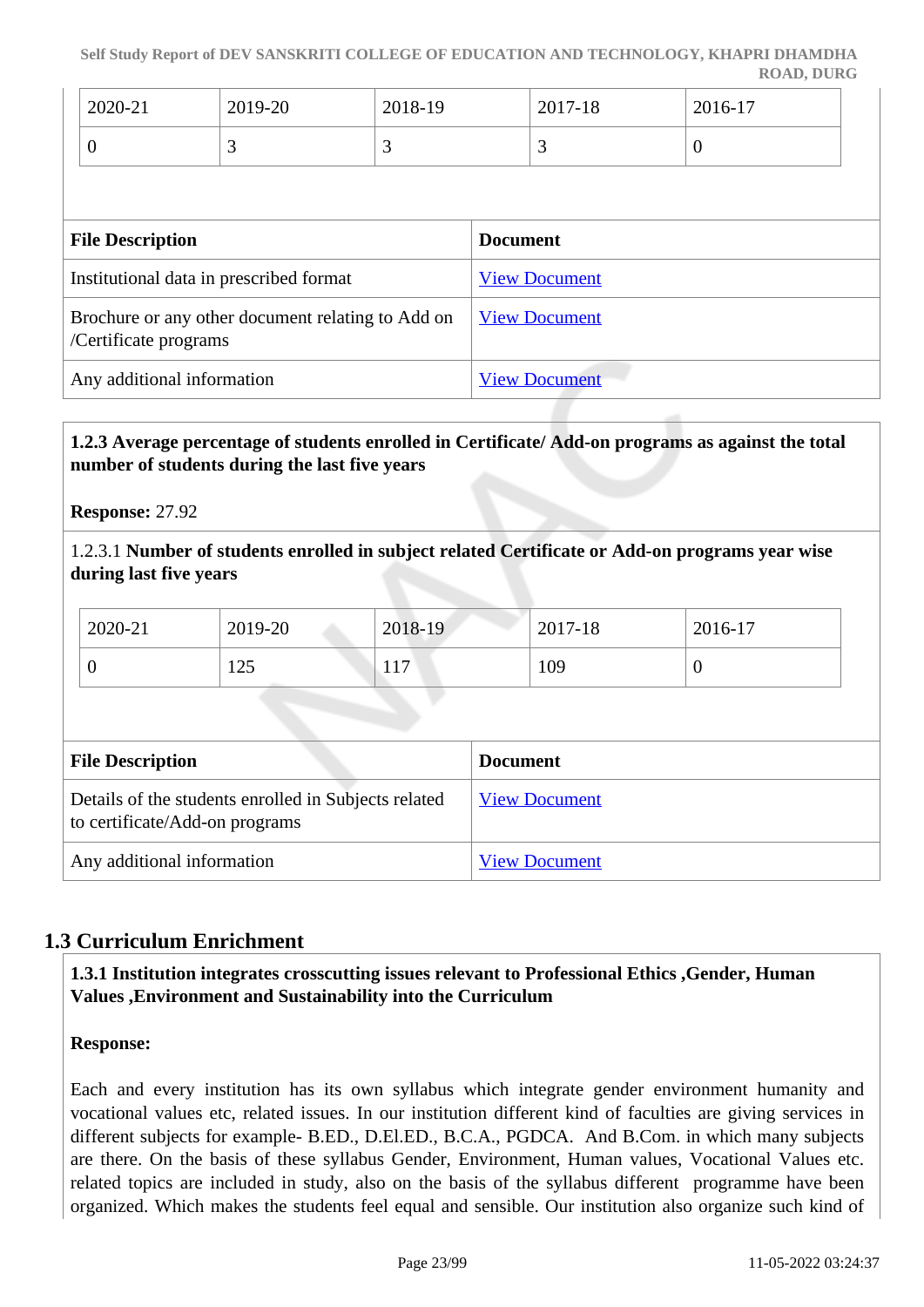Programs and so are as follows:-

**Gender Equality:-** In our institution male and female are equally motivated for taking part in different sports and cultural Programme. Hostel facility is available separately for boys and girls, but the rules are same for both in the college building Common room with all facility is also available, separately for boys and girls. Women empowerment cell is also made here. In which female students come to tell and share their personal and educational problems with senior staff are getting solutions personally. College is also having counselling cell by which students problems are listened and get understand also internal problems are specifically get solved and counsellor make students eligible to fight and solve their own problems on their own. In case student is ill. so college help to drop the students at his/her home. In the college so many programme are organized in which safety of students health checkup and personality development related information are included. For the safety, college is having CCTV Cameras also.

Organized Programme related to Gender Equality.

- 1.Women's Day
- 2.Women's Safety Programme
- 3.Domestic Violence Based Programme
- 4.Women Health and Safety Programme

**Environment Sustainability:-** Solar Plant is established by our College so the consumption of power could stop and pollution could also controlled .in our institution many Programmes are organized to aware the importance of environment like- Tree plantation, Environmental awareness railee Energy Conservation, Water Conservation Railee, Seminar, Essay on Environment protection also poster and rangoli making competition etc. Water harvesting system is also there in the institution. To make college premises plastic free, the use of cloth or paper bags are compulsory for each and every person. For making college compound green and beautiful every teacher plant a tree on her/his birthday every year college also encouraged student to come to college with bicycle. We practice to use less chemicals and more organic fertilizers. Students encouraged to make and use it.

### **Environmental Sustainability Programmes -**

- 1.Tree Plantation
- 2.Water Conservation
- 3.Environment Protection
- 4.Organic Fertilizer making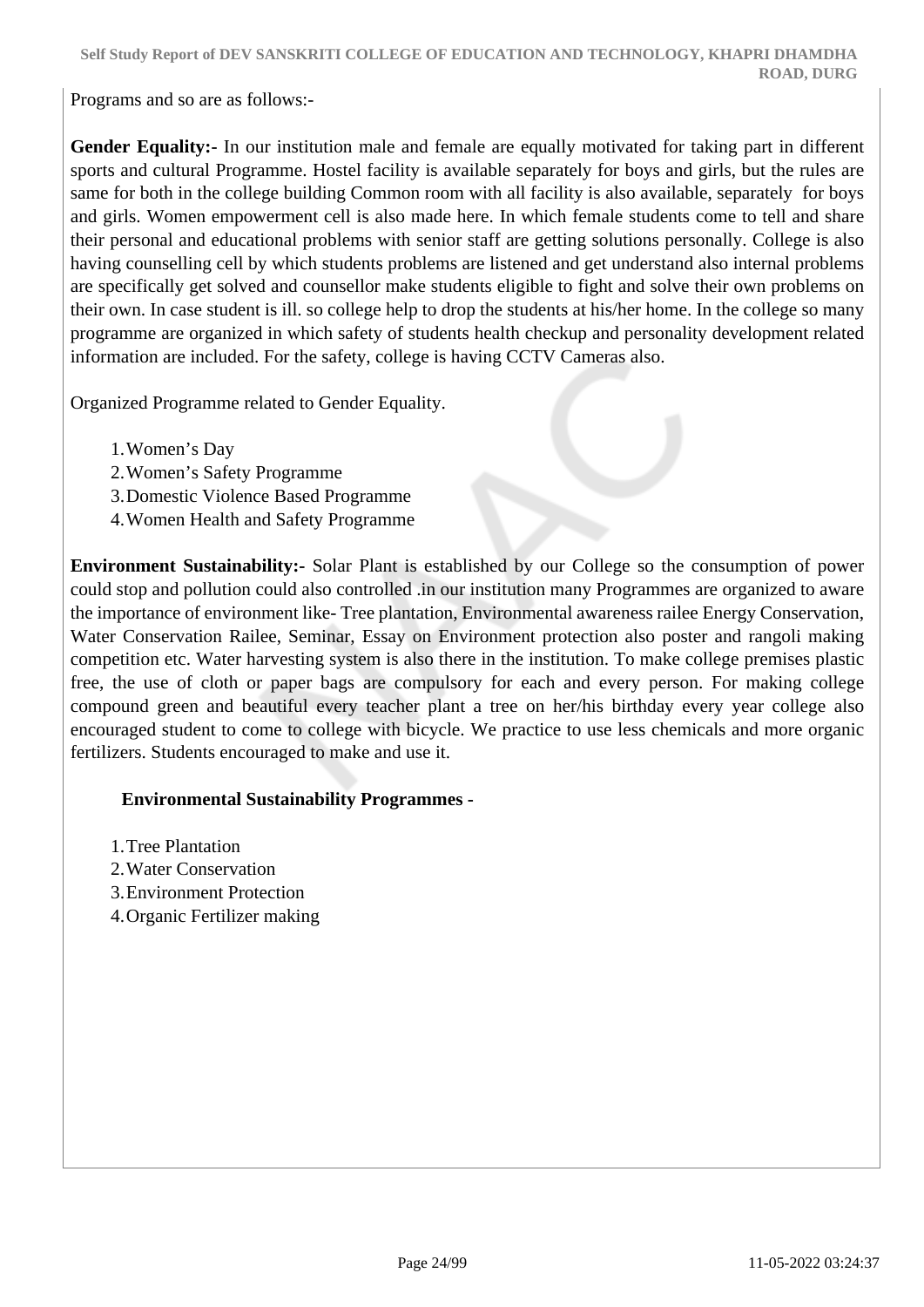| <b>File Description</b>                                                                                                                                              | <b>Document</b>      |
|----------------------------------------------------------------------------------------------------------------------------------------------------------------------|----------------------|
| Upload the list and description of courses which<br>address the Professional Ethics, Gender, Human<br>Values, Environment and Sustainability into the<br>Curriculum. | <b>View Document</b> |
| Any additional information                                                                                                                                           | <b>View Document</b> |

### **1.3.2 Average percentage of courses that include experiential learning through project work/field work/internship during last five years**

**Response:** 43.86

### 1.3.2.1 **Number of courses that include experiential learning through project work/field work/internship year-wise during last five years**

| 2020-21        | 2019-20      | 2018-19 | 2017-18 | 2016-17 |
|----------------|--------------|---------|---------|---------|
| 4 <sub>1</sub> | $\sim$<br>JІ | 59      | 59      | 59      |

| <b>File Description</b>                         | <b>Document</b>      |
|-------------------------------------------------|----------------------|
| Programme / Curriculum/ Syllabus of the courses | <b>View Document</b> |
| Institutional data in prescribed format         | <b>View Document</b> |

#### **1.3.3 Percentage of students undertaking project work/field work/ internships (Data for the latest completed academic year**

**Response:** 54.3

### 1.3.3.1 **Number of students undertaking project work/field work / internships**

Response: 139

| <b>File Description</b>                 | <b>Document</b>      |
|-----------------------------------------|----------------------|
| Institutional data in prescribed format | <b>View Document</b> |
| Any additional information              | <b>View Document</b> |

### **1.4 Feedback System**

 **1.4.1** *Institution obtains feedback on the syllabus and its transaction at the institution from the following stakeholders 1) Students 2)Teachers 3)Employers 4)Alumni*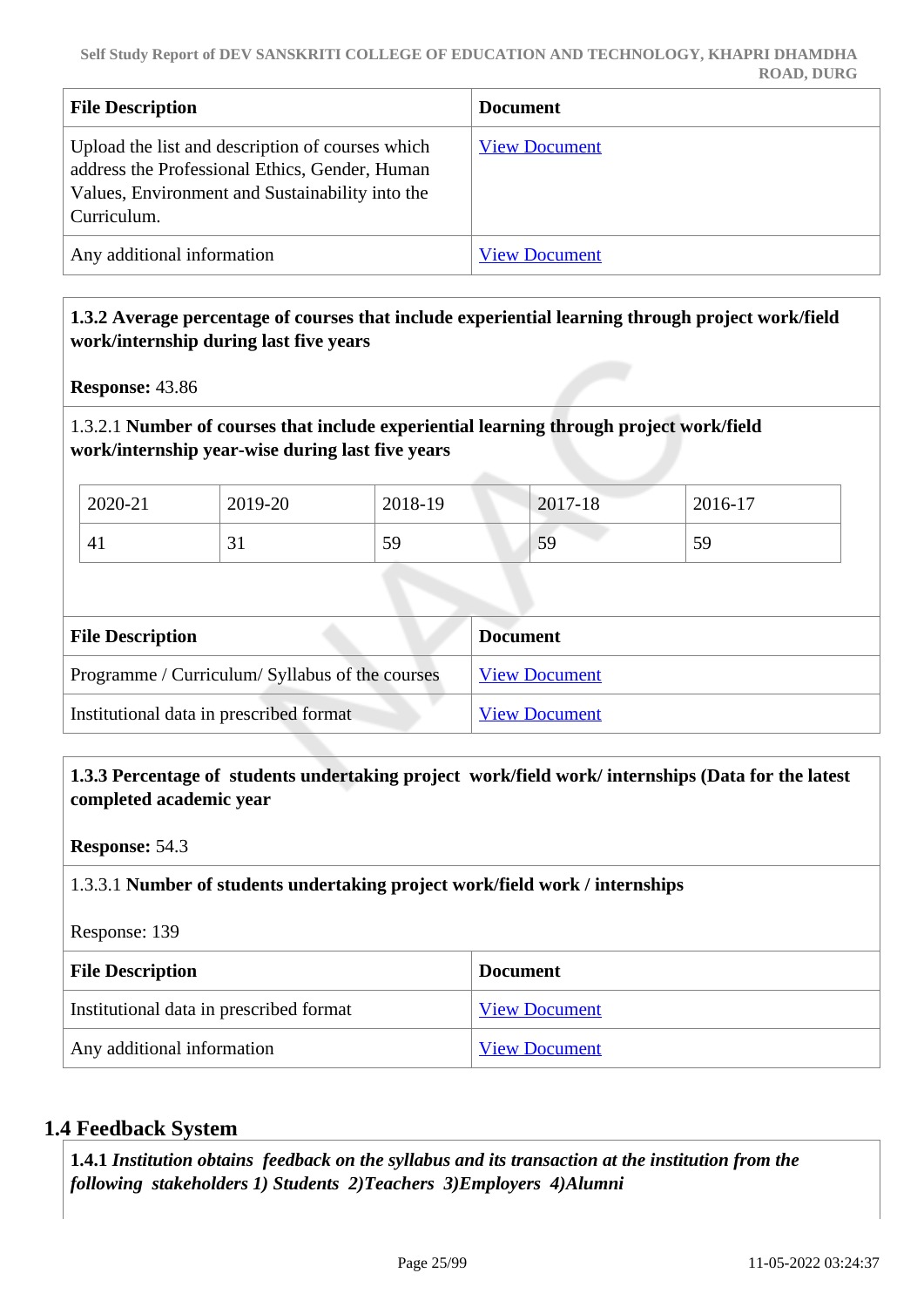| <b>Response:</b> E. None of the above |                 |
|---------------------------------------|-----------------|
| <b>File Description</b>               | <b>Document</b> |

URL for stakeholder feedback report [View Document](https://forms.gle/poV5e2L1up8CGEeQ7 https://forms.gle/FysxpR58PmqfjYr6A https://forms.gle/U99HEwxYKaeMkifb9)

| 2. Feedback collected, analysed and action has been taken<br>3. Feedback collected and analysed<br>4. Feedback collected<br>5. Feedback not collected<br>Response: E. Feedback not collected | 1. Feedback collected, analysed and action taken and feedback available on website |
|----------------------------------------------------------------------------------------------------------------------------------------------------------------------------------------------|------------------------------------------------------------------------------------|
| <b>File Description</b>                                                                                                                                                                      | <b>Document</b>                                                                    |
| Upload any additional information                                                                                                                                                            | <b>View Document</b>                                                               |
| URL for feedback report                                                                                                                                                                      | <b>View Document</b>                                                               |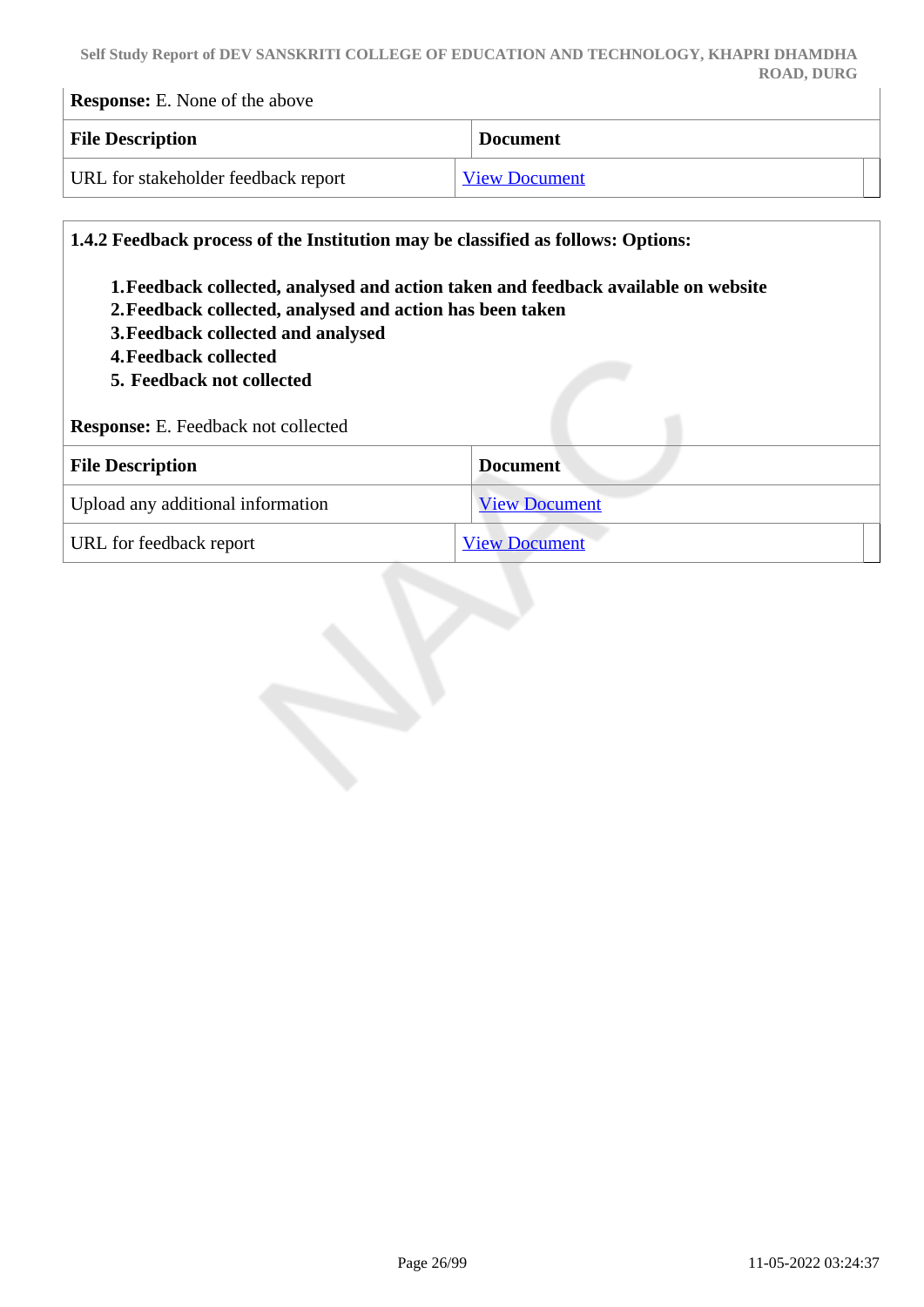# **Criterion 2 - Teaching-learning and Evaluation**

# **2.1 Student Enrollment and Profile**

|                        |         |         | 2.1.1 Average Enrolment percentage (Average of last five years)      |         |         |  |  |
|------------------------|---------|---------|----------------------------------------------------------------------|---------|---------|--|--|
| <b>Response: 62.36</b> |         |         |                                                                      |         |         |  |  |
|                        |         |         | 2.1.1.1 Number of students admitted year-wise during last five years |         |         |  |  |
|                        | 2020-21 | 2019-20 | 2018-19                                                              | 2017-18 | 2016-17 |  |  |
|                        | 146     | 140     | 141                                                                  | 147     | 131     |  |  |

| <b>File Description</b>                 | <b>Document</b>      |
|-----------------------------------------|----------------------|
| Institutional data in prescribed format | <b>View Document</b> |
| Any additional information              | <b>View Document</b> |

320 210 210 210 210

 **2.1.2 Average percentage of seats filled against reserved categories (SC, ST, OBC, Divyangjan, etc. as per applicable reservation policy ) during the last five years ( exclusive of supernumerary seats)**

**Response:** 19.8

2.1.2.1 **Number of actual students admitted from the reserved categories year wise during last five years**

| 2020-21 | 2019-20 | 2018-19 | 2017-18   | 2016-17 |
|---------|---------|---------|-----------|---------|
| 90      | 47      | 47      | $ -$<br>◡ | 48      |

| <b>File Description</b>                 | <b>Document</b>      |
|-----------------------------------------|----------------------|
| Institutional data in prescribed format | <b>View Document</b> |
| Any additional information              | <b>View Document</b> |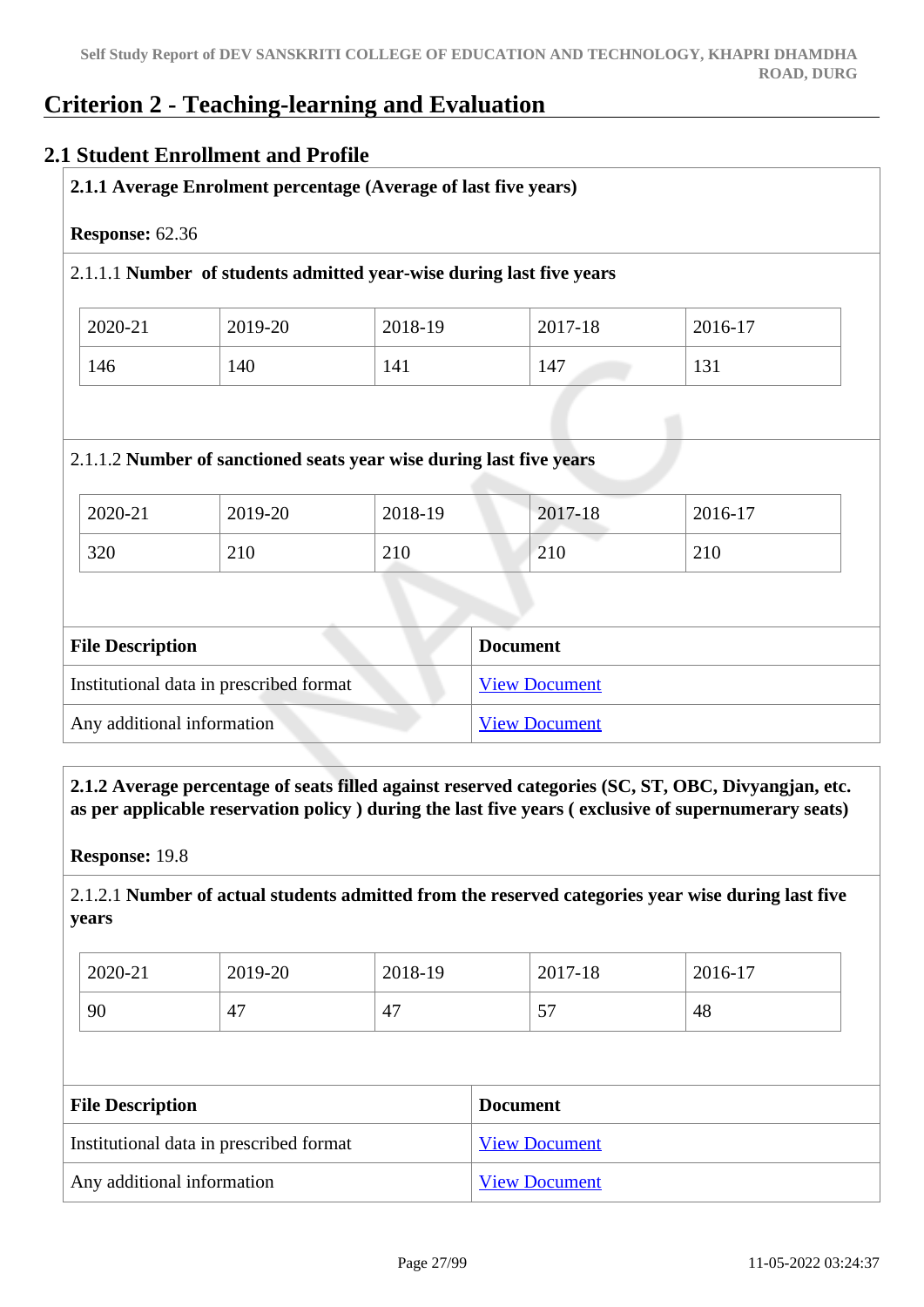# **2.2 Catering to Student Diversity**

 **2.2.1 The institution assesses the learning levels of the students and organises special Programmes for advanced learners and slow learners**

**Response:** 

#### **Identification of Advance and slow learners:**

Our college is located in the rural area of Durg distric, so 80 to 90 percent students seeking admission in the college is from Hindi medium Government School.

After the admission of students in the college. The admission committee maintains separate registers for each class with details such as marks obtained in the previous examination. The heads of the concerned department prepare list of slow and advance learners. Mainly the percentage of students 12th and the marks and percentage of graduation and pre.B.Ed in education department represent there educational qualification but few years college use new methods to assess students abilities like knowing the students interest through personal interaction with students.

Slow and Advance learners students are indentified by the teachers through classroom interactions, group discussions, assignments, sessional exam etc.

The program is implemented in those subject that are considered to be difficult for an average students, as per the strategy of IQAC. As per the guidelines of IQAC the concerned department has developed the following strategy conduction of the program.

#### **Objectives:**

- 1.To raise the confidence level of students regarding difficult subject.
- 2.To improve the basic knowledge of the slow learners.
- 3.To improve the performance in the internal and university examination.
- 4.To reduce the drop out ratio of the following slow learners.
- 5.To motive more books are provide to them.

#### **Support strategies for slow learners: Teacher attempts to enhance the performance of slow learner students as follow:**

1 Teacher discusses personal and professional issues of the students and provide moral support and also provide valuable suggestion to improve the performance of the students in the examination.

2 doubt clearing sessions are conducted by the teachers during tutorial classes.

3 Extra classes (Remedial classes) are arranged for backlog (tough) subjects after model examinations.

4 Formation of study groups of slow learners with one or two bright students are kept as group mantor

5 Formation of study groups of slow learners with one or two bright students are kept as group mentor.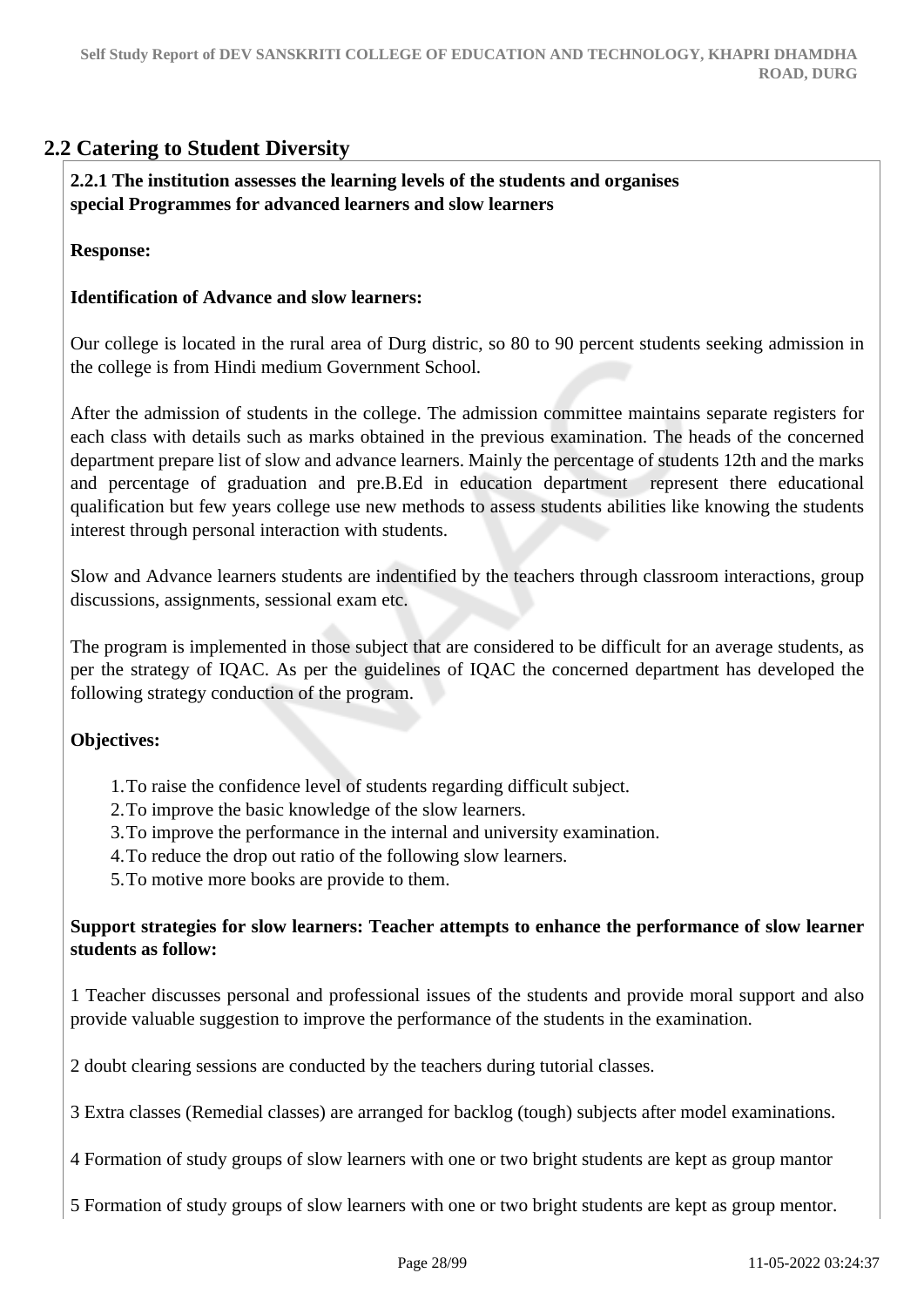6 Encouraging them for regular attendance.

7 Discussing about the performance of slow learner with the parents by organizing parents teacher meeting

#### **Support strategies for advance learners: Faculty members make efforts to boost up the performance of advance learner students as follows;**

1 Encouraging them to participate in seminars/conferences in different institutes.

2 Encouraging them to guide there weak classmates, which makes them more perfect.

3 Guest lecture are frequently organized. Students are motivated to interact with the eminent resource persons.

4 Encouraging them to participate in inter colleges competition like, quiz, debate, dance, drama, sports ,etc

5 Open access facility to advance learner students in the library and providing them more books.

6 semester toppers and university rank holders are provides certificates, providing them more books.

7 Encouraging them with extra care to obtain university ranks.

| <b>File Description</b>               | <b>Document</b>      |
|---------------------------------------|----------------------|
| Upload any additional information     | <b>View Document</b> |
| Paste link for additional Information | <b>View Document</b> |

#### **2.2.2 Student- Full time teacher ratio (Data for the latest completed academic year)**

**Response:** 17:1

| <b>File Description</b>    | <b>Document</b> |
|----------------------------|-----------------|
| Any additional information | View Document   |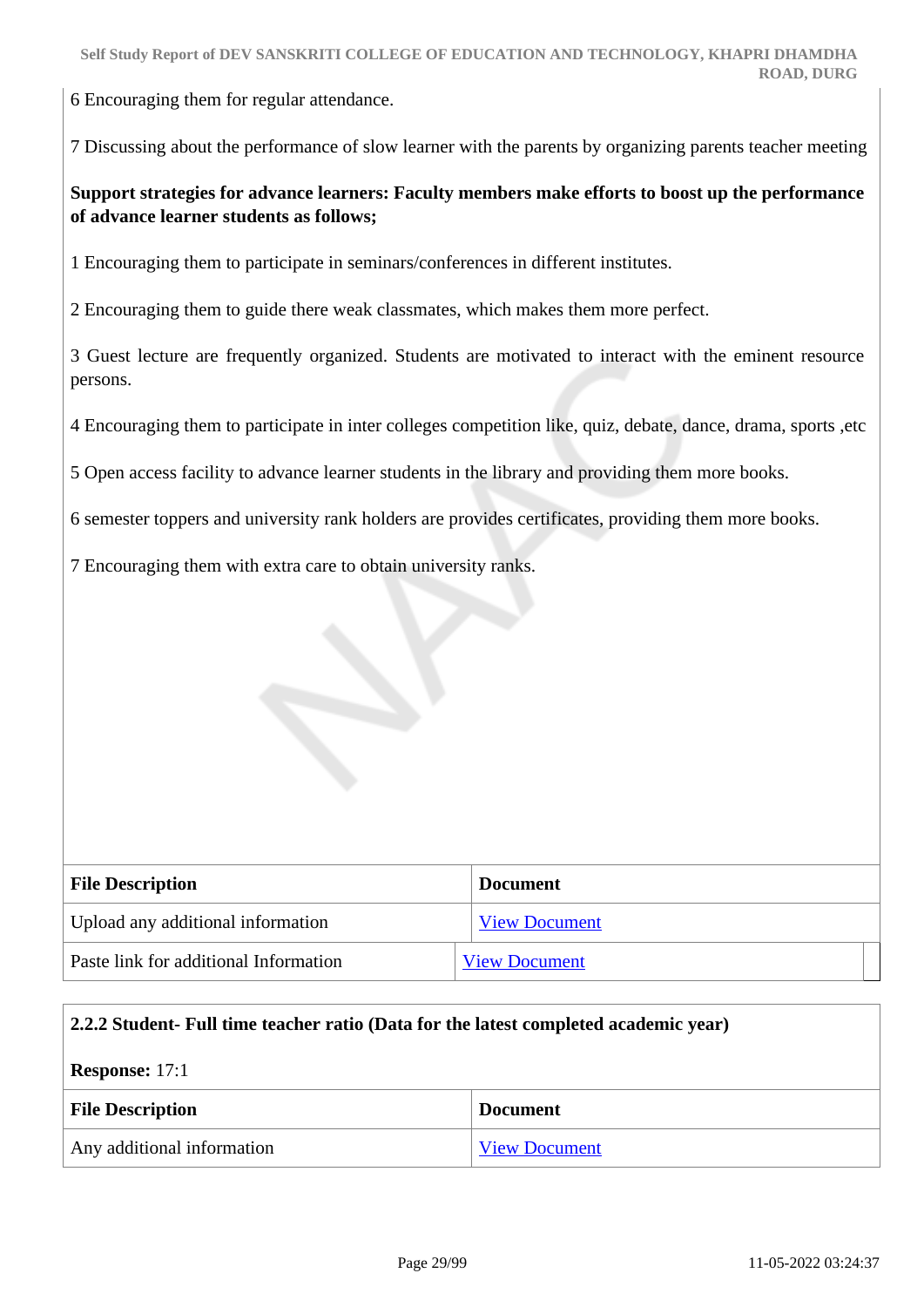# **2.3 Teaching- Learning Process**

 **2.3.1 Student centric methods, such as experiential learning, participative learning and problem solving methodologies are used for enhancing learning experiences**

#### **Response:**

#### **Response:--**

 The vision and mission statement clearly states that the entire process of the college is student oriented and focused on their overall development all stake holders of the college are well aware about the aspirations of the students because majoring of our student come from the near by villages. A part from 'chalk and Talk' or lecture delivery method teacher are more focused on the 'conceptual clearing' of their subject entire Teaching-learning and evaluation Process undergoes through all the above mentioned methods Teacher demonstrates to elaborate the difficult concepts in their local context as well as ICT Tools are used to visualize them what they are studying. IQAC encourage teachers are to organize and attend the FDPS related to innovative teaching methodologies.

 The college always implements various pedagogical methods and student learning centric teaching learning methodologies, in order to excel the student to the higher academic level. As far as the regular classroom teaching in concerned, the teachers adopt experiential learning, group discussions, problem solving methodologies Project work, students seminars, field visits and Internship.

#### **Experiential learning :--**

 Our teaching faculty often enhances experiential learning method. It creates and develops the experiential learning approach among the students Experiential learning is an engaged learning Process where by students "learning doing" and by reflecting on the experience experiential learning activities can include but are not limited to hands on laboratory experiments internship practicum, field exercises

#### **Participative learning:--**

 Participative learning in one of the remarkable student centric method and therefore the students Participates in the activities mentioned below with a keen interest.

- . Field Visits
- . Group Discussion
- . Debating
- . Seminar competitions
- . Project work

**Problem Solving methods:**-- While Teaching in the class students Participate in the learning Process and experience those things in his/her Practical internship, etc. both faculties encourage student to lead their learning to wards solving of their problem and satisfaction. For this college organize expert lecture. It also helps to provide them an opportunity for self assessment and self evaluation by improving the skill of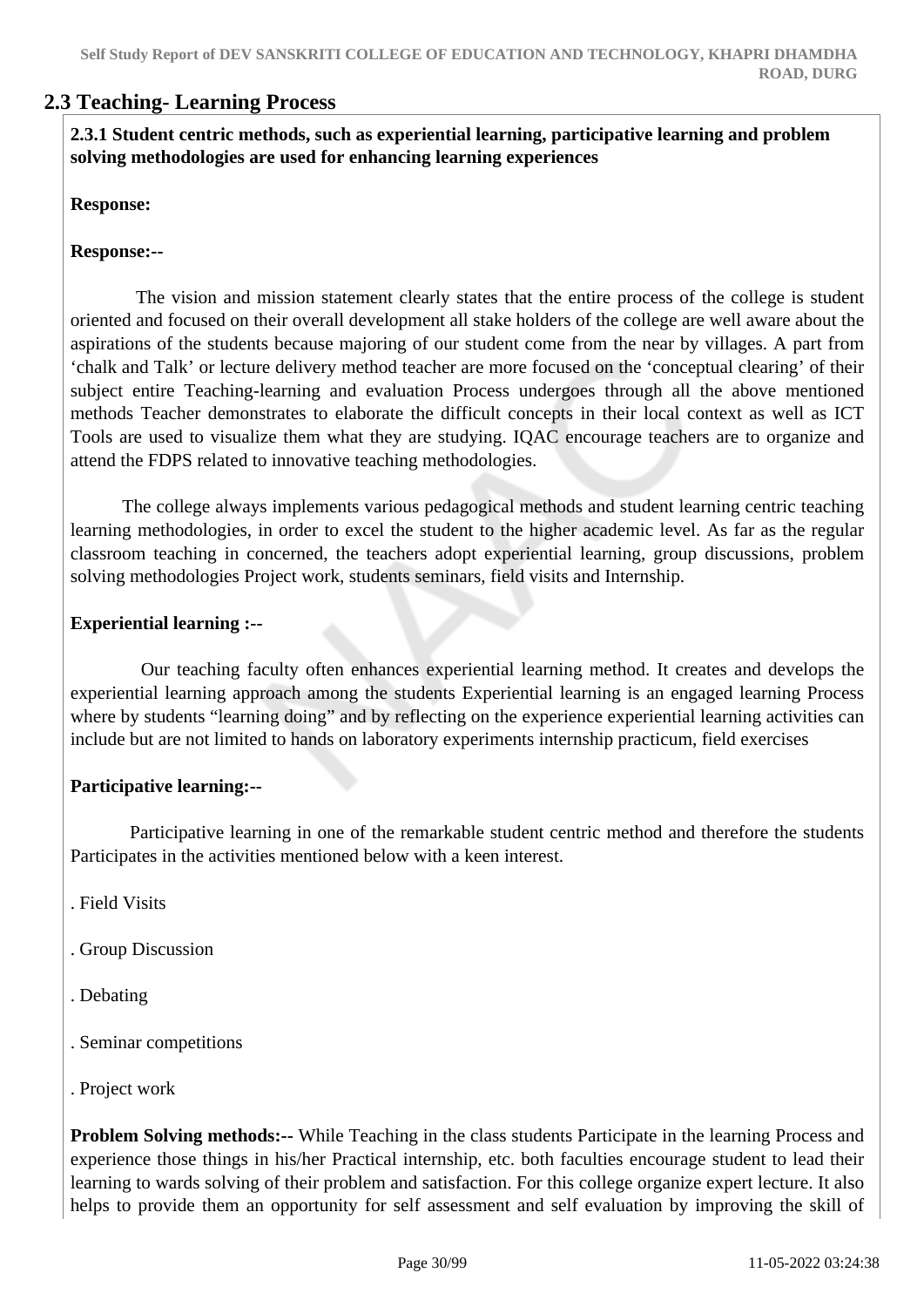listening, speaking leading.

 Out door activities are available in order to develop moral values life values, ethics, human values and leadership qualities such as:-

- . Soft Skill development Programme
- . Yoga training
- . Cultural events

Thus various students centric method such as experimental learning, Participative learning and Problem solving methods lead the Students to enhancing learning experiences.

| <b>File Description</b>           | <b>Document</b>      |  |
|-----------------------------------|----------------------|--|
| Upload any additional information | <b>View Document</b> |  |
| Link for additional information   | <b>View Document</b> |  |

#### **2.3.2 Teachers use ICT enabled tools for effective teaching-learning process.**

#### **Response:**

The institute follows ICT enabled teaching in addition to the traditional classroom education subsequent efforts are taken by the institute to provide e-learning atmosphere in the classroom.

- 1.In addition to chalk and talk method of teaching the faculty members are using the it enabled learning tools such as PP, video clippings, Audio system, online sources, to expose the students for advanced knowledge and practical learning.
- 2.Every Department is having one smart classroom separately.
- 3.Most of the faculty use interactive methods for teaching. The major emphasis is on classroom interaction in terms of Presentations, assignments, quiz/Tests/Viva and laboratory work.

| <b>Practices Involved in innovation and creating</b> | <b>Description</b>                    |  |
|------------------------------------------------------|---------------------------------------|--|
| 1. ICT Use/Video                                     | Includes many thing for college lear  |  |
| 1. Teaching Aids                                     | PPT, Models, Charts, Maps, Slide, Pro |  |
|                                                      | Computers                             |  |
| 1. You Tube                                          | You Tube upload video's for studer    |  |
|                                                      |                                       |  |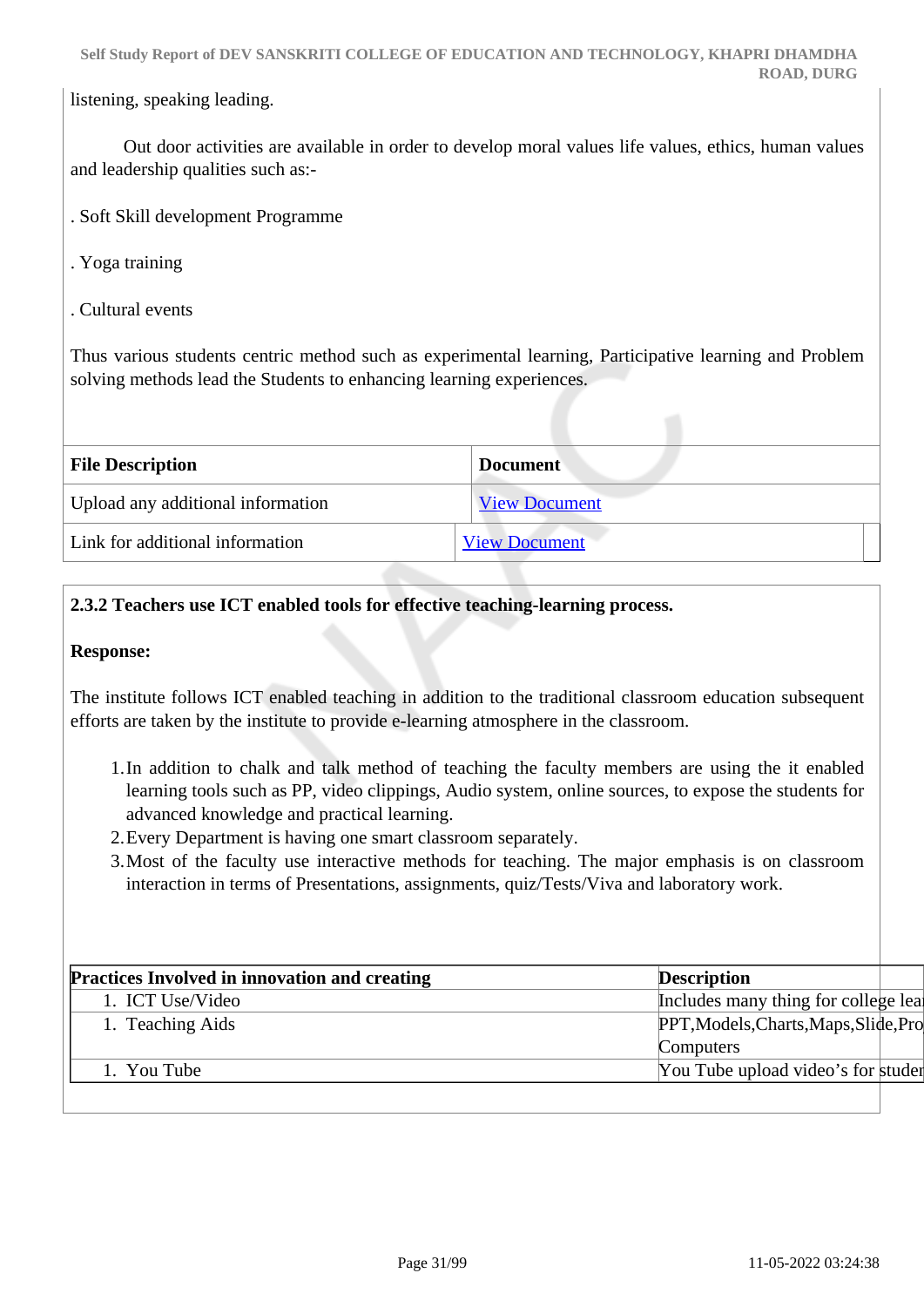| <b>File Description</b>                                                                                  | <b>Document</b>      |
|----------------------------------------------------------------------------------------------------------|----------------------|
| Upload any additional information                                                                        | <b>View Document</b> |
| Provide link for webpage describing the ICT<br>enabled tools for effective teaching-learning<br>process. | <b>View Document</b> |

 **2.3.3 Ratio of students to mentor for academic and other related issues (Data for the latest completed academic year )**

**Response:** 37:1

| 2.3.3.1 Number of mentors                                                        |                      |
|----------------------------------------------------------------------------------|----------------------|
| Response: 7                                                                      |                      |
| <b>File Description</b>                                                          | <b>Document</b>      |
| Upload year wise, number of students enrolled and<br>full time teachers on roll. | <b>View Document</b> |
| Mentor/mentee ratio                                                              | <b>View Document</b> |
| Circulars pertaining to assigning mentors to mentees                             | <b>View Document</b> |

# **2.4 Teacher Profile and Quality**

**2.4.1 Average percentage of full time teachers against sanctioned posts during the last five years**

**Response:** 74.04

| <b>File Description</b>                                         | <b>Document</b>      |
|-----------------------------------------------------------------|----------------------|
| List of the faculty members authenticated by the<br>Head of HEI | <b>View Document</b> |
| Institutional data in prescribed format                         | <b>View Document</b> |

 **2.4.2 Average percentage of full time teachers with Ph. D. / D.M. / M.Ch. / D.N.B Superspeciality / D.Sc. / D.Litt. during the last five years (consider only highest degree for count)**

**Response:** 3.76

2.4.2.1 **Number of full time teachers with** *Ph. D. / D.M. / M.Ch. / D.N.B Superspeciality / D.Sc. / D.Litt.* **year wise during the last five years**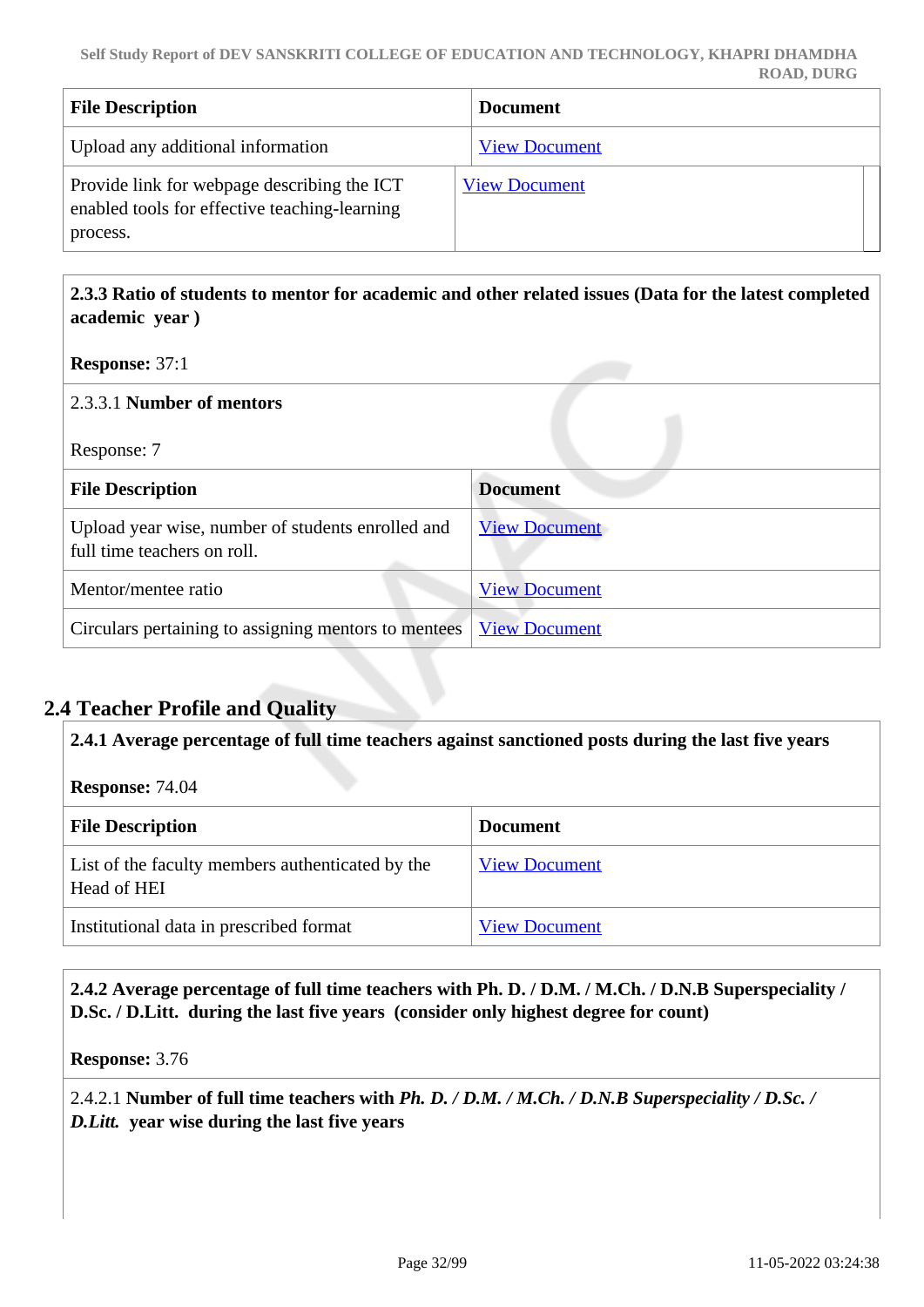**Self Study Report of DEV SANSKRITI COLLEGE OF EDUCATION AND TECHNOLOGY, KHAPRI DHAMDHA ROAD, DURG**

| 2020-21                 | 2019-20                                 | 2018-19          | 2017-18              | 2016-17 |  |
|-------------------------|-----------------------------------------|------------------|----------------------|---------|--|
|                         | O                                       | $\boldsymbol{0}$ |                      | 1       |  |
| <b>File Description</b> |                                         |                  | <b>Document</b>      |         |  |
|                         | Institutional data in prescribed format |                  | <b>View Document</b> |         |  |
|                         | Any additional information              |                  | <b>View Document</b> |         |  |

| completed academic year in number of years)    | 2.4.3 Average teaching experience of full time teachers in the same institution (Data for the latest |
|------------------------------------------------|------------------------------------------------------------------------------------------------------|
| <b>Response: 5.53</b>                          |                                                                                                      |
| 2.4.3.1 Total experience of full-time teachers |                                                                                                      |
| Response: 83                                   |                                                                                                      |
| <b>File Description</b>                        | <b>Document</b>                                                                                      |
| Institutional data in prescribed format        | <b>View Document</b>                                                                                 |
| Any additional information                     | <b>View Document</b>                                                                                 |

# **2.5 Evaluation Process and Reforms**

#### **2.5.1 Mechanism of internal assessment is transparent and robust in terms of frequency and mode**

#### **Response:**

#### **Response**

Assessment is an important part of the teaching learning process. This type of assessment is college based the order of internal assessment is to improve the achievement level. IQAC continuously works on student central activities. The examination committee very minutely gives results to its internal examinations in order to conduct the examination. Smoothly at the initial level the committee discusses with the concerned teacher and solves it at the primary level.

 Internal Examination marks are displayed on the notice board after the unit Test and pre –assessment the answer sheet of the semester are shown to the students on a specified day. If there is any mistake regarding the evolution then it is clarified on the same day that all mechanisms for dealing with examination related complains are transparent.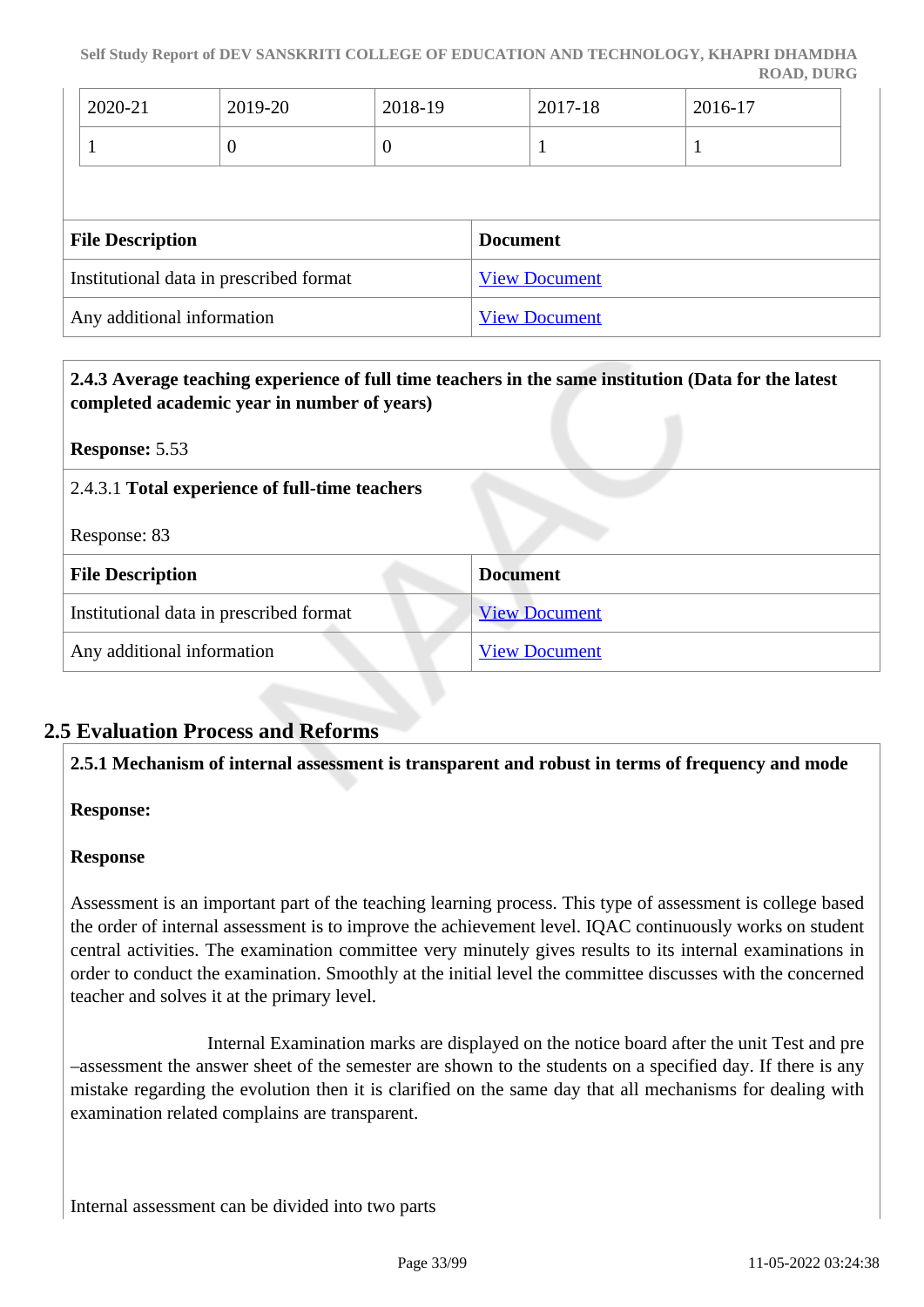#### 1.Educational Assessment

2.Co-Education Assessment

#### **1. Educational Assessment**

 Under academic evolution the assignment of class test, unit test, half yearly, model exam, subject wise project work assessment work and seminars. In addition subject wise debate competition, and group discussion is done by which marks are given based on the merit of the students.

#### **1. Co-Educational Assessment**

 Under this assessment students are evaluated on the basis of there merit and conduct various type of programs based on values are organized in the college students participate in events and competitions according to there interests which brings out there hidden talent. In order to develop the talent of the students a debate and group discussion on drama, dance and current topics organized the rangoli competition in terms of transparency and diversity in the internal assessment of the Students.

#### **Table of Educational and Non-Educational Practices**

| <b>S.NO PRACTICES</b>            |            | <b>DESCRIPTIONS</b>                                                                                                     |
|----------------------------------|------------|-------------------------------------------------------------------------------------------------------------------------|
| 1. Internal assessment criteria  |            | All the units are given 2 questions in v<br>After watching the overall performance                                      |
| (a) Average of Unit Test Record. |            | based on there merit.                                                                                                   |
| (b) Overall academic performance |            |                                                                                                                         |
|                                  |            |                                                                                                                         |
| 2. Teacher's Assessment          | Attendance | Students are required to the maintain<br>semester as per norms of Hemchand<br>attendance is displayed on the parents vi |
|                                  |            | Minimum one seminar is required to be<br>the subject.                                                                   |
|                                  | Seminar    | The process of internal assessment starts                                                                               |
|                                  |            |                                                                                                                         |
|                                  |            |                                                                                                                         |
|                                  |            |                                                                                                                         |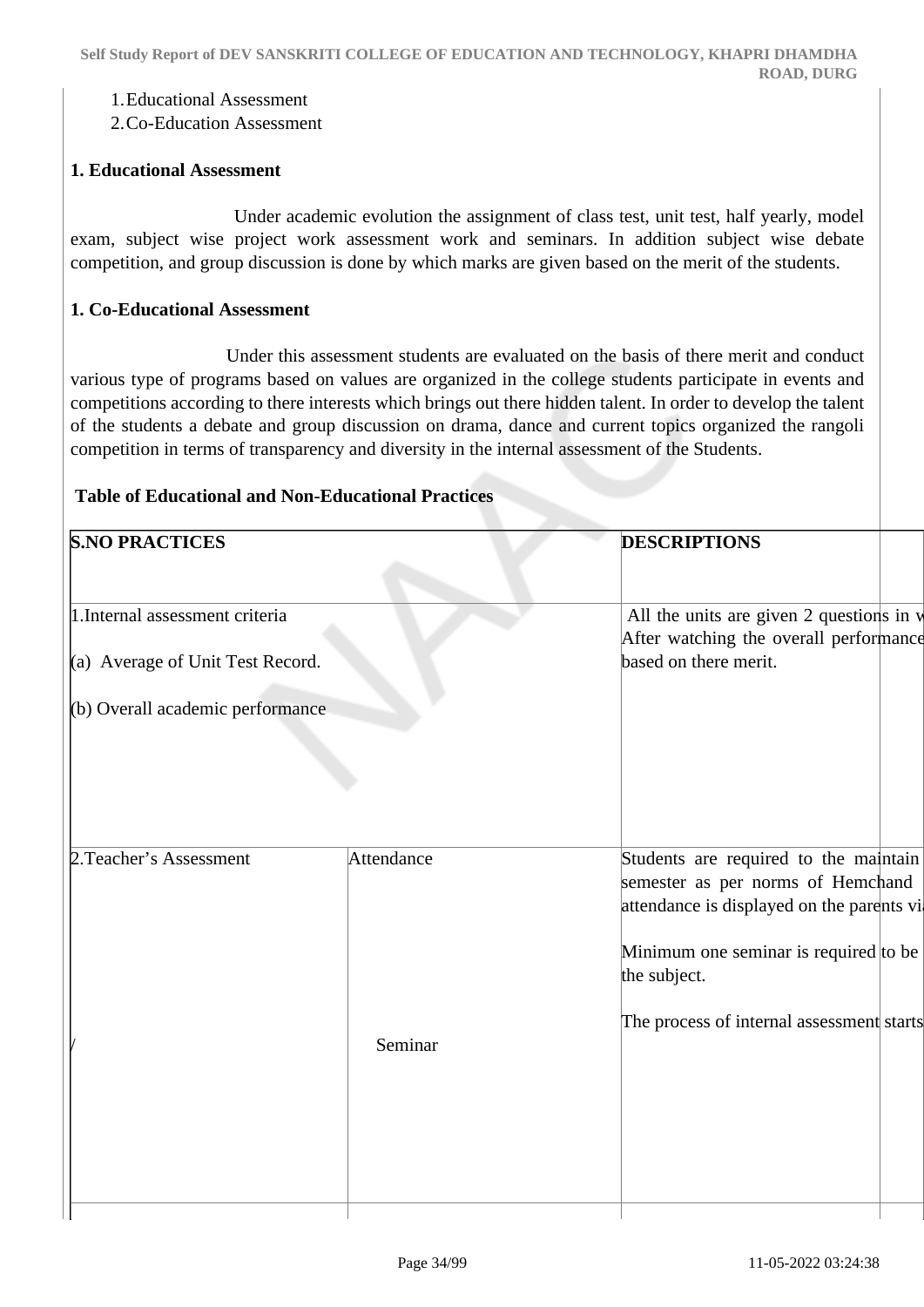| <b>B.Classroom assessment</b>   | <b>Practical Grades</b> |                      | Practical assessments include practic<br>maintenance, internal viva voce. |  |
|---------------------------------|-------------------------|----------------------|---------------------------------------------------------------------------|--|
| <b>File Description</b>         |                         | <b>Document</b>      |                                                                           |  |
| Link for additional information |                         | <b>View Document</b> |                                                                           |  |

# **2.5.2 Mechanism to deal with internal examination related grievances is transparent, time- bound and efficient**

#### **Response:**

Dev sanskriti College of Education & Technology is affiliated to Hemchand Yadav University Durg (C.G.) and all examination's i.e., first year, second year and final year college internal examination's and now semester internal examination's are conducted by the controller of the examination's of the college.

 All the discrepancies faced by the college is immediately brought to the notice of the controller of examination and correction's , if any are done only after getting instructions from the college. It is very transparent and time bound all the college internal examination's are conduct in a fair and transparent manner without scope for any grievances from the student's by taking the following measures.

 **The college has evolved a mechanism for redressal of grievance related to internal examination is as follows:-**

**1.** If as student is not able to appear for examination due to medical or any genuine

reason examination is conducted for that student's as per norm's provided that

he/she submits application with proper documents.

 **2.** The grievance's of the student's with reference to assessment are made clear by

showing his/her performance in the answer sheet.

**3**. In case of any grievances regarding internal assessments the student is free to

interact with the teachers and get it resolved the unresolved grievance if any

referred to be principal through the head of department.

**4.** The answer sheet of such student is assessed by the faculty once again in the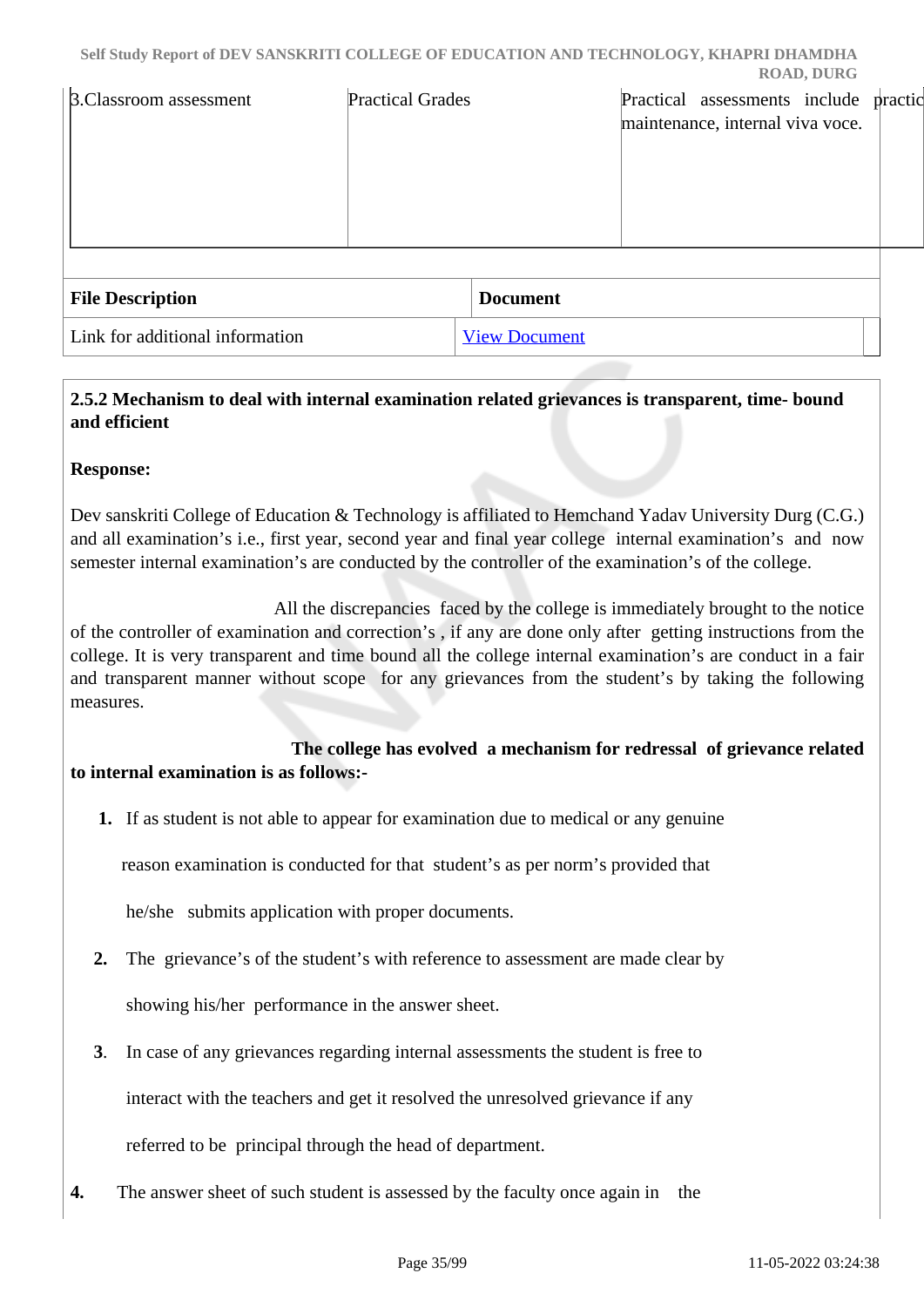presence of student any correction's in the total of marks or assessment of

answer book's as identified by students are immediately done by the faculty

members.

**5**. The college follows open evaluation system were the student performs is

displayed on the notice board.

#### **Exam related grievance redressal committee**

| S.No. | Name                  | Designation        | Phone no.  |  |
|-------|-----------------------|--------------------|------------|--|
| 1.    | Mrs. Mamta dubey      | A.P. (Mathematics) |            |  |
|       |                       |                    | 9329974333 |  |
|       |                       |                    |            |  |
|       | Mrs. Babli Reena Sahu | <b>HOD</b>         |            |  |
| 2.    |                       | (Education)        |            |  |
|       |                       |                    | 9575510331 |  |
|       |                       |                    |            |  |
|       |                       |                    |            |  |
|       | Mrs. Jyoti Purohit    |                    |            |  |
|       |                       | A.P.               |            |  |
| 3.    |                       | (Education)        | 9630667371 |  |
|       |                       |                    |            |  |
|       | Mrs. Varsha Sharma    |                    |            |  |

 $\mathbf{I}$ 

 $\mathfrak l$ 

 $\bf{i}$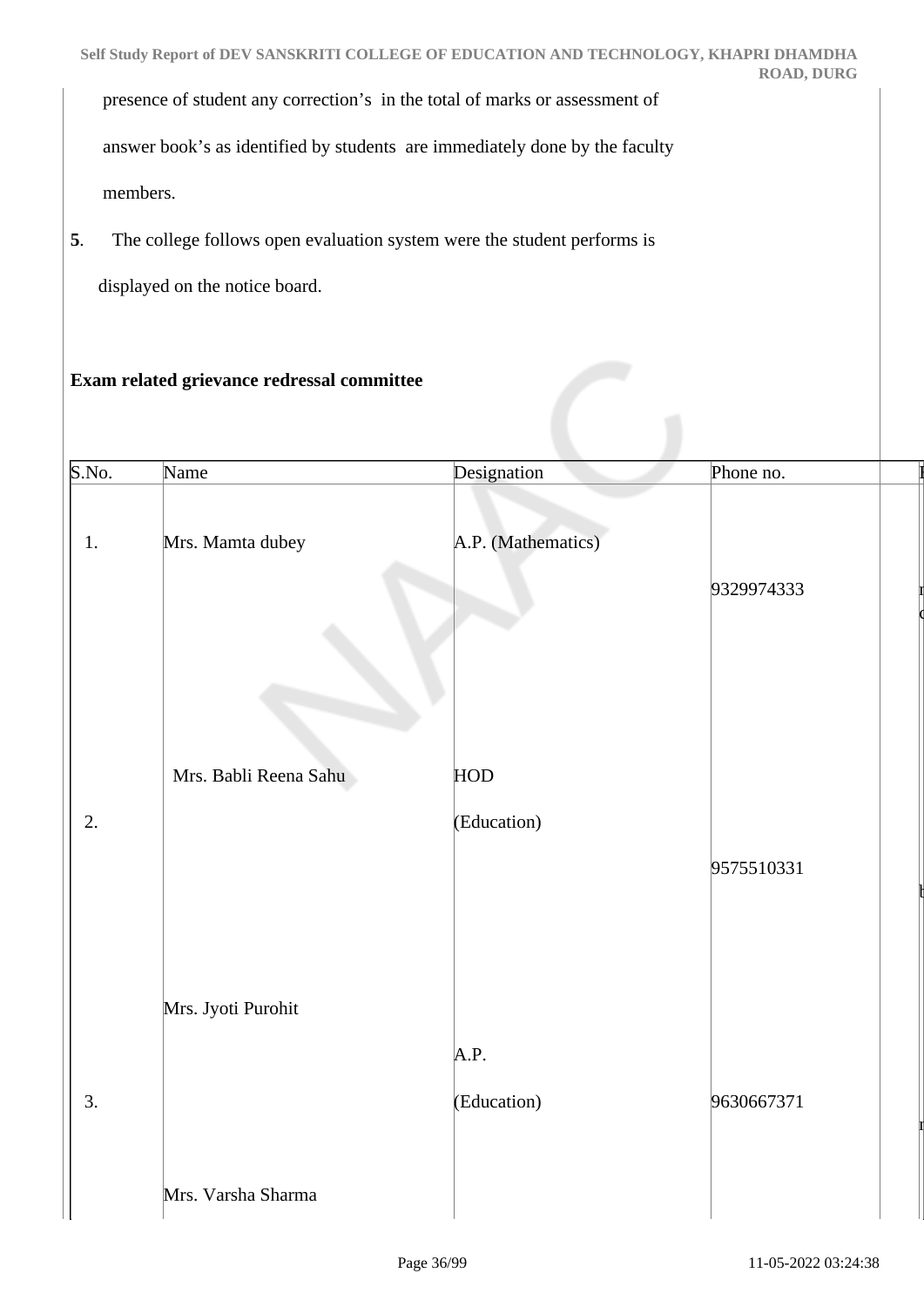| $\overline{4}$ .           | Miss Shahina Begam              | (Computer Science)<br>A.P. | 7898833099 |
|----------------------------|---------------------------------|----------------------------|------------|
| 5.                         |                                 | (Commerce)<br>A.P.         | 6264359235 |
|                            | c,                              |                            |            |
| <b>File Description</b>    |                                 | <b>Document</b>            |            |
| Any additional information |                                 | <b>View Document</b>       |            |
|                            | Link for additional information | <b>View Document</b>       |            |

## **2.6 Student Performance and Learning Outcomes**

 **2.6.1 Teachers and students are aware of the stated Programme and course outcomes of the Programmes offered by the institution.**

 $\vert \vert$ 

 $\vert s \vert$ 

com

com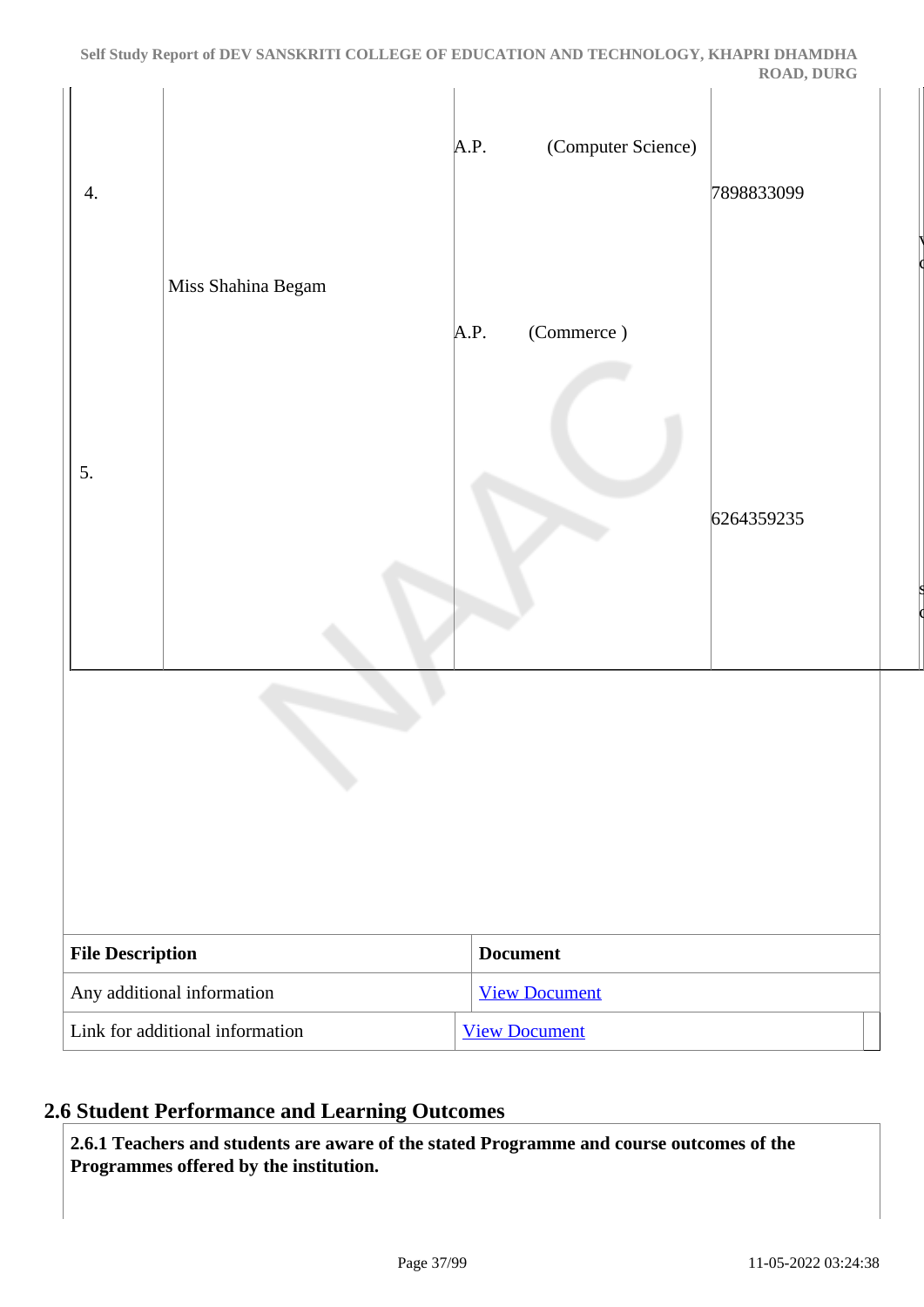#### **Response:**

**Response:**- The college website stated ting he vision, mission objectives, of the college and the learning outcomes of the respective course of study. These documents also highlight the achievement of the students and list the kind of jobs that students get after completion of the different programs IQAC initiates the quality improvement programme for each department.

 The alumnae are invited at various events as chief guest or judge to interact with students and teachers .They share experiences on how a specific courses helps to shaped their career and thus encourage aspirants to look positively towards the outcomes of programme.The alumnae interaction helps the faculties to get the feedback on the programme.Programme specific outcomes of all departments are highlighted through career option open to students after completion of the program and the achievements of the alumnae. This is also on opportunity for the faculty to take feedback on the course that need to be improved and the components which will make them more relevant the feedbacks are collected from the students at institute level as well as department level and of the semester the review is done on the achievement of the same. The concerned faculty of each of the department briefs their respective classes about the pos and cos. For each course offered by the college, a unique set of learning outcomes have been defined following effectives pedagogic strategies, the faculty articulates the learning objectives and expected outcomes for each course at the begging of the session as well as before each syllabus this helps the students appreciate the topic being covered in class as they see the relevance.

| <b>File Description</b>                                | Document             |
|--------------------------------------------------------|----------------------|
| Upload COs for all courses (examples from<br>Glossary) | <b>View Document</b> |
| Paste link for Additional information                  | <b>View Document</b> |

## **2.6.2 Attainment of programme outcomes and course outcomes are evaluated by the institution.**

#### **Response:**

**Response:**- course outcomes are narrower statements that describe what student are expected to know and able to do at the end of each course, these related to skill, knowledge and behavior that student acquire in their course conducted for each course program specific outcomes (PSOs) start from writing appropriate COS for each course of the program from first year to third year and 1st semester to last semester. The course outcomes are written by the respective faculty member and HOD of the these faculties.

**Direct Method of Assessment**:- The internal evaluation and external evaluation is done by the institution to assess the achievement of learning objectives. A transparent process is used as the primary method to achieve the intended program outcomes, program specific outcomes and course outcomes.

#### **Direct Method of Assessment:-**

#### **Measure for attainment of program**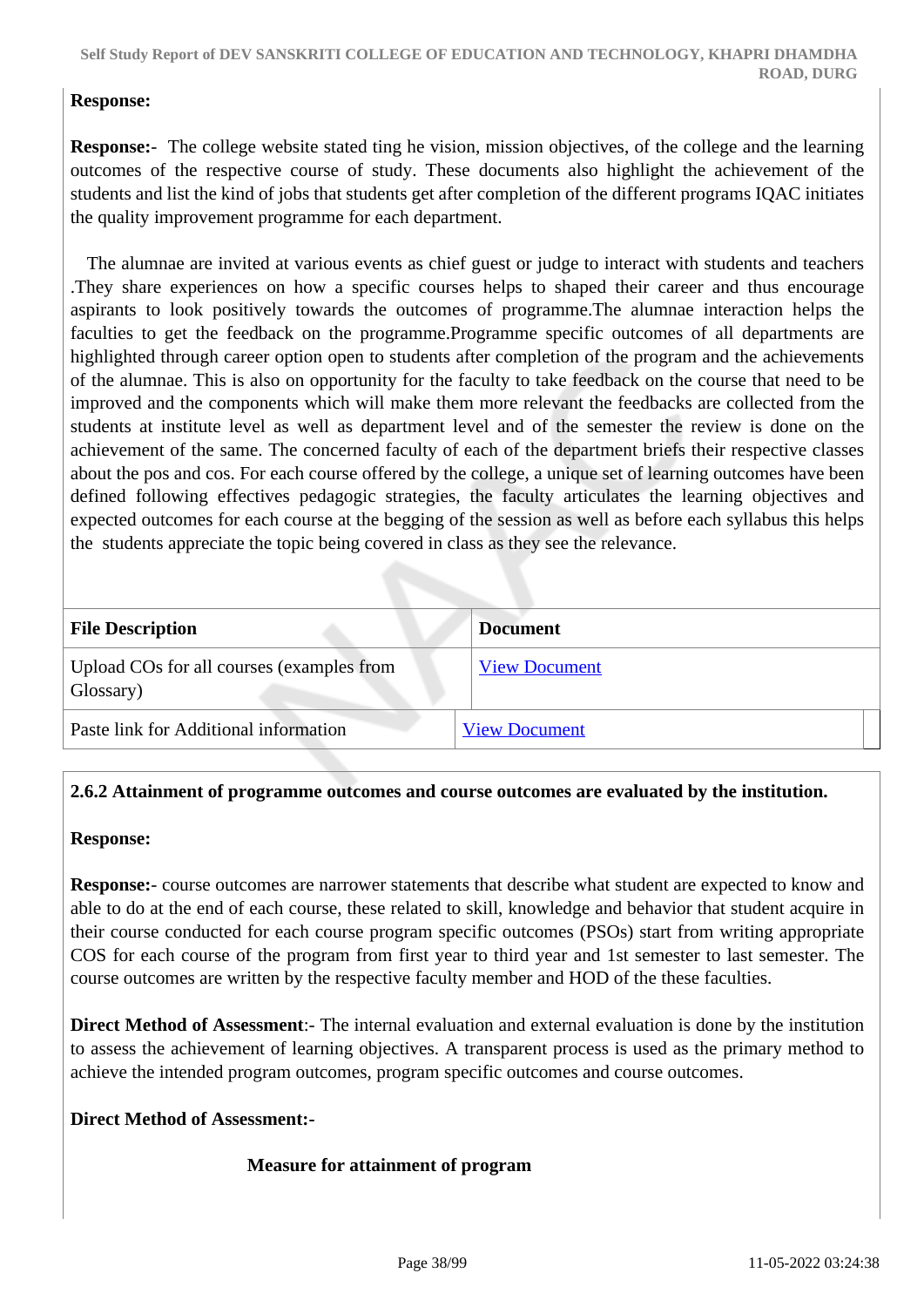Internal Assessment 1. Unit test- 1,2 & 3

2. Half Yearly Exam

3. Model Exam

4. Assignment

5.Project

6.Internship

7.Field Visit

8.Pre Semester Exam

**Lab**

1.Computer

Academic Exercise 2.Psychology Lab

1.PPT (Power Point Presentation)

External Exams 2.Year End Exam

3.Theory Final Practical Exam

Co- Curricular Subjective 1. Debate Competition

**Indirect Method of Assessment In Creativity Based Competition** 

 The non- academic outcomes are evaluated through participation in department-wise parent- teacher meet is held every year to ensure interaction with the parents and the performance of their wards is communicated to them. The feedback from the parents given serious attention and is used to modify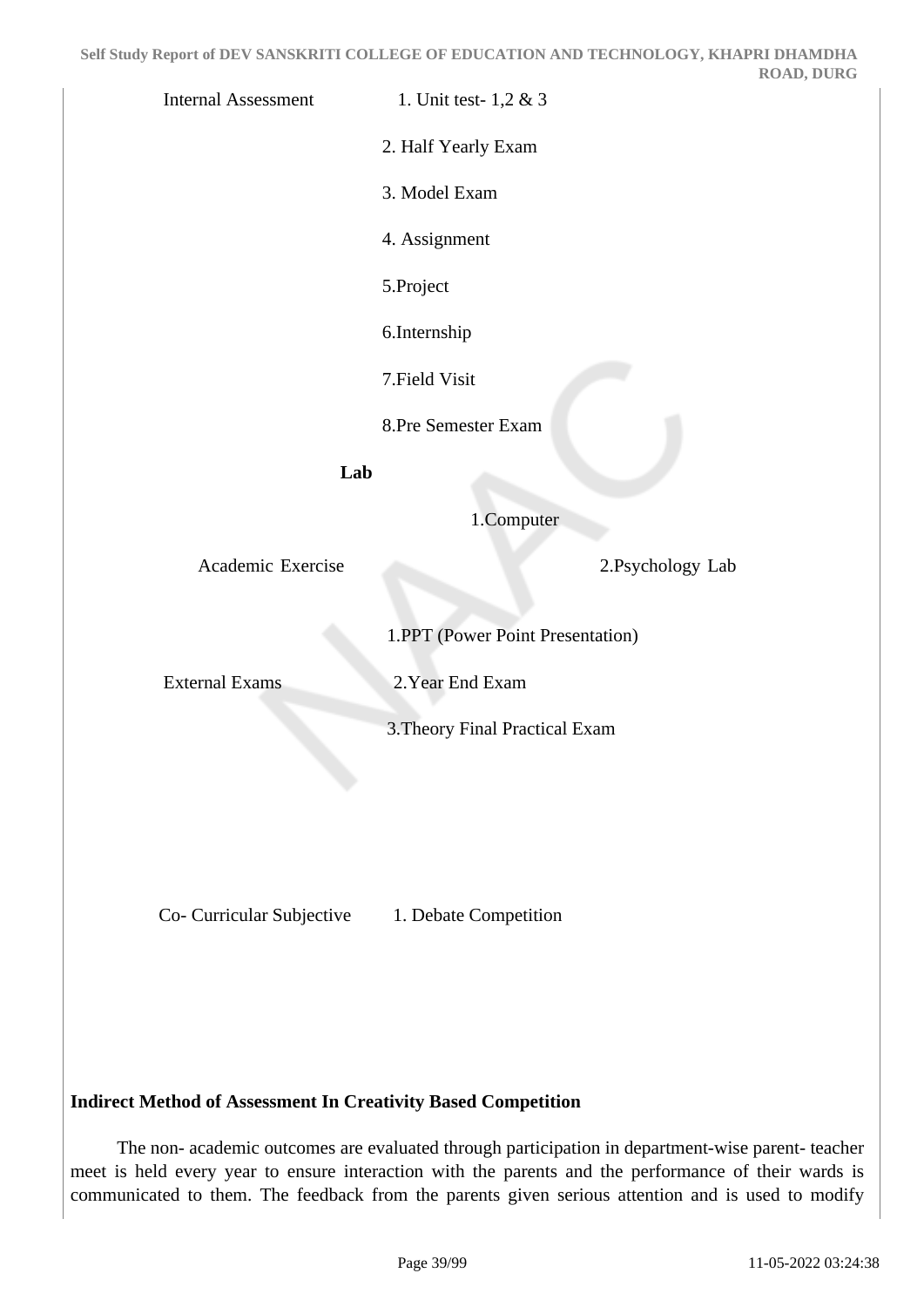**Self Study Report of DEV SANSKRITI COLLEGE OF EDUCATION AND TECHNOLOGY, KHAPRI DHAMDHA ROAD, DURG**

respective departments.

#### **Value Base Event Program**

- 1.Bhartia Sanskriti Gyan Pariksha
- 2.Various Program
- 3.Community activity
- 4.Sports
- 5.Best out of waste

Creativity Based Various Activity

| <b>File Description</b>               | <b>Document</b>      |
|---------------------------------------|----------------------|
| Upload any additional information     | <b>View Document</b> |
| Paste link for Additional information | <b>View Document</b> |

#### **2.6.3 Average pass percentage of Students during last five years**

#### **Response:** 93.32

2.6.3.1 **Total number of final year students who passed the university examination year-wise during the last five years**

| 2020-21 | 2019-20 | 2018-19 | 2017-18 | 2016-17 |
|---------|---------|---------|---------|---------|
| 136     | 128     | 113     | 86      | 89      |

#### 2.6.3.2 **Total number of final year students who appeared for the university examination year-wise during the last five years**

| 2020-21 | 2019-20 | 2018-19 | 2017-18 | 2016-17 |
|---------|---------|---------|---------|---------|
| 137     | 131     | 1 I J   | 108     | 97      |

| <b>File Description</b>                 | <b>Document</b>      |
|-----------------------------------------|----------------------|
| Upload any additional information       | <b>View Document</b> |
| Institutional data in prescribed format | <b>View Document</b> |
| Paste link for the annual report        | <b>View Document</b> |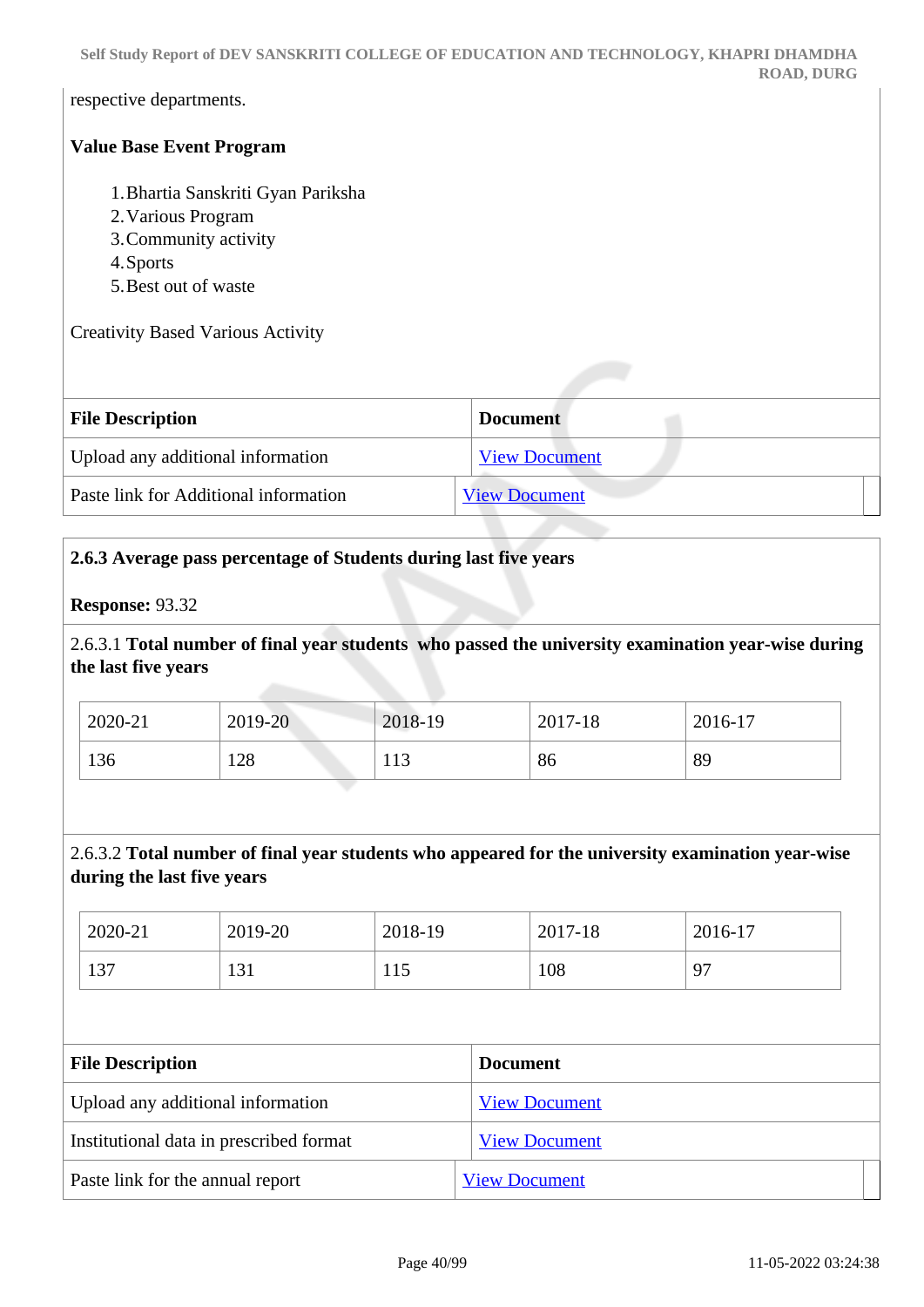# **2.7 Student Satisfaction Survey**

| 2.7.1 Online student satisfaction survey regarding teaching learning process |                      |  |
|------------------------------------------------------------------------------|----------------------|--|
| <b>Response: 3.42</b>                                                        |                      |  |
| <b>File Description</b>                                                      | <b>Document</b>      |  |
| Upload database of all currently enrolled students<br>(Data Template)        | <b>View Document</b> |  |

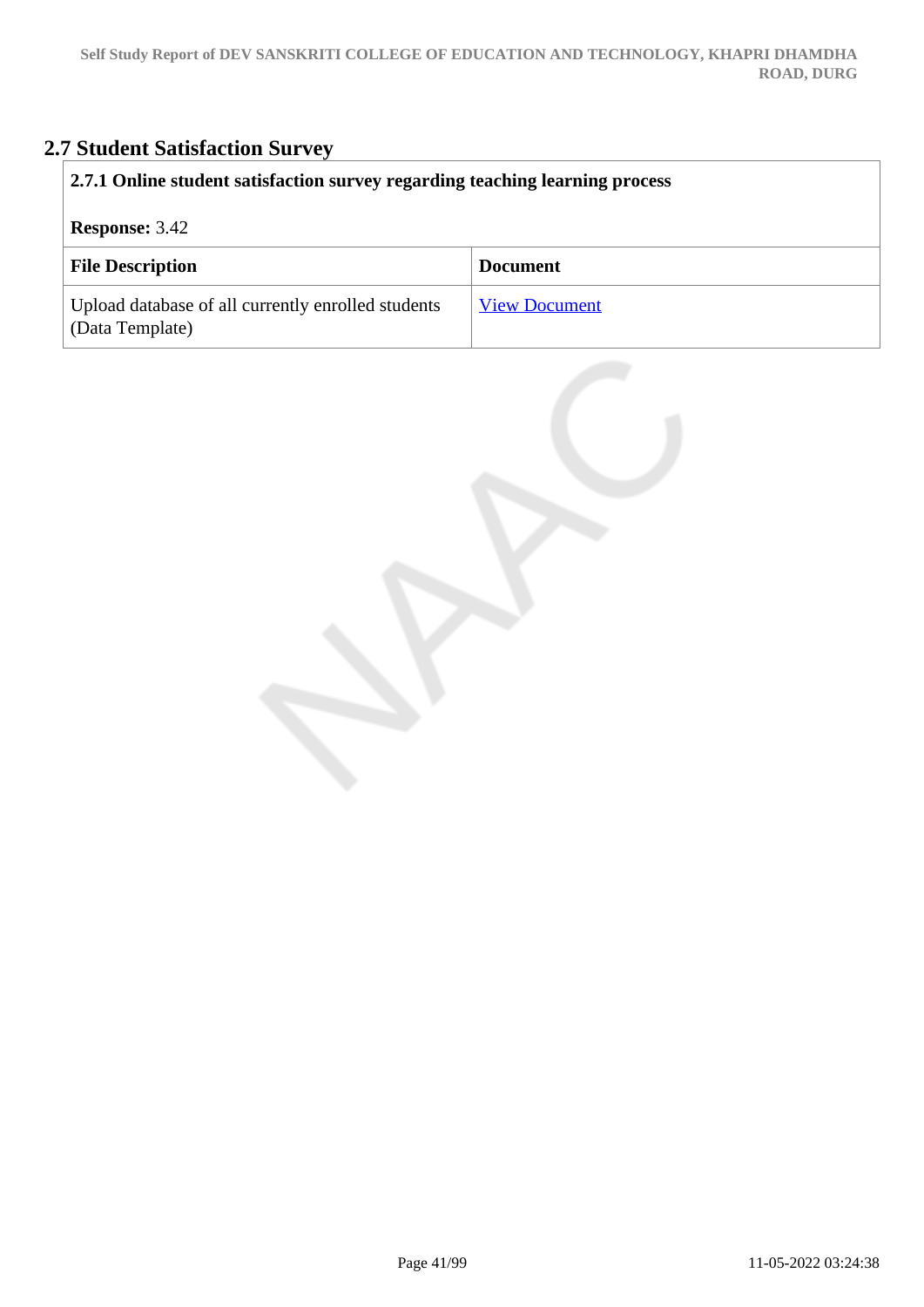## **Criterion 3 - Research, Innovations and Extension**

## **3.1 Resource Mobilization for Research**

 **3.1.1 Grants received from Government and non-governmental agencies for research projects / endowments in the institution during the last five years (INR in Lakhs)** 

#### **Response:** 0

3.1.1.1 **Total Grants from Government and non-governmental agencies for research projects / endowments in the institution during the last five years (INR in Lakhs)**

| 2020-21 | 2019-20 | 2018-19 | 2017-18 | 2016-17 |
|---------|---------|---------|---------|---------|
| 00      | 00      | 00      | 00      | 00      |

| <b>File Description</b>                 | <b>Document</b>      |
|-----------------------------------------|----------------------|
| Institutional data in prescribed format | <b>View Document</b> |

## **3.1.2 Percentage of departments having Research projects funded by government and non government agencies during the last five years**

#### **Response:** 0

## 3.1.2.1 **Number of departments having Research projects funded by government and nongovernment agencies during the last five years**

| 2020-21 | 2019-20 | 2018-19 | 2017-18 | 2016-17 |
|---------|---------|---------|---------|---------|
| 00      | 00      | 00      | $00\,$  | 00      |

#### 3.1.2.2 **Number of departments offering academic programes**

| 2020-21 | 2019-20 | 2018-19 | 2017-18 | 2016-17 |
|---------|---------|---------|---------|---------|
| 05      | 01      | 02      | 01      | 01      |

| <b>File Description</b>                 | <b>Document</b>      |
|-----------------------------------------|----------------------|
| Institutional data in prescribed format | <b>View Document</b> |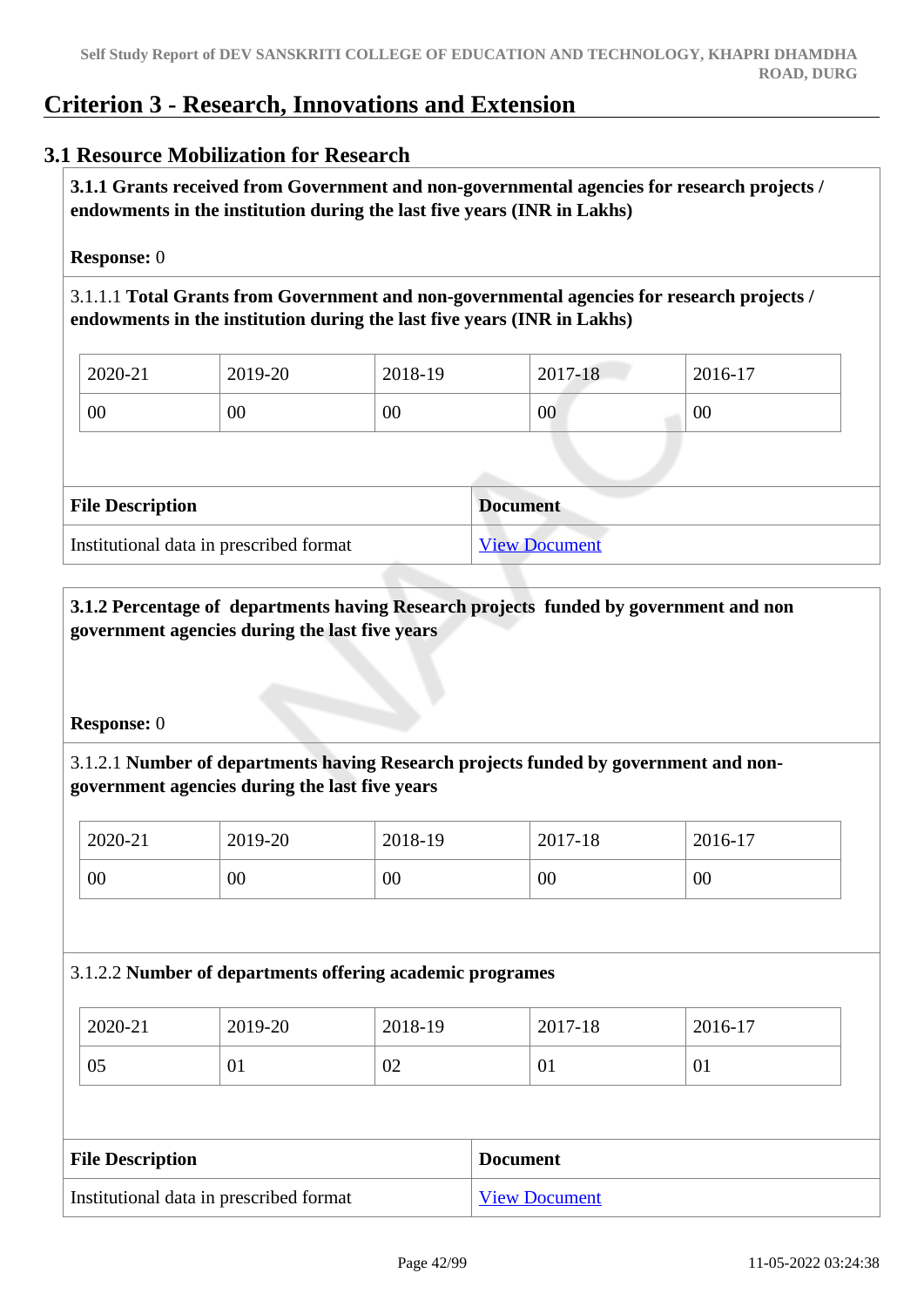**3.1.3 Number of Seminars/conferences/workshops conducted by the institution during the last five years**

#### **Response:** 10

3.1.3.1 **Total number of Seminars/conferences/workshops conducted by the institution year-wise during last five years** 

| 2020-21 | 2019-20 | 2018-19 | 2017-18   | 2016-17   |
|---------|---------|---------|-----------|-----------|
| 05      | 01      | 02      | <u>UI</u> | $\pm 0.1$ |

| <b>File Description</b>                 | <b>Document</b>      |
|-----------------------------------------|----------------------|
| Report of the event                     | <b>View Document</b> |
| Institutional data in prescribed format | <b>View Document</b> |
| Any additional information              | <b>View Document</b> |

## **3.2 Research Publications and Awards**

 **3.2.1 Number of papers published per teacher in the Journals notified on UGC website during the last five years** 

#### **Response:** 0

3.2.1.1 **Number of research papers in the Journals notified on UGC website during the last five years.**

| 2020-21                                 | 2019-20 | 2018-19 |                 | 2017-18              | 2016-17 |
|-----------------------------------------|---------|---------|-----------------|----------------------|---------|
| 00                                      | 00      | 00      |                 | 00                   | 00      |
|                                         |         |         |                 |                      |         |
| <b>File Description</b>                 |         |         | <b>Document</b> |                      |         |
| Institutional data in prescribed format |         |         |                 | <b>View Document</b> |         |

 **3.2.2 Number of books and chapters in edited volumes/books published and papers published in national/ international conference proceedings per teacher during last five years**

**Response:** 0

3.2.2.1 **Total number of books and chapters in edited volumes/books published and papers in**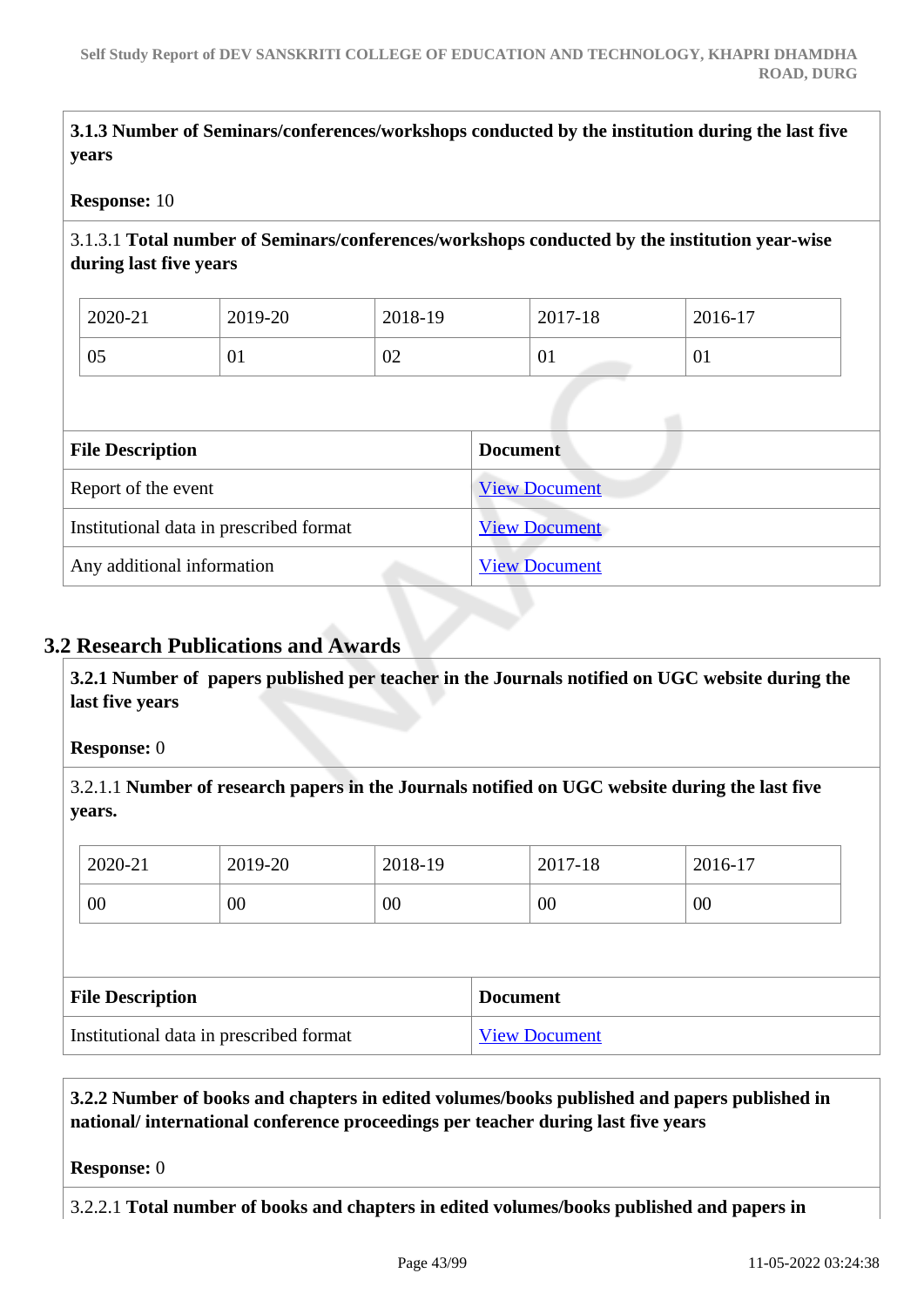#### **national/ international conference proceedings year-wise during last five years**

| 2020-21                 | 2019-20 | 2018-19 | 2017-18         | 2016-17 |  |
|-------------------------|---------|---------|-----------------|---------|--|
| 00                      | 00      | 00      | 00              | 00      |  |
|                         |         |         |                 |         |  |
|                         |         |         |                 |         |  |
| <b>File Description</b> |         |         | <b>Document</b> |         |  |

## **3.3 Extension Activities**

 **3.3.1 Extension activities are carried out in the neighborhood community, sensitizing students to social issues, for their holistic development, and impact thereof during the last five years.**

#### **Response:**

.3.1 Extension activities are carried out in neighborhood commuting. sensitizing students to social issue for their holistic development and impact their of during the last five years.

Response:-

 At Dev Sanskriti College Extension Activities are Integrated with curriculum. They are considered as extended opportunities intended to help and serve the society in turn students are sensitized to social issue leading to their holistic development.

 The college has made contribution to society and environment by carrying out various extension activities the faculty members are given responsibilities to engage students in the community development programmes. The emphasis in given on holistic development of the students by engaging them in extension activities which helps them to be good citizen.

 A part from its assurance of academic excellence the college organize various extension activities such as Swachh Bharat Abhiyan, Tree Plantation, International Women's day rally Programme, Yoga, Compost and Water Harvesting to create awareness about health and by given the college organizes health consciousness programmes.

| <b>File Description</b>               | <b>Document</b>      |
|---------------------------------------|----------------------|
| Paste link for additional information | <b>View Document</b> |

## **3.3.2 Number of awards and recognitions received for extension activities from government/ government recognised bodies during the last five years**

**Response:** 2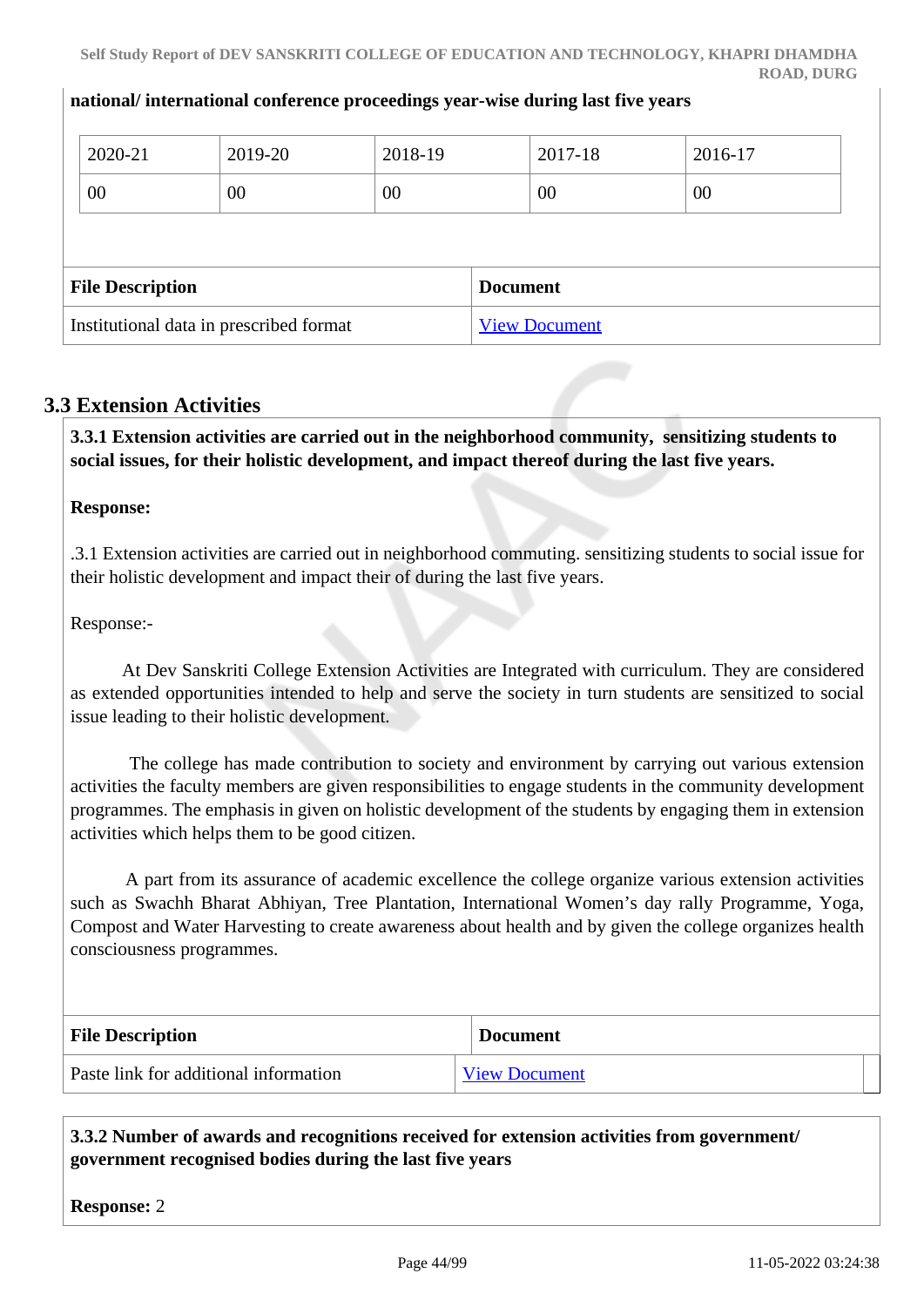3.3.2.1 **Total number of awards and recognition received for extension activities from Government/ Government recognised bodies year-wise during the last five years.**

| 2020-21                 | 2019-20                                 | 2018-19 | 2017-18              | 2016-17 |  |
|-------------------------|-----------------------------------------|---------|----------------------|---------|--|
| 02                      | 00                                      | 00      | 00                   | 00      |  |
|                         |                                         |         |                      |         |  |
| <b>File Description</b> |                                         |         |                      |         |  |
|                         |                                         |         | <b>Document</b>      |         |  |
|                         | Institutional data in prescribed format |         | <b>View Document</b> |         |  |

 **3.3.3 Number of extension and outreach programs conducted by the institution through NSS/NCC, Government and Government recognised bodies during the last five years**

**Response:** 18

3.3.3.1 **Number of extension and outreach programs conducted by the institution through NSS/NCC, Government and Government recognised bodies during the last five years**

| 2020-21 | 2019-20 | 2018-19 | 2017-18 | 2016-17 |
|---------|---------|---------|---------|---------|
| 00      | 02      | 06      | 05      | 05      |

| <b>File Description</b>                 | <b>Document</b>      |
|-----------------------------------------|----------------------|
| Reports of the event organized          | <b>View Document</b> |
| Institutional data in prescribed format | <b>View Document</b> |
| Any additional information              | <b>View Document</b> |

 **3.3.4 Average percentage of students participating in extension activities at 3.3.3. above during last five years**

**Response:** 66.95

3.3.4.1 **Total number of Students participating in extension activities conducted in collaboration with industry, community and Non- Government Organizations through NSS/ NCC/ Red Cross/ YRC etc., year-wise during last five years**

| 2020-21 | 2019-20 | 2018-19      | 2017-18 | 2016-17 |
|---------|---------|--------------|---------|---------|
| 00      | 165     | 225<br>ر ے ک | 225     | 205     |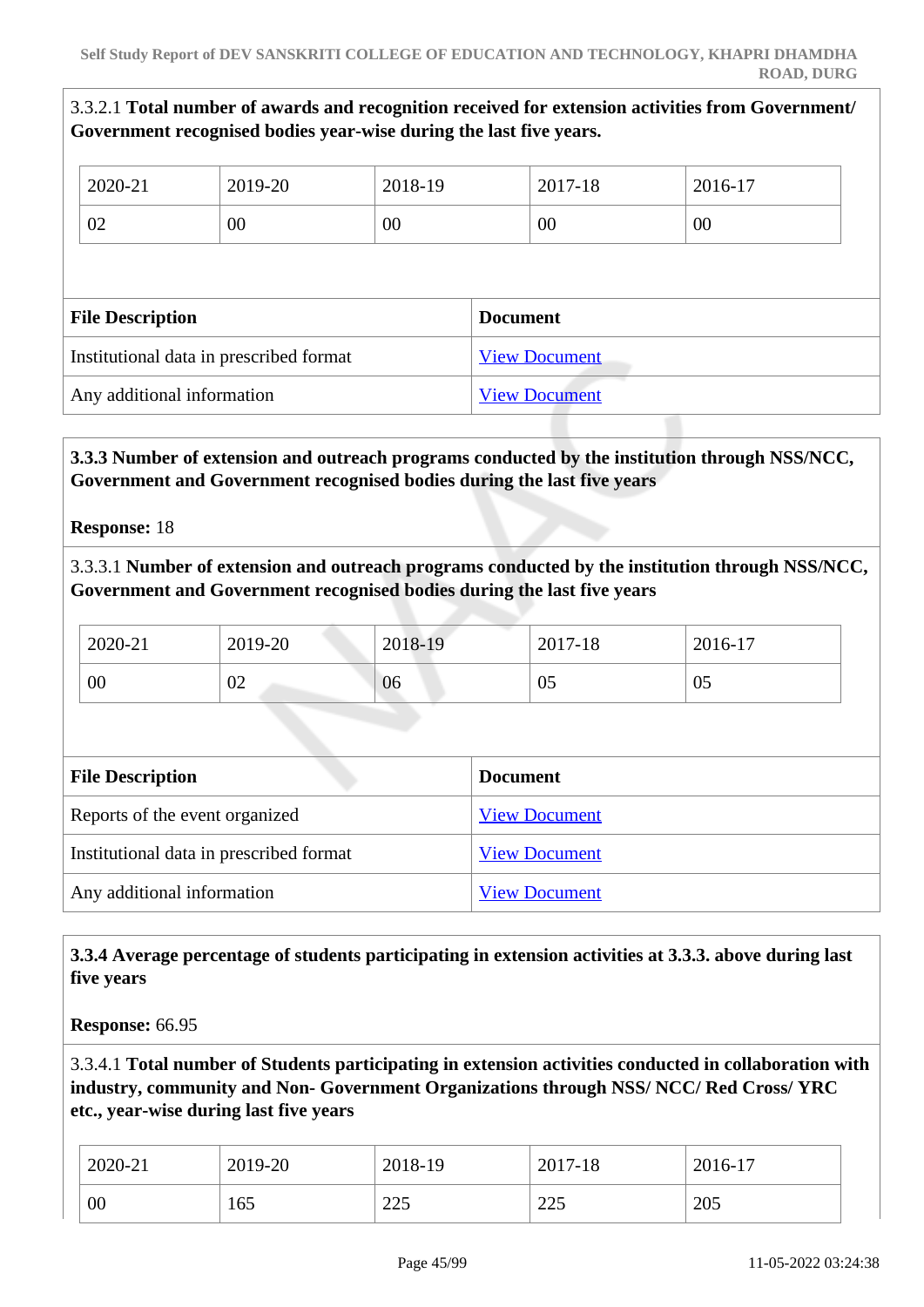| <b>File Description</b>                 | <b>Document</b>      |
|-----------------------------------------|----------------------|
| Report of the event                     | <b>View Document</b> |
| Institutional data in prescribed format | <b>View Document</b> |
| Any additional information              | <b>View Document</b> |

## **3.4 Collaboration**

 **3.4.1 The Institution has several collaborations/linkages for Faculty exchange, Student exchange, Internship, Field trip, On-job training, research etc during the last five years** 

#### **Response:** 7

3.4.1.1 **Number of linkages for faculty exchange, student exchange, internship, field trip, on-job training, research etc year-wise during the last five years**

| 2020-21 | 2019-20 | 2018-19 | 2017-18 | 2016-17 |
|---------|---------|---------|---------|---------|
| 02      | 02      | 01      | 02      | 00      |

| <b>File Description</b>                 | <b>Document</b>      |
|-----------------------------------------|----------------------|
| Institutional data in prescribed format | <b>View Document</b> |
| Any additional information              | <b>View Document</b> |

## **3.4.2 Number of functional MoUs with national and international institutions, universities, industries, corporate houses etc. during the last five years**

**Response:** 1

3.4.2.1 **Number of functional MoUs with Institutions of national, international importance, other universities, industries, corporate houses etc. year-wise during the last five years**

| 00<br>00<br>$00\,$<br>00<br>01 |  |
|--------------------------------|--|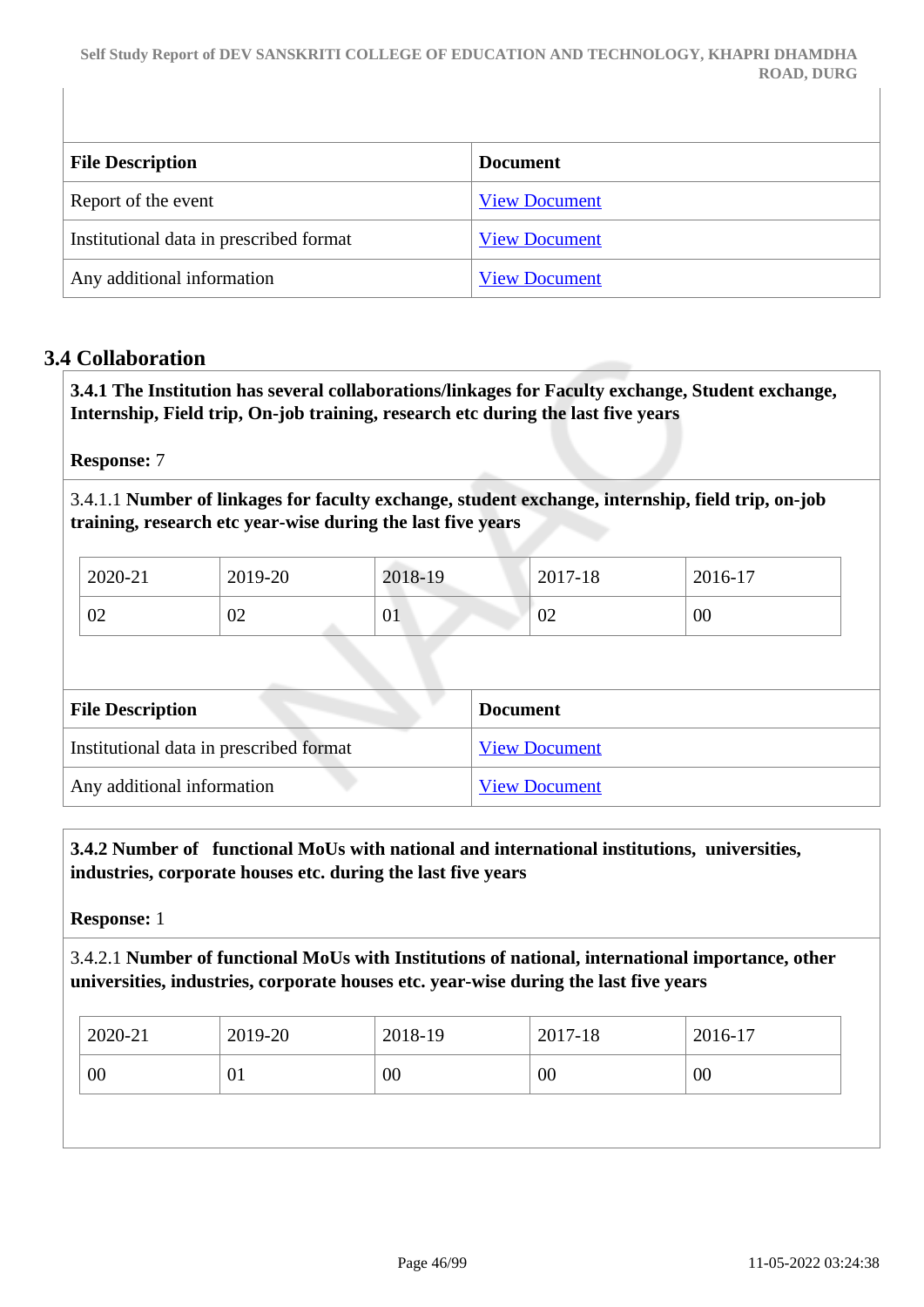| <b>File Description</b>                                    | <b>Document</b>      |
|------------------------------------------------------------|----------------------|
| Upload any additional information                          | <b>View Document</b> |
| Institutional data in prescribed format (Data<br>template) | <b>View Document</b> |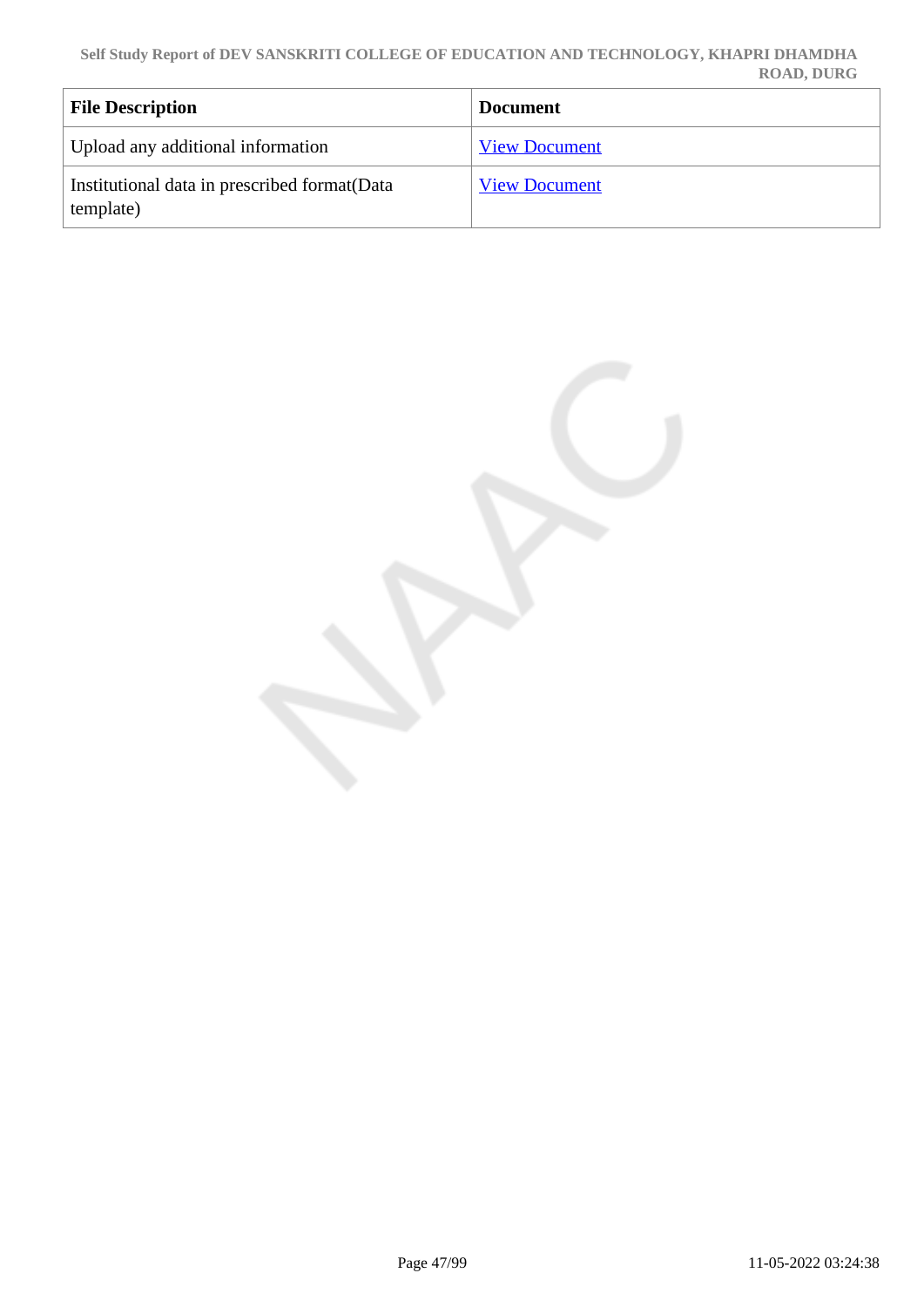# **Criterion 4 - Infrastructure and Learning Resources**

## **4.1 Physical Facilities**

 **4.1.1 The Institution has adequate infrastructure and physical facilities for teaching- learning. viz., classrooms, laboratories, computing equipment etc.** 

#### **Response:**

The institution has built up excellent infrastructure and learning resource in the district of Durg, it spreads in 5000 acres of area and house the main building that accommodates the administrative office and the academic department the institution has spacious multipurpose hall, well classroom, laboratories (psychology, commerce ,computer science).

 Spacious art room, library and teacher's room. As the institution at present only offers B.Ed , BCA,PGDCA,B.COM courses the supporting administrative using occupies a portion the same building. This easy accessibility to the learners and the teachers help smooth functioning of the institution. The institution at present does not own any facilities for the same are made available to the learners. If the need arises the institution gives due attention to supply of clean drinking water by installing aqua guard water system . the institution gets continuous power supply and power shortage has never been a problem. For master plan.

Key features of the institute-

- 1.Spacious, ventilated and illuminated class room, computer laboratories, tutorial rooms and other students supports facilities as per AICTE requirement.
- 2.Institute has sufficient class room for efficient teaching –learning process and majority of classroom are equipped with ICT facilities as per need.
- 3.Central seminar hall is available to conduct training programs, guest lecture, workshop, seminar, conference , FDP and other related activities.
- 4.Computer with internet facility and centralized Lan connection for student to carry out project work, online exams and to fill examination forms.
- 1.Language Lab is available with advance software with sufficient computers having requisite software installed to improve communication skills of the students and faculty.
- 1.Well- developed library automated software with software with collection of E-book, journals, magazines , CD'S ect. as per AICTE norms.
- 1.Library also has provision for reading room, reference and digital section for accessing E-Book, E-Journals and online open source book.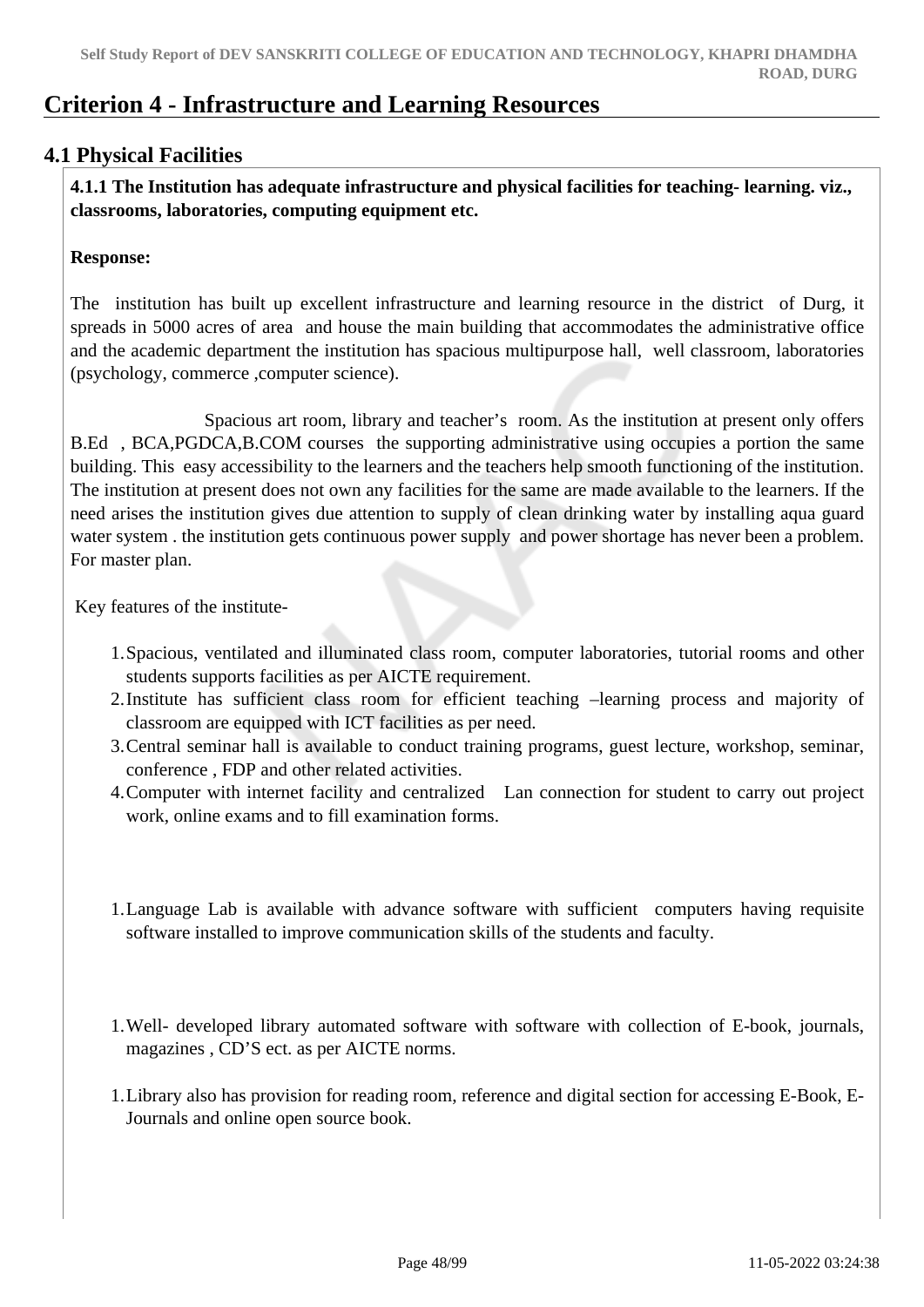- 1.Canteen facility duly maintained with proper hygienic, condition in place for students, faculty and staff.
- 1.Support and safety facilities like continuous power backup diesel generator, fire extinguishers, and water coolers with water purifier, CCTV at key location are available.
- 2. Institute has green land spacing with lawn, trees and plants etc.
- 1. In housekeeping staff is appointed to maintain cleanliness in the campus.
- 2. Separate girls and boys common room.

| <b>File Description</b>               | <b>Document</b>      |
|---------------------------------------|----------------------|
| Upload any additional information     | <b>View Document</b> |
| Paste link for additional information | <b>View Document</b> |
|                                       |                      |

 **4.1.2 The Institution has adequate facilities for cultural activities, sports, games (indoor, outdoor), gymnasium, yoga centre etc.** 

## **Response:**

## **Response**

 Our college having a well maintained campus spread over 5 acres of serene green land. Our management believes in the all round development of our students . there is a lots of encouragement for the students to participate in sports and culture activities simultaneously and thus they are awarded and rewarded accordingly

 We have a spacious and well equipped sports room, where pupils can play in door games like chess, caroms etc.

We have a yoga class room where students and faculty members to mediate and even practice yoga.

 Qualified physical directors are been appointed to take care of day to day game and sports activities of the college. Sports event competition are conducted in the interdepartmental level in an a academic year and the winners are awarded and rewarded accordingly.

 To outdoor games such as shuttle badminton ,cricket, Volley ball, kabadi , kho-kho etc. are well practiced and played by the students.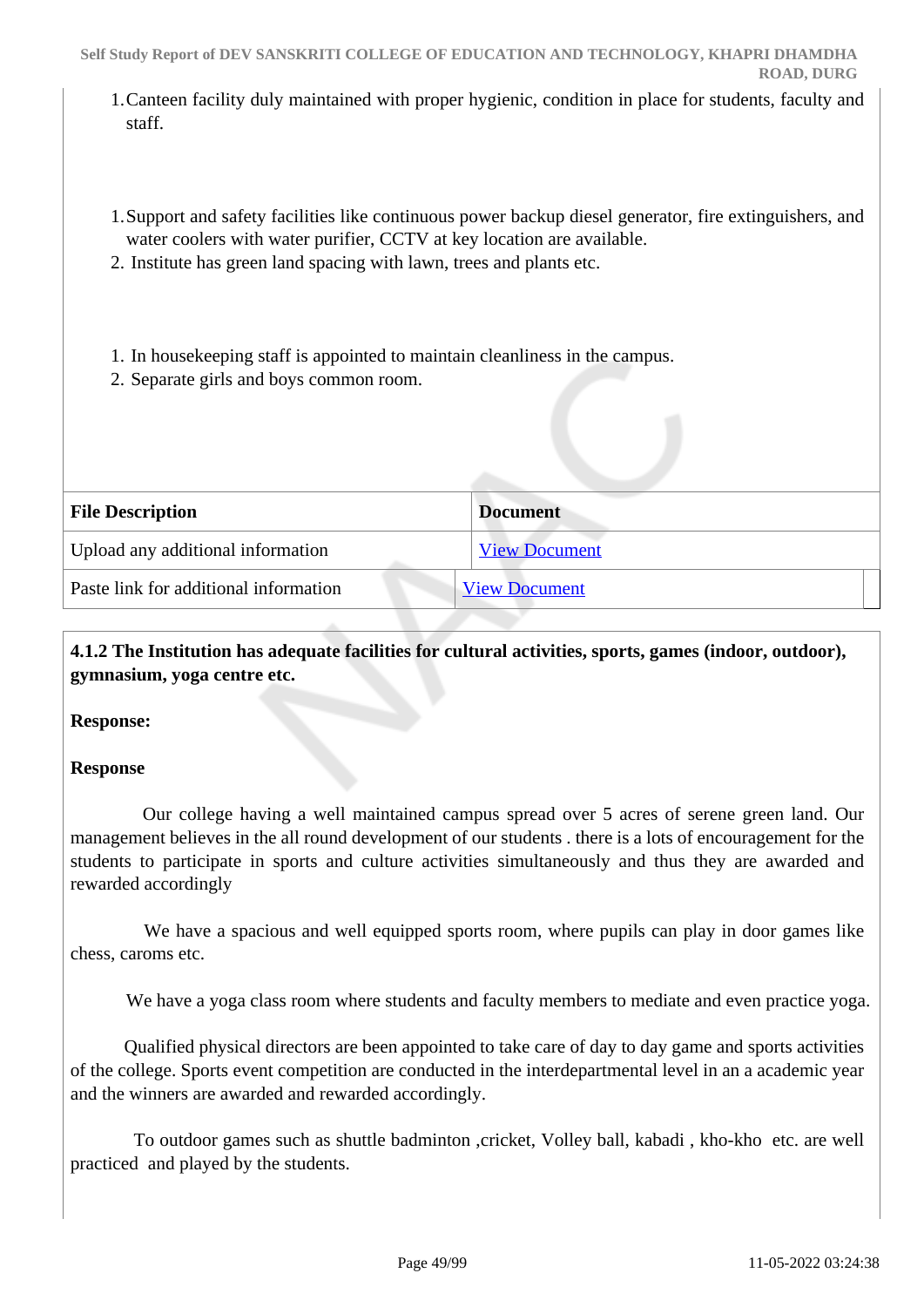## **Cultural Activities**

 Students are very much encourage to participate in the culture event held in the college like freshers , annual sports day, annual day , farewell etc. to exhibit cultural talents.

Students are clubs/committees to enhance the hidden talent of the students of the students namely.

Gonna literacy and cultural committees who play an excellent role for over all development of the students

NOTE – playground photo is attached

## **Facilities for sports**

- 1.College has sports facilities for outdoor games and indoor games like badminton carom , chess.
- 2. The college playground which has been used by the college since 2008 has in approximate area of 5 acres on average 100-150 students used it daily.
- 3.The institution has sports room and store room.
- 4.The players are provided track suit, t-shirt and lower for practice.
- 5.Winners are felicitated with mementos.
- 6.Dias, mike, arrangement, banner for felicitation during annual meet are arranged by the institution.
- 7.During annual sports meet there is provision for audience gallery for the spectators.
- 8.Yoga center there is separate.
- 9.Yoga /prayer hall in the institution.
- 10. Annual budget of the college for annual sports meet.

| <b>File Description</b>               | <b>Document</b>      |
|---------------------------------------|----------------------|
| Upload any additional information     | <b>View Document</b> |
| Paste link for additional information | <b>View Document</b> |

## **4.1.3 Percentage of classrooms and seminar halls with ICT- enabled facilities such as smart class, LMS, etc.** *(Data for the latest completed academic year)*

**Response:** 25

## 4.1.3.1 **Number of classrooms and seminar halls with ICT facilities**

Response: 4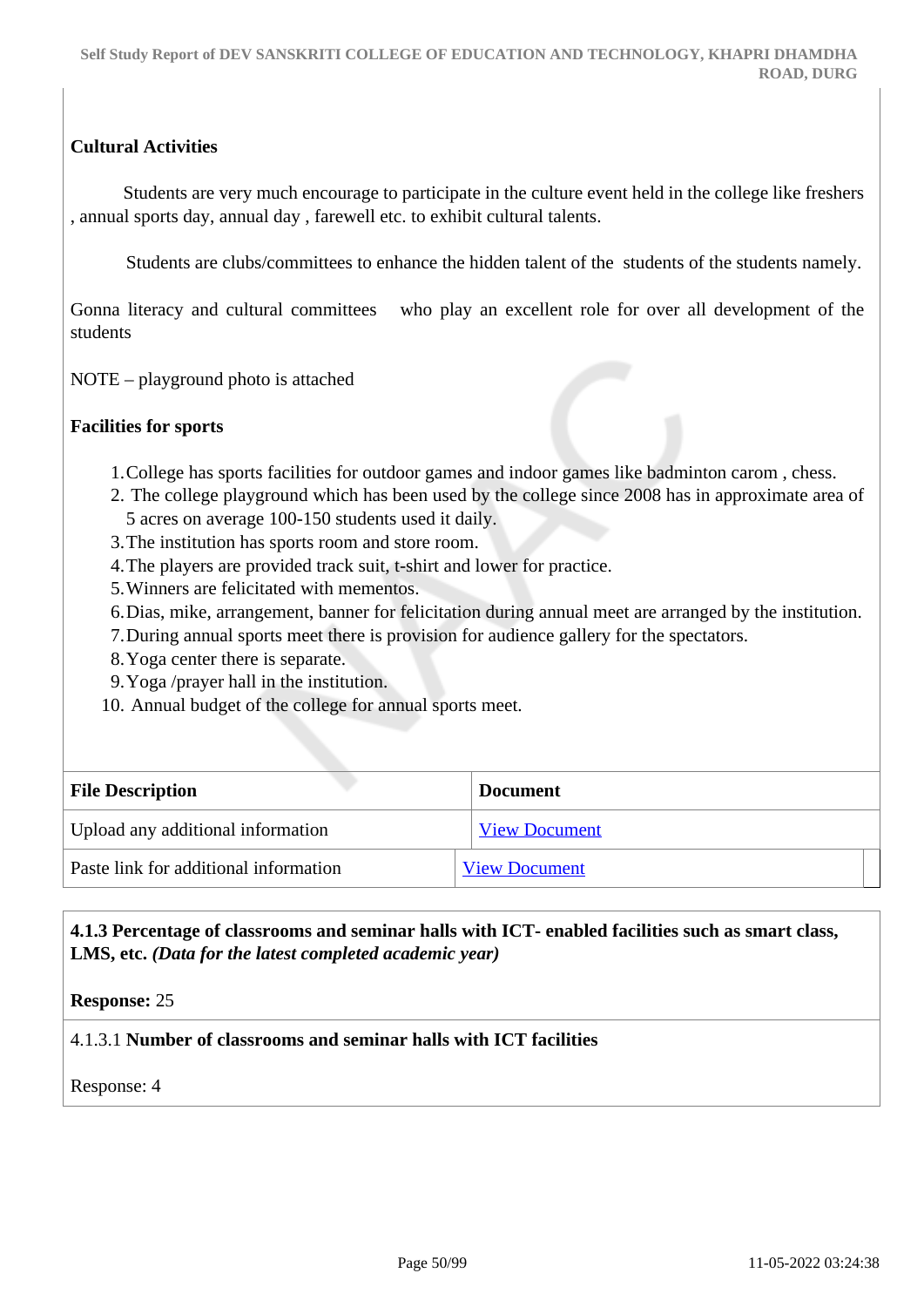| <b>File Description</b>                                    | <b>Document</b>      |
|------------------------------------------------------------|----------------------|
| Upload any additional information                          | <b>View Document</b> |
| Institutional data in prescribed format (Data<br>template) | <b>View Document</b> |
| Paste link for additional information                      | <b>View Document</b> |

#### **4.1.4 Average percentage of expenditure, excluding salary for infrastructure augmentation during last five years(INR in Lakhs)**

**Response:** 19.72

4.1.4.1 **Expenditure for infrastructure augmentation, excluding salary year-wise during last five years (INR in lakhs)**

| 2020-21   | 2019-20 | 2018-19  | $2017 - 18$ | 2016-17 |
|-----------|---------|----------|-------------|---------|
| 30<br>J.J | 4.8     | ⌒<br>5.4 | 3 Q         | 3.9     |

| <b>File Description</b>                                    | <b>Document</b>      |
|------------------------------------------------------------|----------------------|
| Upload audited utilization statements                      | <b>View Document</b> |
| Upload any additional information                          | <b>View Document</b> |
| Institutional data in prescribed format (Data<br>template) | <b>View Document</b> |

## **4.2 Library as a Learning Resource**

## **4.2.1 Library is automated using Integrated Library Management System (ILMS)**

#### **Response:**

4.2 Library as a Learning Resource

Library is the learning Resource centre for teaching and learning activities in educational institutions. Our College library develops a collection of print resources, giving a vital support to the academic need of the college. The College Library close access system both for reference and stack section. The library automation is a continuous process and this has been in continuum in the College. The college library has purchased SOUL 2.0 LE Software in the year 2020-21 of Rs. 35400/. The ILMS is under the process of being employed in the library so that the routine tasks like acquisition, cataloguing and circulation are consolidated and simplified into different modules for facilitating collection and automation of services. Streamlined and a uniform digital system is maintained to enable easy accessibility to staff and students. The Online Public Access Catalogue (OPAC) module of SOUL 2.0 is operational and being used by the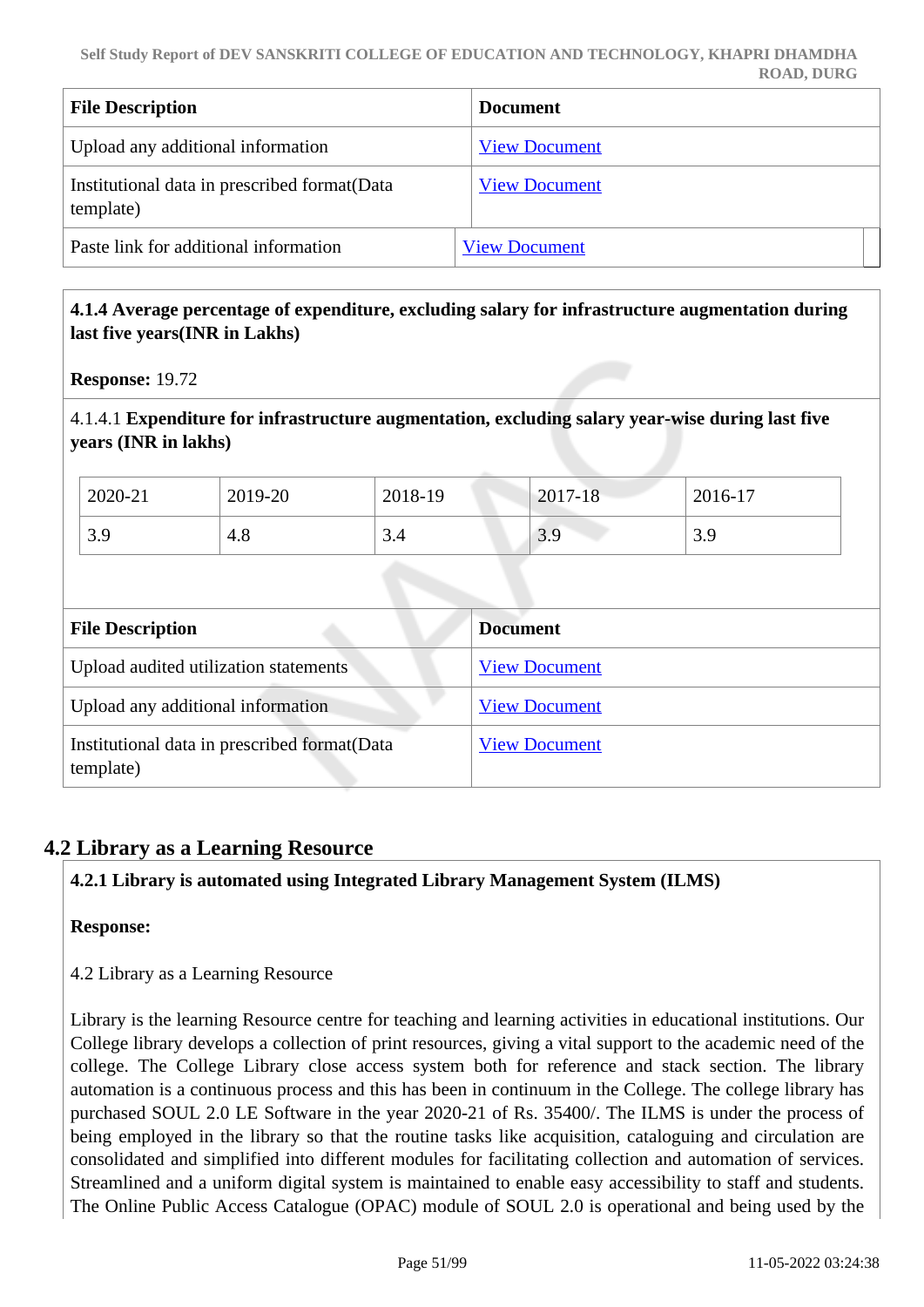Library Staff members to provide information on the status of any book catalogued in the Library.

 The main function of an academic library is to provide resources to students and faculty of our institution. Specific course-related resources are provided by the library, such as copies of text books, reference books, previous year question papers, newspaper, magazine, journals, old and new syllabus and reprography services etc. In the library, books are made available to the readers for value education, so that their intellectual, moral and cultural mindset can be developed, as well as information related to employment is also made available. Extra book is provided to the Brilliant students in our library. The academic library provides a quiet study space for students on campus.

## 4.2.1 Library is automated using Integrated Library Management System (ILMS)

Yes Library is automated and we are using fully automated version of Soul 2.0 Integrated Library Management System. Details of ILMS are as follows.

| Name of ILMS software | <b>Nature of Automation</b> | <b>Version</b> | <b>Year of Autor</b> |
|-----------------------|-----------------------------|----------------|----------------------|
| Soul                  | Fully                       | 2.0            | 2020-2021            |
| NA                    | NA                          | <b>NA</b>      | 2019-2020            |
| NA                    | NA                          | NA             | 2018-2019            |
| NA                    | NA                          | NA             | 2017-2018            |
| NA                    | NA                          | NA             | 2016-2017            |

| <b>File Description</b>               | <b>Document</b>      |
|---------------------------------------|----------------------|
| Upload any additional information     | <b>View Document</b> |
| Paste link for Additional Information | <b>View Document</b> |

#### **4.2.2 The institution has subscription for the following e-resources**

- **1.e-journals 2.e-ShodhSindhu 3.Shodhganga Membership**
- **4.e-books**
- **5.Databases**
- **6.Remote access to e-resources**

**Response:** E. None of the above

| <b>File Description</b>                                    | <b>Document</b>      |
|------------------------------------------------------------|----------------------|
| Institutional data in prescribed format (Data<br>template) | <b>View Document</b> |

**4.2.3 Average annual expenditure for purchase of books/e-books and subscription to journals/e-**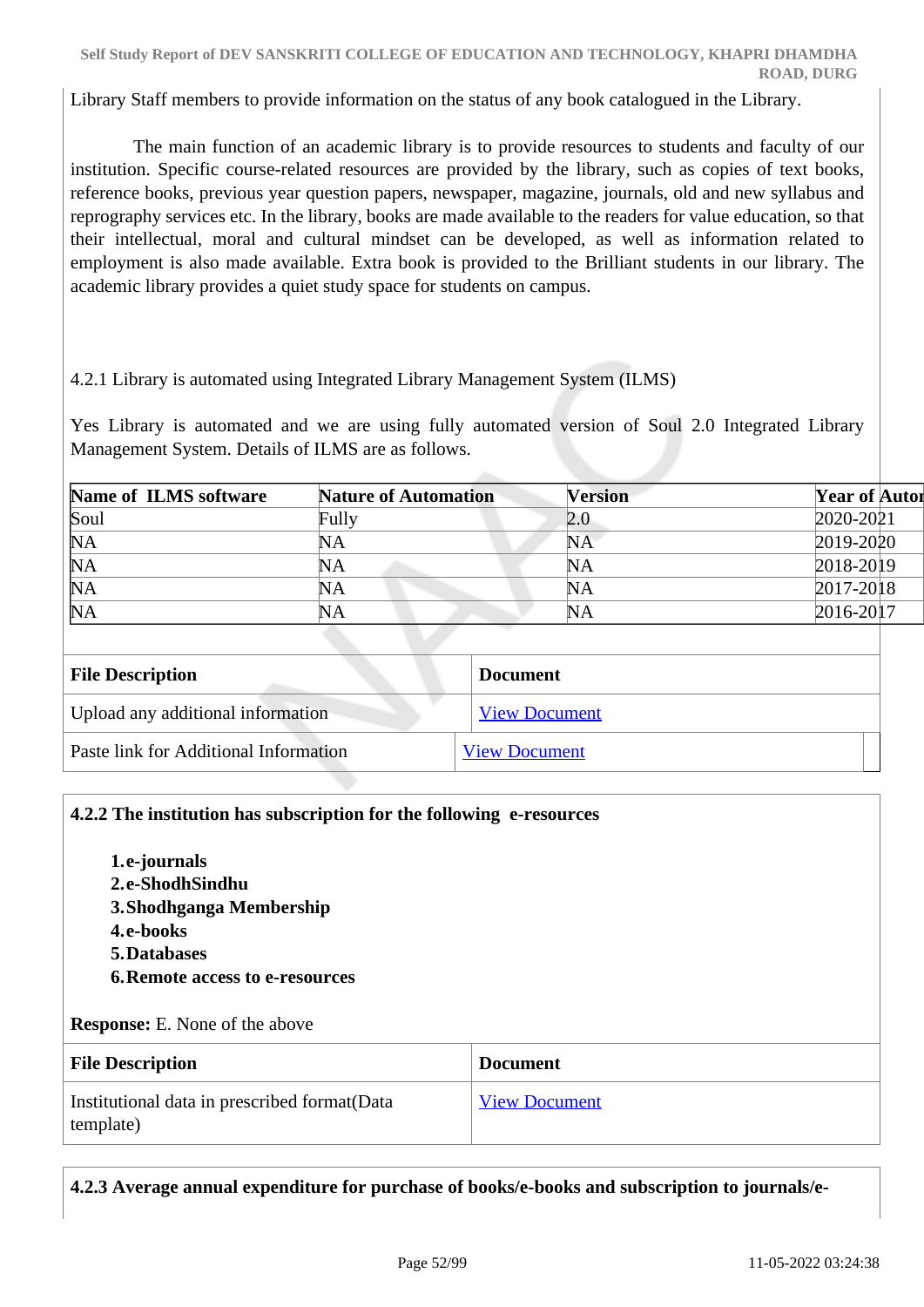#### **journals during the last five years (INR in Lakhs)**

#### **Response:** 0.39

## 4.2.3.1 **Annual expenditure of purchase of books/e-books and subscription to journals/e- journals year wise during last five years (INR in Lakhs)**

| 2020-21 | 2019-20 | 2018-19 | 2017-18 | 2016-17 |
|---------|---------|---------|---------|---------|
| 0.10    | 0.59    | 0.49    | 0.15    | 0.61    |

| <b>File Description</b>                                    | <b>Document</b>      |
|------------------------------------------------------------|----------------------|
| Institutional data in prescribed format (Data<br>template) | <b>View Document</b> |
| Audited statements of accounts                             | <b>View Document</b> |
| Any additional information                                 | <b>View Document</b> |

## **4.2.4 Percentage per day usage of library by teachers and students ( foot falls and login data for online access) during the latest completed academic year**

#### **Response:** 5.54

#### 4.2.4.1 **Number of teachers and students using library per day over last one year**

Response: 15

| <b>File Description</b>                           | <b>Document</b>      |
|---------------------------------------------------|----------------------|
| Details of library usage by teachers and students | <b>View Document</b> |
| Any additional information                        | <b>View Document</b> |

## **4.3 IT Infrastructure**

#### **4.3.1 Institution frequently updates its IT facilities including Wi-Fi**

#### **Response:**

The present era is considered an era of change. In order to work with the changes happening around the world in all walks of life, our institute in the field of education updates its IT facility including Wi-Fi which provides a great convenience, the college first assesses the number of students and staff and the needs of other end users. Provision is made in the budget for annual maintenance and technical staff is appointed for maintenance through various systems facilities. Classes are given advanced equipment and other necessary materials.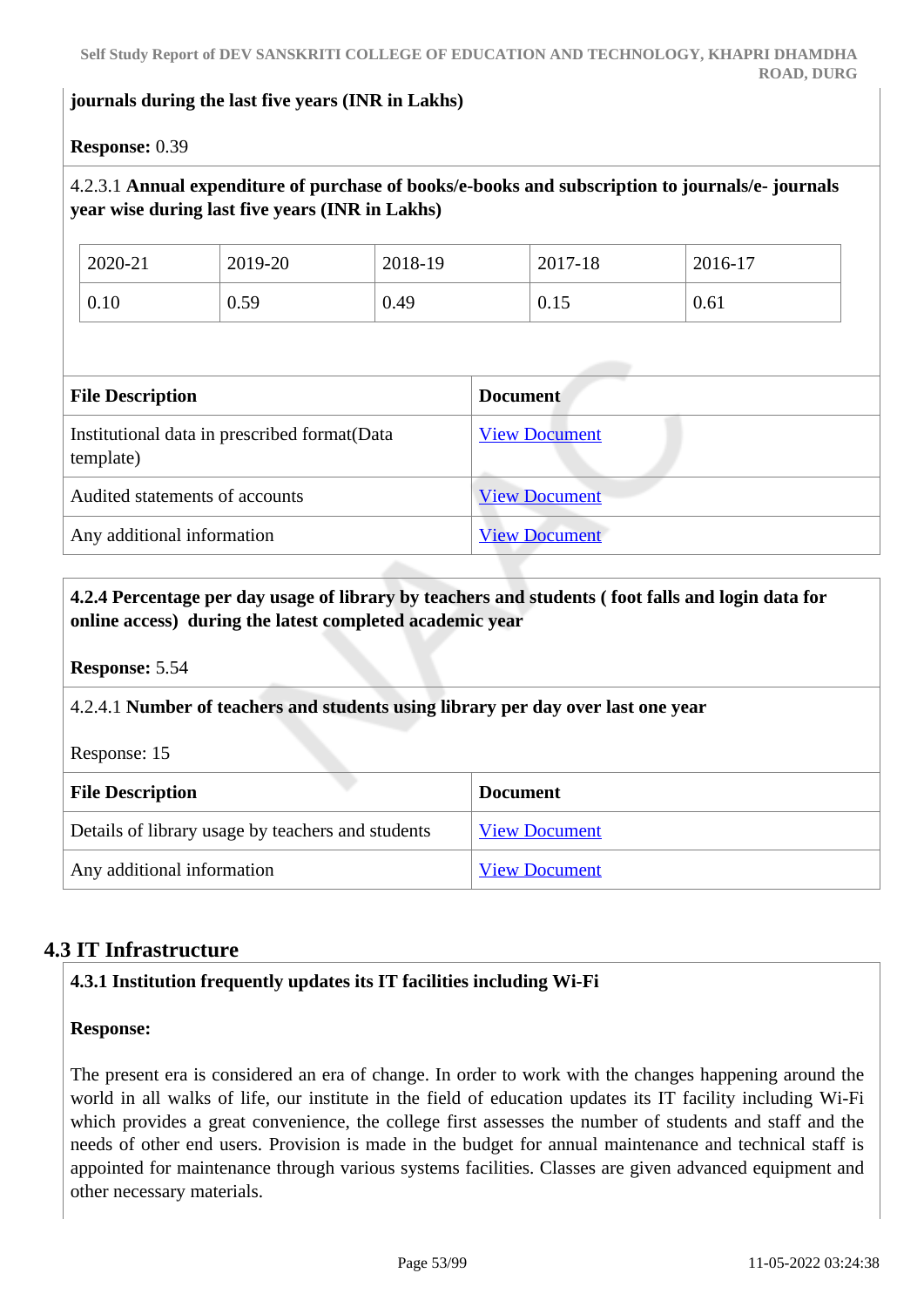LDC projector, CCTV camera is provided with adequate amount of furniture, anti-virus computer, laptop, as well as adequate internet facilities for all. The computer is connected to Wi-Fi facilities for. Guest lecture, workshop and seminar hall is available on the college campus. Library facilities are provided on campus, where different types of magazines are available. Dev Sanskriti College provides free Wi-Fi to all stakeholders. College try to acquire skills to meet the demands of the student. The college provides 25 MBPS internet facility. The system is connected through a local area network.

 In Dev sanskriti college, B.com, B.A., B.ED, P.G.D.C, D.EL.ED, B .Lib, department to use information and communication technology at all levels. The campus is equipped with adequate IT infrastructure.

There are established system and procedures of maintaining and utilizing physical, academic and support facilities laboratory, library, sports, complex, computers, classrooms etc.

| <b>File Description</b>               | <b>Document</b>      |
|---------------------------------------|----------------------|
| Upload any additional information     | <b>View Document</b> |
| Paste link for additional information | <b>View Document</b> |

#### **4.3.2 Student - Computer ratio (Data for the latest completed academic year)**

#### **Response:** 7:1

| <b>File Description</b>           | <b>Document</b>      |
|-----------------------------------|----------------------|
| Upload any additional information | <b>View Document</b> |
| Student – computer ratio          | <b>View Document</b> |

#### **4.3.3 Bandwidth of internet connection in the Institution**

**Response:** C. 10 MBPS – 30 MBPS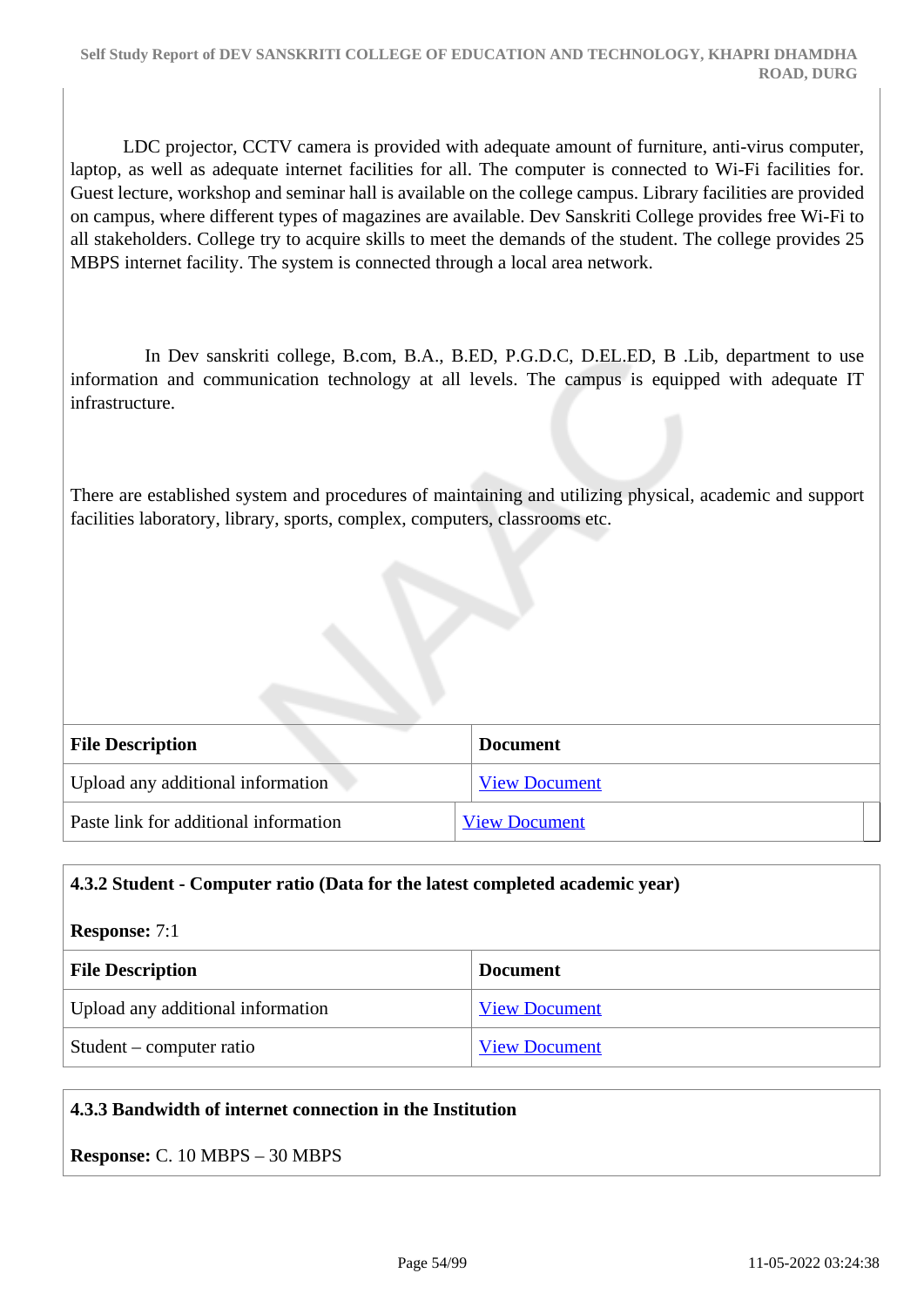| <b>File Description</b>                                                     | <b>Document</b>      |
|-----------------------------------------------------------------------------|----------------------|
| Upload any additional Information                                           | <b>View Document</b> |
| Details of available bandwidth of internet<br>connection in the Institution | <b>View Document</b> |

## **4.4 Maintenance of Campus Infrastructure**

 **4.4.1 Average percentage of expenditure incurred on maintenance of infrastructure (physical and academic support facilities) excluding salary component during the last five years(INR in Lakhs)**

**Response:** 9.92

4.4.1.1 **Expenditure incurred on maintenance of infrastructure (physical facilities and academic support facilities) excluding salary component year-wise during the last five years (INR in lakhs)**

| 2020-21                       | 2019-20 | 2018-19   | 2017-18 | 2016-17 |
|-------------------------------|---------|-----------|---------|---------|
| $\overline{ }$                | ⌒       | Q         | 1.4     | -       |
| $\mathbf{1} \cdot \mathbf{1}$ | 3.4     | <b>1.</b> |         | .       |

| <b>File Description</b>                                    | <b>Document</b>      |
|------------------------------------------------------------|----------------------|
| Institutional data in prescribed format (Data<br>template) | <b>View Document</b> |
| Audited statements of accounts                             | <b>View Document</b> |

 **4.4.2 There are established systems and procedures for maintaining and utilizing physical, academic and support facilities - laboratory, library, sports complex, computers, classrooms etc.**

#### **Response:**

 The administrator and department of the institute looks after the classes, maintenances. And infrastructure the administrator is responsible for repairing the infrastructure of the institute and serves as supervisor which effectively streamlines the workforce. Maintains duty files. Performs daily checks to ensure efficiency of infrastructure and working, working conditions.

 Dustbins are placed in each room to provide adequate infrastructure, comfortable learning environment and to maintain cleanliness and hygiene in the campus. A full time gardener lives on campus. The IT Lab maintains the supporting institutions, computers and equipment under the system.

#### **Laboratory maintenance:-**

 All laboratories are spacious and well lit. safety precautions are displayed in each laboratory. Each instrument in a laboratory lab, the record of the same is maintained lab assistants and faculty members are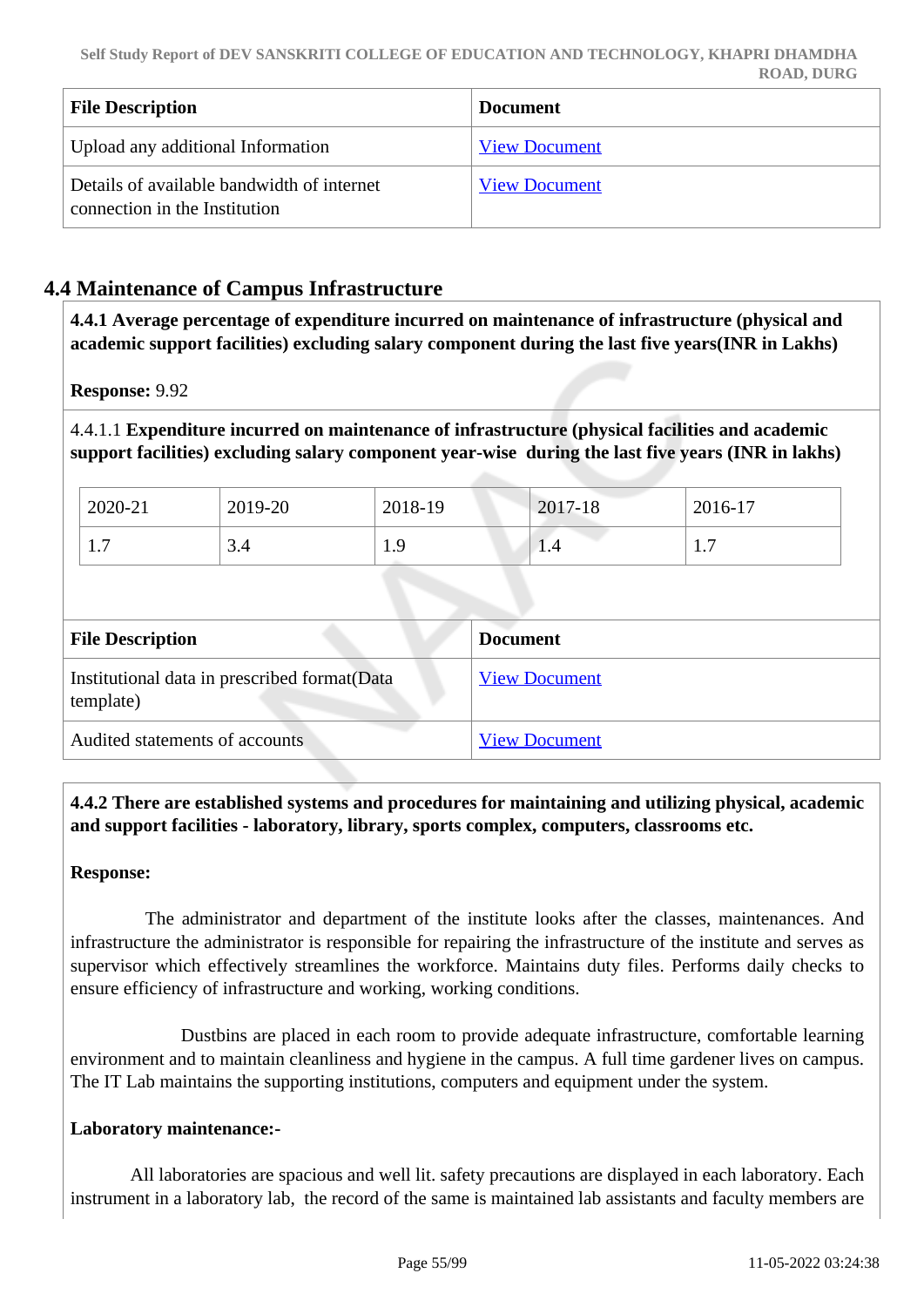trained to perform tasks. The repair work of laboratory equipment is done from time to time.

## **Computer**

 The institute has 47 computers with internet connection. The campus is fully equipped with Wi-Fi connection networking facilities at the speed of 25 MBPS. Arrangement has been made for two computer labs, Psychology Lab and a B.Ed.,B.Com lab. The laboratory equipment is strictly inspected. The stock register is maintained in the Psychology lab to the keep an inventory of glassware and equipment. The library is regularly verified. A file is kept for

## **Maintenance of library:-**

 Regular stock verification process is done by the library. For this, a file is kept which contains the stock verification report at different intervals. Physical verification of library stock is done, old and new editions are also kept in the library. The rules of the library are strictly followed. The books are also cleaned from time to time. All mutilated old books that are not being used are kept aside. New books and new magazine are made available to the students of the institute.

 Along with this, magazines like Ghatana Chakra competition Darpan, employment planning India today are arranged for competitive examinations. The safety of books is strictly dealt with by the library staff. The percentage of loss in the library is negligible.

## **Classroom:-**

 There are 15 classrooms in the Dev Sanskriti College. Which are in structure well made? Computer facilities are provided in sufficient quantity to the students and there is adequate seating for students in the classroom

## **Toilet facility:-**

 Adequate toilet facility has been provided for the students and students in dev Sanskrit collage. Toilets are regularly cleaned. There are separated toilet facilities for women and men staff has been appointed for toilet cleanliness, who regularly pay attention to toilet cleanliness.

#### **Furniture related facilities:-**

 A sufficient amount of furniture is available for the students in the college campus. It has staff to look after its maintenance and repair work and takes into consideration other physical infrastructure and authority. Every year, repair work of furniture is done also, the institutes pay full attention to cleanliness. Employees are appointed for cleanliness.

## **Sports Ground**

Adequate playground facilities have been made available in the college campus. There is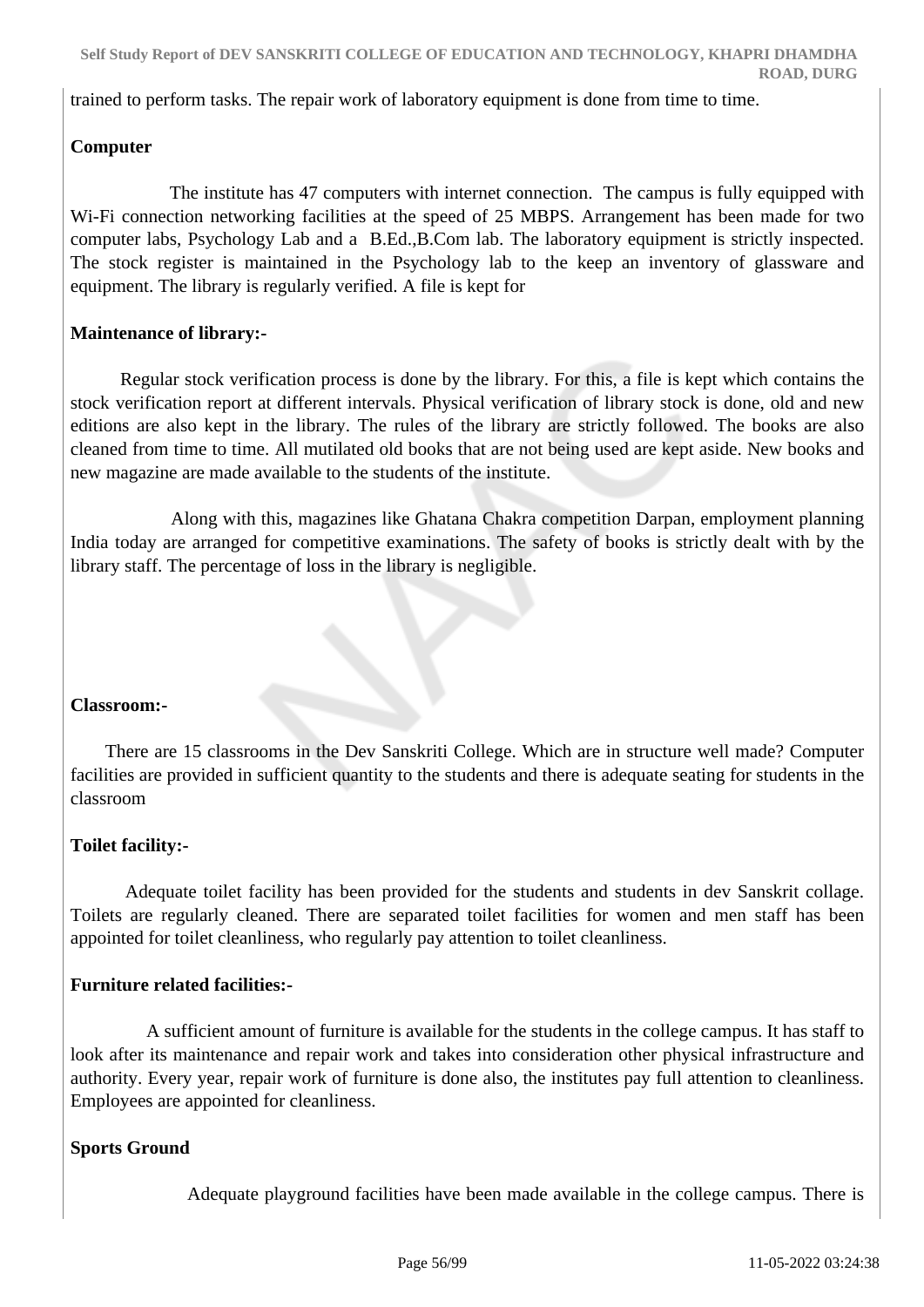facility of indoor games like Chess, Carrom board and outdoors games like Cricket ,Badminton,Kabaddi,Cricket . The facility of first aid material for emergency facilities has been made available to the students and staff in the institute. , Various types of social work are done by the students in the institute. Common room for the students has been arranged by the institute. In which complete facilities have been made available for the students.

## **Other Facilities**

 A water purifier has been arranged by the institute, so that healthy drinking water can be made available to the students and all the staff. It is well equipped with infrastructure like fire extinguisher, CCTV camera, DLP, projector, sound system. Organic vermi compost manure is also made in the institute. This manure is used for the growth of plants.

| <b>File Description</b>               | <b>Document</b>      |
|---------------------------------------|----------------------|
| Paste link for additional information | <b>View Document</b> |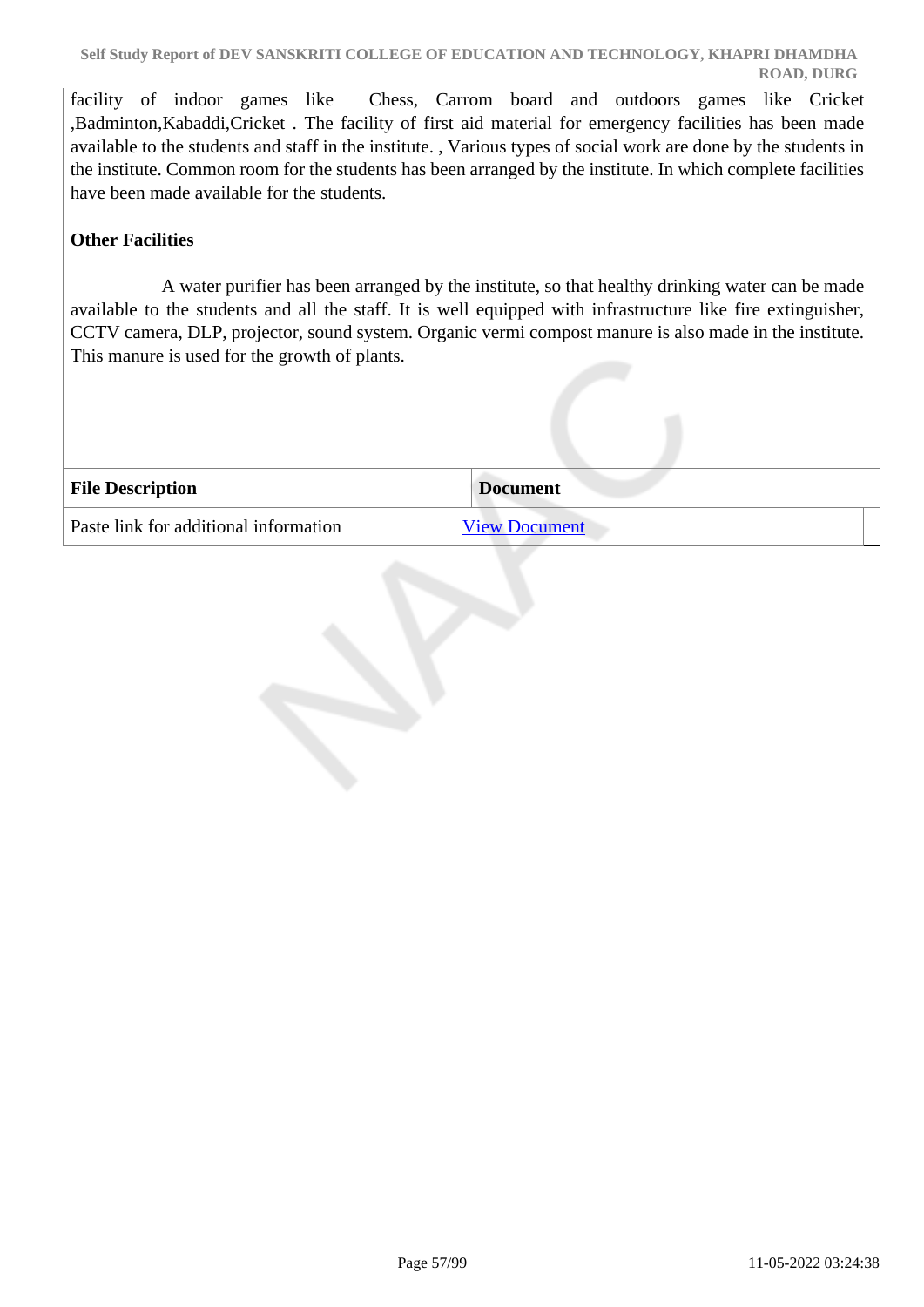## **Criterion 5 - Student Support and Progression**

## **5.1 Student Support**

 **5.1.1 Average percentage of students benefited by scholarships and freeships provided by the Government during last five years** 

**Response:** 43.74

5.1.1.1 **Number of students benefited by scholarships and free ships provided by the institution, Government and non-government bodies, industries, individuals, philanthropists during the last five years (other than students receiving scholarships under the government schemes for reserved categories)** 

| 2020-21 | 2019-20    | 2018-19                   | 2017-18 | 2016-17 |
|---------|------------|---------------------------|---------|---------|
| 139     | 127<br>1/2 | $\sqrt{10}$<br>$\sqrt{1}$ | 70      | 87      |

| <b>File Description</b>                                                         | <b>Document</b>      |
|---------------------------------------------------------------------------------|----------------------|
| upload self attested letter with the list of students<br>sanctioned scholarship | <b>View Document</b> |
| Upload any additional information                                               | <b>View Document</b> |
| Institutional data in prescribed format                                         | <b>View Document</b> |

 **5.1.2 Average percentage of students benefitted by scholarships, freeships etc. provided by the institution / non- government agencies during the last five years**

**Response:** 0

5.1.2.1 **Number of students benefited by scholarships and free ships provided by the institution, Government and non-government bodies, industries, individuals, philanthropists during the last five years (other than students receiving scholarships under the government schemes for reserved categories)** 

| 2020-21 | 2019-20 | 2018-19 | 2017-18 | 2016-17 |
|---------|---------|---------|---------|---------|
|         | ν       | ິ       | ν       | ◡       |

| <b>File Description</b>                 | <b>Document</b>      |
|-----------------------------------------|----------------------|
| Institutional data in prescribed format | <b>View Document</b> |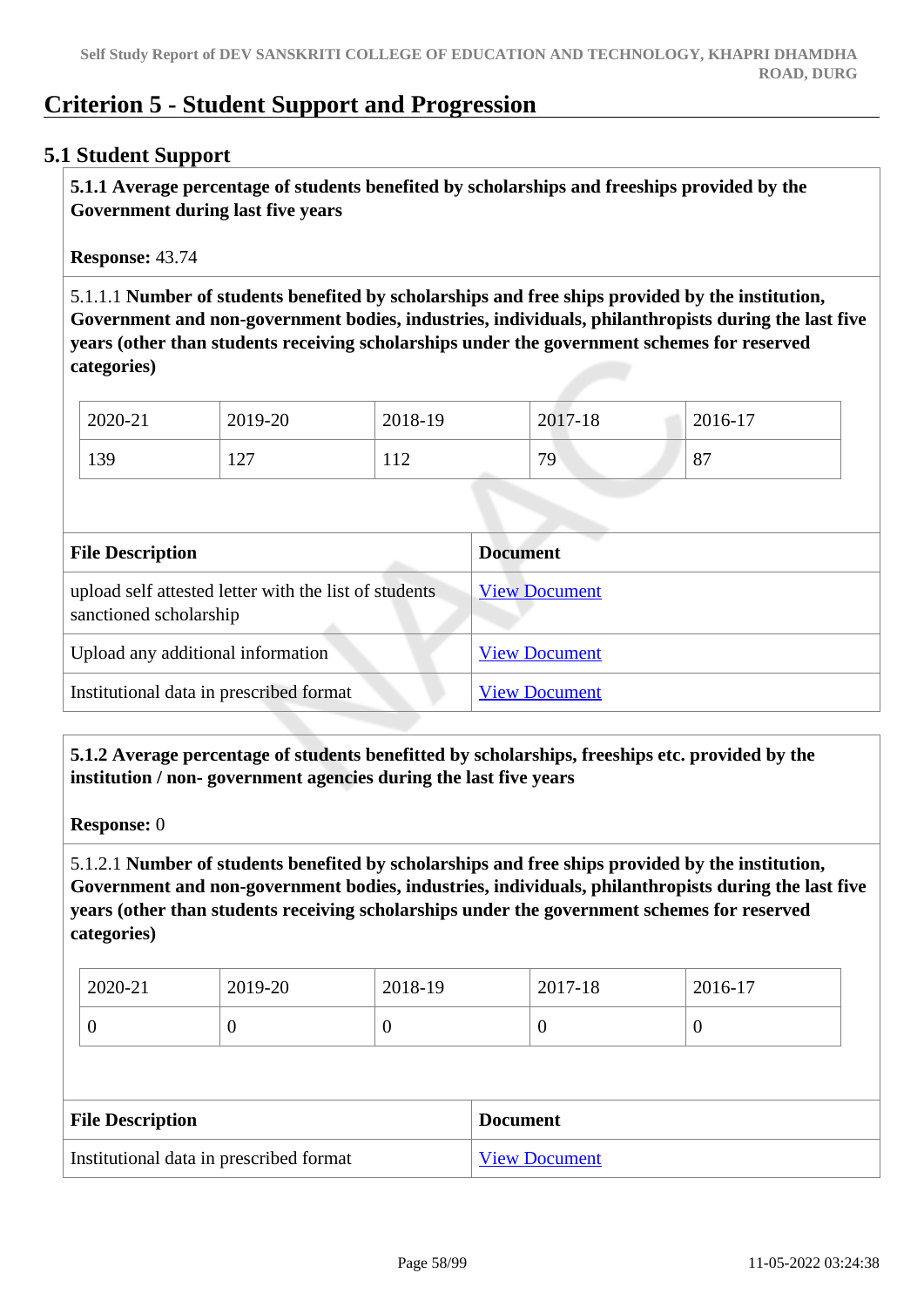## **5.1.3 Capacity building and skills enhancement initiatives taken by the institution include the following**

- **1.Soft skills**
- **2.Language and communication skills**
- **3.Life skills (Yoga, physical fitness, health and hygiene)**
- **4.ICT/computing skills**

**Response:** C. 2 of the above

| <b>File Description</b>                 | <b>Document</b>      |  |
|-----------------------------------------|----------------------|--|
| Institutional data in prescribed format | <b>View Document</b> |  |
| Any additional information              | <b>View Document</b> |  |
| Link to Institutional website           | <b>View Document</b> |  |
|                                         |                      |  |

## **5.1.4 Average percentage of students benefitted by guidance for competitive examinations and career counselling offered by the Institution during the last five years**

**Response:** 0

5.1.4.1 **Number of students benefitted by guidance for competitive examinations and career counselling offered by the institution year wise during last five years**

| 2020-21 | 2019-20 | 2018-19 | $2017 - 18$ | 2016-17 |  |
|---------|---------|---------|-------------|---------|--|
|         |         |         |             |         |  |

| <b>File Description</b>                 | <b>Document</b> |
|-----------------------------------------|-----------------|
| Institutional data in prescribed format | View Document   |

 **5.1.5 The Institution has a transparent mechanism for timely redressal of student grievances including sexual harassment and ragging cases**

- **1.Implementation of guidelines of statutory/regulatory bodies**
- **2.Organisation wide awareness and undertakings on policies with zero tolerance**
- **3.Mechanisms for submission of online/offline students' grievances**
- **4.Timely redressal of the grievances through appropriate committees**

**Response:** A. All of the above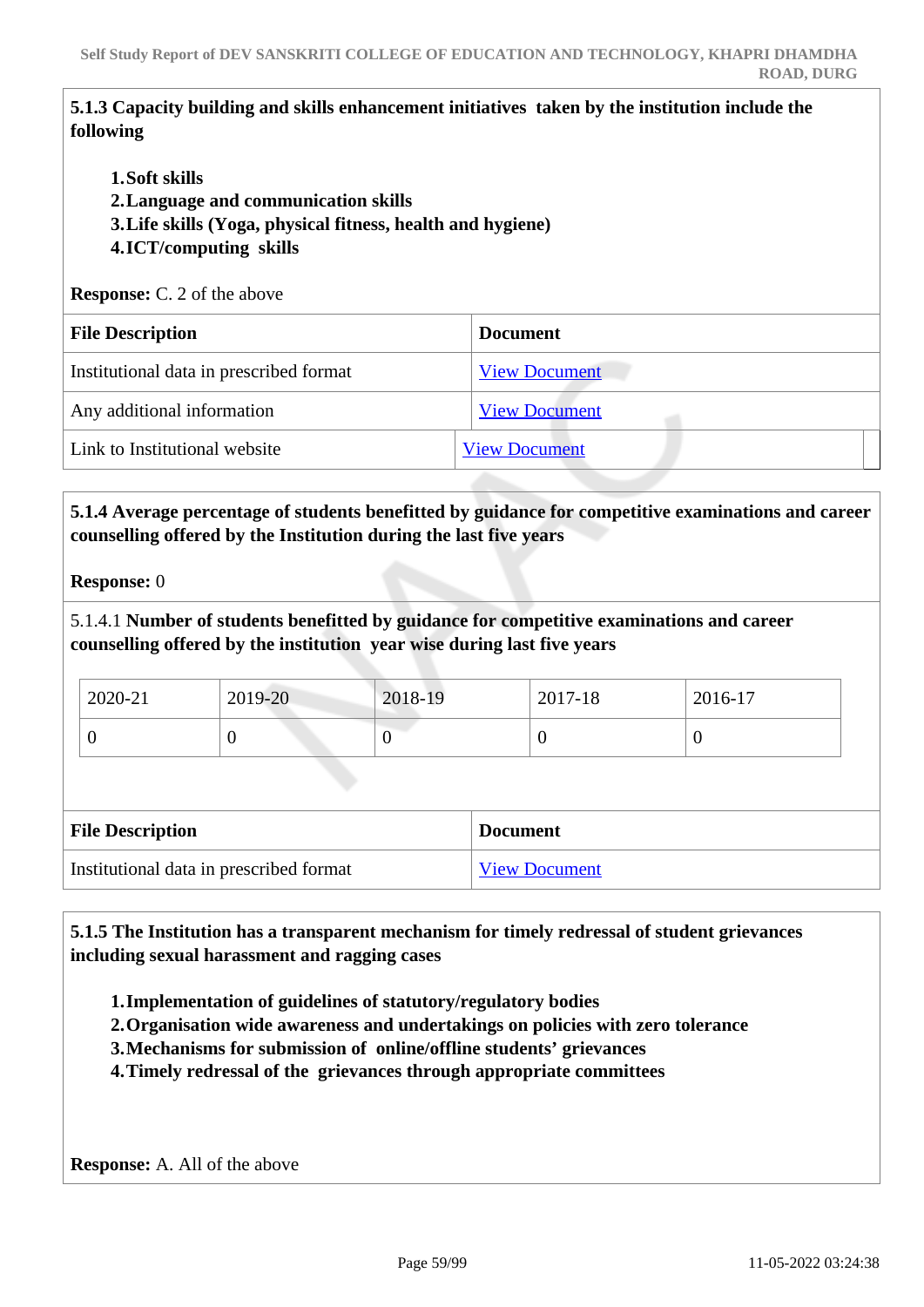| <b>File Description</b>                                                                                                            | <b>Document</b>      |
|------------------------------------------------------------------------------------------------------------------------------------|----------------------|
| Upload any additional information                                                                                                  | <b>View Document</b> |
| Minutes of the meetings of student redressal<br>committee, prevention of sexual harassment<br>committee and Anti Ragging committee | <b>View Document</b> |
| Details of student grievances including sexual<br>harassment and ragging cases                                                     | <b>View Document</b> |

## **5.2 Student Progression**

**5.2.1 Average percentage of placement of outgoing students during the last five years**

**Response:** 3.46

5.2.1.1 **Number of outgoing students placed year - wise during the last five years.**

| 2020-21 | 2019-20 | 2018-19 | 2017-18 | 2016-17 |
|---------|---------|---------|---------|---------|
| 03      | 02      | 02      | 05      | 07      |

| <b>File Description</b>                 | <b>Document</b>      |
|-----------------------------------------|----------------------|
| Self attested list of students placed   | <b>View Document</b> |
| Institutional data in prescribed format | <b>View Document</b> |

#### **5.2.2 Average percentage of students progressing to higher education during the last five years**

**Response:** 21.17

#### 5.2.2.1 **Number of outgoing student progressing to higher education.**

Response: 29

| <b>File Description</b>                   | <b>Document</b>      |
|-------------------------------------------|----------------------|
| Upload supporting data for student/alumni | <b>View Document</b> |
| Institutional data in prescribed format   | <b>View Document</b> |

 **5.2.3 Average percentage of students qualifying in state/national/ international level examinations during the last five years (eg: JAM/CLAT/GATE/ GMAT/CAT/GRE/ TOEFL/ Civil Services/State government examinations)**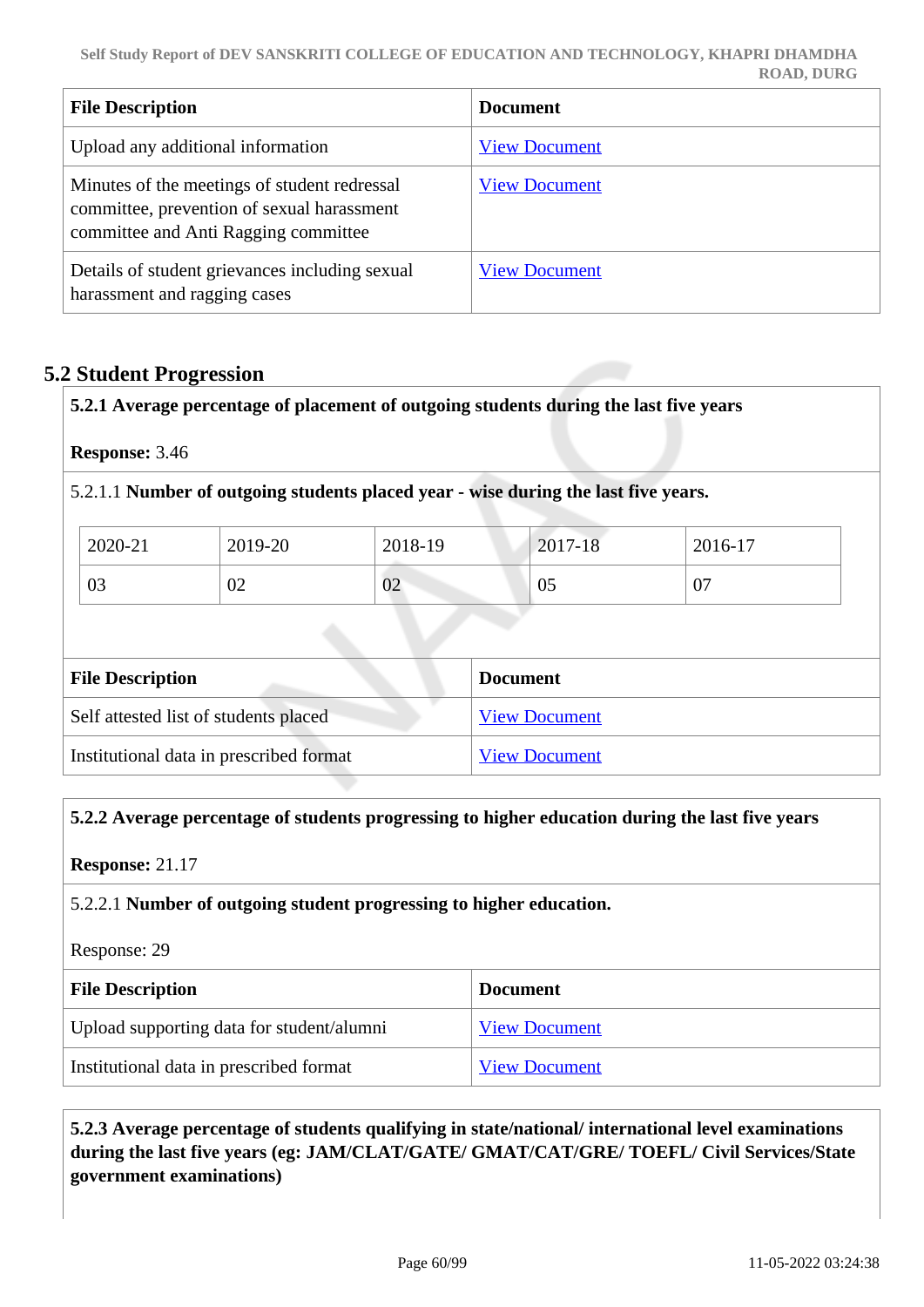#### **Response:** 51.67

## 5.2.3.1 **Number of students qualifying in state/ national/ international level examinations (eg: JAM/CLAT/NET/ SLET/ GATE/ GMAT/CAT/GRE/ TOEFL/ Civil Services/ State government examinations) year wise during last five years**

| 2020-21 | 2019-20 | 2018-19 | 2017-18 | 2016-17 |
|---------|---------|---------|---------|---------|
| 03      | ΩT.     | 03      | 02      | 00      |

## 5.2.3.2 **Number of students appearing in state/ national/ international level examinations (eg: JAM/CLAT/NET/ SLET/ GATE/ GMAT/CAT,GRE/ TOFEL/ Civil Services/ State government examinations) year-wise during last five years**

| 2020-21 | 2019-20 | 2018-19 | $2017 - 18$ | 2016-17 |
|---------|---------|---------|-------------|---------|
| 03      | 03      | 04      | 04          | 00      |

| <b>File Description</b>                 | <b>Document</b>      |
|-----------------------------------------|----------------------|
| Upload supporting data for the same     | <b>View Document</b> |
| Institutional data in prescribed format | <b>View Document</b> |

## **5.3 Student Participation and Activities**

 **5.3.1 Number of awards/medals won by students for outstanding performance in sports/cultural activities at inter-university/state/national / international level (award for a team event should be counted as one) during the last five years.**

#### **Response:** 0

5.3.1.1 **Number of awards/medals for outstanding performance in sports/cultural activities at university/state/national / international level (award for a team event should be counted as one) yearwise during the last five years.**

| 2020-21 | 2019-20         | 2018-19 | 2017-18 | 2016-17 |
|---------|-----------------|---------|---------|---------|
| 00      | $\overline{00}$ | 00      | 00      | 00      |

| <b>File Description</b>                 | <b>Document</b>      |
|-----------------------------------------|----------------------|
| Institutional data in prescribed format | <b>View Document</b> |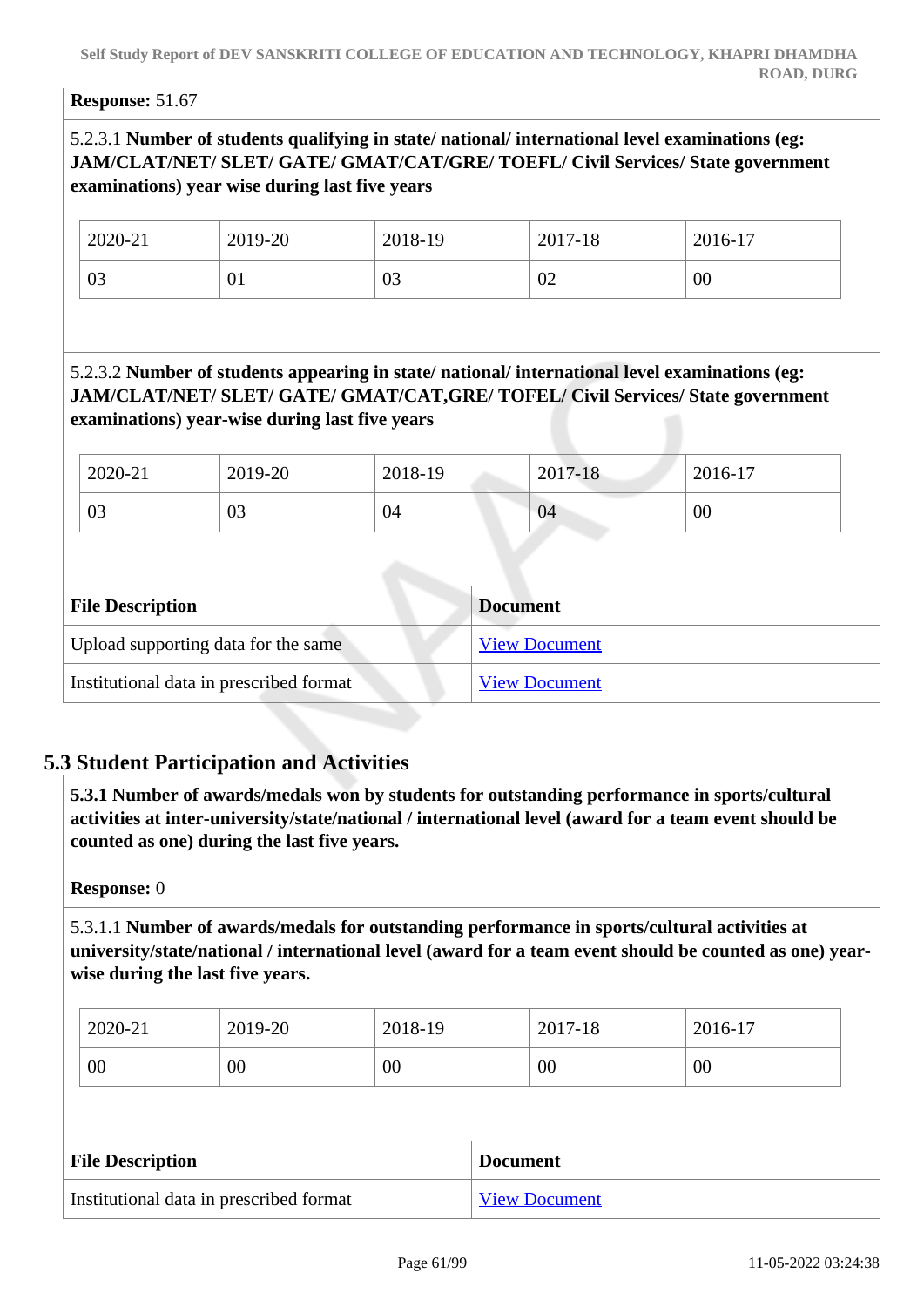## **5.3.2 Institution facilitates students' representation and engagement in various administrative, cocurricular and extracurricular activities (student council/ students representation on various bodies as per established processes and norms )**

## **Response:**

5.3.2 Presence of an active student council and representation of students on academic and administrative bodies/committees of the institution.

 DSCET's (Dev Sanskrit College of Education & college) student council (SSC) representatives actively participate in various. They help in coordinating all the events related to academics and other cocurricular and extra – curricular activities as per the directives of teaching faculty council has the member of B.Ed , PGDCA, BCA student. They do lot of academic administrative work taking the help of other students to take part in the activities conducted by the institute. They work as a medium between faculty and students.

#### **SSC and its Members**

| S.NO. | Designation                    | Member                       |
|-------|--------------------------------|------------------------------|
|       | Chairman of the council        | Teaching faculty             |
| 12    | Head of the council            | <b>B.Ed</b> II year students |
| B     | Secretary of the council       | <b>B.Ed</b> I year Students  |
| И     | Member-Academic                | PGDCA/BCA                    |
| 15    | Member –seminars/Guest Lecture | <b>B.ED II Year</b>          |
| 16    | Member - Sports Cultural       | <b>B.Com</b>                 |
|       | Member-Spectrum visits field   | B.Ed II                      |

Contribution of the students council in Academic Administration

1.Coordination in day to day academic activities at their level.

2.Coordination in communication the information between students and teaching faculty.

3.Coordination in conducting special events like spectrum etc.

4.Coordination in organization sports & games for the students.

5.Coordination in culture events.

6.Coordination in arranging industrial visit for the students.

7.Coordination in inviting the external guest, speakers and organize the seminar and workshop.

DSCET provides necessary support to the council members in organizingand Coordination the events. It encourage the students to develop their leadership skill through these activities student member in the council can become real heroes and competent managers in future by learning all these skills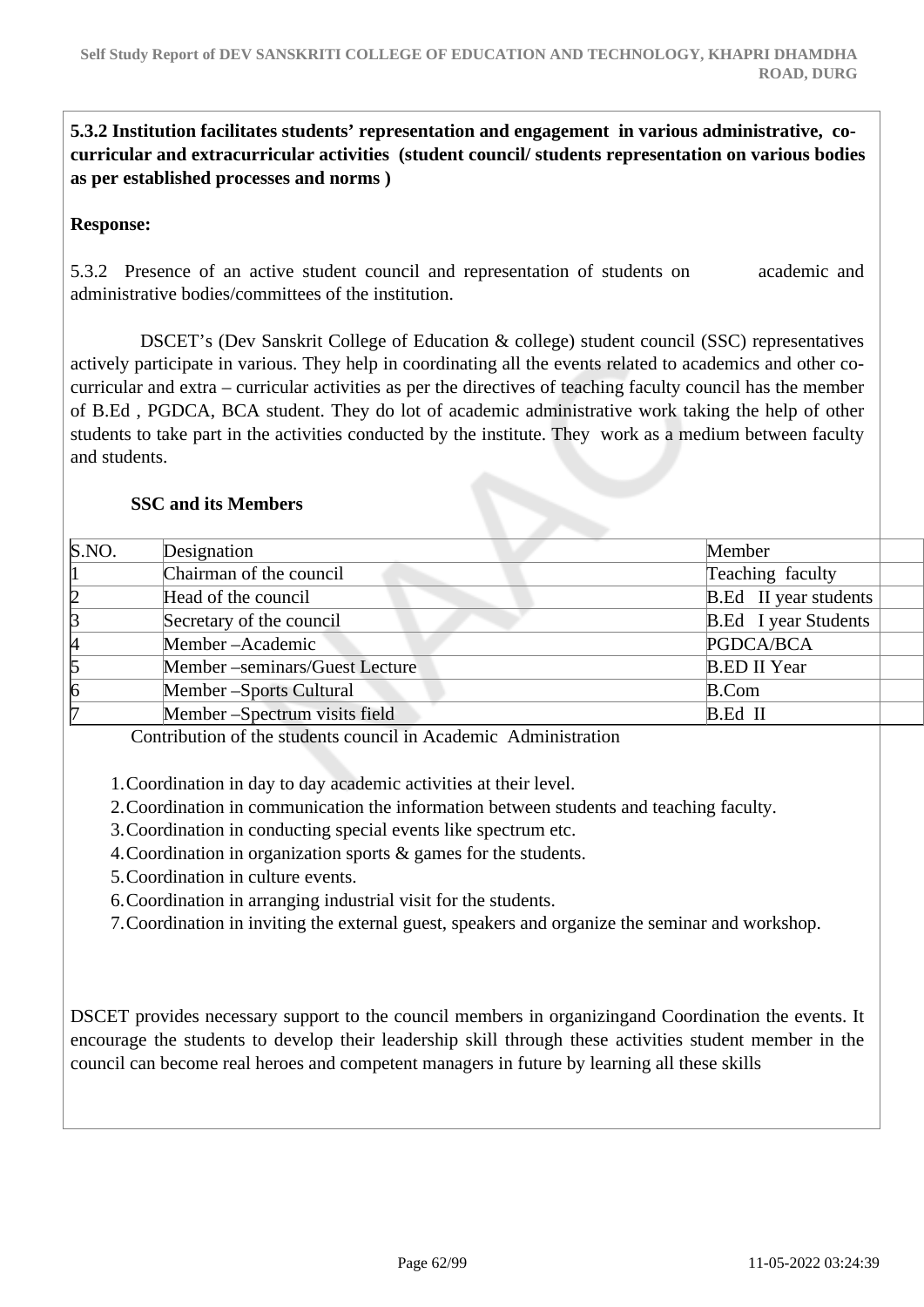| <b>File Description</b>               | <b>Document</b>      |
|---------------------------------------|----------------------|
| Upload any additional information     | <b>View Document</b> |
| Paste link for additional information | <b>View Document</b> |

 **5.3.3 Average number of sports and cultural events/competitions in which students of the Institution participated during last five years (organised by the institution/other institutions)**

**Response:** 11.4

5.3.3.1 **Number of sports and cultural events/competitions in which students of the Institution participated year-wise during last five years**

| 2020-21 | 2019-20 | 2018-19 | 2017-18 | 2016-17 |
|---------|---------|---------|---------|---------|
| ν       |         | 10      | ⊥J      | . L.J   |

| <b>File Description</b>                 | <b>Document</b>      |
|-----------------------------------------|----------------------|
| Report of the event                     | <b>View Document</b> |
| Institutional data in prescribed format | <b>View Document</b> |

## **5.4 Alumni Engagement**

 **5.4.1 There is a registered Alumni Association that contributes significantly to the development of the institution through financial and/or other support services**

**Response:** 

5.4.1 The alumni Association chapters ( registered and function) contributes signification to the development of institution through financial and other support services during the last five year

Response

## **DSCET ALUMNI**

The alumni forms the major strength of the institution. The Alumni Association of Dev Sanskriti College Education and Technology was formed in the Year 2021 under the title "DSCET Alumni Association " Which is a " functional Association "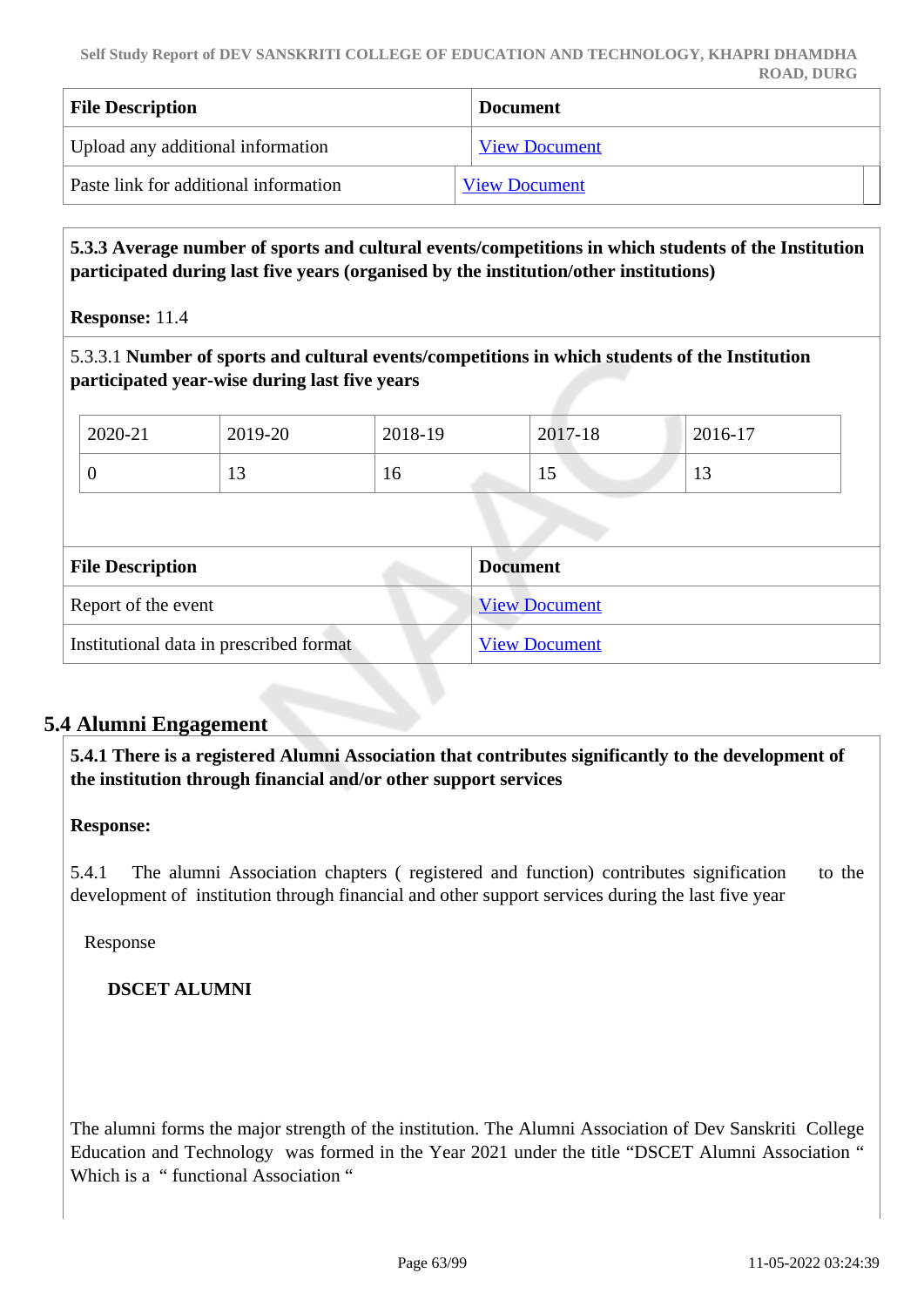The alumni meet is conducted once in year, where the alumni form different branches (Education, Computer Science, & Commerce) students gets together and share their views and give suggestion for the betterments of their junior students. The alumni meet is hosted by the management generously where the alumni are honored with moments. Such meetings are mutually beneficial for the institution and alumni on different- bases. This provides an opportunity for the alumni to meet their friends and act as a bridge for sharing their experience, knowledge, insights and makes aware about the different areas of opportunities for the junior students.

The Alumni Association helps in many was both financially and Non financially they are as follows

Non Financially Benefits –

- The alumni visit the institution to deliver guest lecture and seminars for the students in their areas of expertise and motivate the young minds.
- Successful entrepreneurs from the alumnus are invited to talk ion their success stories at various occasions of the institute and it provides motivation the students for their further run.
- The alumni also help final year all students for placements.
- They also assist the students for placements in public and private sectors.

Financially Benefits –

- It also provides continuing education classes, certificates programs, or course audits usually offered to alumni at deeply discounted rates.
- Our memberships free help to fund scholarship for next generation students, providing deserving candidates with an education they might not otherwise be able to afford.

| <b>File Description</b>           | <b>Document</b>      |
|-----------------------------------|----------------------|
| Upload any additional information | <b>View Document</b> |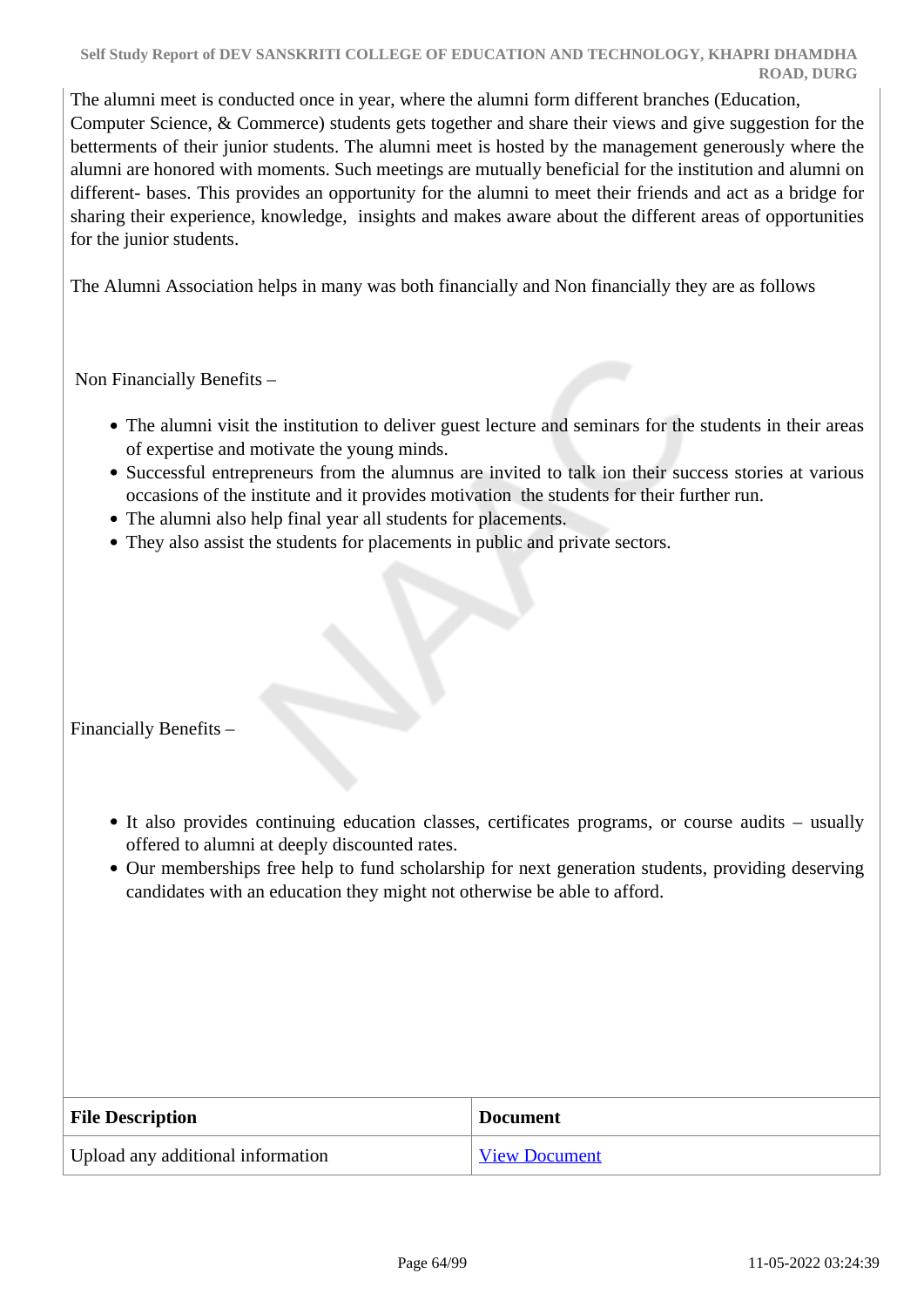| 5.4.2 Alumni contribution during the last five years (INR in lakhs) |                      |  |
|---------------------------------------------------------------------|----------------------|--|
| <b>Response:</b> E. $<1$ Lakhs                                      |                      |  |
| <b>File Description</b>                                             | <b>Document</b>      |  |
| Upload any additional information                                   | <b>View Document</b> |  |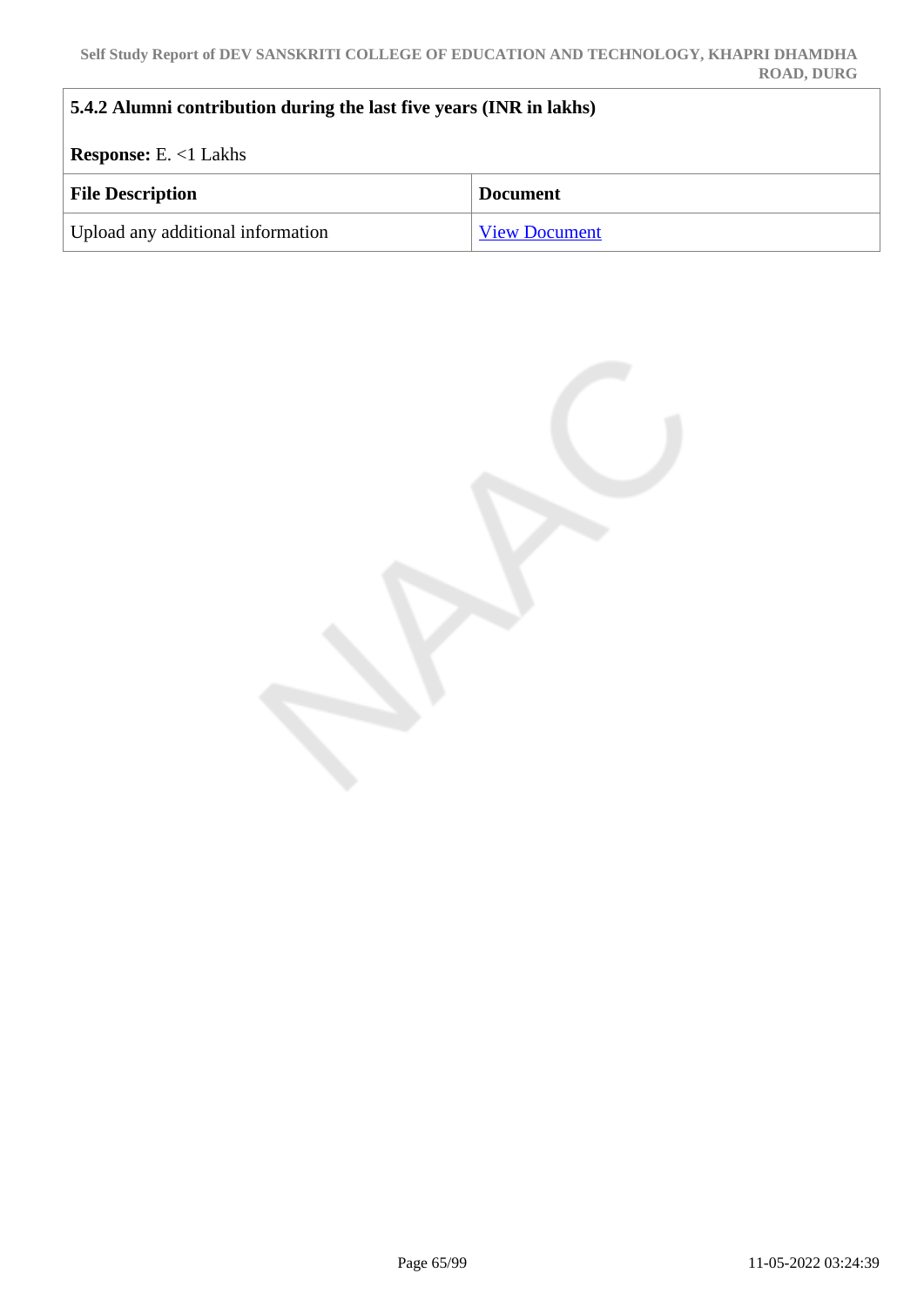# **Criterion 6 - Governance, Leadership and Management**

## **6.1 Institutional Vision and Leadership**

 **6.1.1 The governance of the institution is reflective of and in tune with the vision and mission of the institution**

#### **Response:**

#### **Institutional vision and leadership:**

The governance of the institution is reflective of an effective leadership in tune with he vision and mission of the institution:-

#### **Response:-**

**Vision:** To making students a strong empowered and responsible person through teaching and training

#### **Mission statement –**

we aspire to create excellent organization that promote educational excellence value development and service to communities

#### **Nature of Governance**

The management of institution has adopted the governance structure as accepted by UGC,NCTE,HE affiliated (Hemchand Yadav University) and state government Accordingly following bodies constituted for achievement of vision and mission ;

Ved Mata Gayatri Shikshan sammitee,

Governing body

Staff council committee

Finance committee

Internal Quality Assurance

The organization structure hierarchy and flow of authority of the Dev Sanskriti College of Education & Technology is as shown in the organ gram display on college website.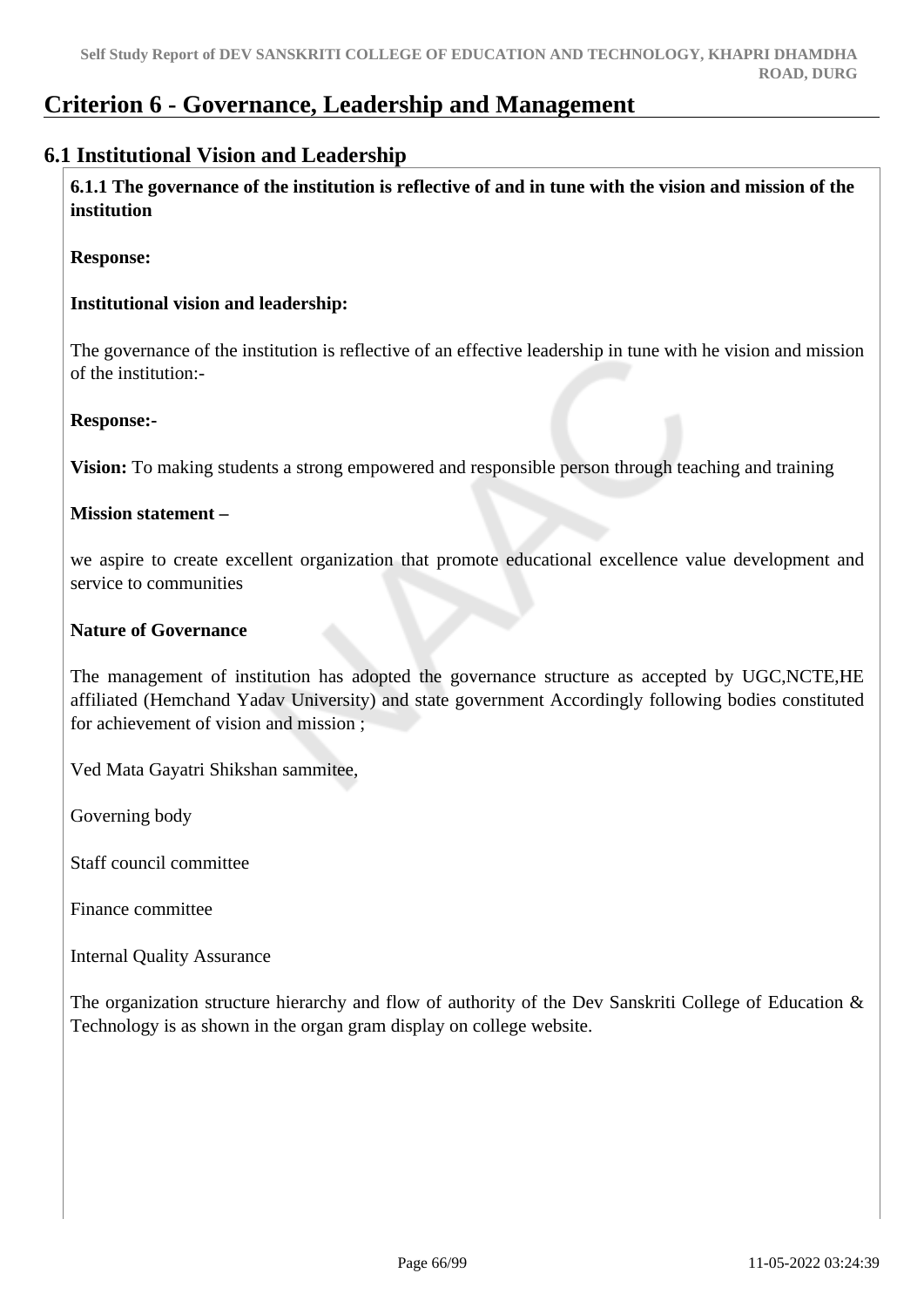| <b>File Description</b>               | <b>Document</b>      |
|---------------------------------------|----------------------|
| Upload any additional information     | <b>View Document</b> |
| Paste link for additional information | <b>View Document</b> |
|                                       |                      |

## **6.1.2 The effective leadership is visible in various institutional practices such as decentralization and participative management**

## **Response:**

**The effective leadership is visible in various institutional practices such as decentralization and participative management.**

The institution practices decentralization and participative management:

## **Response:**

Dev Sanskriti College of education and technology follows the policy of Decentralization and participative management to full fill its vision and mission

The college promoters a culture of participative management as all college operations are management by committees constituted for academic and non academic activities Major committees comprise of teachers, and many include non teaching staff and students as well. The college has created a decentralized structure of decision making.

In the year organized two days national IQAC organized two days National workshop on cashless Indiathis is one of the best example of participative and decentralized management for the conduct of the national workshop. Different committees were formed for the duties of faculty and the administrative staff. The organizing committee and the principal entrust responsibilities to the committee and from time to time follow up way taken for smooth conduct of all activities. The faculty and the teaching staff's responsibilities were delegated as per their interest, capacity and experience.

Various committees are constituted by the staff council for managing various function of the college the staff council is responsible for college time table, allocation of co curricular work, purchases, organizing admission, looking after the welfare of students, preparing working guidelines for effective functioning of the college director check out the execution plans.

Some committees are constituted for various academic, co-curricular and extra curricular activities to be conducted during the course of every academic year the institution follows the methodology of a decentralized governing stricture. Each department head has been granted with the power to decide over the activities and delegate the assignment to the staff members. The responsibilities of finalizing the timetable and subject allocation, purchase and maintenance of equipment and consumables arranging guest lectures, workshop conferences, teaching internship and MOUs are taken up the department.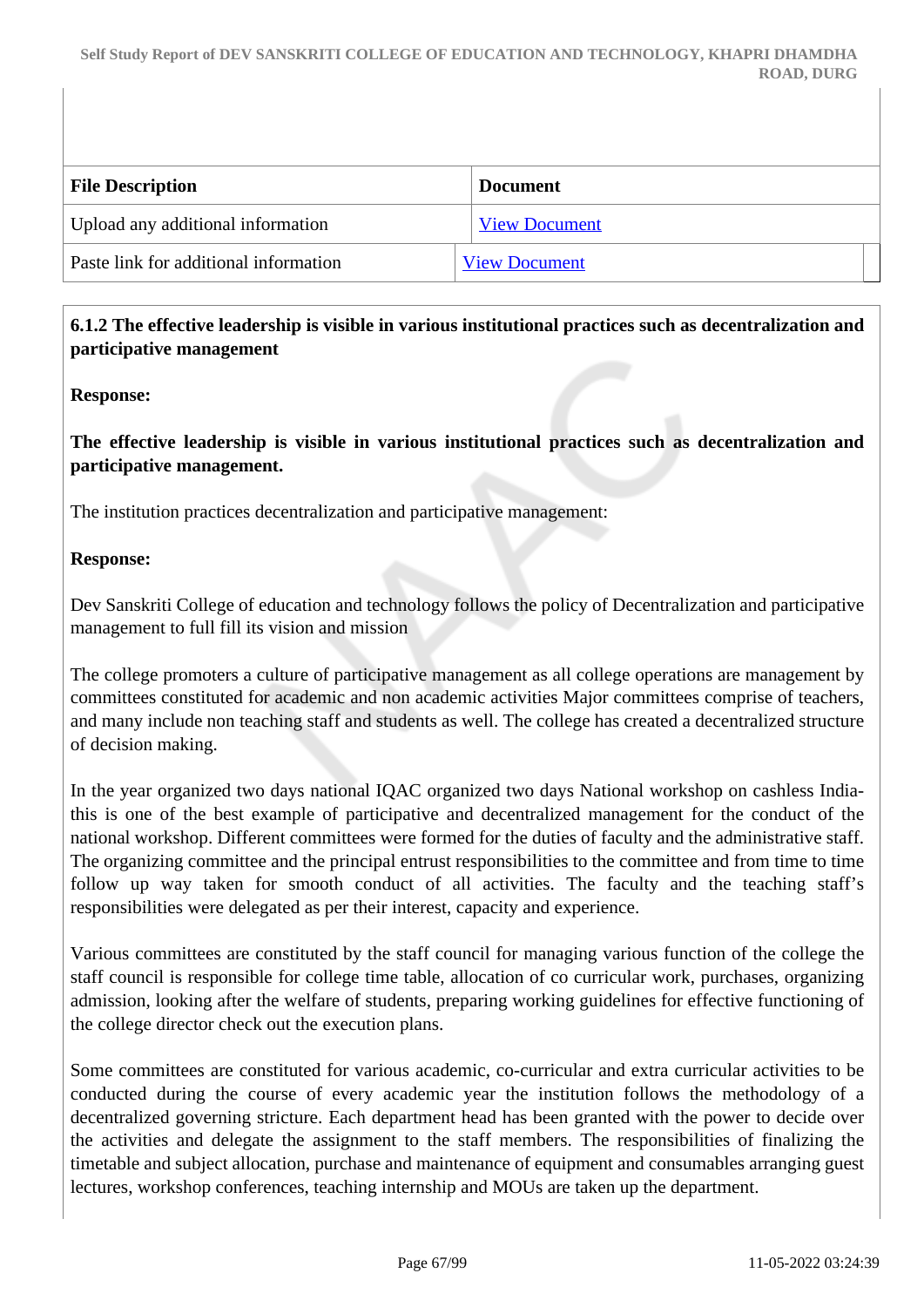#### **The case study of the academic calendar planning**

A culture of participative management is being practiced effectively that provides space for the students and also the faculty to put forth their choices and opinions for the betterment of the institution. A practices of decentralization of the academic activities is followed in which the final decisions are taken, based on the conclusions from the discussions made in the class committee meetings, department meetings, mentor meetings and Head's meetings with principal. The principal takes up the role of coordinating the department's administration and the management. Participative management ensures the quality of planning and implementation of all the activities uniformly in the institution which in turn provides widespread scope of a smooth cooperation among the departments as a team. At every academic year's end the academic calendar for the next academic year.

| <b>File Description</b>               | <b>Document</b>      |
|---------------------------------------|----------------------|
| Upload any additional information     | <b>View Document</b> |
| Paste link for additional information | <b>View Document</b> |

## **6.2 Strategy Development and Deployment**

## **6.2.1 The institutional Strategic / Perspective plan is effectively deployed**

**Response:** 

#### **Perspective/ strategic plan and deployment documents are available in the institution**

#### **Response :**

The institute has a strategic plan for a period of five years starting from the academic year 2016- 2020 which includes, improving the teaching learning process strengthening the campus facility, providing personality development programmers for the students and enhancing the institute collaborations and other activities.

 One such strategic plan implemented by the college is the Teaching Learning process of the institution. The academic calendar is prepared by the academic committee and HOD's of the different departments, at the beginning of every academic year. The head of the department of each department distribute syllabus among faculty members, so that the syllabus is complete within time to time extra classes, doubt classes, division classes are also taken complete the syllabus in time. Attention is paid for slow learners. Study materials question papers of preceding years are provided to advance as well as slow learners. Guidance is provided to the students for writing answer ICT enabled classes are also taken by the departments to make the students understand certain difficult topics in the easiest way study tours and field visit are also arranged occasionally in some departments to enhance the experiential learning process. Each department has been provided with computers along with Wi-Fi facilities for the smooth conducting of the department, for the proper guidance of the students, those is a mentor and mentee system assignments sessional examinations as part of continuous debate competition are also practiced from time to time. The main purpose of coach department is to enhance the knowledge and make the students aware of the modern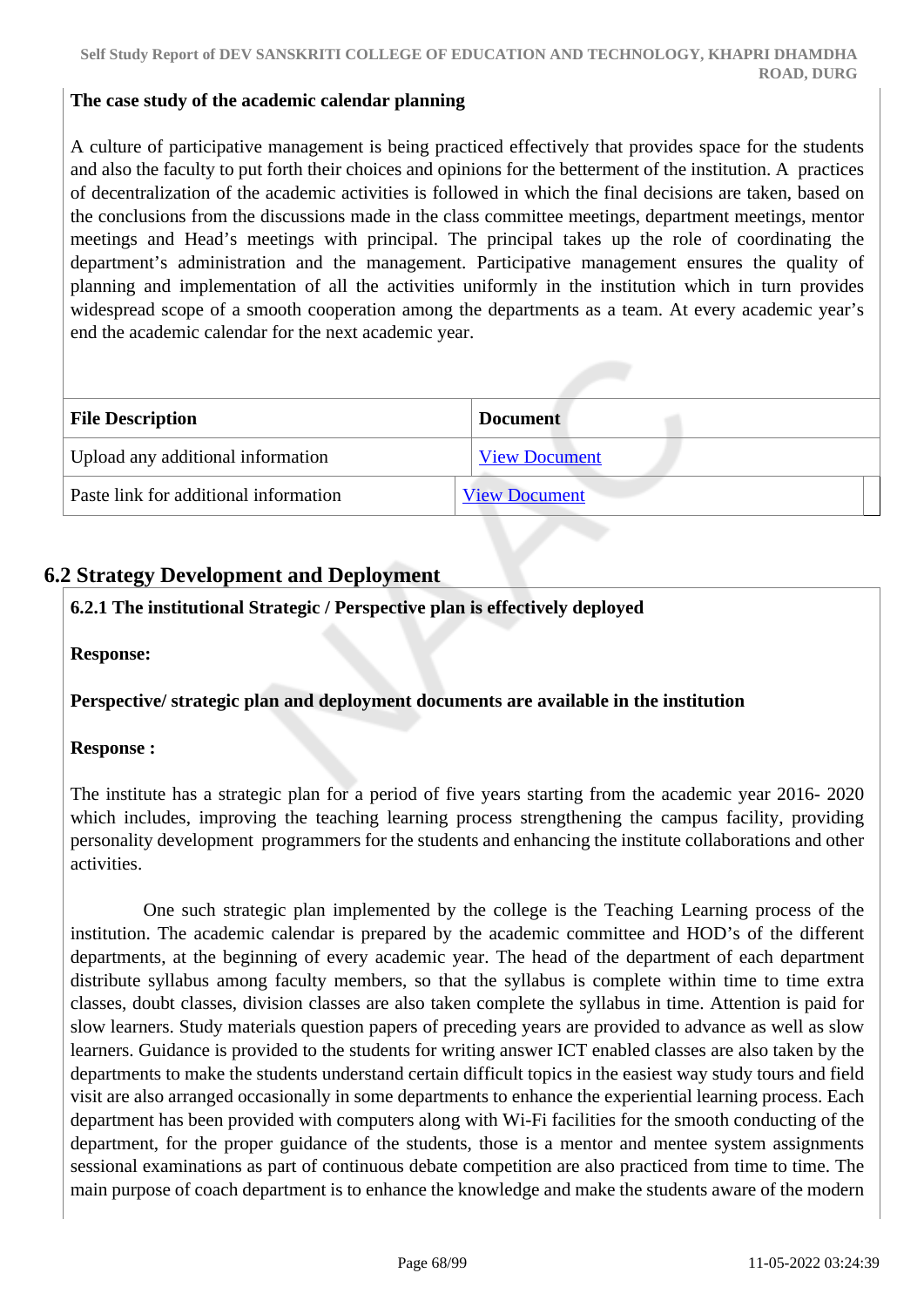education system there is conduces workshop, seminars guest lectures, quiz completion from their subject itself so that the students able to expand their knowledge and to upgrade themselves.

| <b>File Description</b>               | <b>Document</b>      |
|---------------------------------------|----------------------|
| Upload any additional information     | <b>View Document</b> |
| Paste link for additional information | <b>View Document</b> |

## **6.2.2 The functioning of the institutional bodies is effective and efficient as visible from policies, administrative setup, appointment, service rules and procedures, etc.**

#### **Response:**

Organizational structure of the institution including governing body, administrative set up, and functions of a various bodies, service rules, procedures, recruitment promotional policies as well as grievance redressed mechanism.

#### **Response:**

1 The college has a clearly defined organizational hierarchy and structure to support decisions making processes that are clear and consistent with its purpose and supports effective decision making. The organizational structure lends itself to sustaining institutional capacity and educational effectiveness.

Organizational structure of the institution including live setup and functions of various bodies service rules procedures recruitment promotional policies as well as grievance redressed mechanism

The college is run on the basic of organizational structure statutorily formed and containing following units

- 1.Ved Mata Gayatri Sikshan Samiti
- 2.Governing body
- 3.Staff Council Committee
- 4.Finance Committee
- 5.Internal Quality Assurance cell

The college adhere to the Service rules, procedures, recruitment, promotional, policies, prescribed by NCTE and PARENT UNIVERSITY (HEMCHAND YADAV UNIVERSITY)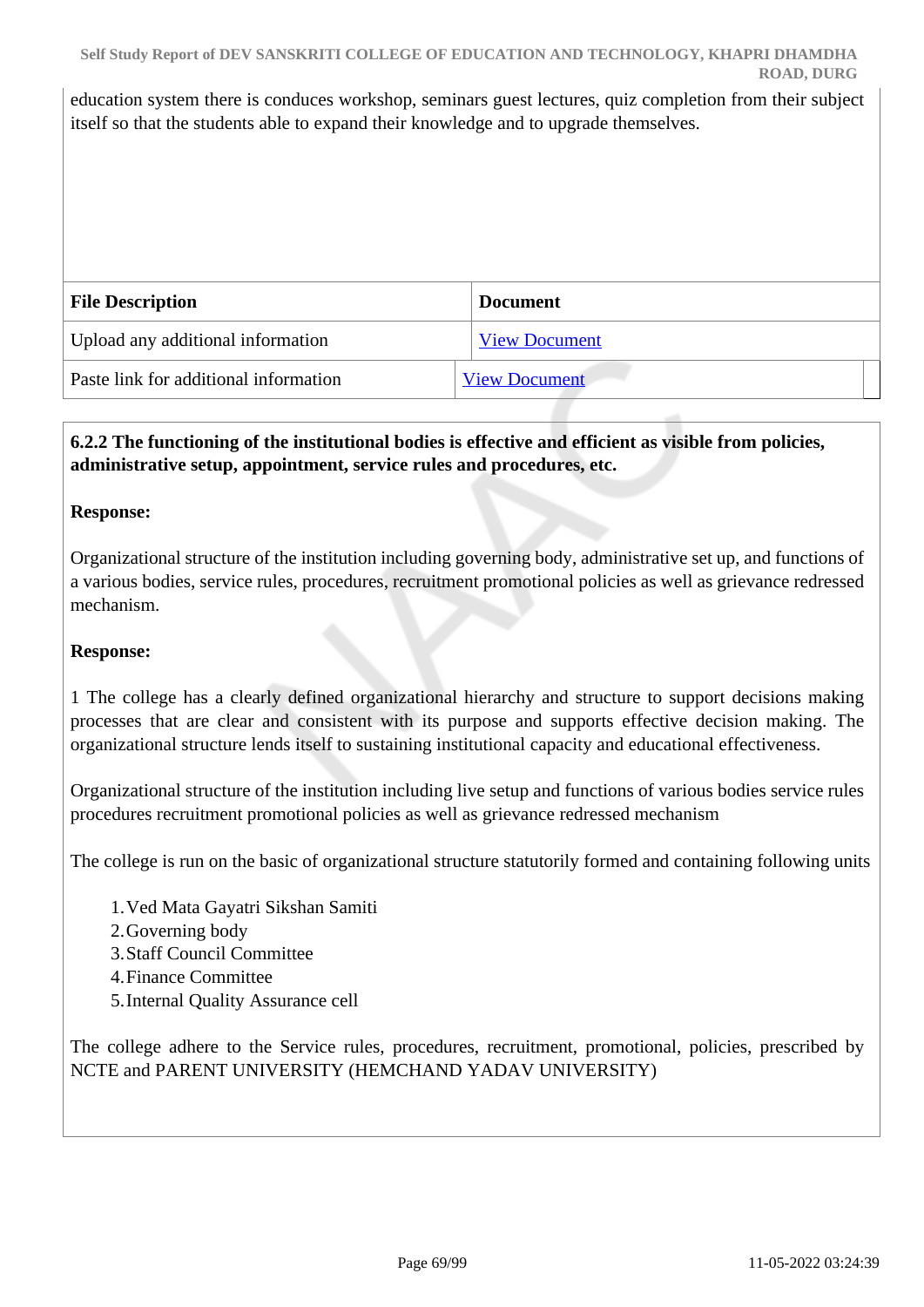| <b>File Description</b>                       | <b>Document</b>      |
|-----------------------------------------------|----------------------|
| Upload any additional information             | <b>View Document</b> |
| Paste link for additional information         | <b>View Document</b> |
| Link to Organogram of the Institution webpage | <b>View Document</b> |

| 1. Administration<br>2. Finance and Accounts<br>3. Student Admission and Support<br>4. Examination |                      |
|----------------------------------------------------------------------------------------------------|----------------------|
| <b>Response:</b> C. 2 of the above                                                                 |                      |
| <b>File Description</b>                                                                            | <b>Document</b>      |
| Screen shots of user interfaces                                                                    | <b>View Document</b> |

## **6.3 Faculty Empowerment Strategies**

**6.3.1 The institution has effective welfare measures for teaching and non-teaching staff**

## **Response:**

Response:

 The Governing body of DSCET Durg has approved following welfare measures for its teaching and non teaching staff

- 1 Health care Benefits (paid leave)
- 2 Maternity leave
- 3 Study leave
- 4 Free skill development Programm for Teaching and non Teaching staff.
- 5 On duty leaves for attending seminar conferences, short and long term training program FDP program.

6 Providing fund for attending seminar conferences, short and long term training program FDP program.

7 Sanction of salary advance for Non-Teaching staff.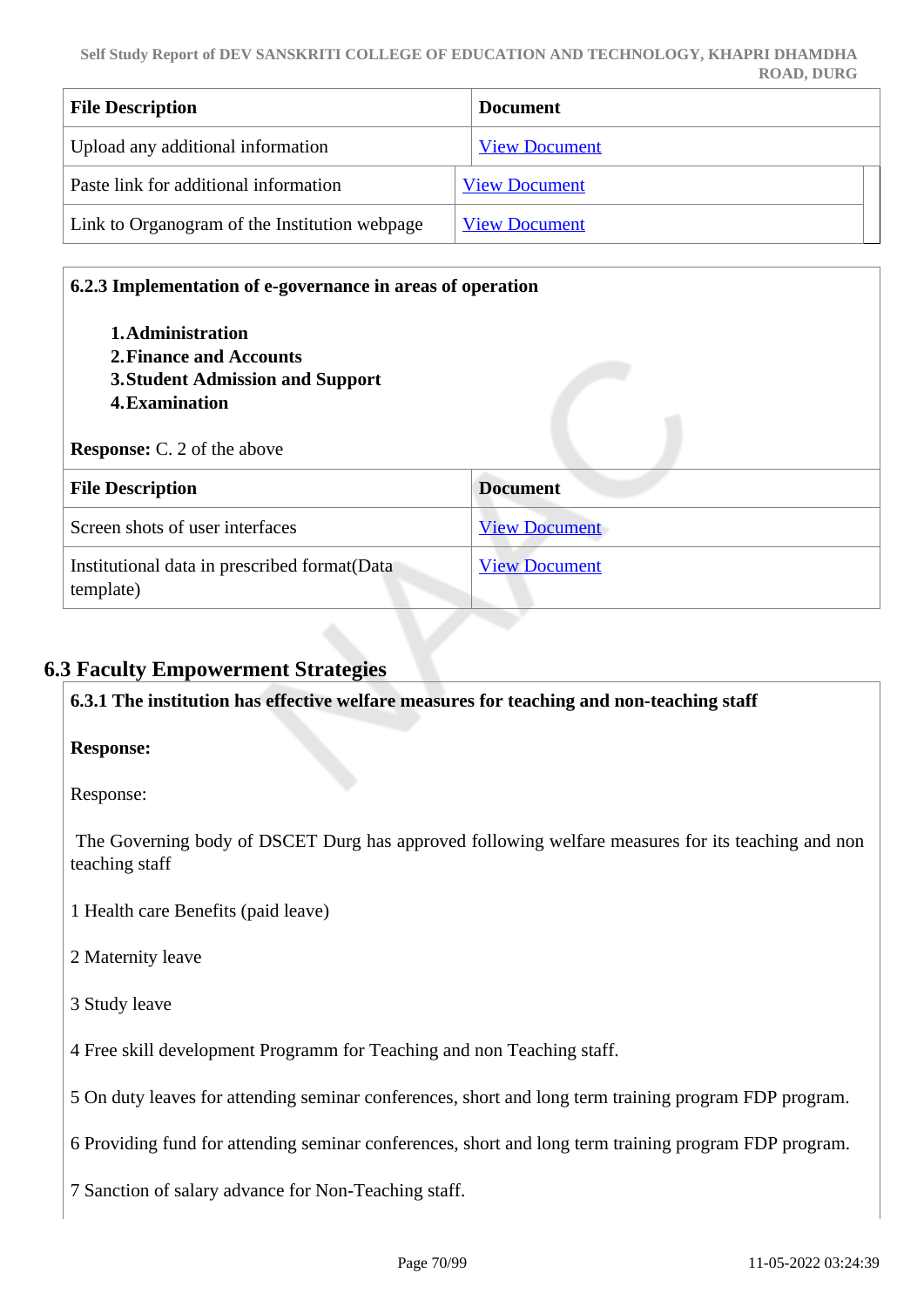8 Educational tour for teaching and non teaching staff for self development and meditation.

9. Celebration of important festivals for the teaching and non teaching community.

10. Parking facility.

11. Internet through WiFi.

12. Internal Complaints Committee for prevention of sexual Harassment of women at work place.

13. Complete Support and assistance is provided of the faculty for pursuing higher studies.

14. Faculty enhance program are arrange every year to motivate on teaching and knowledge upgradation.

15. College Provides Special leave for Examination, Evaluation of University for teaching staff.

#### **Other walfare Measures...**

- 1.The Institution has provision of EPF for all the employees and countribute the eligible amount to their respective EPF account.
- 2.ESIC facility for the employee. loans are granted to the staffs to meet financial emergencies according to staff loan policy.
- 3.ATM facility is available in the college.
- 4.The achievement of staff is appreciate in the form felicitations.
- 5.Salary in timely credited to bank account of employee.
- 6.All the non doctoral teaching faculties are encouraged to get enrolled for Ph.D. program
- 7.Teacher's are honoured on teacher's day.

| <b>File Description</b>               | <b>Document</b>      |
|---------------------------------------|----------------------|
| Paste link for additional information | <b>View Document</b> |

 **6.3.2 Average percentage of teachers provided with financial support to attend conferences / workshops and towards membership fee of professional bodies during the last five years.**

**Response:** 27.81

6.3.2.1 **Number of teachers provided with financial support to attend conferences/workshops and towards membership fee of professional bodies year wise during the last five years**

| 2020-21 | 2019-20 | 2018-19 | 2017-18 | 2016-17 |
|---------|---------|---------|---------|---------|
|         |         |         | ┍       | ∸       |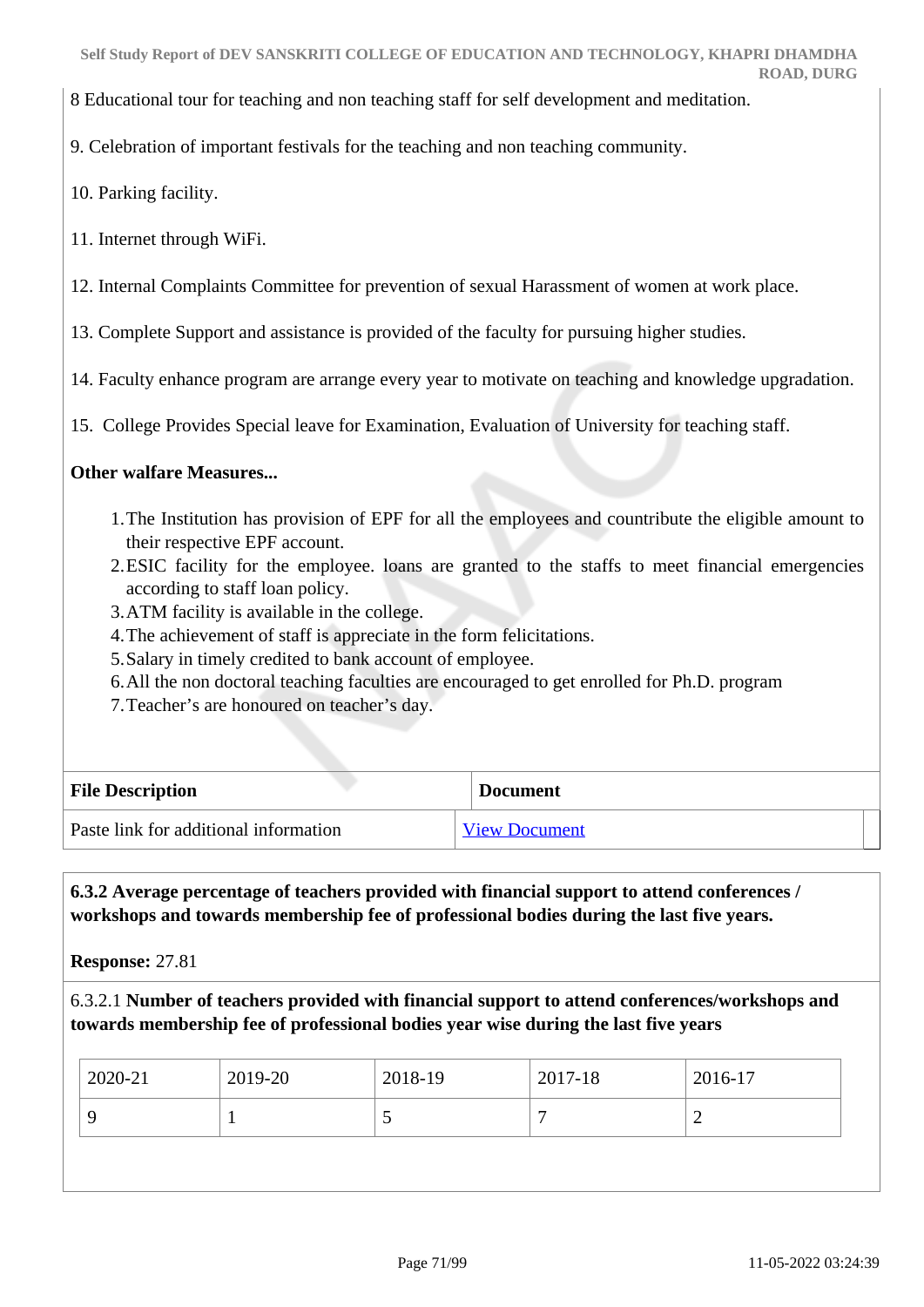| <b>File Description</b>                                    | <b>Document</b>      |
|------------------------------------------------------------|----------------------|
| Upload any additional information                          | <b>View Document</b> |
| Institutional data in prescribed format (Data<br>template) | <b>View Document</b> |

## **6.3.3 Average number of professional development /administrative training programs organized by the institution for teaching and non teaching staff during the last five years**

**Response:** 1.4

6.3.3.1 **Total number of professional development /administrative training Programmes organized by the institution for teaching and non teaching staff year-wise during the last five years**

| 2020-21 | 2019-20 | 2018-19 | 2017-18 | 2016-17 |
|---------|---------|---------|---------|---------|
| ∽       | ∼       |         |         |         |

| <b>File Description</b>                                    | <b>Document</b>      |  |  |
|------------------------------------------------------------|----------------------|--|--|
| Upload any additional information                          | <b>View Document</b> |  |  |
| Institutional data in prescribed format (Data<br>template) | <b>View Document</b> |  |  |

 **6.3.4 Average percentage of teachers undergoing online/ face-to-face Faculty Development Programmes (FDP)during the last five years (Professional Development Programmes, Orientation / Induction Programmes, Refresher Course, Short Term Course ).**

**Response:** 17.86

6.3.4.1 **Total number of teachers attending professional development Programmes viz., Orientation / Induction Programme, Refresher Course, Short Term Course year-wise during the last five years**

| $12020 - 21$ | 2019-20 | $2018-19$ | 2017-18 | 2016-17 |
|--------------|---------|-----------|---------|---------|
|              |         |           |         | -       |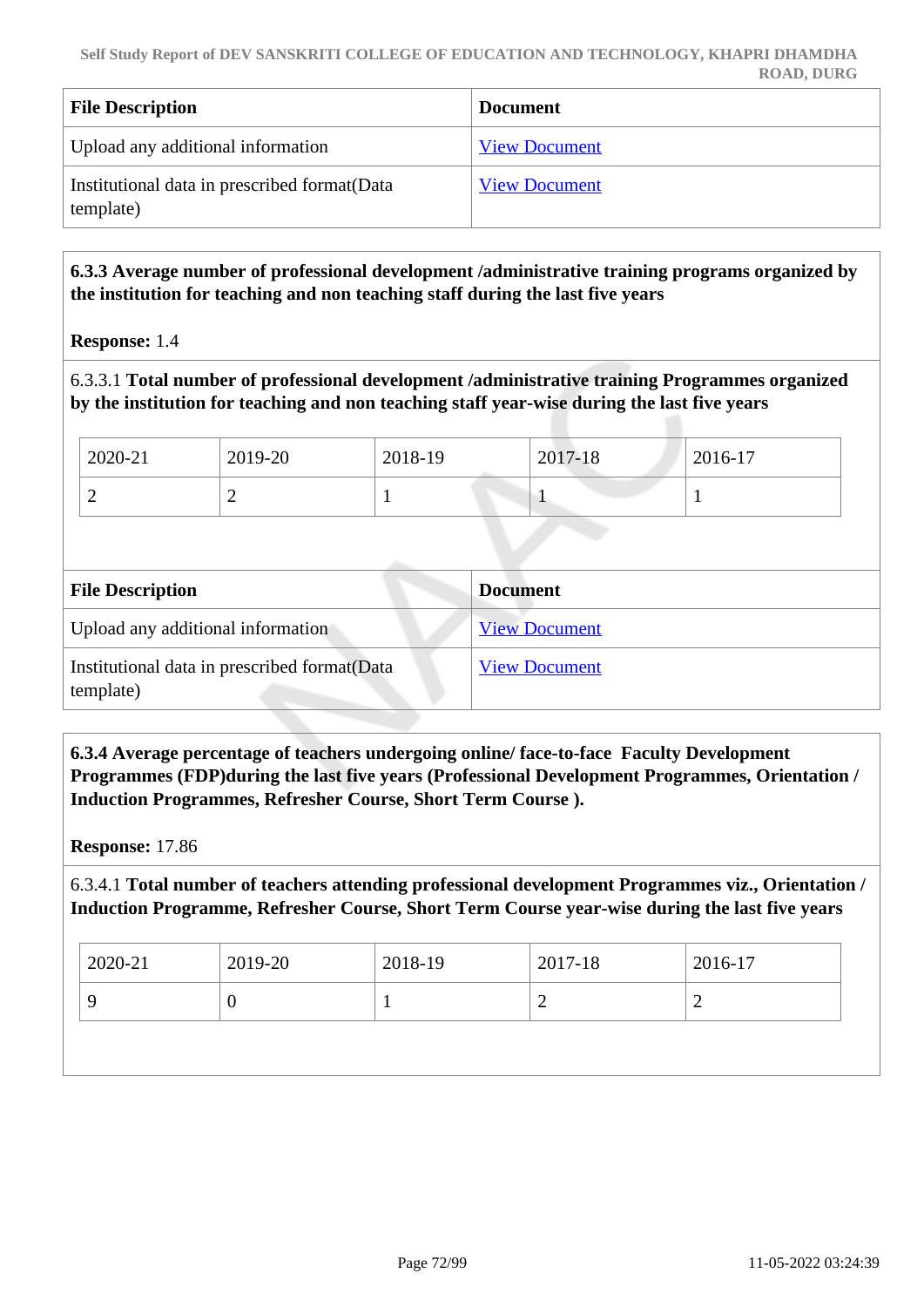| <b>File Description</b>                                    | <b>Document</b>      |
|------------------------------------------------------------|----------------------|
| Upload any additional information                          | <b>View Document</b> |
| <b>IQAC</b> report summary                                 | <b>View Document</b> |
| Institutional data in prescribed format (Data<br>template) | <b>View Document</b> |

#### **6.3.5 Institutions Performance Appraisal System for teaching and non-teaching staff**

#### **Response:**

#### **Response:--**

 Accountability and performance appraisal are the core considerations in compensation plan for promotion and award of extra increment. The institute follows a self appraisal system. The teaching staff member are given a performance appraisal form, which is presented to the committee. The performance appraisal task force assesses the potential of the faculty and analyses his/her performance as per the given parameters. The task force also suggests the concern areas of improvement of the faculty

#### **The Faculty Appraisal committee consists:**

**Director** 

Principal

IQAC Coordinator

#### **Performance Appraisal Factors**:

Education qualification

Experience

**Job Scope**: past academic achievements, research orientation, Publication, MDP, Consultancy and networking with academic fraternity.

 In Campus relationships: Behavior while dealing with Students, administrative staff, colleagues, subordinates etc.

Out Campus relationships: No of times a person represented the institute outside and the outcome of such representations

Discharge of allocated managerial Responsibility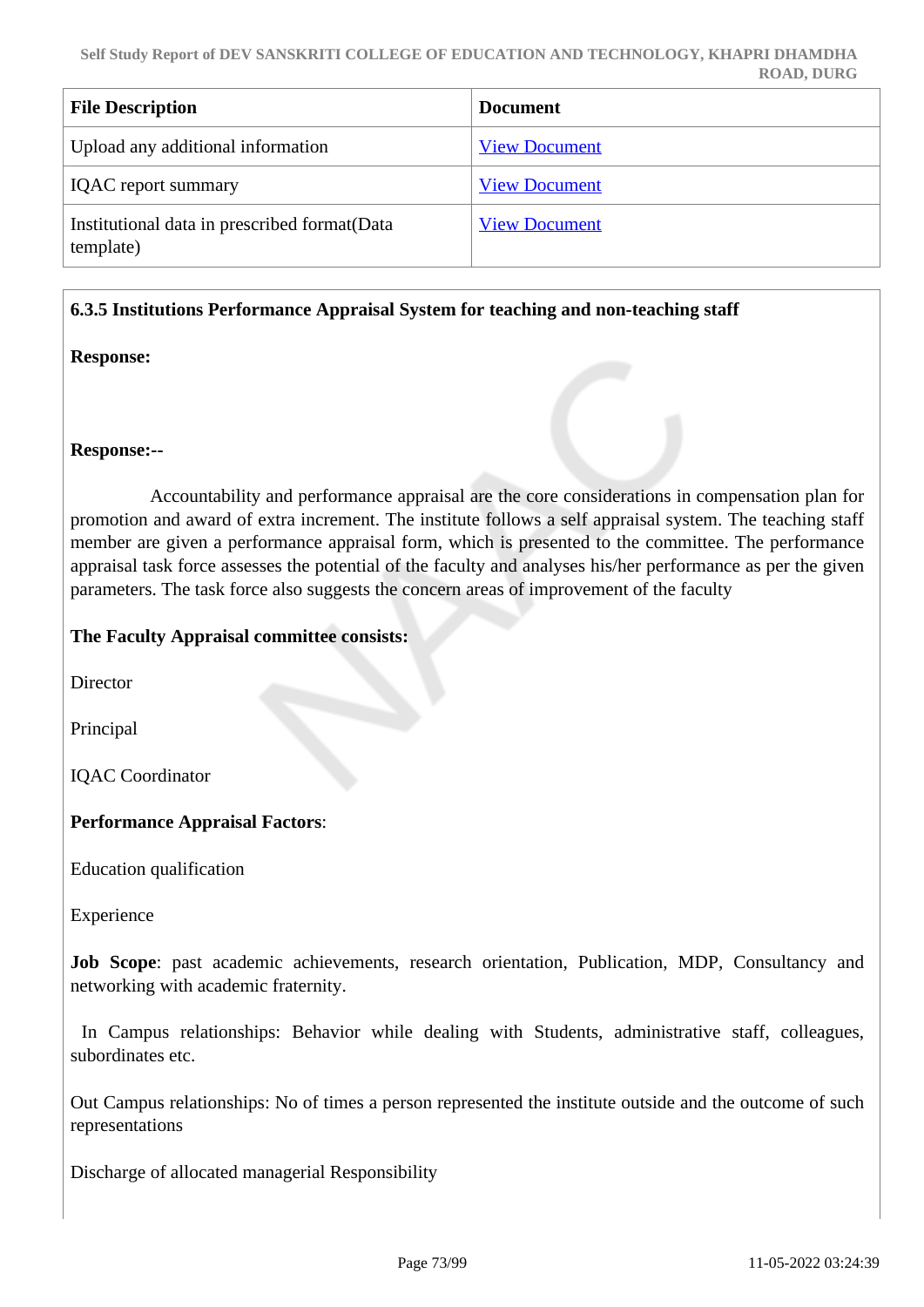Maintenance of Integrity

## **The evaluation is done under following heads:**

Self Appraisal form (Annual)

Student Feedback form (administered twice a year)

Director Assessment form (annual)

**The staff appraisal and promotion**: system of the institute contains format as well as informal mechanism 180 degree appraisal system is opted by the institute which comprises evaluation, peer evaluation and evaluation by the Director of the institute.

#### **Appraisal of the staff is done on following parameters:**

Job Description

Achievements

Competency for future growth

Contribution to institution growth and welfare activities

Quality of work and productivity

Team working and supervisory skills

| <b>File Description</b>               | <b>Document</b>      |
|---------------------------------------|----------------------|
| Upload any additional information     | <b>View Document</b> |
| Paste link for additional information | <b>View Document</b> |

## **6.4 Financial Management and Resource Mobilization**

**6.4.1 Institution conducts internal and external financial audits regularly**

**Response:**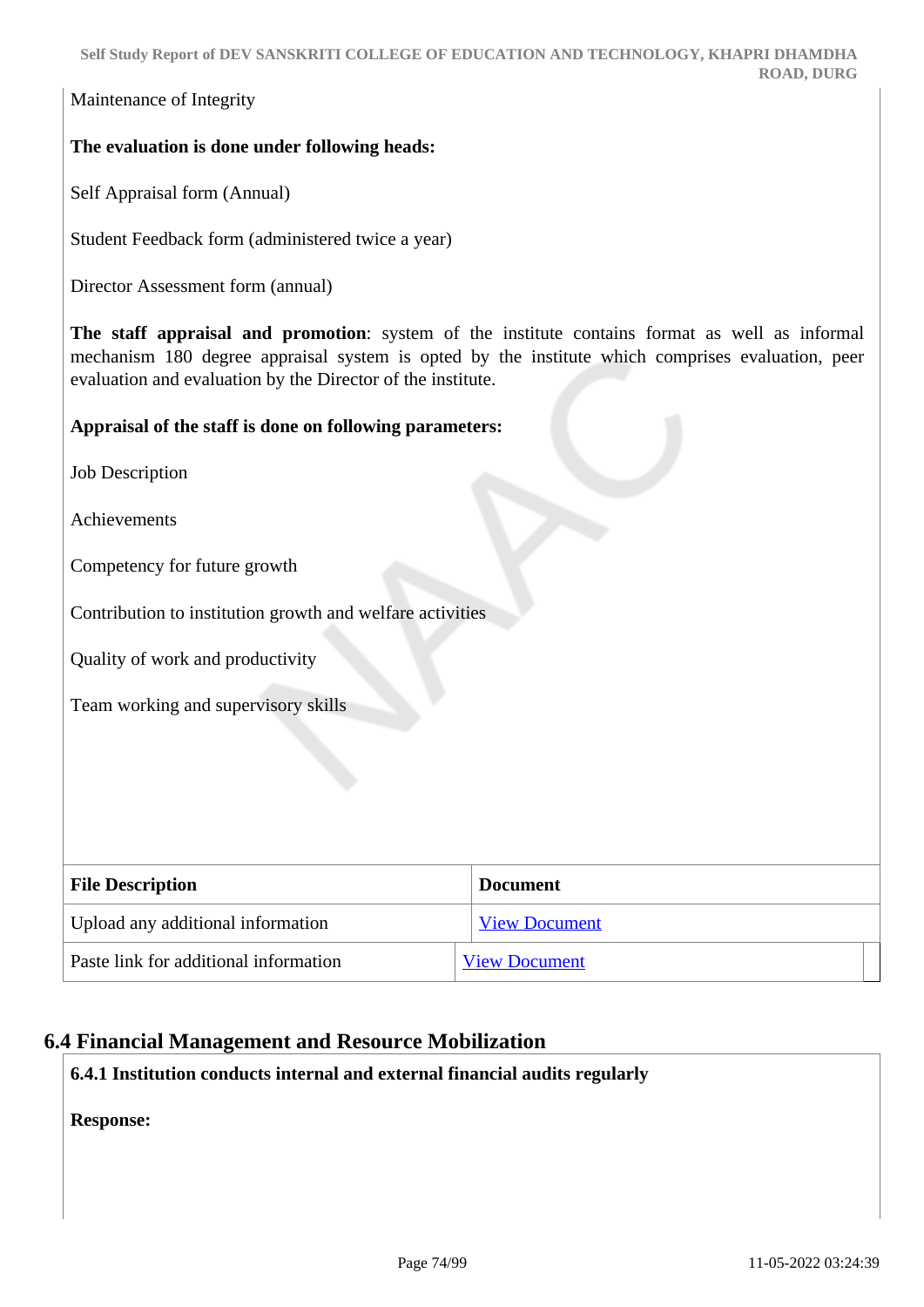## **Response:-**

 The college conduct regular internal and financial audits as per the requirements of university of Durg. Auditor Mr. Vinod Ayyer is the college internal auditor and submit a detailed yearly report to the director for planning and monitoring. An annual statutory report is prepared by an external auditor. The college external auditor in the year of 2016-2017 was CA Mr. Ajay Somani from PSAC & Associates. And in the year of 2018 to 2021 auditor was CA Rohit B. Waghela from B.P Waghela. & CO. They prepare external audit report which is them sent regularly to University through our college. Attached copies so some of external and internal audit records of the college.

| <b>File Description</b>               | <b>Document</b>      |
|---------------------------------------|----------------------|
| Upload any additional information     | <b>View Document</b> |
| Paste link for additional information | <b>View Document</b> |

## **6.4.2 Funds / Grants received from non-government bodies, individuals, philanthropers during the last five years (not covered in Criterion III)**

#### **Response:** 0

6.4.2.1 **Total Grants received from non-government bodies, individuals, Philanthropers year-wise during the last five years (INR in Lakhs)**

| 2020-21 | 2019-20 | 2018-19 | 2017-18 | 2016-17 |
|---------|---------|---------|---------|---------|
| ◡       |         |         |         |         |

| <b>File Description</b>                                    | <b>Document</b>      |
|------------------------------------------------------------|----------------------|
| Institutional data in prescribed format (Data<br>template) | <b>View Document</b> |

## **6.4.3 Institutional strategies for mobilisation of funds and the optimal utilisation of resources**

#### **Response:**

Response

 The governing body the college has well defined strategies for mobilization and utilization of funds the major sources of institutional receipts and funds are as below:

1.Tuition Fees

2.Management contribution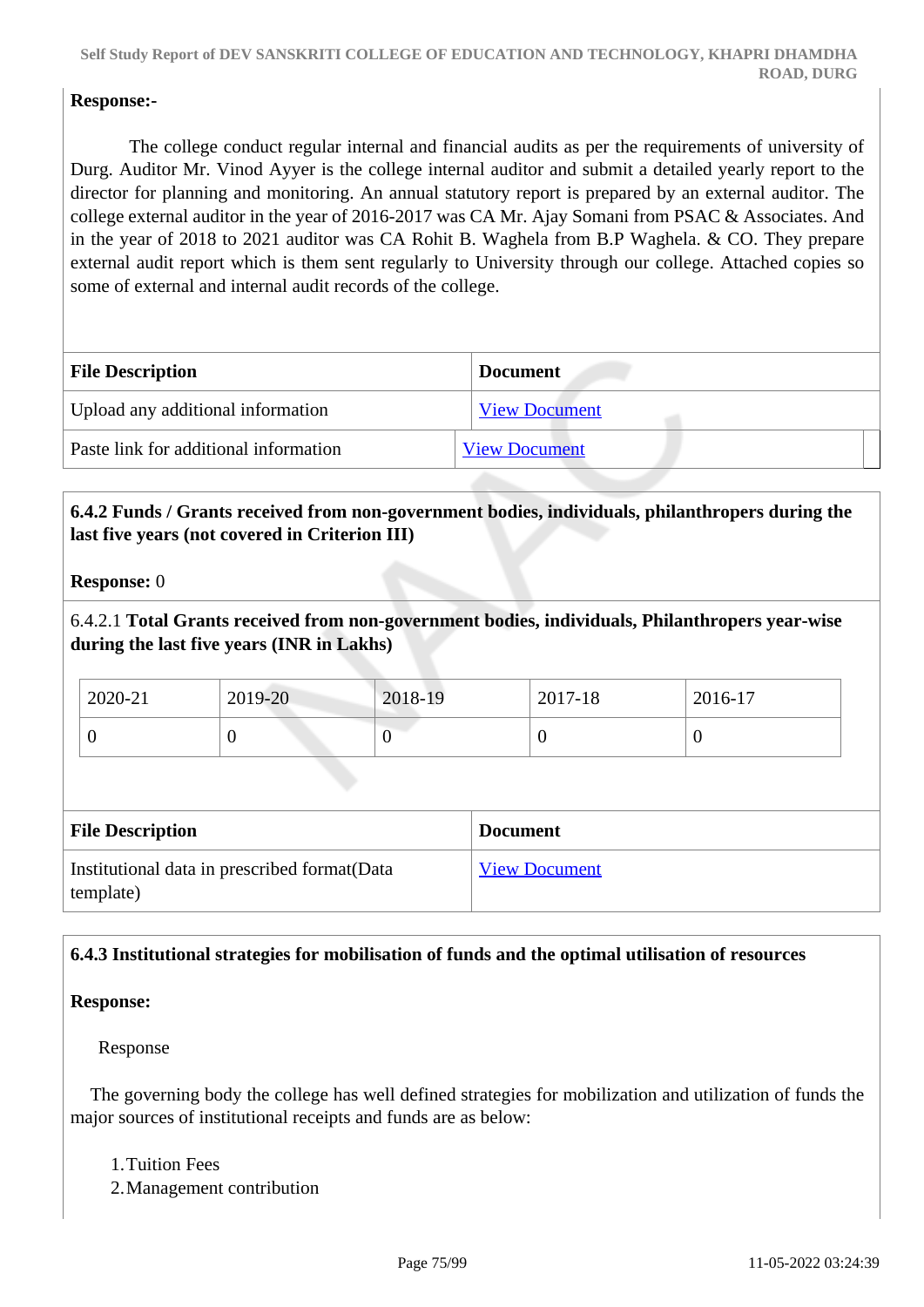3.Funds from agencies like

#### 1.SCERT-NIOS D.El.Ed. Examination

The governing bodies continuously track the funds position and make available required funds trough mobilization.

#### **Optimal Utilization of resources:**

 The college maintains its infrastructure updated form time to time. Its has prepared its policy for effective implementation and optimal utilization of its resources. The received fund is collected through the cheque, RTGS or NEFT mode. As per the priority and advised of management the funds are utilized for infrastructure rural development and beautification and up gradation of college and necessary equipment for the skill based course each and every single rupee received is represent utilized proper channel such as discussion with consented committee and cheque or online payment system. The infrastructure such as hall classroom and water is freely made available to the local competitive exam aspirants.

| <b>File Description</b>               | <b>Document</b>      |
|---------------------------------------|----------------------|
| Upload any additional information     | <b>View Document</b> |
| Paste link for additional information | <b>View Document</b> |

## **6.5 Internal Quality Assurance System**

 **6.5.1 Internal Quality Assurance Cell (IQAC) has contributed significantly for institutionalizing the quality assurance strategies and processes**

**Response:** 

The internal quality assurance cell (IQAC) of the college is constituted as below.

| Chair person  | Dr. Dr. Kuber Singh Gurupanch (principal)      |  |
|---------------|------------------------------------------------|--|
| $Co-ordinate$ | Mrs. Mamta Dubey                               |  |
| Member        | Mrs. Jyoti Sharma (Director, DSCET)            |  |
| Member        | Mr. Jayhind Khachhoriya(Adm.officer)           |  |
| Member        | Mrs. Babli Reena Sahu (Incharge HOD Education) |  |
| Member        | Mrs.Jyoti Prohit (NAAC Co-ordinator)           |  |
| Member        | Mrs. Reena Manikpuri                           |  |
| Member        | Mrs. Prity Pandey                              |  |
| Member        | Mrs. Kirti Lata Soni                           |  |
| Member        | Mrs. Varsha Sharma                             |  |
| Member        | Miss. Shahina Begum (Incharge HOD Commerce)    |  |
| Member        | Miss. Sweta Sao                                |  |
|               |                                                |  |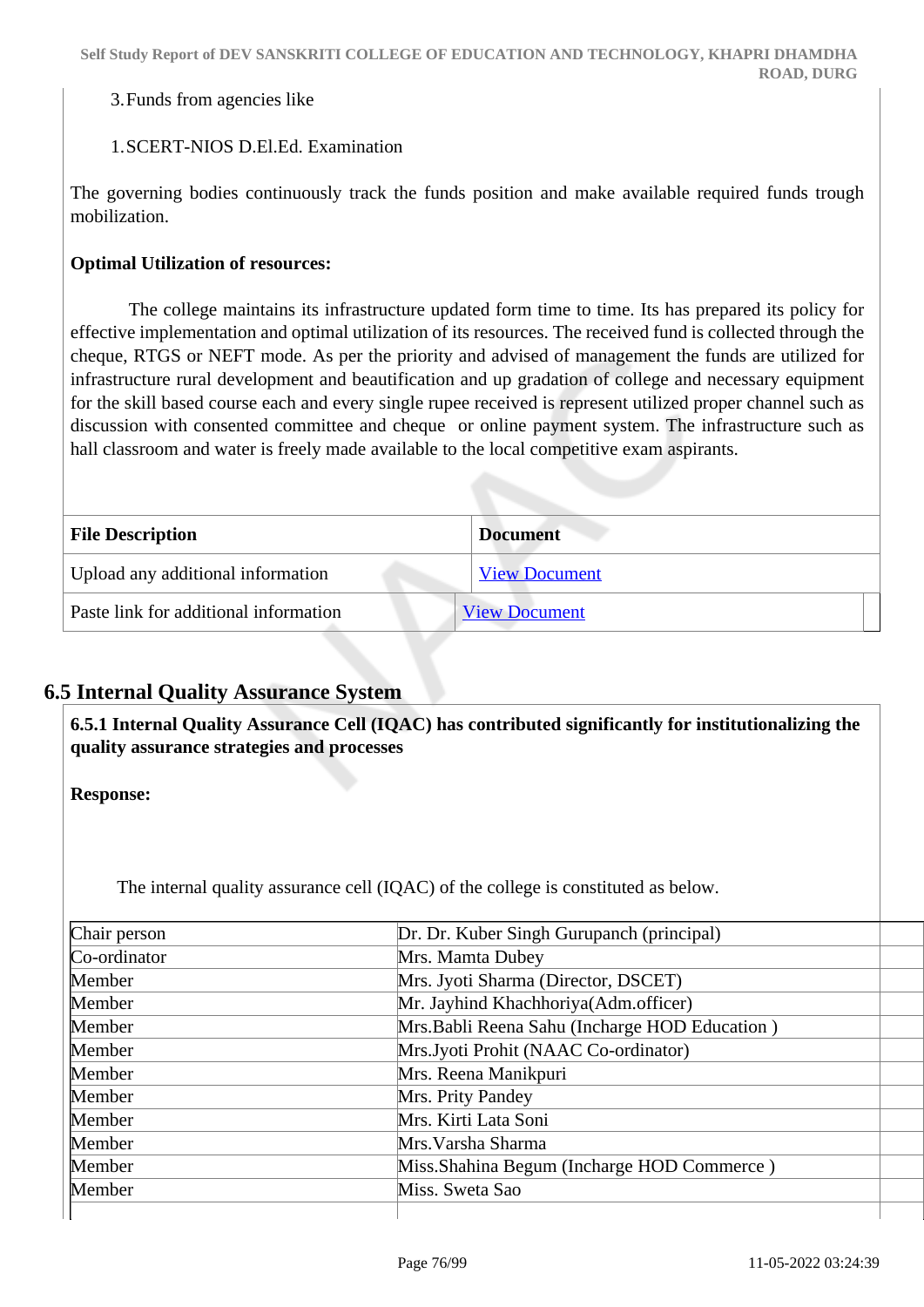| Self Study Report of DEV SANSKRITI COLLEGE OF EDUCATION AND TECHNOLOGY, KHAPRI DHAMDHA |  |
|----------------------------------------------------------------------------------------|--|
| <b>ROAD, DURG</b>                                                                      |  |

| Member                                | Smt. Shushila Sharma |
|---------------------------------------|----------------------|
| Member                                | Mr. Rajneesh Sharma  |
| Member                                | Miss. Suman Shivare  |
| Member                                | Miss. Sujata Sahu    |
|                                       |                      |
|                                       |                      |
|                                       |                      |
|                                       |                      |
|                                       |                      |
|                                       |                      |
|                                       |                      |
|                                       |                      |
|                                       |                      |
|                                       |                      |
|                                       |                      |
| <b>File Description</b>               | <b>Document</b>      |
| Upload any additional information     | <b>View Document</b> |
| Paste link for additional information | <b>View Document</b> |

 **6.5.2 The institution reviews its teaching learning process, structures & methodologies of operations and learning outcomes at periodic intervals through IQAC set up as per norms and recorded the incremental improvement in various activities ( For first cycle - Incremental improvements made for the preceding five years with regard to quality For second and subsequent cycles - Incremental improvements made for the preceding five years with regard to quality and post accreditation quality initiatives )** 

**Response:** 

#### **Response—**

Teaching learning is a continuous process that promotes skills knowledge and develops new proficiencies required to excel which in turn requires students Learning. Then IQAC of DSCET continuous review of teaching learning process structures & mythologies of the operation and learning out comes at periodic intervals the tools used for review are feedback, mentorship interaction etc.

#### **Example 1—Learning level of students**

 Since the institute is located in rural region of the state. The students admitted are basically from rural background their language is influenced by regional accent. Therefore after the admission the institute takes special care to indentify the slow learners and advanced learners.

 Accordingly the institute categories students per their mark obtained in intermediate, UG.PG and MCQ type entrance exam, pre B.ED exam score.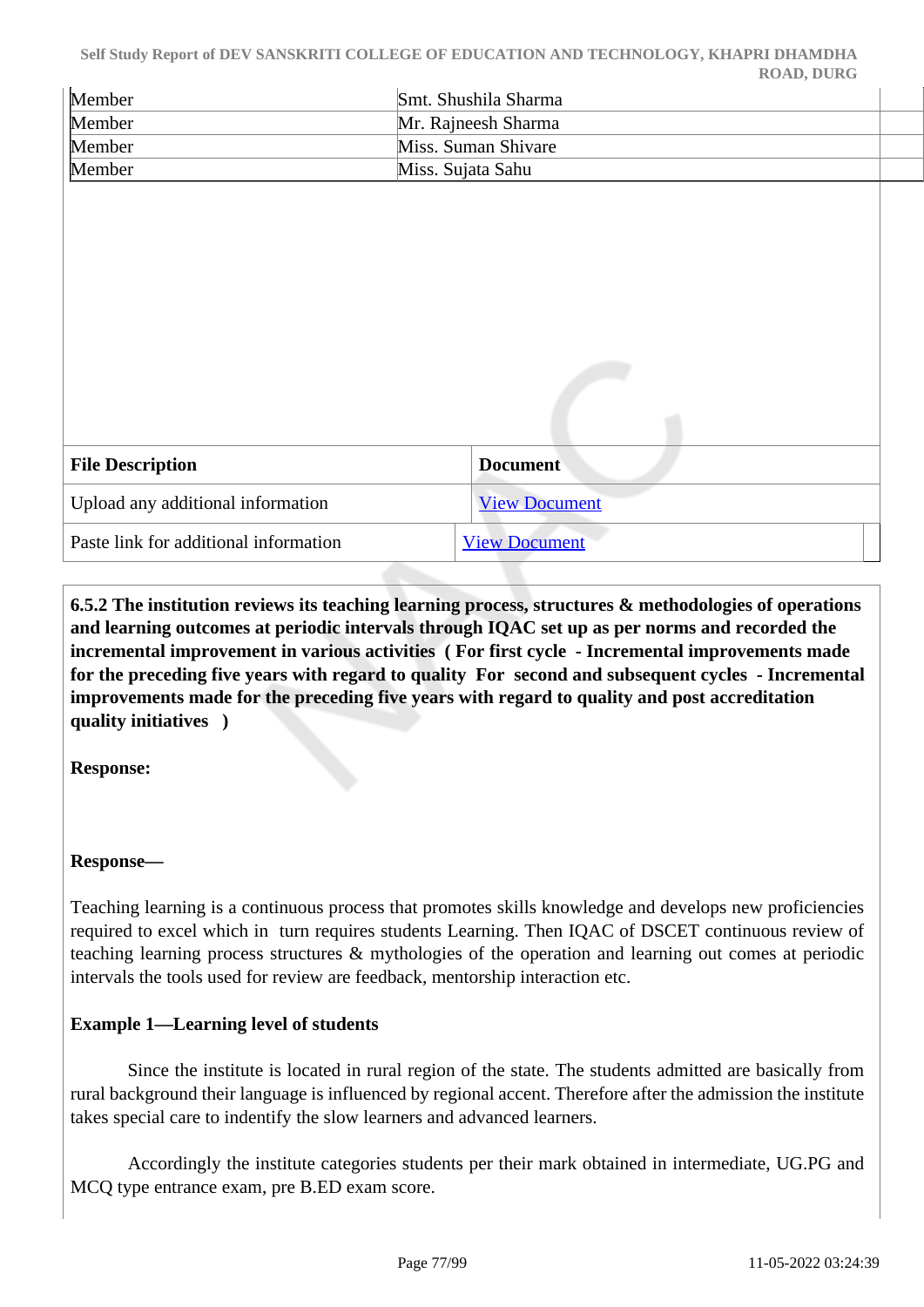| $\overline{\text{S.no.}}$        | Assessment parameters       | Score obtained by students |  |
|----------------------------------|-----------------------------|----------------------------|--|
| $\vert$ 1.                       | <b>HSSC UG.PG Results</b>   | 100-80%                    |  |
|                                  |                             |                            |  |
|                                  |                             | 70–80%                     |  |
|                                  |                             |                            |  |
|                                  |                             | $60 - 70%$                 |  |
|                                  |                             |                            |  |
|                                  |                             | $50 - 60$                  |  |
|                                  |                             | Less than 50%              |  |
| 12                               | Screening Test score        | $100 - 80\%$               |  |
|                                  |                             |                            |  |
|                                  |                             | $70 - 80\%$                |  |
|                                  |                             |                            |  |
|                                  |                             | 60-70%                     |  |
|                                  |                             |                            |  |
|                                  |                             | $50 - 60$                  |  |
|                                  |                             |                            |  |
|                                  |                             | Less than 50%              |  |
| $\beta$ .                        | Pre B.ED Exam ranking       | $1 - 5,000$                |  |
|                                  |                             |                            |  |
|                                  |                             | $5,000 - 10,000$           |  |
|                                  |                             |                            |  |
|                                  |                             | $10,000 - 15,000$          |  |
|                                  |                             |                            |  |
|                                  |                             | Than 15,000                |  |
|                                  |                             |                            |  |
|                                  |                             |                            |  |
|                                  |                             |                            |  |
|                                  |                             |                            |  |
|                                  |                             |                            |  |
|                                  | The students are as follows |                            |  |
|                                  |                             |                            |  |
|                                  | Name of category            | Marks regular              |  |
| $\frac{\text{S. no.}}{1.}$<br>2. | Advance learner             | $70 - 100\%$               |  |
|                                  | Slow learner                | Less than 50%              |  |
|                                  |                             |                            |  |

#### **The parameters of student categorization are as follows**

- 1.**Teaching assistant** Additional teacher provides to the subject teacher to guide the students if they face any difficulty.
- 2.**Recommendation of books**—Various books are recommendation to students for reading purpose for improvement to English language.
- 3.**Motivational session**—To improve the potential and to encourage the learner to adopt the traits of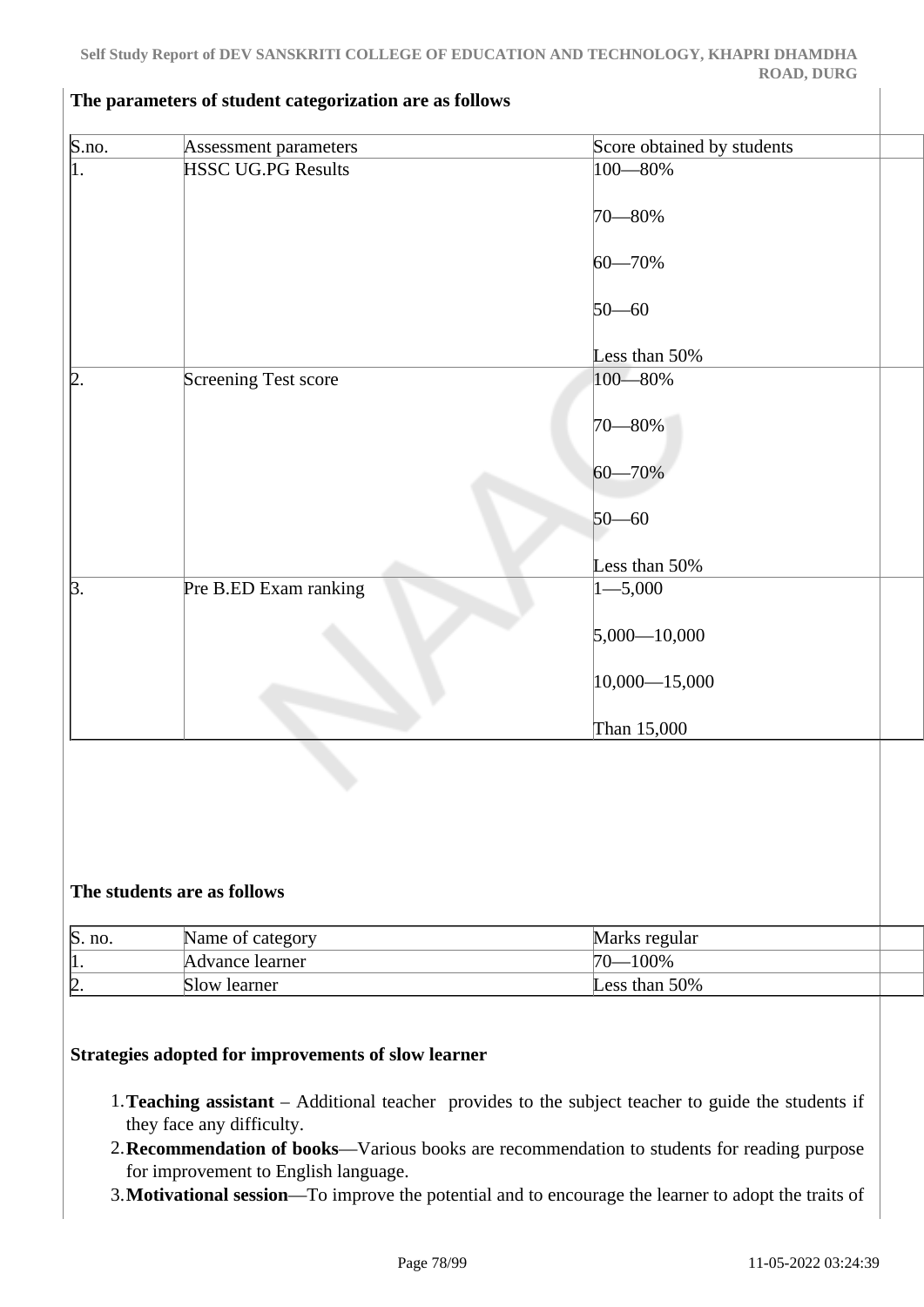punctuality and sincerity, motivational session are conducted.

4.**Special/ remedial (Doubt) classes**—The institute conduct special class in first two lectures for difficult subjects, and doubt class after internal examinations

## **Example—2 Learning Outcomes**

Feed back on PO, CO & PSO

In the beginning of the program for the entire year, containing various events. Faculty members prepare their session plans keeping in mind the ref of for their course. The course delivery mechanism is designed to achieve the CO& PSO and ultimately the POs. IQAC of the institution, at the beginning of the course the quality of course curriculum and justification of methodology used for delivering various objectives.

Regularly feedback about the effective delivery of course is and required Improvement measured are being introduced by the IQAC. The Commit also check the suggestion given by students in suggestions box which in placed near the principal room to get first hand review directly from the most important take holder of the program the next check point of IQAC is end term Exam students feedback regarding the achieve means PO and CO collected the analysis of the feedback is closely checked by IQAC HOD's along are suggested for action are suggested for the next cycle of course.

| <b>File Description</b>               | <b>Document</b>      |
|---------------------------------------|----------------------|
| Upload any additional information     | <b>View Document</b> |
| Paste link for additional information | <b>View Document</b> |

#### **6.5.3 Quality assurance initiatives of the institution include:**

- **1.Regular meeting of Internal Quality Assurance Cell (IQAC); Feedback collected, analysed and used for improvements**
- **2.Collaborative quality intitiatives with other institution(s)**
- **3.Participation in NIRF**
- **4.any other quality audit recognized by state, national or international agencies (ISO Certification, NBA)**

| <b>File Description</b>                                    | <b>Document</b>      |
|------------------------------------------------------------|----------------------|
| Upload any additional information                          | <b>View Document</b> |
| Institutional data in prescribed format (Data<br>template) | <b>View Document</b> |
| Paste web link of Annual reports of Institution            | <b>View Document</b> |

**Response:** C. 2 of the above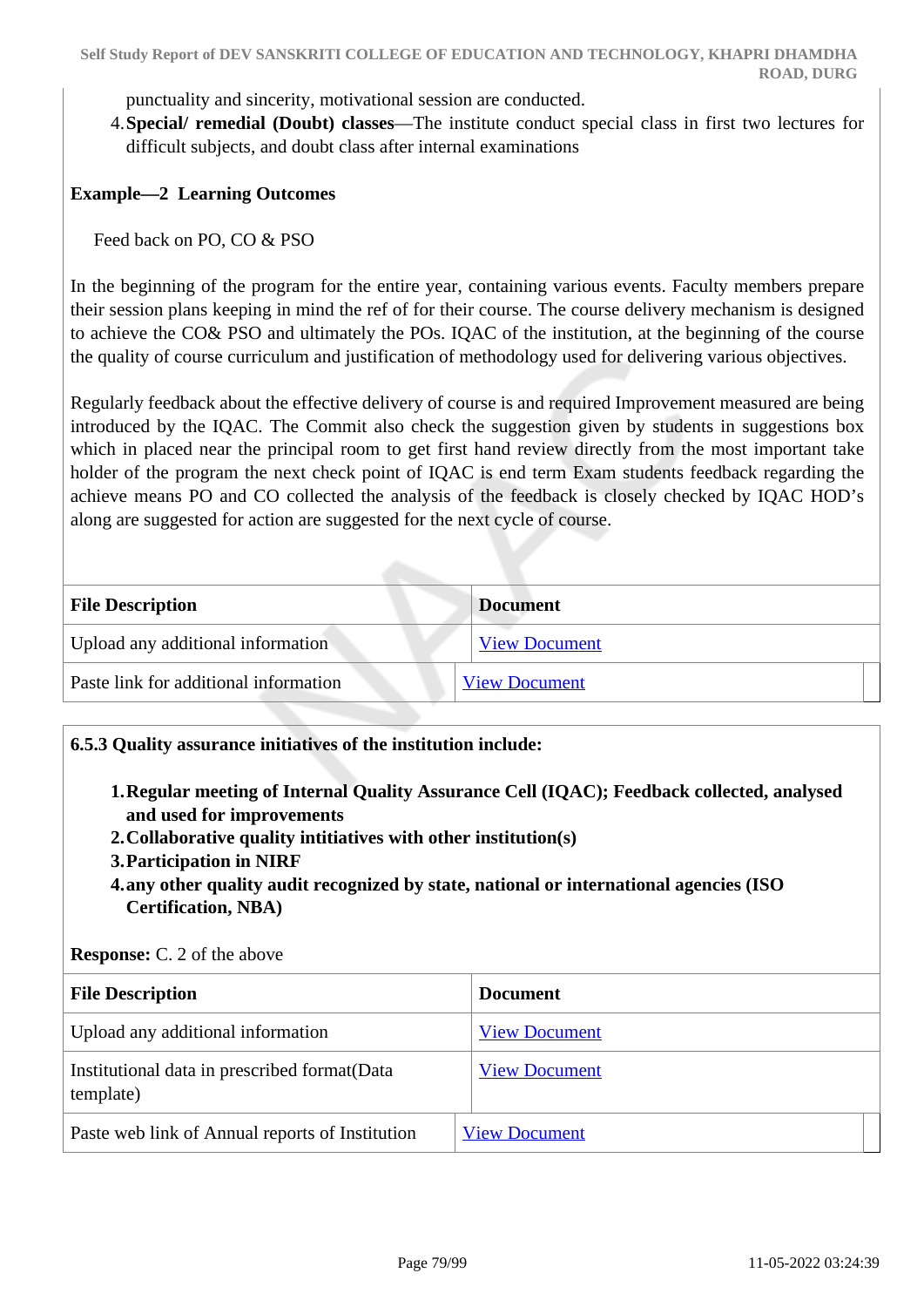## **Criterion 7 - Institutional Values and Best Practices**

## **7.1 Institutional Values and Social Responsibilities**

 **7.1.1 Measures initiated by the Institution for the promotion of gender equity during the last five years.**

**Response:** 

**Gender Equity** 

**Criteria 7.1.1 –** Measure Initiated by the Institution for the Promotion of Gender Equity during the last five Years.

## **Response:-**

**A) Safety and security:-** The college is very keen regarding safety and security of the girls students and female faculties. The following practices are time in this regard. The college offers admission to down trodden, needy and economically weaker students for this our college faculties provide counseling for importance of girl's Education to their parent's by comparing in near by villages. The college has committee for continuous monitoring the security on the campus. The complaints related to in disciplines are reported to the member of grievance committee and placed before the principal. The confidence building is done by organizing workshops and programs on self defense for girl's students. The college campus is fully covered with sufficient light.

Our college has anti-sexual Harassment committee to take necessary action on sensitive issues of the girls students which helps to ensure their presence. The complete campus is covered under CCTV Cameras. monitoring the footage of recording by the principal regularly. The college staff has assigned campus supervision to maintain discipline in the campus. The college has adopted mentor, mentee scheme to some the individual problems both academic and personal of the students. The staff member dedicate to solve all lands of problems of the students Our college organizes lectures of eminent personalities to create legal awareness, health and hygiene among the students college has a separate Girl's common room.

**B) Counseling :-** under the mentorship program of institute every faculty is assigned approx 15 mentors to counsel on various aspects of their life. faculty members act as guardian, friend and guide to address their needs and counsel the students. Our college organized events where boys and girls are equally encourage to participate student learn to respect by treating the opposite gender equally. We celebrate women's day by giving equal opportunity to boys and girls to present their views which helps in creating awareness among the boys and girls with regard to gender equality.

**C) Common Rooms:-** our college Provide Separate common room for boys and girls. College has girls hostel for the accommodation of rural students the common rooms have essentials amenities like chairs, table, Bad to rest for person who fall sick dressing table, first aid box. Staff to utilization of the space to have their food during lunch break.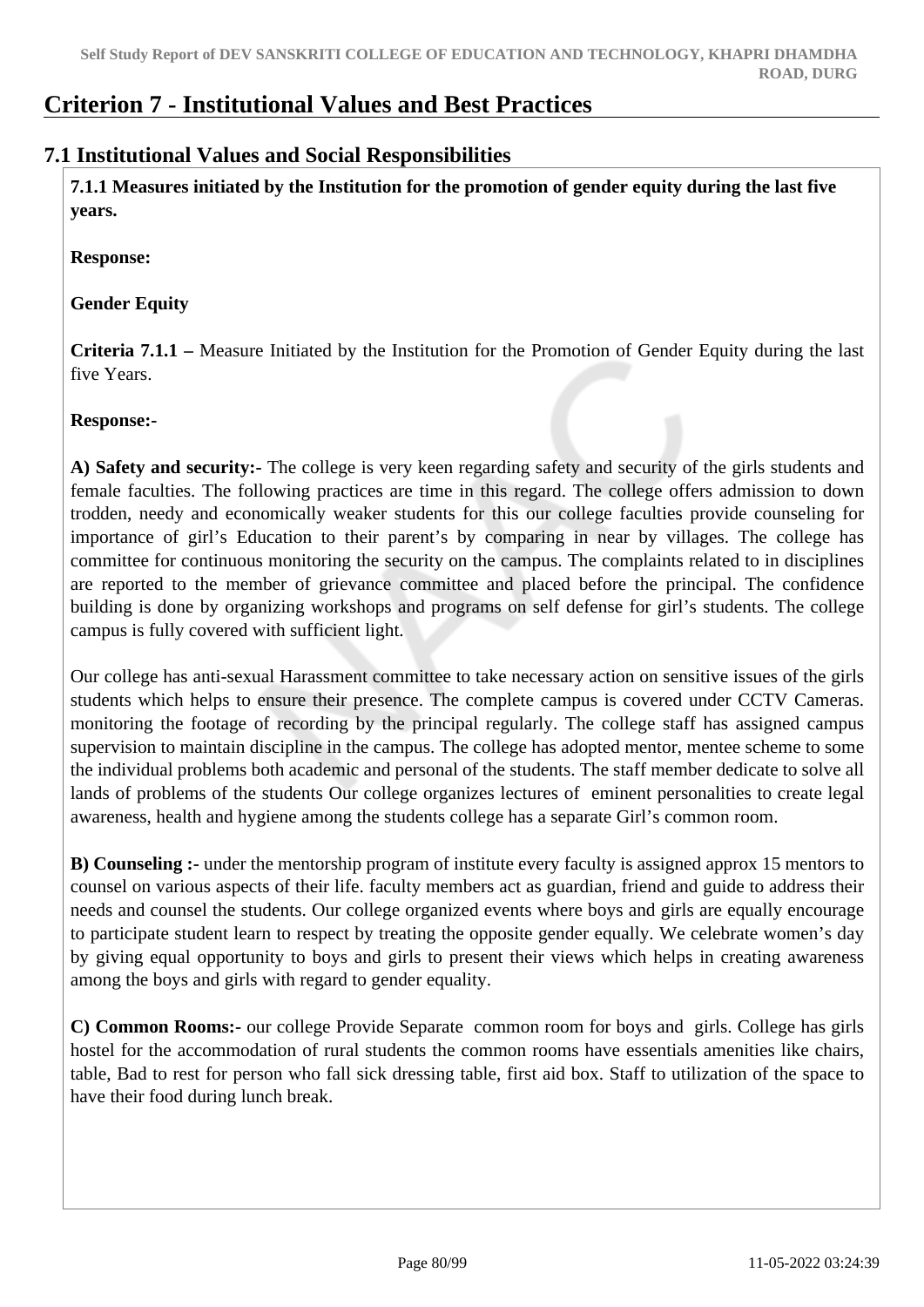| <b>File Description</b>                                                                                                                                                                    | <b>Document</b>      |
|--------------------------------------------------------------------------------------------------------------------------------------------------------------------------------------------|----------------------|
| Annual gender sensitization action plan                                                                                                                                                    | <b>View Document</b> |
| Specific facilities provided for women in terms<br>of: a. Safety and security b. Counselling c.<br>Common Rooms d. Day care center for young<br>children e. Any other relevant information | <b>View Document</b> |

## **7.1.2 The Institution has facilities for alternate sources of energy and energy conservation measures**

- **1.Solar energy**
- **2.Biogas plant**
- **3.Wheeling to the Grid**
- **4.Sensor-based energy conservation**
- **5.Use of LED bulbs/ power efficient equipment**

**Response:** B. 3 of the above

| <b>File Description</b>      | <b>Document</b>      |
|------------------------------|----------------------|
| <b>Geotagged Photographs</b> | <b>View Document</b> |

## **7.1.3 Describe the facilities in the Institution for the management of the following types of degradable and non-degradable waste (within 500 words)**

- **Solid waste management**
- **Liquid waste management**
- **Biomedical waste management**
- **E-waste management**
- **Waste recycling system**
- **Hazardous chemicals and radioactive waste management**

#### **Response:**

From the very beginning college is aware and practicing for environment conservation and cleanliness. And always try to do better towards, solid, liquid, E-waste, recycling system in the premises, due to this activity students also get motivated and guided.

Biodegradable and non-degradable wastes are managed separately.

#### **Solid waste management-**

• College use two different coloured dustbins separately green and blue for wet and dry garbage respectively.

For Staff room, Director room, Principal room, kitchen, girls common room, washrooms, dustbins are used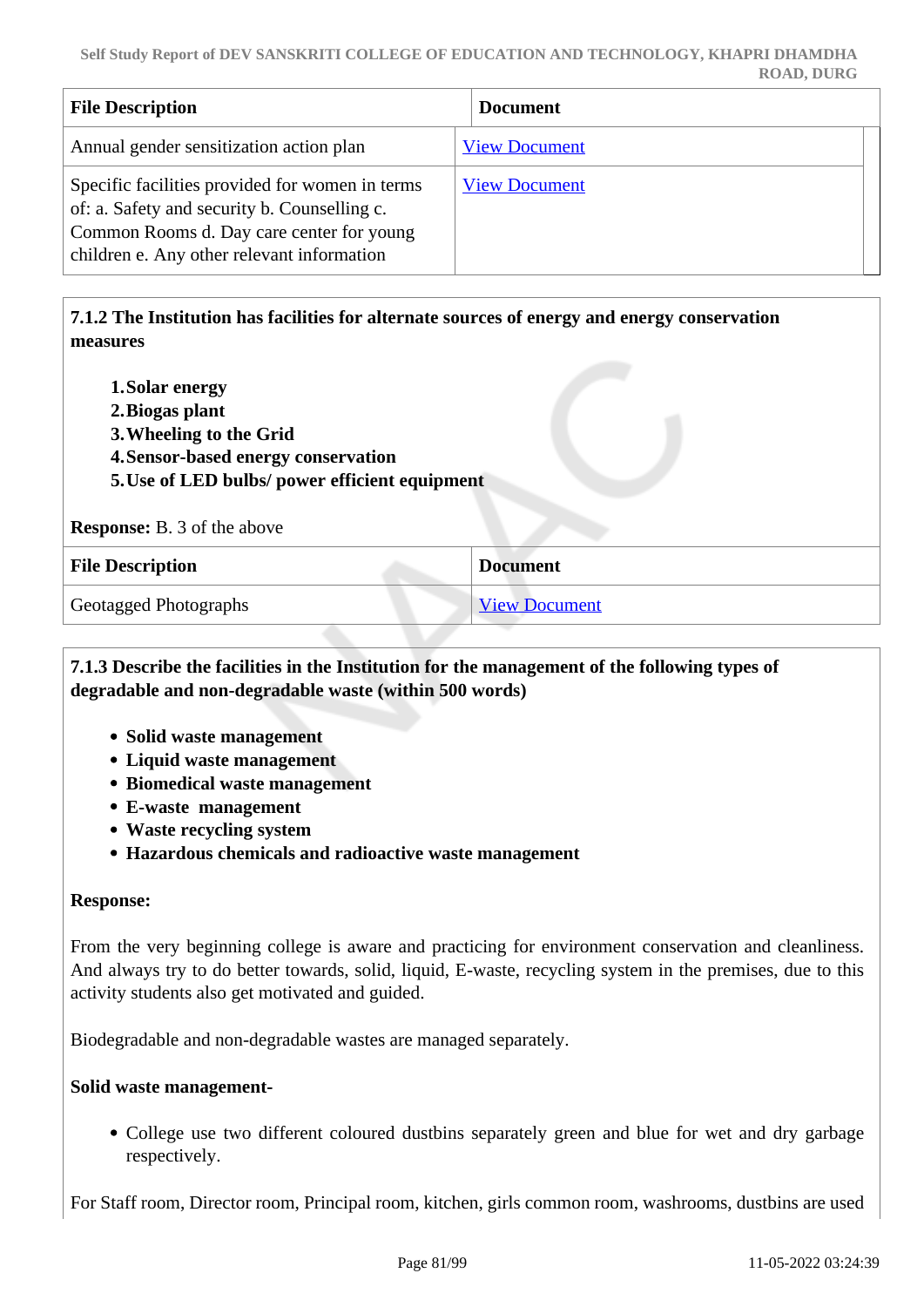separately. Two big and different dustbins are used commonly by students.

- Green and dry leaves from campus garden, are used to prepare organic and natural manure and pesticides.
- One side used office papers are used for other side and save papers.
- Wet garbage from green dustbin is used to make organic manure.
- Old newspapers and copies are sold, and with the help of those amount, college buys new and useful things for the institute.
- College is kept very clean and students are also asked to do likewise.

#### **Liquid waste management**

- There are four separate sewerage outlet for liquid waste from various toilets and urinals.
- Students are taught the right way to use water purifier and compulsion of closing the tap to avoid water waste.
- Even in toilet, proper use of water is taught to the students.
- Girls and boys hostel are also managed with separate sewerage system.
- For water conservation, rainwater harvesting system is used in college; students visit to different villages for their project work in which they teach and aware villagers about the importance of water harvesting system for better future.
- Waste water from kitchen and water cooler drainage system ends one place; together this waste water is used for garden area.

#### **E-Waste Management**

- Every defective part of computer replaced with new one, by selling it out.
- Printer, scanner etc are sent to SSIET [sister concern college] where useful parts are used in other machine to repair.
- Where some other machineries are used to make 'BEST OUT OF THE WASTE' to inspire the students.

| <b>File Description</b>                 | <b>Document</b>      |
|-----------------------------------------|----------------------|
| Geotagged photographs of the facilities | <b>View Document</b> |
| Any other relevant information          | <b>View Document</b> |

#### **7.1.4 Water conservation facilities available in the Institution:**

- **1.Rain water harvesting**
- **2.Borewell /Open well recharge**
- **3.Construction of tanks and bunds**
- **4.Waste water recycling**
- **5.Maintenance of water bodies and distribution system in the campus**

**Response:** B. 3 of the above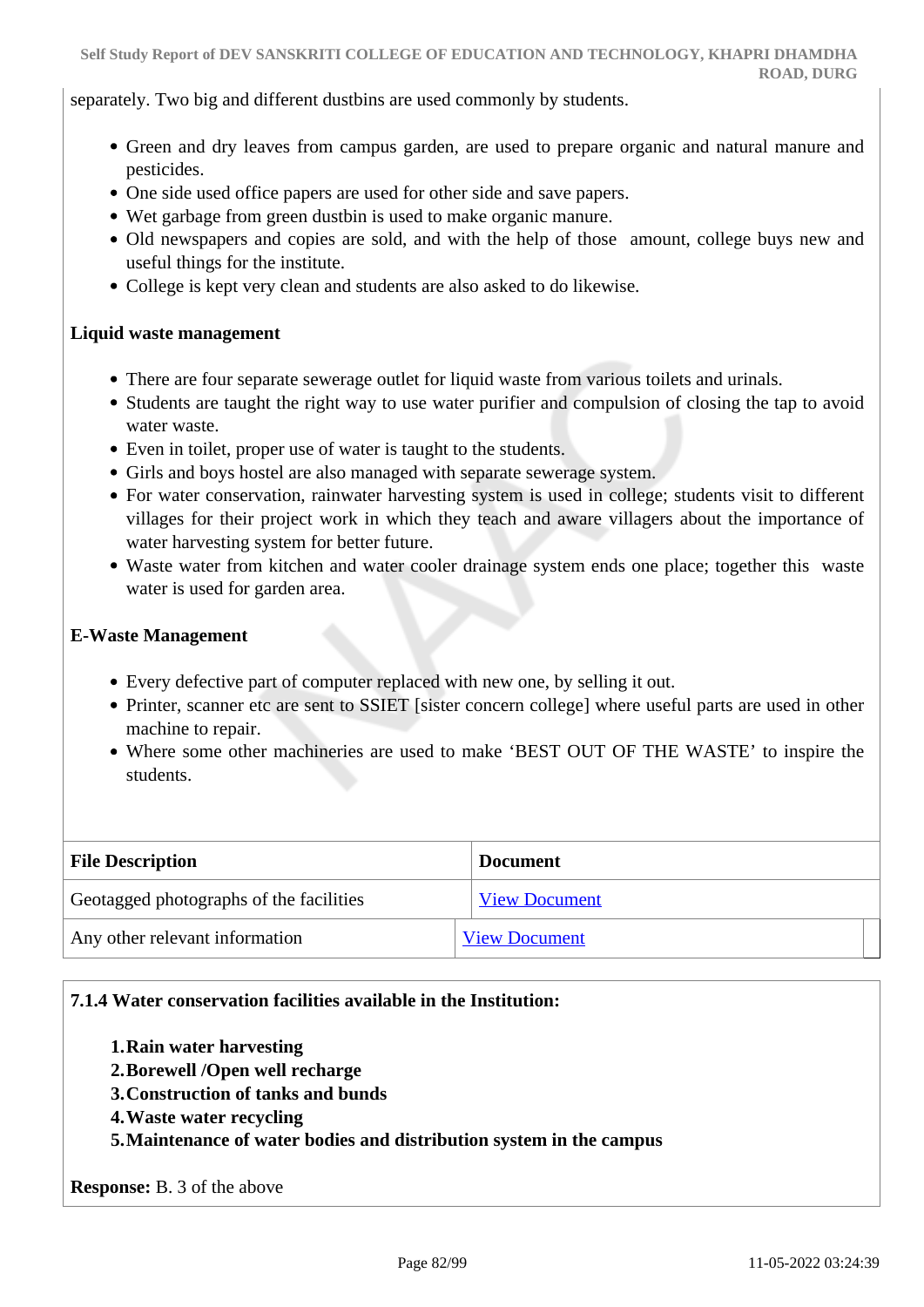| <b>File Description</b>                          | <b>Document</b>      |
|--------------------------------------------------|----------------------|
| Geotagged photographs / videos of the facilities | <b>View Document</b> |
| Any other relevant information                   | <b>View Document</b> |

## **7.1.5 Green campus initiatives include:**

- **1.Restricted entry of automobiles**
- **2.Use of Bicycles/ Battery powered vehicles**
- **3.Pedestrian Friendly pathways**
- **4.Ban on use of Plastic**
- **5.landscaping with trees and plants**

**Response:** Any 4 or All of the above

| <b>File Description</b>                     | <b>Document</b>      |
|---------------------------------------------|----------------------|
| Geotagged photos / videos of the facilities | <b>View Document</b> |

 **7.1.6 Quality audits on environment and energy are regularly undertaken by the Institution and any awards received for such green campus initiatives:**

- **1.Green audit**
- **2.Energy audit**
- **3.Environment audit**
- **4.Clean and green campus recognitions / awards**
- **5.Beyond the campus environmental promotion activities**

**Response:** B. 3 of the above

| <b>File Description</b>                                                      | <b>Document</b>      |
|------------------------------------------------------------------------------|----------------------|
| Reports on environment and energy audits<br>submitted by the auditing agency | <b>View Document</b> |
| Certification by the auditing agency                                         | <b>View Document</b> |
| Any other relevant information                                               | <b>View Document</b> |

#### **7.1.7 The Institution has disabled-friendly, barrier free environment**

- **1.Built environment with ramps/lifts for easy access to classrooms.**
- **2.Divyangjan friendly washrooms**
- **3.Signage including tactile path, lights, display boards and signposts**
- **4.Assistive technology and facilities for Divyangjan accessible website, screen-reading software, mechanized equipment**
- **5.Provision for enquiry and information : Human assistance, reader, scribe, soft copies of**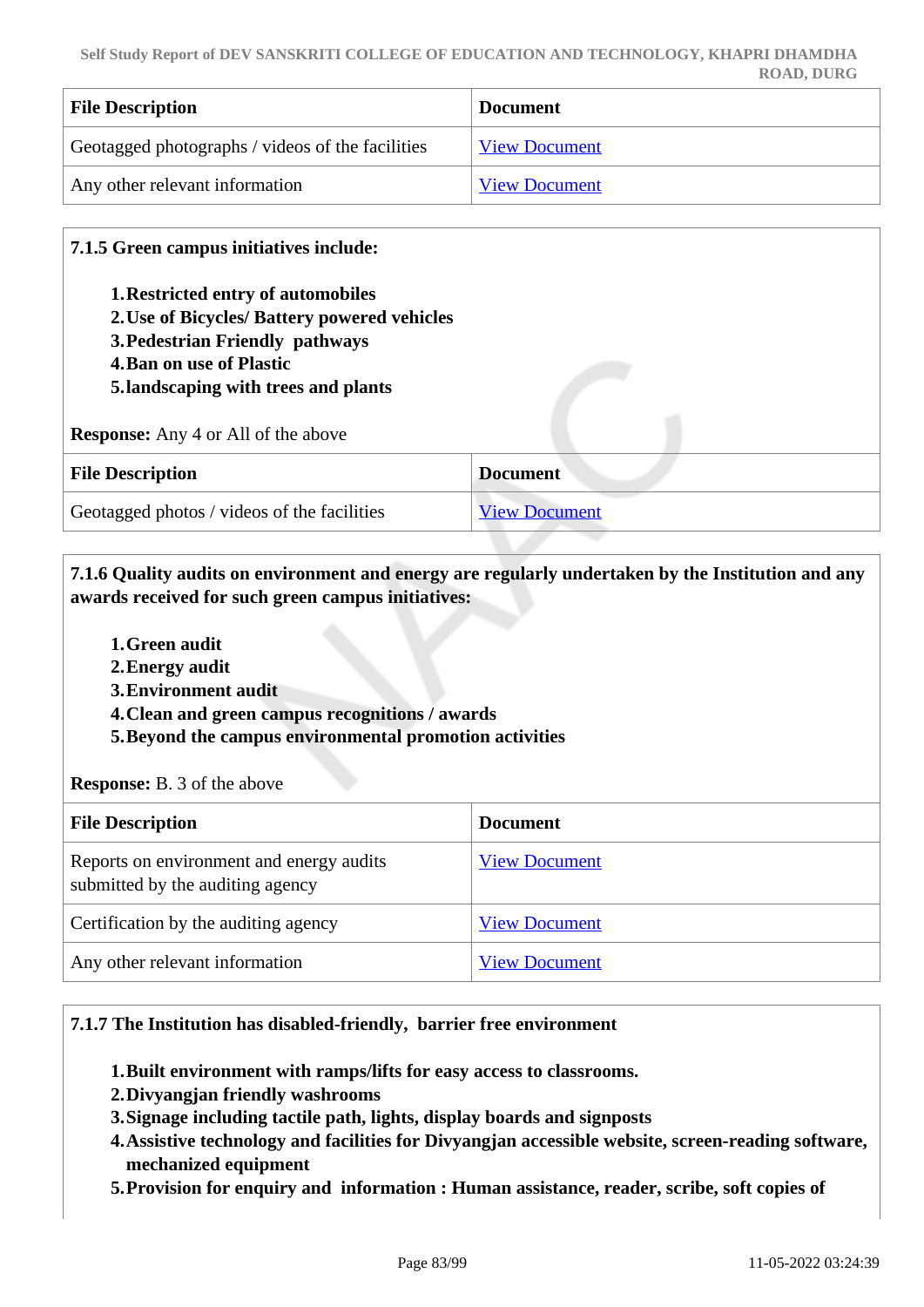#### **reading material, screen reading**

**Response:** D.1 of the above

| <b>File Description</b>                          | <b>Document</b>      |
|--------------------------------------------------|----------------------|
| Geotagged photographs / videos of the facilities | <b>View Document</b> |

 **7.1.8 Describe the Institutional efforts/initiatives in providing an inclusive environment i.e., tolerance and harmony towards cultural, regional, linguistic, communal socioeconomic and other diversities (within 500 words).**

#### **Response:**

India is an incredible country. It's a bunch of different flowers, same like Chhattisgarh is also famous for its variety in language food culture and festivals. Even Chhattisgarh has its own unique identity and alled "The Bowl of Rice". Our Dev Sanskriti College is also one of the cultural and spiritual based educational institution.

In our college we celebrate a number of festivals and programs as per the reasons, like Harely, Durga pooja, Vishwakarma pooja etc. with great enthusiasm. Hereli is called the first festival in Chhattisgarh. From this day we starts a series of festivals in our state. Hareli represents green colour and "Green" shows prosparity, happiness, fertility, progress and believe. We plant trees in the college and near by places like Jeora Sirsa, Chikhali, Karanja Bhilai on this occasion to aware people about environment and its importance. During Maha Navratri college organize Havan-poojan on "Ashthami" by this process, petriotisam, bother-hood, good will etc; spreads among all. "Akhil Vishwa Gayatri Parivar" organizes "Bhartiya Sanskriti Gyan Pariksha" with the help of this exam we try to implant a seed of value based humanity in students mind and soul, also we make them introduce with Indian culture facts and its importance.

Value based education with yoga, sports, philosophy, along with the humanity based values and idealism, etc. wash students soul and mind and make it pure.

It improves positivity and optimistic sight of students. Duty towards nation, awareness, depression tree minds, attractive personality and great sensitivity development.

The institution organizes programs to spread awareness among people about language, religious, group differences but unity and tolerance, love and harmony. On "world environment day" people are made aware about environment. Today pollution is a huge problem in all over the world, for that every one ought to aware.

College conduct awareness rally. On 2nd October we all take pledge of cleanliness on the occasion of "Swachhata Diwas" also rally spread awareness about cleanliness among the villagers. In the different schools our trainee teachers conduct cleanliness with the help of students and also in the health centre.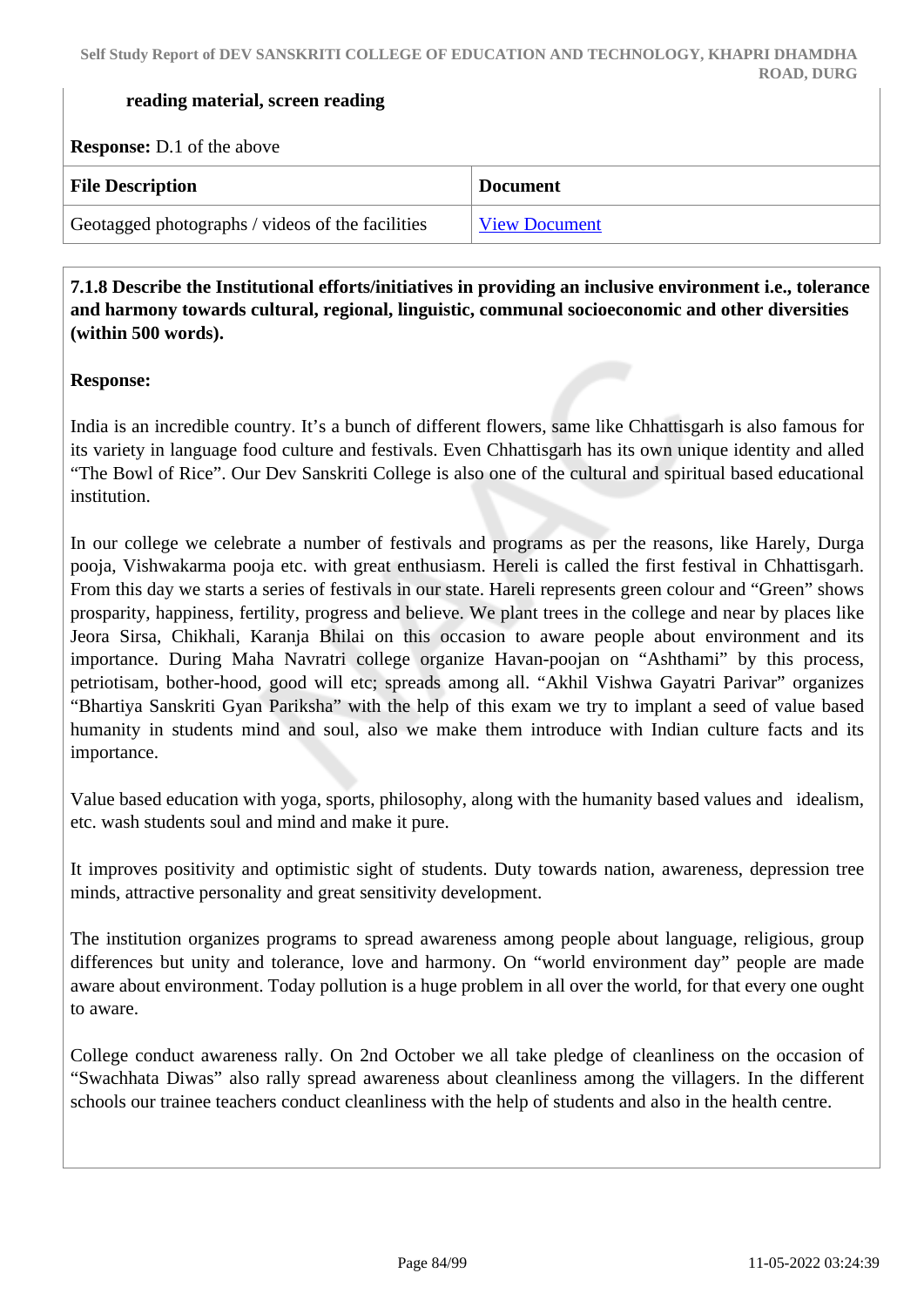| <b>File Description</b>                                                                                                                | <b>Document</b>      |
|----------------------------------------------------------------------------------------------------------------------------------------|----------------------|
| Any other relevant information.                                                                                                        | <b>View Document</b> |
| Supporting documents on the information<br>provided (as reflected in the administrative and<br>academic activities of the Institution) | <b>View Document</b> |

 **7.1.9 Sensitization of students and employees of the Institution to the constitutional obligations: values, rights, duties and responsibilities of citizens (within 500 words).**

#### **Response:**

During cleanliness fortnight and Chhattishgarh cultural festival ''HARELI", students learn the importance of tree plantation. Every teacher plants a sapling on his/her birthday, even students can do so. Every 2nd October students take the pledge and practice their duties towards the environment.

Every year by "Sanskriti Gyan Pariksaha" students value-based knowledge enhanced by the college. A healthy body along with healthy mind practice for students, yoga day celebration, and daily yoga practice teaches them to be fit and healthy.

The college organizes different kinds of educational and other activities to follow the rules of a safe environment.

In the year 2020-21 college has conducted a webinar on covid-19 awareness, mental health, and the importance of vaccination to aware people about covid-19 vaccination.

| <b>File Description</b>                                                                                    | <b>Document</b>      |
|------------------------------------------------------------------------------------------------------------|----------------------|
| Any other relevant information                                                                             | <b>View Document</b> |
| Details of activities that inculcate values;<br>necessary to render students in to responsible<br>citizens | <b>View Document</b> |

 **7.1.10 The Institution has a prescribed code of conduct for students, teachers, administrators and other staff and conducts periodic programmes in this regard.** 

- **1.The Code of Conduct is displayed on the website**
- **2.There is a committee to monitor adherence to the Code of Conduct**
- **3.Institution organizes professional ethics programmes for students, teachers, administrators and other staff**
- **4.Annual awareness programmes on Code of Conduct are organized**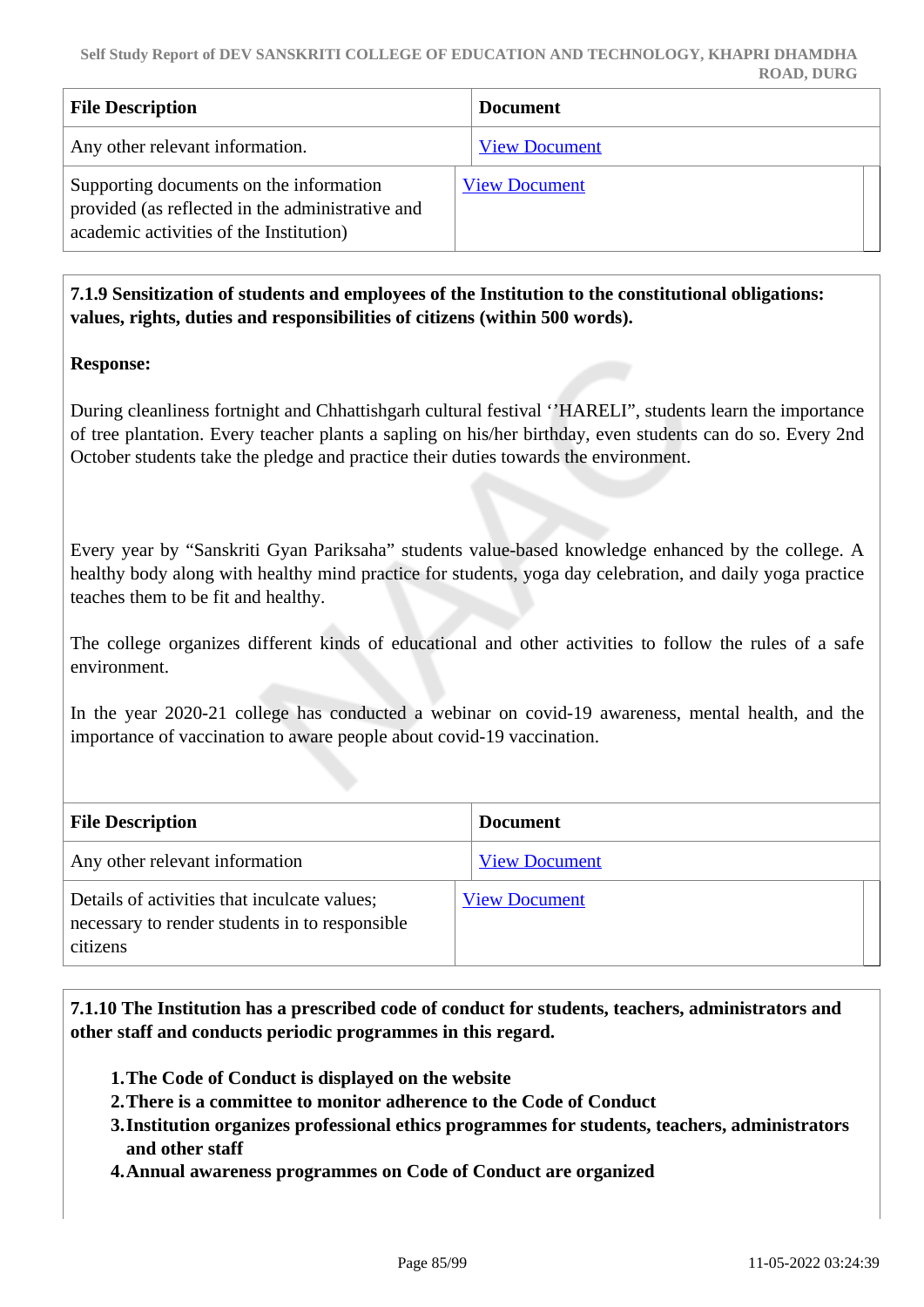| <b>Response:</b> D. 1 of the above |                      |
|------------------------------------|----------------------|
| <b>File Description</b>            | <b>Document</b>      |
| Code of ethics policy document     | <b>View Document</b> |

## **7.1.11 Institution celebrates / organizes national and international commemorative days, events and festivals (within 500 words).**

#### **Response:**

Institution Celebrates/Organizes national and international Commemorative day's events and festivals.

#### **Response:**

At DSCET, We celebrate many commemorative days so that the students are aware of problems and events of international and national importance.

#### **International Yoga Day**

On 21st June, our College celebrates this day by practicing yoga.

#### **Gurupoornima**

On Gurupoornima also called Vyas poornima, Kalasadhna & Hindi Parishad organize a function every year, where all faculty members are invited and honored by students.

#### **Independence Day**

On every Independence Day flag hoisting ceremony in followed by patriotic cultural programs. Flag collection drive and Human flag formation were undertaken by our students.

#### **Teacher's Day**

Student council celebrates September 5 th of every year to remember the contribution of teachers in a Students life.

#### **Hindi Diwas**

Hindi Parishad & Kalasadhna Celebrate 14 th September every year as Hindi diwas to mark the adoption of Hindi as the official language of India.

#### **Gandhi Jayanti**

2nd October, the birthday of Mahatma Gandhi is a day when we remember his values of peace and nonviolence.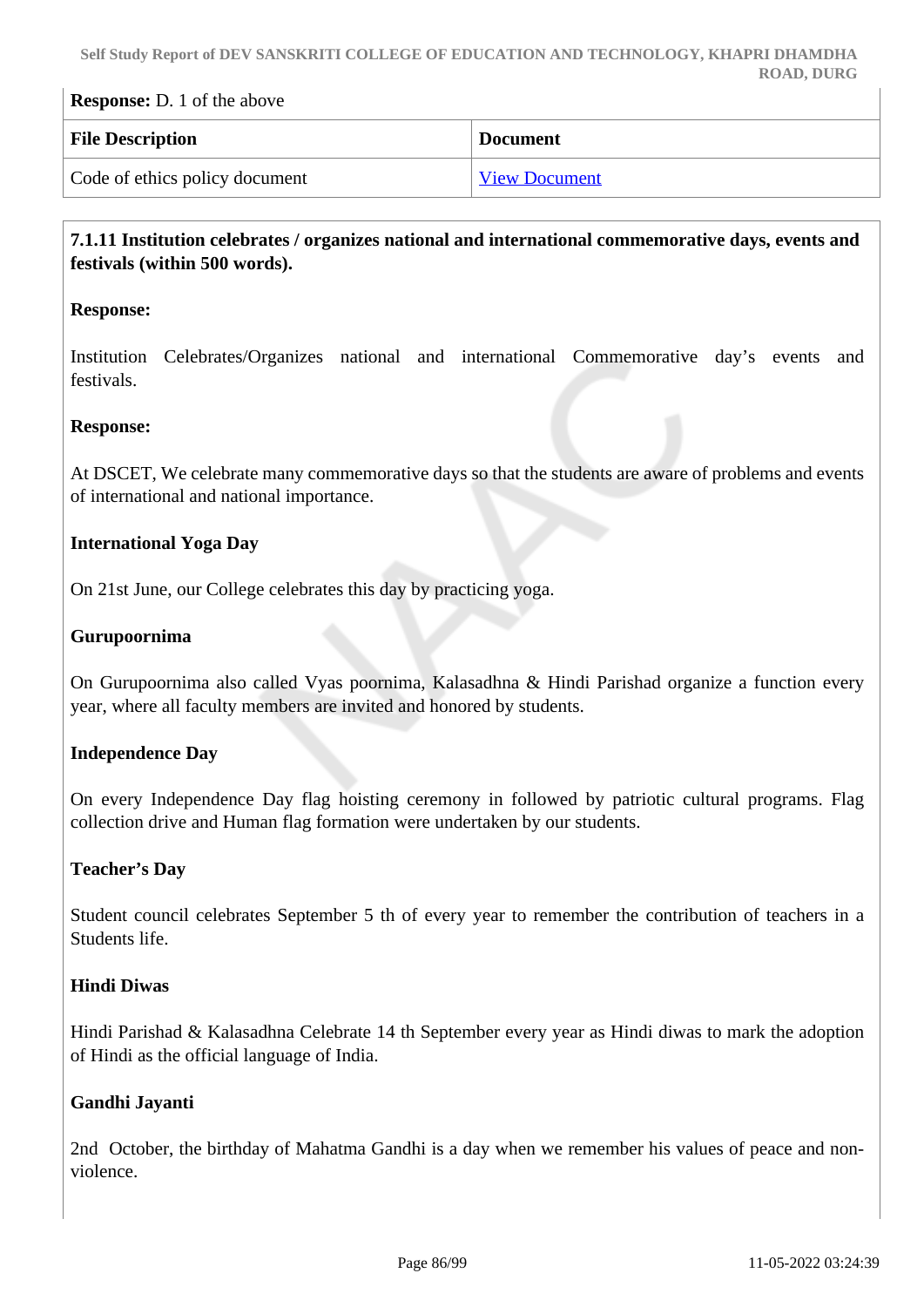#### **National Voters Day**

National Voters day is celebrated in India on 25th January. Teachers Celebrates this day to motivate students to take active parts in the democracy.

## **Republic Day**

Student & Teachers Celebrated Republic day of India on 26th January every years flag hosting ceremony is followed by a short cultural program.

#### **International Women's Day**

Women Development cell and other departments celebrate women's day on 8th march, every year acknowledging the greatness of womanhood.

#### **World Environment Day**

World environment day is celebrated annually on 5th June and is the United Nations principle vehicle for encouraging awareness and action for the protection of the environment.

#### **C.G. Foundation Day**

1st November of every year is celebrated as Chhattisgarh Rajyotsava diwas. We celebrated this day followed by a program on Chhattisgarhi culture is performed. In addition to the above, various festivals like Ganpati Puja, Navratri Garba, Hareli, Basant Panchmi are also celebrated with great funfare.

| <b>File Description</b>                                                               | <b>Document</b>      |
|---------------------------------------------------------------------------------------|----------------------|
| Geotagged photographs of some of the events                                           | <b>View Document</b> |
| Annual report of the celebrations and<br>commemorative events for the last five years | <b>View Document</b> |

## **7.2 Best Practices**

 **7.2.1 Describe two best practices successfully implemented by the Institution as per NAAC format provided in the Manual.**

**Response:** 

**BEST PRACTICE -1** 

**Title Of Practice**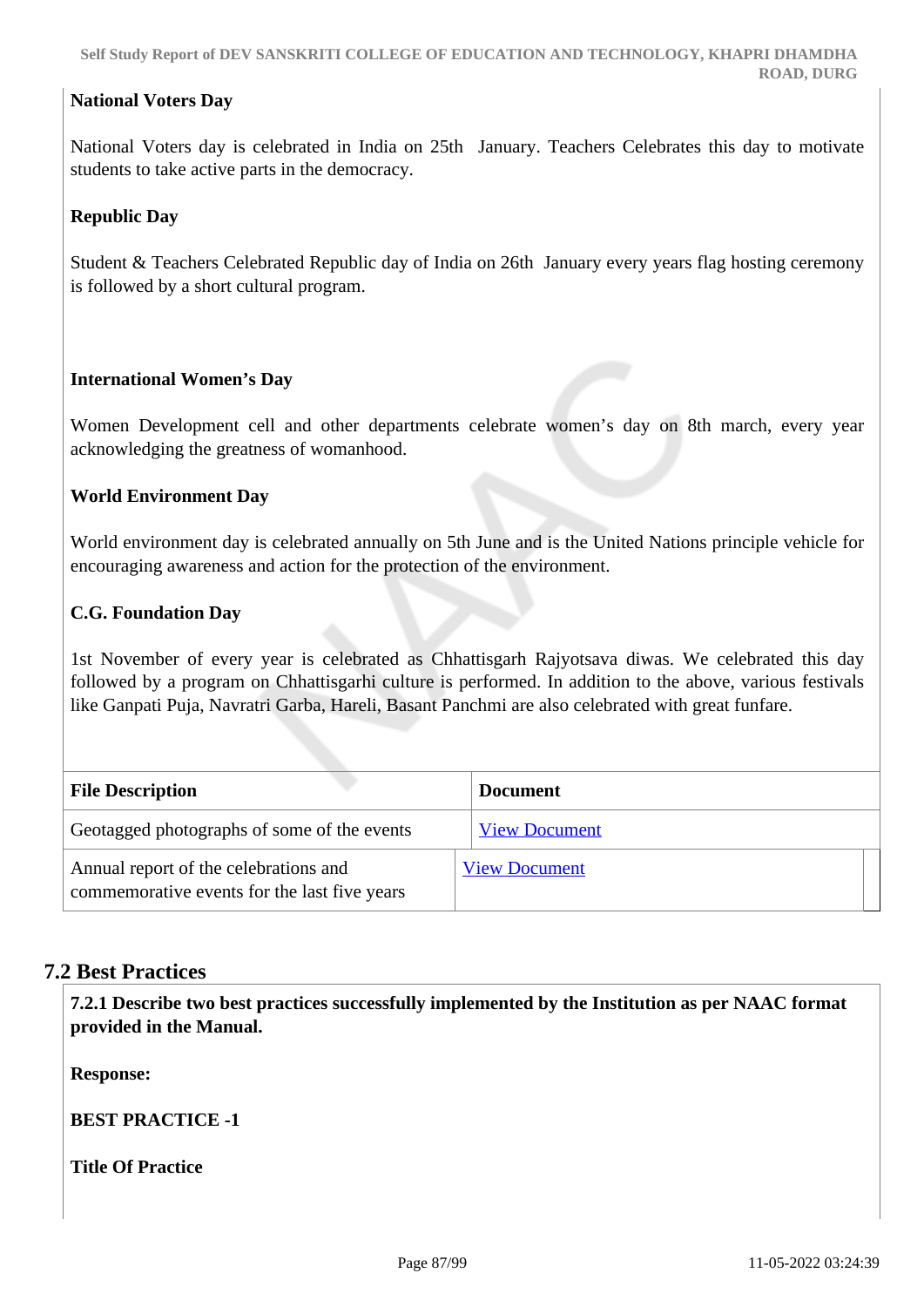#### **Biological Environment by Self Sustaining Biological methods.**

## **OBJECTIVES OF THE PRACTICE**

- To promote the use of organic manure and pesticides
- To reduce the use of chemical substances in agriculture.
- To protect our environment and biodiversity with maximum use of organic manure and pesticides.
- To control environment and soil pollution
- To teach the use and making process of organic manure and pesticides.
- To provide organic manure making training in Govt. schools under 10km rural area from our college
- To inspire manufacturing of organic and pesticides by using free and natural resources

## THE CONTEXT

Continuously increasing the number of population all over the world is a serious problem. As per the increasing number of population, use of chemicals and pesticides and fertilizers also increase to grow more crops for fulfilling the adequate food items and all these things are affecting and disturbing the chain between natural organic and inorganic factors. Due to imbalance of all these conditions human mental and physical health get worse, fertility of earth is reducing and also the pollution is increasing day by day.

In the ancient age people used to grow crops according to their health and because of that balance between organic and inorganic matters the cycle was properly executing and also the level of water and all kinds of pollution were not there.

But in this continuously changing era, we are using different types of chemicals and fertilizers and the effects are all known like hazardous in human beings as well as animals.

Now we can change all the scenarios by using organic manure and pesticides by using more in farm. We can control all sorts of pollution and can save lives by not having dangerous diseases.

Our college is situated in a rural area and where 90% of students' families belong to farming-based occupations.

That's why it is important for students to be aware of this kind of organic manure and pesticides also get trained in the preparation of organic manure and how technological primary steps so that students could get knowledge about organic farming. Ultimately we want to protect and conserve our environment by using natural things instead of harmful chemicals.

## **THE PRACTICE:**

Farming lands are now becoming poisonous due to harmful chemicals. Not only the environment is getting affected by this but also human beings. It is so harmful and dangerous to use such chemicals because it is affecting underground water fertilized land quality of crops as well. Organic pesticides are making our farm more fertilizing where killing pests on crops, It is prepared by farmers only with the help of nearby natural resources, it supports farmers to be self-dependent it is so. Essential and helpful for human being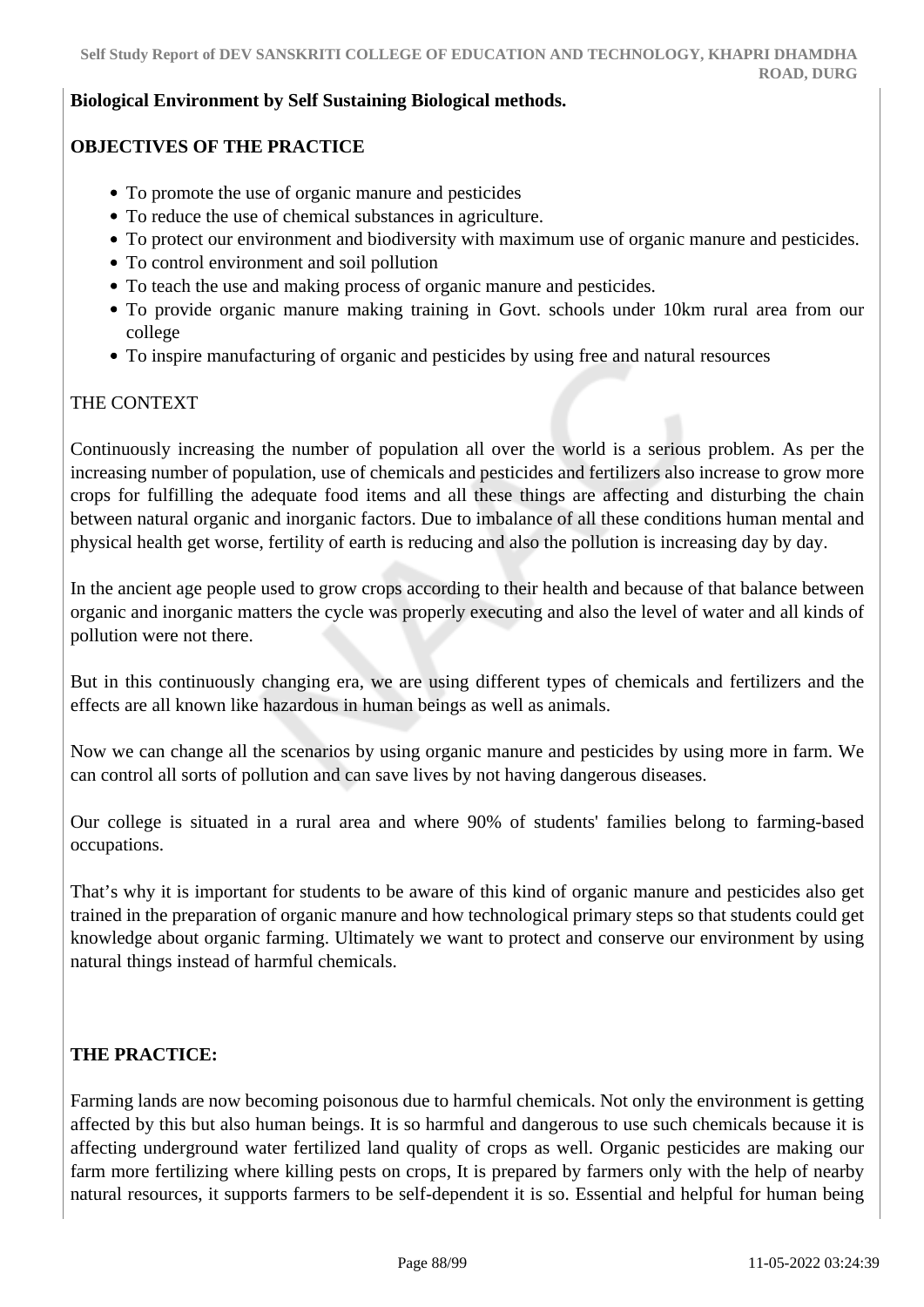and soil environment to use organic manure for lasting. It will provide quality products quality as well. Along with reducing rate of investments in farming occupations. Organic farming and organic manure making training has been given to the students in our college. They also understand the importance and benefits of organic manure pesticide and fertilizers college campus is practicing continuously this techniques to fertilize plants and tree under the college compound. Various methods of preparing organic manure and fertilizers given by our college, in different social programs

EXAMPLES: Vermi compost , cow dunk manure, green-leaves , dry leaves , buttermilk, pesticide, Neem pesticide etc, making and spreading awareness for using. Every year our B.Ed. and D.El.Ed. students are giving training and information about this during teaching training in the government schools under local areas. As we know that the mostly adopted occupation in our country is farming and it is really a great step taken up by our institution in the field of environment can servation and best farming techniques.

## **EVIDENCE OF SUCCESS:**

Increasing interest in use of organic manure and pesticides now students are using pesticides now students also discuss in group about different sorts of method to preparation of organic things and exchange their ideas all the principals in rural area schools have been appreciating and also planning for such type of work and students are making organic manure by school support and teacher motivation.

## **PROBLEMS ENCOUNTERED & RESORCES REQUIRES:**

- 1.As we know it is a time taking procedure and due to having maximum number of students in Govt. schools so it is a challenge to make students understand the procedure.
- 2.Students subjective work get affected by such kind of activities in the college.
- 3.It is so difficult to observe work related to organic farming in villages.

## **BEST PRACTICE -2**

- 1.**Title of the practice :-** Development of values grounded in discipline.
- 2.**Objectives of the practice :-** To develop values and discipline in the student through value based education.
- 3.**The context:-** In today's modern era, where another technological development is in full swing the rate of development of moral values is decreasing. Moral value can be developed in the students only through discipline and therefore there is a need to develop such methods. So the practice is under taken by principal, teaching staff discipline committee and management of the institution. Development of values makes a man ideal person. As it is clear from the vision of our college that the development of the students should not be done through education but their overall development should be done so that they can be established as good citizen in the society
- 4.**The practice:-** Since the values among youth in our society are at an all time low a sound value system and discipline is of the utmost importance Educational institutions are thus not only responsible for imparting education but are also responsible for creating discipline employable candidates grounded in values. In this context the college has made conscientious efforts to enhance the quality of teaching by integrating discipline and values into the teaching learning process. With this view in mind the college has adopted the following strategies with the intention of encouraging students for adopt practices that will rainforce discipline and values imbibed in the classroom:-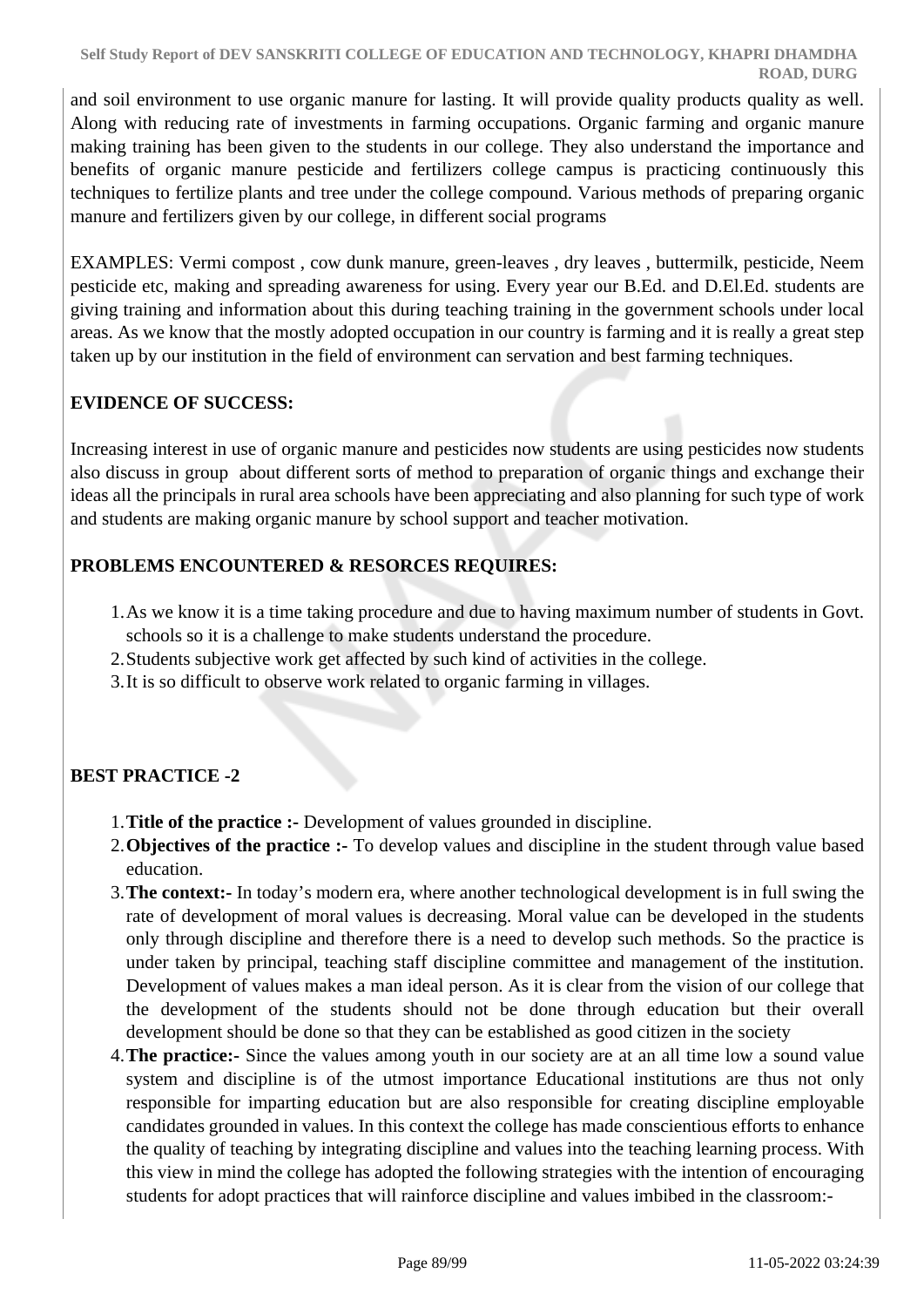- 1.Discipline committee periodic checking of identity cards adjustment of lectures and leave notes.
- 2.Strict enforcement of dress code and attendance.
- 3.Class teacher **/** mentor system, morning and afternoon rounds to ensure discipline.
- 4.CCTV surveillance, ban on use of cell phones in class and labs.
- 5.Value education classes, morning reflection, spiritual development programs like hawan and pooja on different occasions.
- 6.Celebrates inter religious festivals and values building through community services.
- 7.Every program starts from the Gayatri Mantra and Gayatri Pooja in our Institute.
- 8. Training to get self employment through value education is provided by the member of Gayatri family from time to time, workshops are also organized by the members here.
- 9.For the development of value, students are also taken to visit the university located in Haridwar.
- 1.**Evidence of Success:-** The appropriately implemented positive strategies in this area has led to improvements and long term effects on the life style as well as the moral and mental makeup to the students as well as has created disciplined employable candidates.
- 2.**Problem Encountered and Resources Required:-** The Tendencies of morality and virtue in ethics in youth is visible in the way of their success. For this only there is a need to being awareness to the moral values in the youth.

| <b>File Description</b>                      | <b>Document</b>      |
|----------------------------------------------|----------------------|
| Any other relevant information               | <b>View Document</b> |
| Best practices in the Institutional web site | <b>View Document</b> |

## **7.3 Institutional Distinctiveness**

## **7.3.1 Portray the performance of the Institution in one area distinctive to its priority and thrust within 1000 words**

#### **Response:**

Dev Sanskriti College of Education and Technology is continuously playing an important role in overall development of students by educational and co-curricular activities.

College has always been in practice of making village students, a responsible citizen by providing them better and higher education. It will help students to fulfill a value based social responsibilities so that college may also be successful in achieving its mission and vision.

**Areas of priority and trust**

**Holistic development**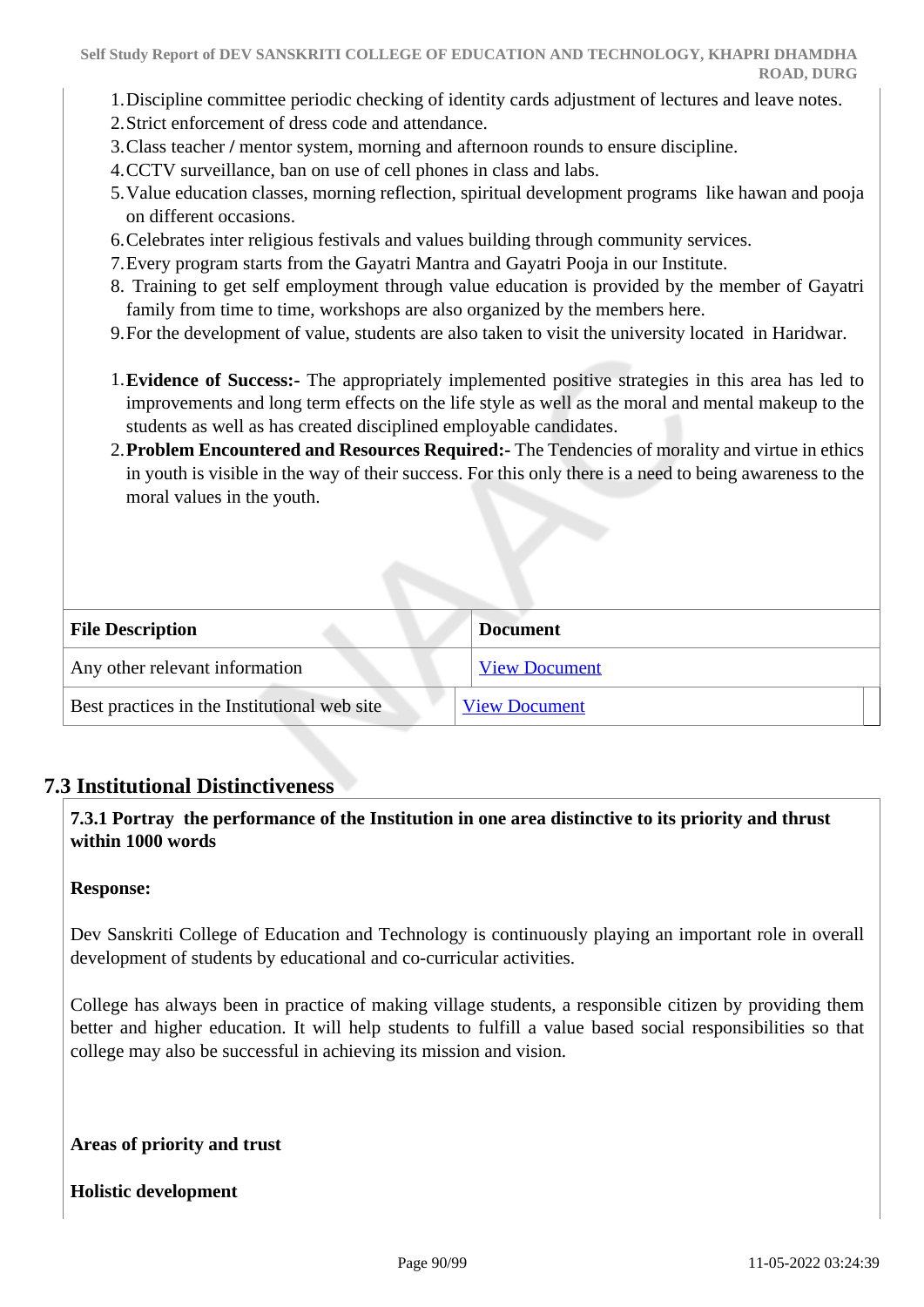Holistic development of student for society development for students overall development, college tries to improve education level and makes it more better by giving assignments to the students, class test, half yearly exam, model exam, tutorials, remedial classes, group discussion, debate competition on current burning issues, guest lectures for personality development, cleanliness mission, law and order program, community camp, oral poster, best out of waste, presentation, rangoli, mehandi etc. village development program, awareness rally, value based dicipline, quiz competition, for vocational skill development, tally, Ms. Office, GST add/on course, soft skill development, I.C.T. Computer skill and life skill9yoga) etc. program has been organizing in the college for students overall development to put a strong base in social development.

## **Environmental consciousness**

keeping in mind the present environmental situation the college is trying to raise awareness on various environment related issues since last 5 years. Primarily through ' Haryali project' the plantation program is organized every year in which every student plants a small sapling in near by village , hospital area, schools, panchayat and college premises. Main source of income in student's family is agriculture so college gives training and awareness among them about vermi compost and natural manure. For water conservation our college students tell the importance and techniques, how to conserve water reuse and make the villagers motivate.

Use of Solar energy, LED light, proper use of water and electricity, cleanliness mission, every Saturday no vehicle day etc. activities like environment conservation related different competition make students more aware and responsible citizen.

## **Develop Spiritual and Moral Value**

DSCET, Durg gives more importance to every students, spiritual and value based personality development due to following the values and style of Haridwar Shantikunj. And for students for spiritual tour in many places in C.G. as Ratanpur, Mainpat, Bhoramdev, etc.

Gayatri Mantra, which is an important and unique identity of our college, daily students chant before classes start. And every cultural and academic program starts with "Saraswati Vandana" along with great Gayatri mantra to false blessings and support of natural and positive energy.

Every Year "Bhartiya Sanskriti Gyan Pariksha" is organized in our college with the ultimate thought that the students could connect an intimacy with the great Indian culture.

For students culture, emotion, spiritual and value based development college celebrate each and every religious program in the college with teacher and students, like Gurupurnima, Ganesh Chaturthi, Durga Pooja, Basant Panchami, Shivratri, Shravan Somvar, Vishvakarma Pooja, Hareli, Teej etc.

Since 2017 to continue this beautiful program college has made a sapret section for religious book in library just like, Ramayana, Bhagwadgeeta, Biography of great people, Akhand Jyoti. Student must read the books from this section once a week is a compulsion, because it is very import to improve knowledge of our culture, religion, values, so that today's student would be great citizen and a responsible person in society.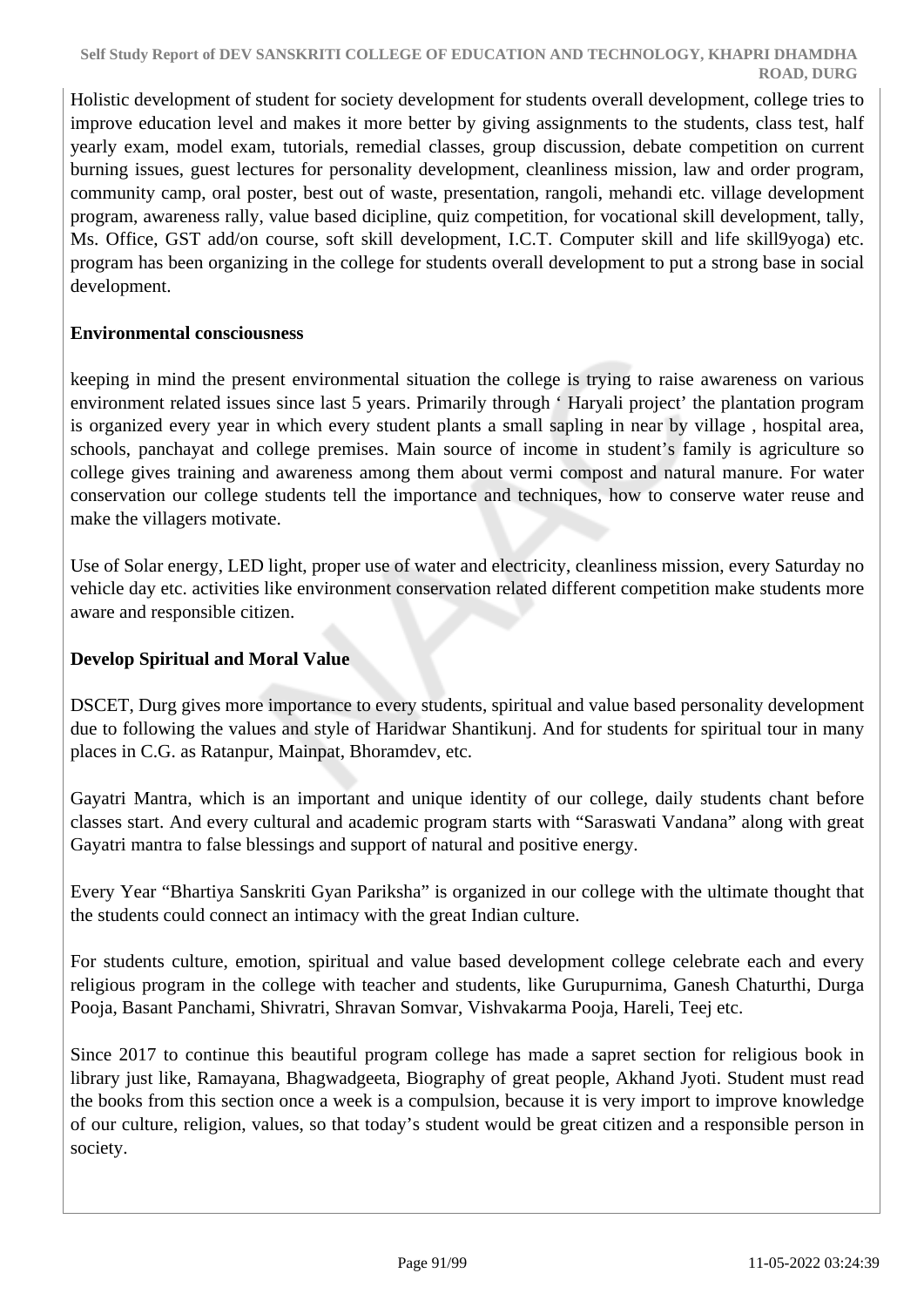**Self Study Report of DEV SANSKRITI COLLEGE OF EDUCATION AND TECHNOLOGY, KHAPRI DHAMDHA ROAD, DURG**

| <b>File Description</b>        | <b>Document</b>      |
|--------------------------------|----------------------|
| Any other relevant information | <b>View Document</b> |

Page 92/99 11-05-2022 03:24:39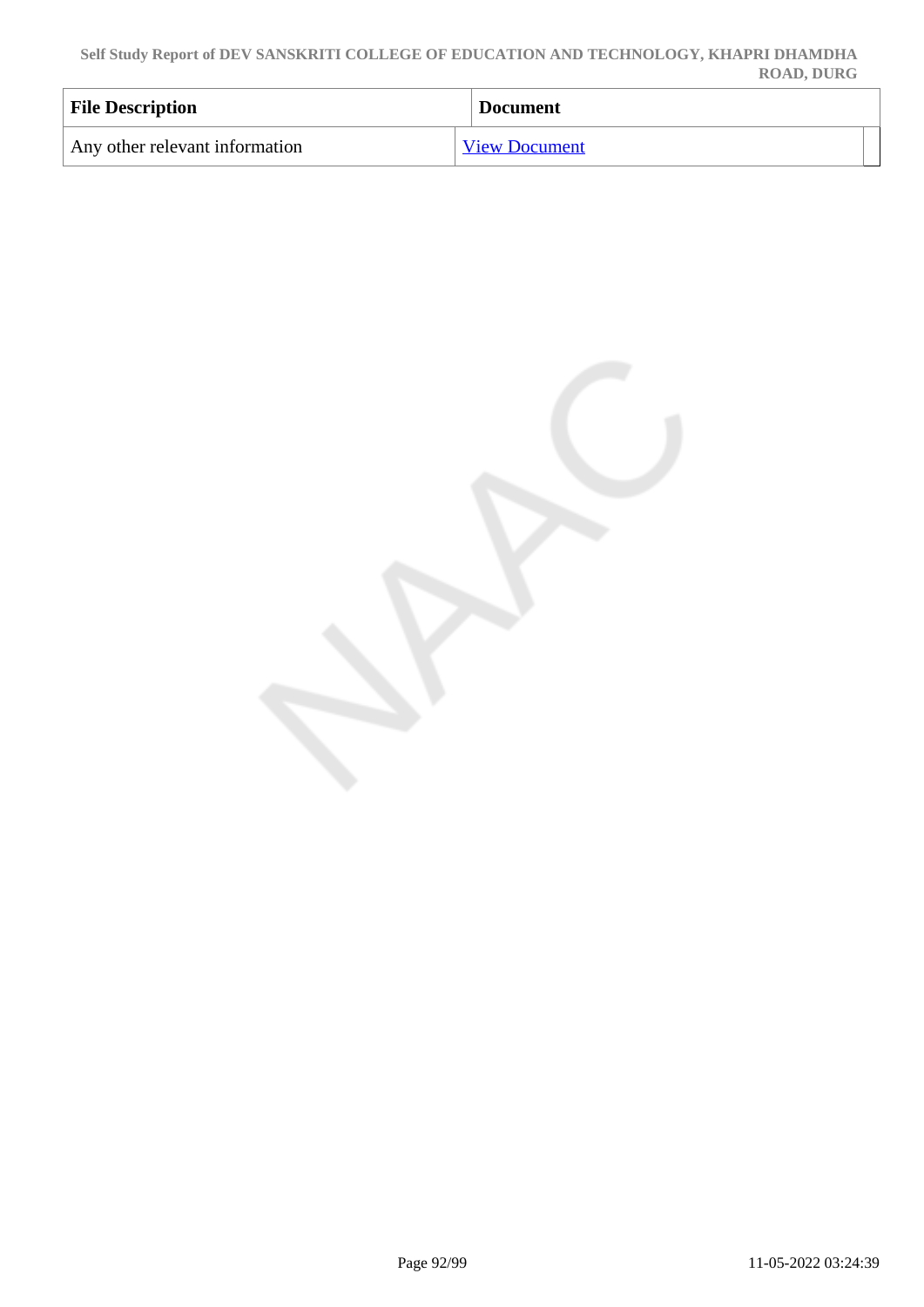# **5. CONCLUSION**

## **Additional Information :**

Believing in the motto of sustainable and progressive education our college has applied for affiliation of B.A. II year from Hemchand Yadav University Durg in the session 2021-2022. The college is also going to apply for the recognition of M.Com course D.C.A. course and P.G.D.C.A. seat extension in the coming year.

One of our college faculties Miss Sweta Sao qualified NET as well as SLET in the year 2020. Further she qualified the PSC Exam 2020-21and was selected as Asst. Prof. Commerce.

Our teachers namely Mrs. Babli Reena Sahu (Asst. Prof. Edu.), Mrs. Jyoti Purohit (Asst. Prof. Edu.), are pursuing Ph.D. from Pt. R.S.S.U. in education and has completed their R.D.C. work. Another teacher Mrs. Mamta Dubey (Asst. Prof. Maths) is also pursuing Ph.D. from Hemchand Yadav Vishwavidyalaya with the completion of R.D.C. work. Our three teachers Mrs. Prity Pandey, Mrs. Varsha Sharma and Mrs. Archana Pandey have enrolled in Ph.D.

For Inculcating Spiritual Values in our youths which is necessary for building up character and developing personality DSCET always starts its programme with 'Gayatri Mantra', which is also written in the entrance of our college and everyday half an hour 'Gayatri Mantra' is played in the morning in our college entrance to create spirituality and positivity in the society.

For Automation of Library we have purchased SOUL 2.0 Software. In this software through 'OPAC Module' the students can directly see the books present in the library and those issued. This will save the time of students.

As our college is situated in Rural Areas and surrounded by villages with the Radius of 10 km we have also started 'GRAM GOD YOJANA'. In this Awareness Programmes, Self Employment Programmes, Cleanliness, Health Awareness, Counselling Programmes, Problems of villages, Woman empowerment, etc. has also started this year.

During corona pandemic, the teaching learning process of the college was running smoothly. Students were in continuous connection with all faculty members through different online platforms. The faculties also organized different virtual National and State level Seminars, Workshops through Webinars, which directly upgraded the students and faculties.

## **Concluding Remarks :**

"Tamso Maa Jyotir Gamya" is the motto of Dev Sanskriti College of Education & Technology (DSCET), which accounts for oh! Goddess of Education please led us on the path of light from the darkness. In fulfilment of its Vision, Mission and Objectives, the college is relentlessly striving for qualitative education with skill integrated approach to transform the students prepared for globally employable and accountable citizens inculcated with human values. We are paying efforts to develop our college smart campus for active teaching learning consideration with support of internet based infrastructure.

DSCET is always conscious about maintaining the sustainability of the environment by adopting the concept of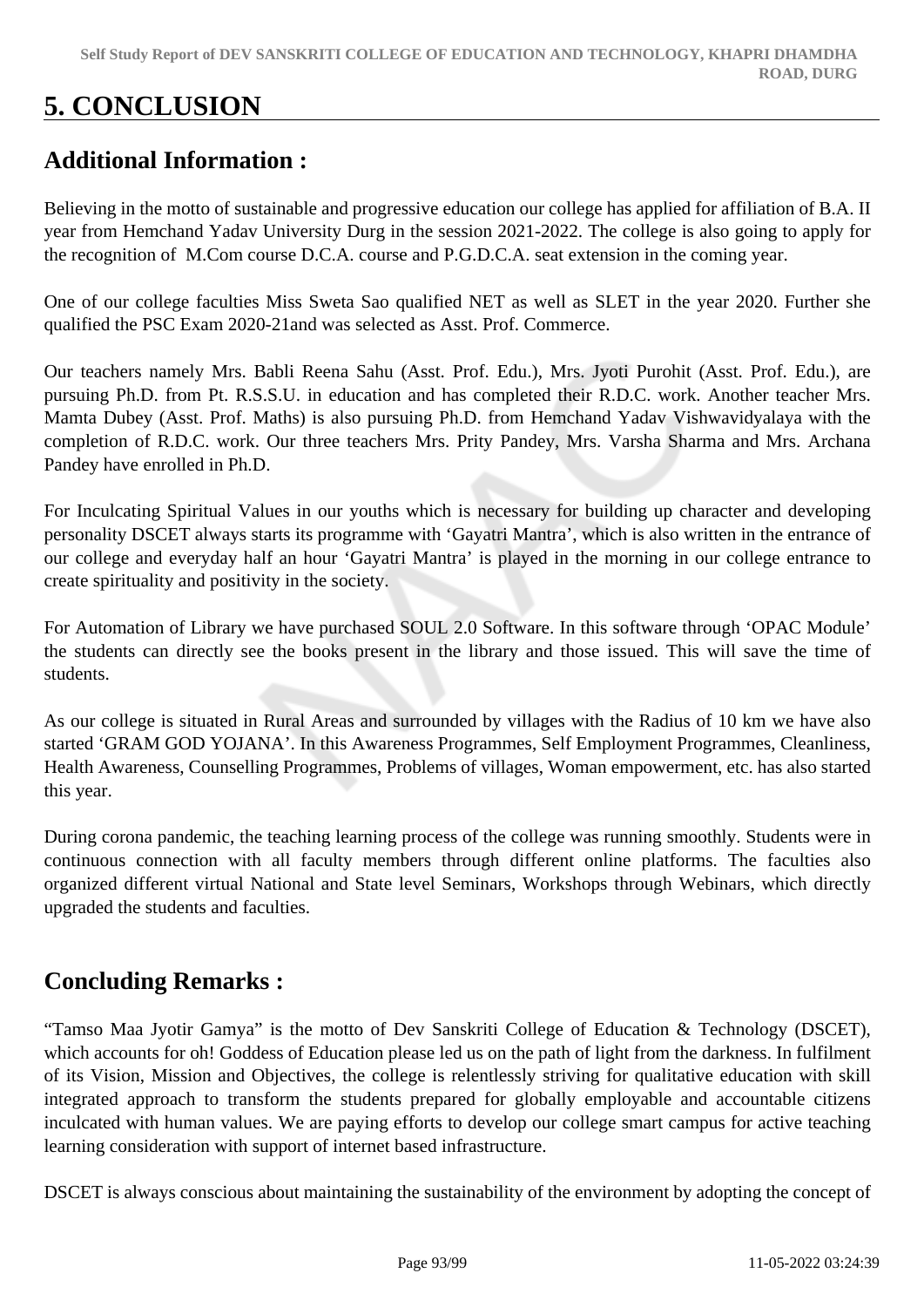'Go Green' practices such as using bicycles, public transport, plastic free campus, plantation, installation of solar plant of 60 K.W., use of LED lights, solid waste management, etc. as much as possible.

To conclude with, we are of the belief that a knowledgeable and healthy society with our youth, who act as an anchors to transform our world a better place through education.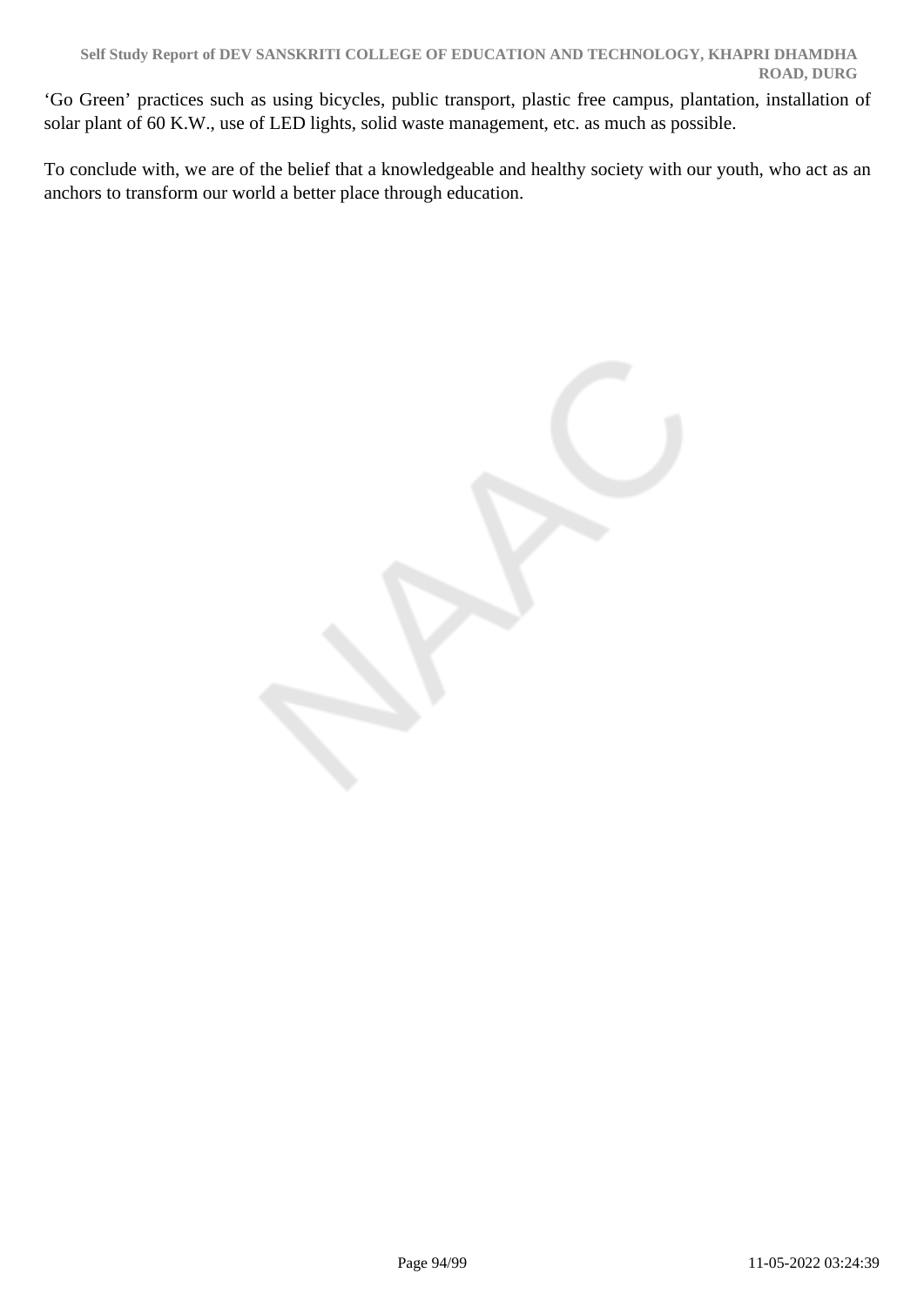# **6.ANNEXURE**

## **1.Metrics Level Deviations**

|       |                 |                        |                                 | Metric ID Sub Questions and Answers before and after DVV Verification |         |         |                                                                                              |
|-------|-----------------|------------------------|---------------------------------|-----------------------------------------------------------------------|---------|---------|----------------------------------------------------------------------------------------------|
| 1.4.1 |                 |                        |                                 |                                                                       |         |         | Institution obtains feedback on the syllabus and its transaction at the institution from the |
|       |                 | following stakeholders |                                 |                                                                       |         |         |                                                                                              |
|       | 1) Students     |                        |                                 |                                                                       |         |         |                                                                                              |
|       | 2) Teachers     |                        |                                 |                                                                       |         |         |                                                                                              |
|       | 3)Employers     |                        |                                 |                                                                       |         |         |                                                                                              |
|       | 4)Alumni        |                        |                                 |                                                                       |         |         |                                                                                              |
|       |                 |                        |                                 | Answer before DVV Verification : B. Any 3 of the above                |         |         |                                                                                              |
|       |                 |                        |                                 | Answer After DVV Verification: E. None of the above                   |         |         |                                                                                              |
|       |                 |                        |                                 |                                                                       |         |         | Remark : DVV has not consider shared excel sheet for feedback report by HEI.                 |
| 1.4.2 |                 |                        |                                 | Feedback process of the Institution may be classified as follows:     |         |         |                                                                                              |
|       |                 |                        |                                 |                                                                       |         |         |                                                                                              |
|       | <b>Options:</b> |                        |                                 |                                                                       |         |         |                                                                                              |
|       |                 |                        |                                 |                                                                       |         |         |                                                                                              |
|       |                 |                        |                                 | 2. Feedback collected, analysed and action has been taken             |         |         | 1. Feedback collected, analysed and action taken and feedback available on website           |
|       |                 |                        |                                 | 3. Feedback collected and analysed                                    |         |         |                                                                                              |
|       |                 | 4. Feedback collected  |                                 |                                                                       |         |         |                                                                                              |
|       |                 |                        | 5. Feedback not collected       |                                                                       |         |         |                                                                                              |
|       |                 |                        |                                 |                                                                       |         |         |                                                                                              |
|       |                 |                        |                                 |                                                                       |         |         | Answer before DVV Verification : C. Feedback collected and analysed                          |
|       |                 |                        |                                 | Answer After DVV Verification: E. Feedback not collected              |         |         |                                                                                              |
|       |                 |                        |                                 | Remark : HEI has not shared analyzed feedback report by HEI.          |         |         |                                                                                              |
| 2.1.1 |                 |                        |                                 | Average Enrolment percentage (Average of last five years)             |         |         |                                                                                              |
|       |                 |                        |                                 |                                                                       |         |         |                                                                                              |
|       |                 |                        |                                 |                                                                       |         |         | 2.1.1.1. Number of students admitted year-wise during last five years                        |
|       |                 |                        | Answer before DVV Verification: |                                                                       |         |         |                                                                                              |
|       |                 | 2020-21                | 2019-20                         | 2018-19                                                               | 2017-18 | 2016-17 |                                                                                              |
|       |                 | 256                    | 252                             | 257                                                                   | 245     | 228     |                                                                                              |
|       |                 |                        | Answer After DVV Verification : |                                                                       |         |         |                                                                                              |
|       |                 | 2020-21                | 2019-20                         | 2018-19                                                               | 2017-18 | 2016-17 |                                                                                              |
|       |                 | 146                    | 140                             | 141                                                                   | 147     | 131     |                                                                                              |
|       |                 |                        | Answer before DVV Verification: | 2.1.1.2. Number of sanctioned seats year wise during last five years  |         |         |                                                                                              |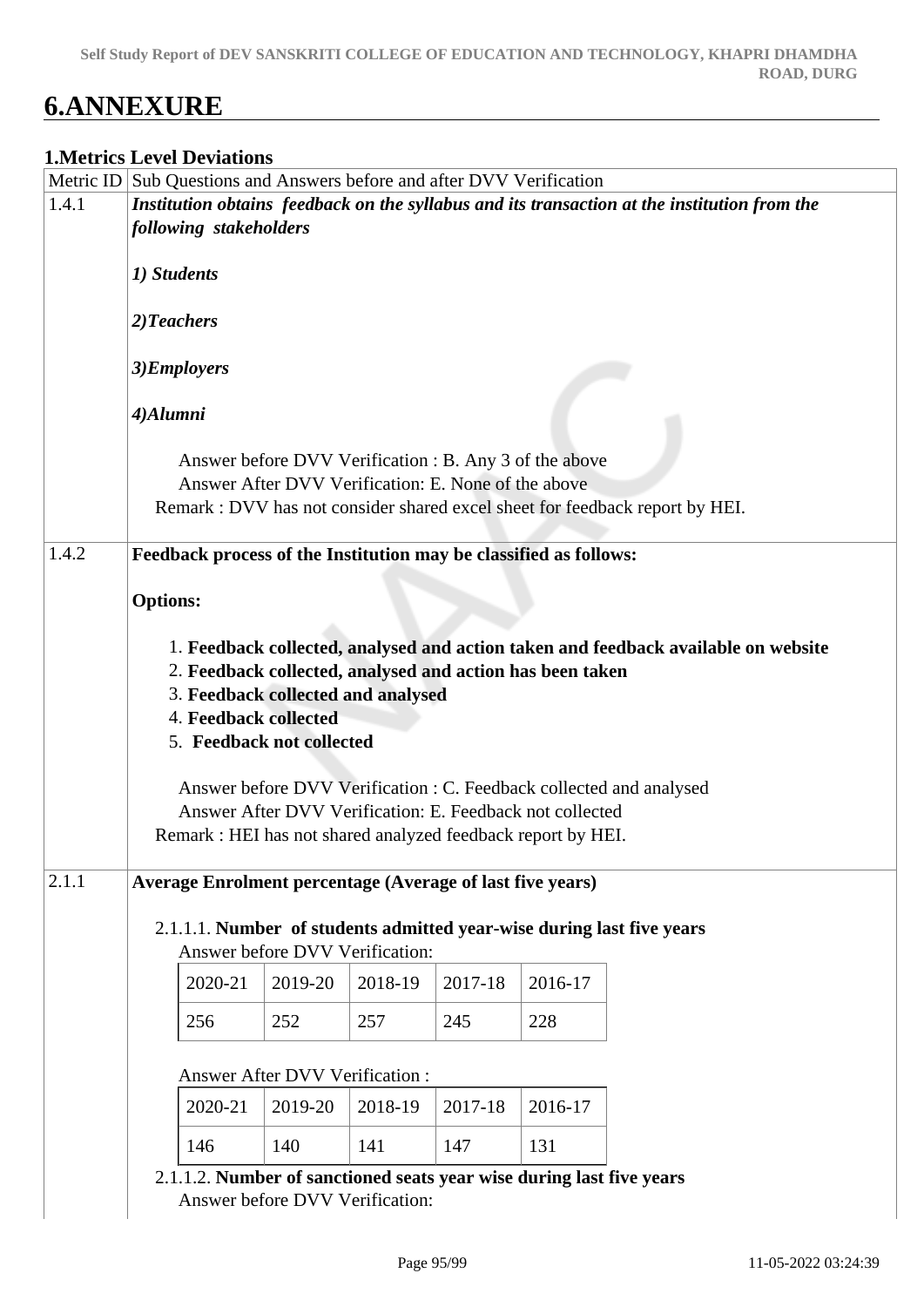|       | 2020-21                                                        | 2019-20                                                                  | 2018-19 | 2017-18 | 2016-17 |                                                                                                                                                                                                                                                                                             |
|-------|----------------------------------------------------------------|--------------------------------------------------------------------------|---------|---------|---------|---------------------------------------------------------------------------------------------------------------------------------------------------------------------------------------------------------------------------------------------------------------------------------------------|
|       | 580                                                            | 470                                                                      | 470     | 470     | 470     |                                                                                                                                                                                                                                                                                             |
|       |                                                                | Answer After DVV Verification :                                          |         |         |         |                                                                                                                                                                                                                                                                                             |
|       | 2020-21                                                        | 2019-20                                                                  | 2018-19 | 2017-18 | 2016-17 |                                                                                                                                                                                                                                                                                             |
|       | 320                                                            | 210                                                                      | 210     | 210     | 210     |                                                                                                                                                                                                                                                                                             |
|       | Remark : DVV has made the changes as per shared report by HEI. |                                                                          |         |         |         |                                                                                                                                                                                                                                                                                             |
| 2.1.2 | seats)<br>last five years                                      |                                                                          |         |         |         | Average percentage of seats filled against reserved categories (SC, ST, OBC, Divyangjan, etc.<br>as per applicable reservation policy ) during the last five years (exclusive of supernumerary<br>2.1.2.1. Number of actual students admitted from the reserved categories year wise during |
|       | 2020-21                                                        | Answer before DVV Verification:<br>2019-20                               | 2018-19 | 2017-18 | 2016-17 |                                                                                                                                                                                                                                                                                             |
|       | 196                                                            | 159                                                                      | 164     | 166     | 155     |                                                                                                                                                                                                                                                                                             |
|       |                                                                |                                                                          |         |         |         |                                                                                                                                                                                                                                                                                             |
|       |                                                                | Answer After DVV Verification :                                          |         |         |         |                                                                                                                                                                                                                                                                                             |
|       | 2020-21                                                        | 2019-20                                                                  | 2018-19 | 2017-18 | 2016-17 |                                                                                                                                                                                                                                                                                             |
|       | 90                                                             | 47                                                                       | 47      | 57      | 48      |                                                                                                                                                                                                                                                                                             |
|       | reserved categories by HEI.                                    |                                                                          |         |         |         | Remark : DVV has made the changes as per shared report of actual students admitted from the                                                                                                                                                                                                 |
| 2.3.3 | academic year)                                                 |                                                                          |         |         |         | Ratio of students to mentor for academic and other related issues (Data for the latest completed                                                                                                                                                                                            |
|       | 2.3.3.1. Number of mentors                                     | Answer before DVV Verification : 14<br>Answer after DVV Verification: 7  |         |         |         | Remark : DVV has excluded temporary teacher as per shared report by HEI.                                                                                                                                                                                                                    |
| 2.4.3 |                                                                |                                                                          |         |         |         | Average teaching experience of full time teachers in the same institution (Data for the latest                                                                                                                                                                                              |
|       | completed academic year in number of years)                    |                                                                          |         |         |         |                                                                                                                                                                                                                                                                                             |
|       | 2.4.3.1. Total experience of full-time teachers                | Answer before DVV Verification : 15<br>Answer after DVV Verification: 83 |         |         |         |                                                                                                                                                                                                                                                                                             |

Remark : DVV has made the changes as per shared report by HEI.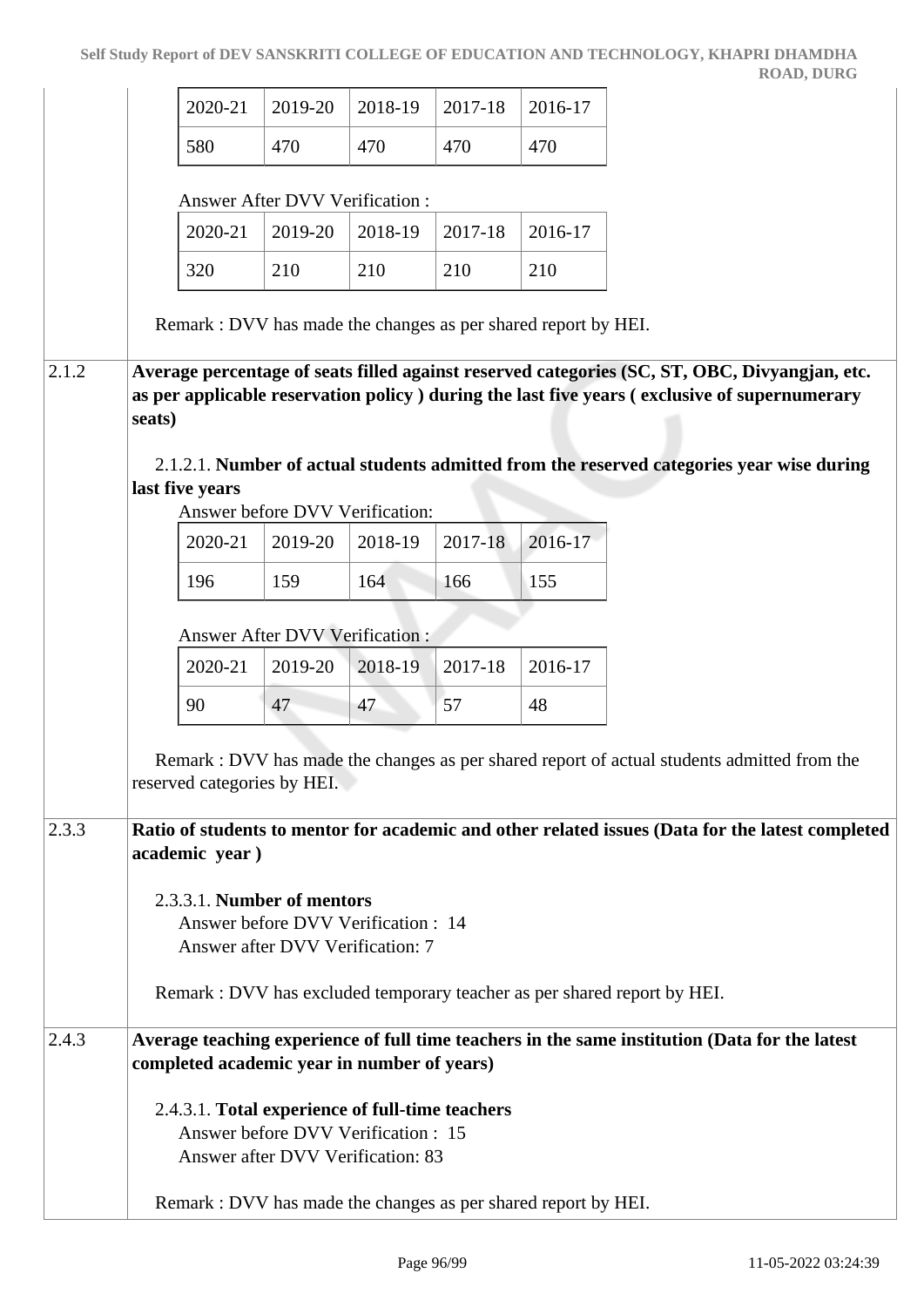| 4.1.4 | last five years(INR in Lakhs)                               |                                                              |         |         |         | Average percentage of expenditure, excluding salary for infrastructure augmentation during                                                                                              |
|-------|-------------------------------------------------------------|--------------------------------------------------------------|---------|---------|---------|-----------------------------------------------------------------------------------------------------------------------------------------------------------------------------------------|
|       | five years (INR in lakhs)                                   | Answer before DVV Verification:                              |         |         |         | 4.1.4.1. Expenditure for infrastructure augmentation, excluding salary year-wise during last                                                                                            |
|       | 2020-21                                                     | 2019-20                                                      | 2018-19 | 2017-18 | 2016-17 |                                                                                                                                                                                         |
|       | 396149                                                      | 488300                                                       | 349428  | 395600  | 391795  |                                                                                                                                                                                         |
|       |                                                             | Answer After DVV Verification:                               |         |         |         |                                                                                                                                                                                         |
|       | 2020-21                                                     | 2019-20                                                      | 2018-19 | 2017-18 | 2016-17 |                                                                                                                                                                                         |
|       | 3.9                                                         | 4.8                                                          | 3.4     | 3.9     | 3.9     |                                                                                                                                                                                         |
|       |                                                             | Remark: DVV has converted the value into lakhs.              |         |         |         |                                                                                                                                                                                         |
| 4.2.4 |                                                             |                                                              |         |         |         | Percentage per day usage of library by teachers and students (foot falls and login data for                                                                                             |
|       | online access) during the latest completed academic year    |                                                              |         |         |         |                                                                                                                                                                                         |
|       |                                                             | Answer before DVV Verification: 06                           |         |         |         | 4.2.4.1. Number of teachers and students using library per day over last one year                                                                                                       |
|       |                                                             | Answer after DVV Verification: 15                            |         |         |         |                                                                                                                                                                                         |
|       |                                                             | Remark: DVV has given the input as per shared report by HEI. |         |         |         |                                                                                                                                                                                         |
| 4.4.1 | Lakhs)                                                      |                                                              |         |         |         | Average percentage of expenditure incurred on maintenance of infrastructure (physical and<br>academic support facilities) excluding salary component during the last five years(INR in  |
|       | (INR in lakhs)                                              | Answer before DVV Verification:                              |         |         |         | 4.4.1.1. Expenditure incurred on maintenance of infrastructure (physical facilities and<br>academic support facilities) excluding salary component year-wise during the last five years |
|       | 2020-21                                                     | 2019-20                                                      | 2018-19 | 2017-18 | 2016-17 |                                                                                                                                                                                         |
|       | 170741                                                      | 349653                                                       | 198612  | 140280  | 176142  |                                                                                                                                                                                         |
|       |                                                             | Answer After DVV Verification :                              |         |         |         |                                                                                                                                                                                         |
|       | 2020-21                                                     | 2019-20                                                      | 2018-19 | 2017-18 | 2016-17 |                                                                                                                                                                                         |
|       | 1.7                                                         | 3.4                                                          | 1.9     | 1.4     | 1.7     |                                                                                                                                                                                         |
|       |                                                             | Remark: DVV has converted the value into lakhs.              |         |         |         |                                                                                                                                                                                         |
| 7.1.4 | Water conservation facilities available in the Institution: |                                                              |         |         |         |                                                                                                                                                                                         |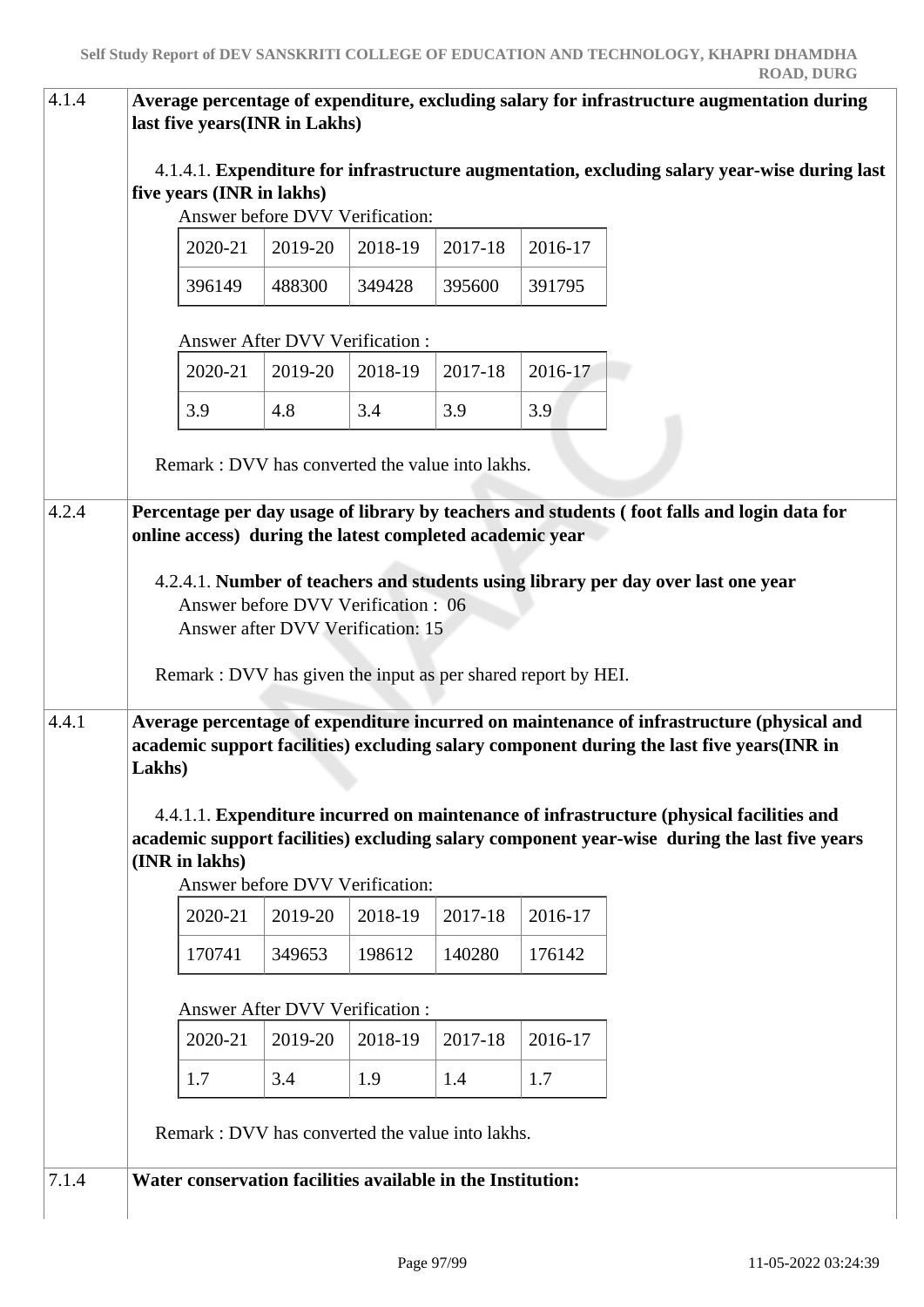|       | 1. Rain water harvesting                                                                                                   |
|-------|----------------------------------------------------------------------------------------------------------------------------|
|       | 2. Borewell /Open well recharge                                                                                            |
|       | 3. Construction of tanks and bunds                                                                                         |
|       | 4. Waste water recycling                                                                                                   |
|       | 5. Maintenance of water bodies and distribution system in the campus                                                       |
|       | Answer before DVV Verification : A. Any 4 or all of the above                                                              |
|       | Answer After DVV Verification: B. 3 of the above                                                                           |
|       | Remark : DVV has considered B. 3 of the above as per shared report by HEI.                                                 |
| 7.1.6 | Quality audits on environment and energy are regularly undertaken by the Institution and any                               |
|       | awards received for such green campus initiatives:                                                                         |
|       | 1. Green audit                                                                                                             |
|       | 2. Energy audit                                                                                                            |
|       | 3. Environment audit                                                                                                       |
|       | 4. Clean and green campus recognitions / awards                                                                            |
|       | 5. Beyond the campus environmental promotion activities                                                                    |
|       | Answer before DVV Verification : A. Any 4 or all of the above                                                              |
|       | Answer After DVV Verification: B. 3 of the above                                                                           |
|       | Remark : DVV has considered B. 3 of the above as per shared report by HEI.                                                 |
| 7.1.7 | The Institution has disabled-friendly, barrier free environment                                                            |
|       | 1. Built environment with ramps/lifts for easy access to classrooms.                                                       |
|       | 2. Divyangjan friendly washrooms                                                                                           |
|       | 3. Signage including tactile path, lights, display boards and signposts                                                    |
|       | 4. Assistive technology and facilities for Divyangjan accessible website, screen-reading<br>software, mechanized equipment |
|       | 5. Provision for enquiry and information : Human assistance, reader, scribe, soft copies of                                |
|       | reading material, screen reading                                                                                           |
|       | Answer before DVV Verification : C. 2 of the above                                                                         |
|       | Answer After DVV Verification: D.1 of the above                                                                            |
|       | Remark : DVV has considered D.1 of the above as per shared report by HEI.                                                  |
|       |                                                                                                                            |

## **2.Extended Profile Deviations**

| <b>Extended Questions</b> |                                                                           |         |         |         |
|---------------------------|---------------------------------------------------------------------------|---------|---------|---------|
|                           | Number of outgoing / final year students year-wise during last five years |         |         |         |
|                           | Answer before DVV Verification:                                           |         |         |         |
| $ 2020 - 21$              | 2019-20                                                                   | 2018-19 | 2017-18 | 2016-17 |
| 136                       | 128                                                                       | 113     | 86      | 89      |

Answer After DVV Verification: